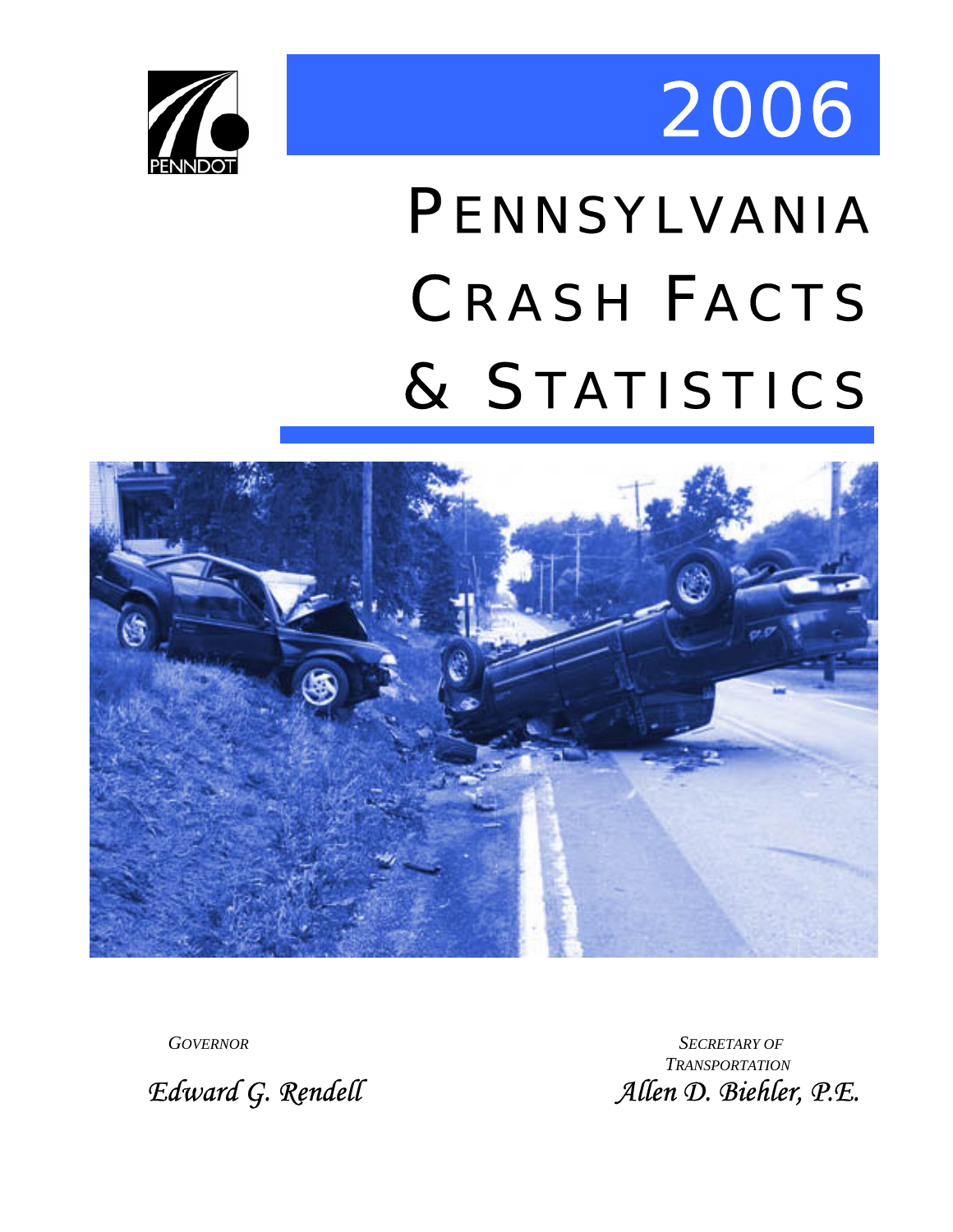#### *Introduction*

<span id="page-1-0"></span>The *2006 Pennsylvania Crash Facts and Statistics* booklet is a report published by the Bureau of Highway Safety and Traffic Engineering, Pennsylvania Department of Transportation. Permission is given to freely copy and distribute this booklet and the information within it. This booklet can now be found on the web at **[http://www.dot.state.pa.us](http://www.dot.state.pa.us/)**. Click on the following set of links to get to the booklet: *PennDOT Organizations, Bureaus & Offices, Bureau of Highway Safety and Traffic Engineering, Crash Information Systems and Analysis, Crash Facts and Statistics Books*, and finally click on the year in which you are interested.

This publication is a statistical review of reportable motor vehicle crashes in the Commonwealth of Pennsylvania for calendar year 2006. The figures are compiled from the traffic crash reports that are submitted to the Pennsylvania Department of Transportation by state, county, municipal, and other law enforcement agencies, as specified in the Pennsylvania Vehicle Code (75 Pa. C.S., Chapter 37, Subchapter C).

In 2001, Pennsylvania began using a new crash form and reporting system and additional changes were made in 2003. Due to the many changes, delays occurred and a decision was made to skip 2002. This 2006 book is the first Crash Facts and Statistics book to show that 2002 data that had been temporarily skipped.

Specific questions regarding data presented in this report should be addressed to:

Pennsylvania Department of Transportation Bureau of Highway Safety and Traffic Engineering P.O. Box 2047 Harrisburg, PA 17105-2047 Phone: (717) 787-2855 Fax: (717) 783-8012

#### *Special Thanks*

Our analysts have worked very hard over the last few years adjusting to all the changes and catching up from the delays caused by the implementation of a new form and system. We appreciate their hard work along with the many police officers who provide us with accurate crash information. Without these quality people, a book like this would not be possible.

#### *How to Use This Booklet*

This booklet is divided into sections by topic. In most cases, the topics are presented at a general level and become more specific. This year's booklet is similar to last year's format with only a few minor changes related to the data. Please read the narrative and notes associated with the tables/graphs to make sure the data presented are understood.

Look over the **Table of Contents** on the next page to see the list of topics and sections. If you are trying to find a particular piece of information, you might be able to locate it more quickly by looking at the *Index* on page 70.

Skim through the Definitions beginning on page 4. Some terms can be misleading or confusing, even to experienced readers. For example, an "alcohol-related" crash does not necessarily mean the driver of the vehicle causing the crash was drunk. The driver of the vehicle not at fault might have been drinking, or even a pedestrian involved with the crash might have been drinking.

Black squares containing the section title are located near the outer margins to make it easier for you to thumb through this booklet to find the section you are looking for.

#### **After you have used this booklet, please complete and return the feedback survey form on the last page. We read every survey returned and consider every response important.**

#### *About the Cover*

The picture on the front cover shows the result of a multi-unit head-on crash between a large pick-up truck and a smaller passenger vehicle. Concern has increased over the last few years about crashes between small and large vehicles, especially with the increase in SUV/pick-up trucks on the roads.

In 2006, 51,819 crashes occurred which involved a light truck, van, or SUV. Of those crashes, 4,177 involved the light truck, van, or SUV overturning, which is 8% of the crashes. Passenger deaths resulting from the vehicle overturning accounted for almost 40% of all deaths in these types of vehicles. For more information on light truck, van, and SUV crashes, see page 53.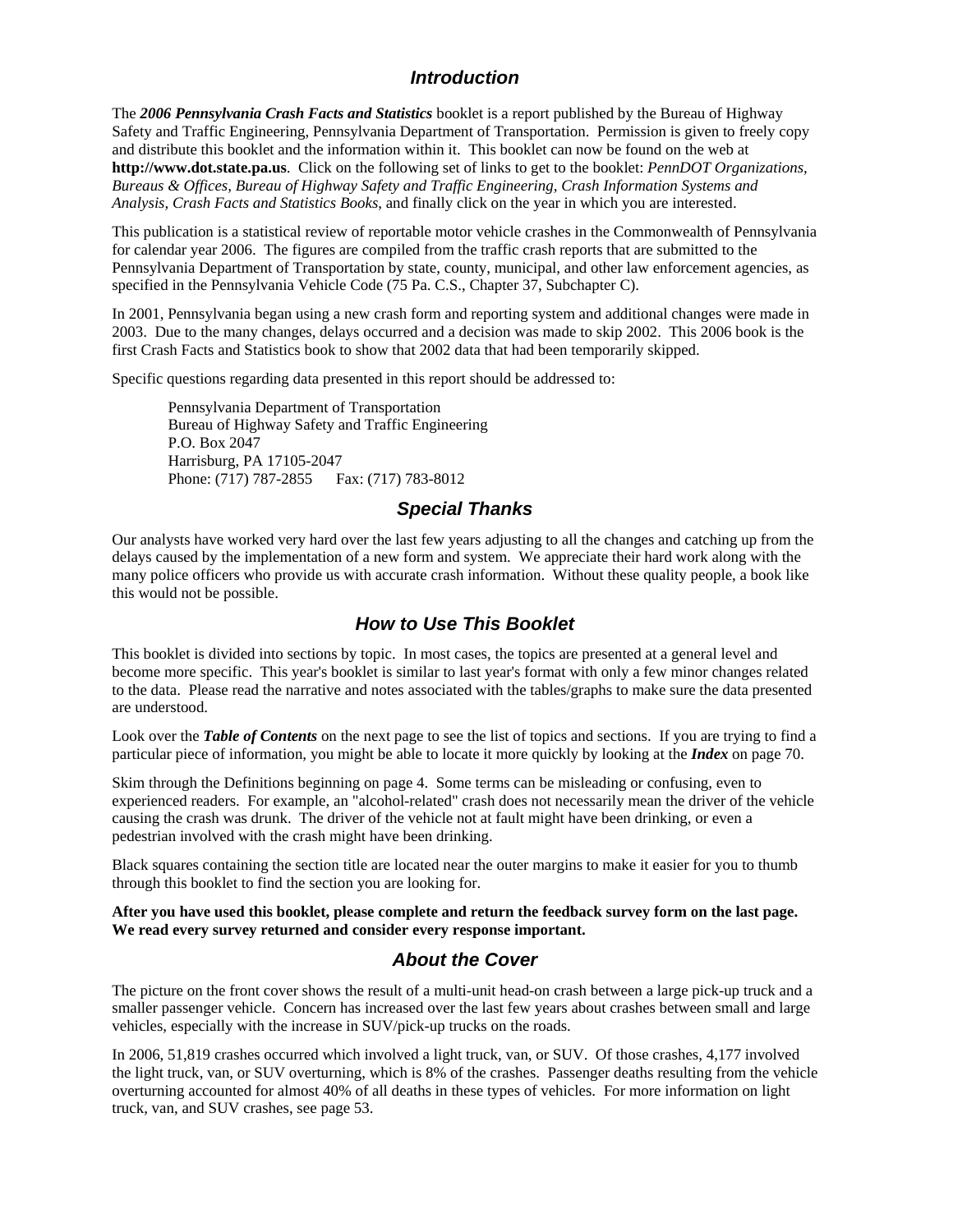### **Table of Contents**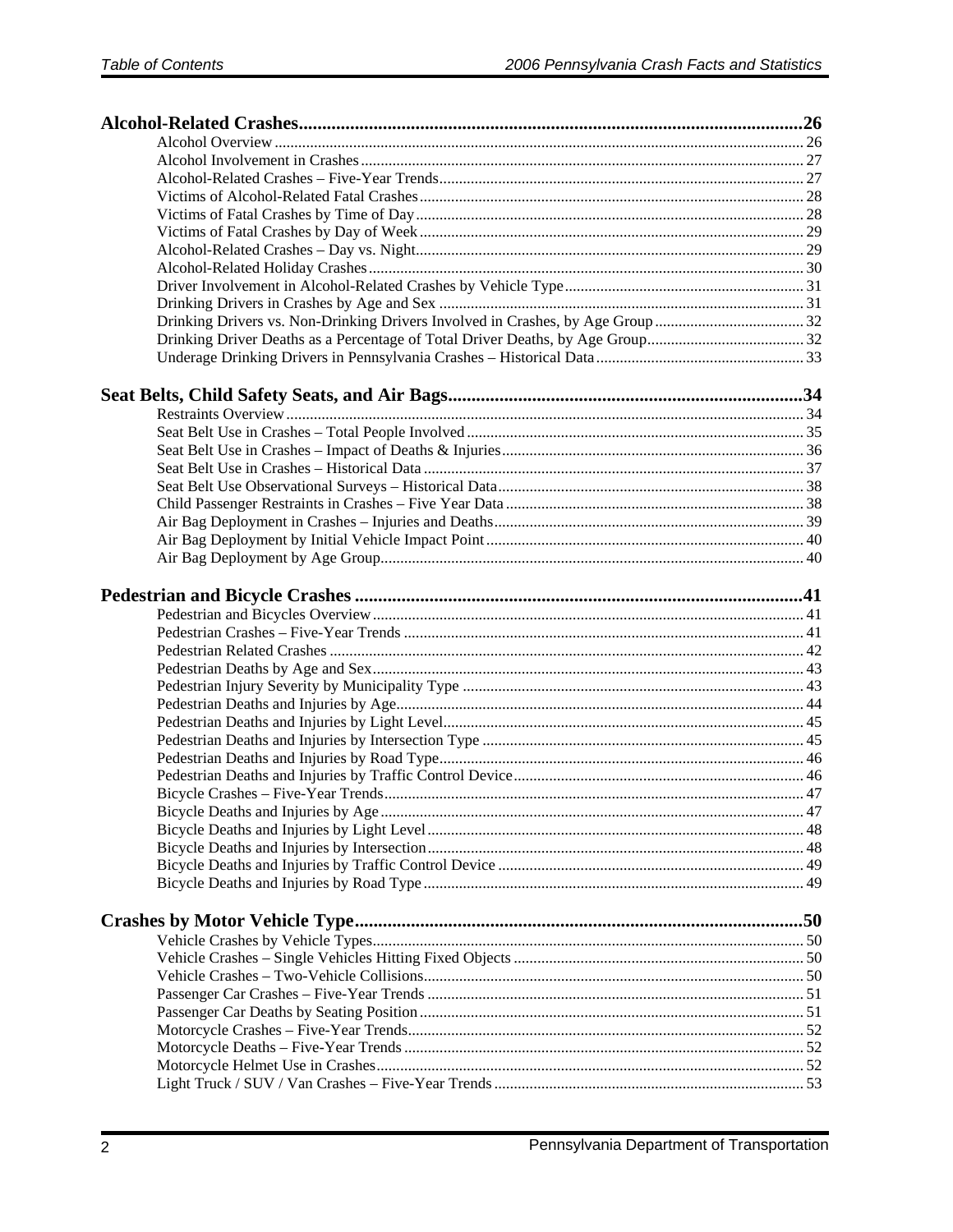| 2006 Pennsylvania Crash Facts & Statistics Feedback Survey last page |  |
|----------------------------------------------------------------------|--|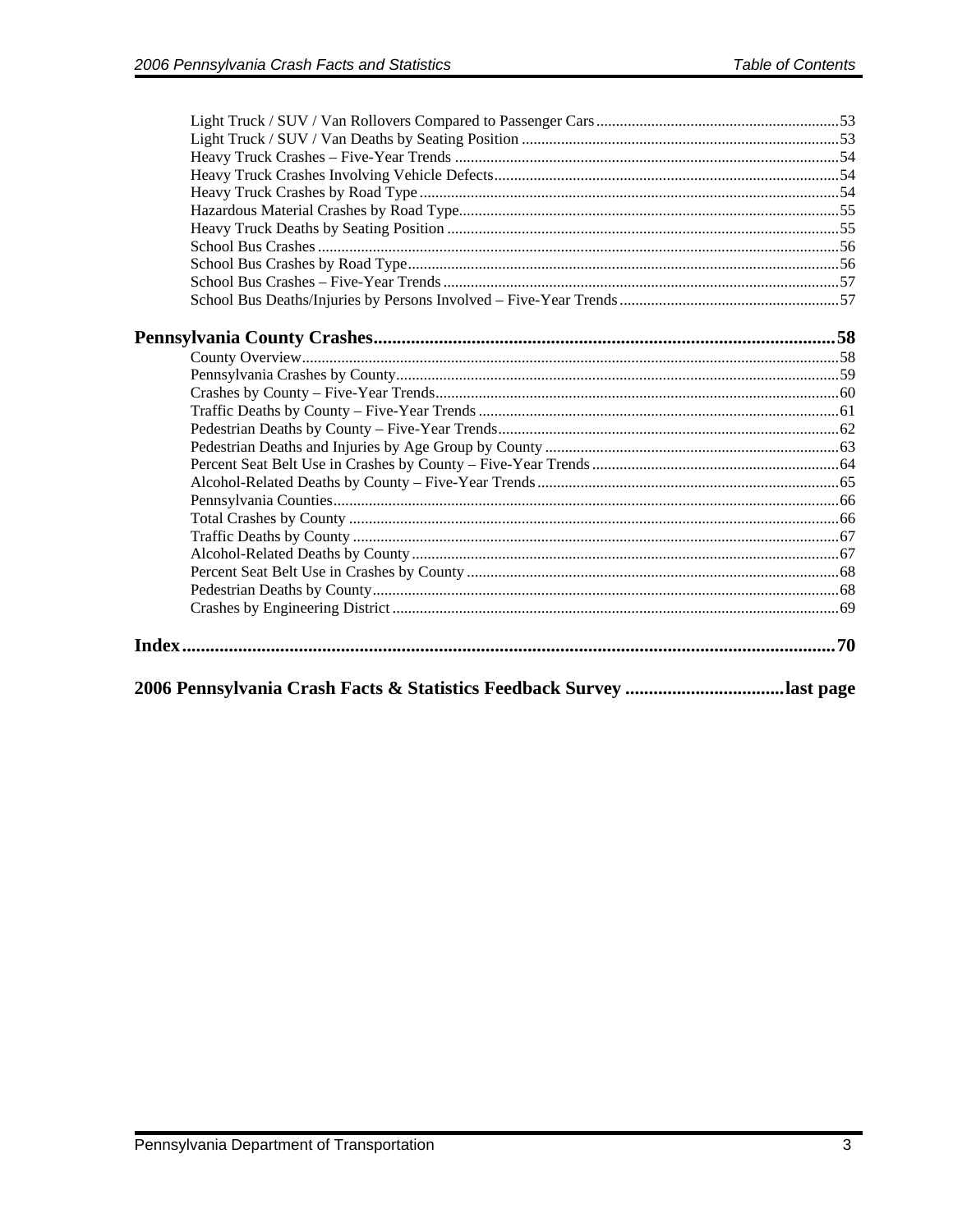## *Definitions*

<span id="page-5-0"></span>*Crash:* A reportable crash is one in which an injury or a fatality occurs or at least one of the vehicles involved requires towing from the scene.

#### *General Terms*

**Alcohol-Related Crash:** Any reportable crash in which one or more of the drivers was reported to have been drinking, or a drinking pedestrian was involved.

**DUI:** Driving Under the Influence – specifically a driver was drinking.

**Child Passenger Restraint System:** A combination of an approved child safety seat and existing vehicle safety belt restraints. Mandatory in Pennsylvania for all passengers under age four.

**Harmful Event:** An action which occurs within a crash (e.g., hitting a tree, hitting a deer, hitting a pedestrian, hitting another vehicle, etc.) and often results in personal injury or property damage. **Holidays:** The holiday weekend begins at 6:00 PM of the last working day before the holiday and ends at midnight on the last day of the holiday. Pre-holiday weekends and post holiday weekends are time periods equivalent to that of the weekend before or the weekend after the holiday, respectively. The same applies to holidays during the middle of the workweek where no weekend is involved. It is significant to look at pre- and post-holiday statistics because, in many instances, the number of crashes and/or deaths/injuries are equal to, or greater than, those occurring on the actual holiday weekend.

**Passive Restraint:** A safety restraint, i.e., air bag, automatic lap/shoulder harness, that is not actively engaged by a vehicle occupant.

**Reportable Crash:** A crash resulting in a death within 30 days of the crash; or injury in any degree, to any person involved; or crashes resulting in damage to any vehicle serious enough to require towing. **Speed-Related Crash:** Any reportable crash in which speed was listed as a contributing factor, whether or not the driver was noted as going over the posted speed limit.

**TCD:** Traffic Control Device. Includes traffic signals, stop signs, yield signs, and railroad crossing controls.

**Vehicle Defect:** A fault in the vehicle, due to improper maintenance or other reasons, that can cause the driver to lose control, possibly resulting in a crash.

**Vehicle-Miles of Travel:** A measure that indicates the number of miles traveled by vehicles on PA roadways.

**Work Zone:** An area, usually marked by signs, barricades, or other devices indicating that highway construction or maintenance activities are going on.

#### *Crash Types*

A description which characterizes the first harmful event of the crash and is described as one of the following:

- **Non-Collision:** A harmful event that does not involve a collision with a fixed object or a nonfixed object. These events include explosion, fire, overturn, immersion and vehicle struck by flying object.
- **Angle:** A crash in which two vehicles on opposite roadways collide at a point of junction, such as a road intersection, driveway, or entrance ramp.
- **Rear-End:** A crash in which vehicles traveling in the same direction, on the same road, collide (vehicle front into vehicle rear).
- **Head-On:** A crash in which vehicles traveling in opposite directions, on the same road, collide (vehicle front into vehicle front).

**Sideswipe:** A crash between two vehicles (traveling in same direction or opposite direction) in which the sides of both vehicles engage.



- Hit Fixed Object: A collision in which a vehicle collides with stationary object(s) along and adjacent to the roadway, (i.e. bridge piers, trees, utility poles, embankment, guiderail, etc.).
- **Hit Pedestrian:** A collision between a motor vehicle and any person(s) not in or upon the vehicle.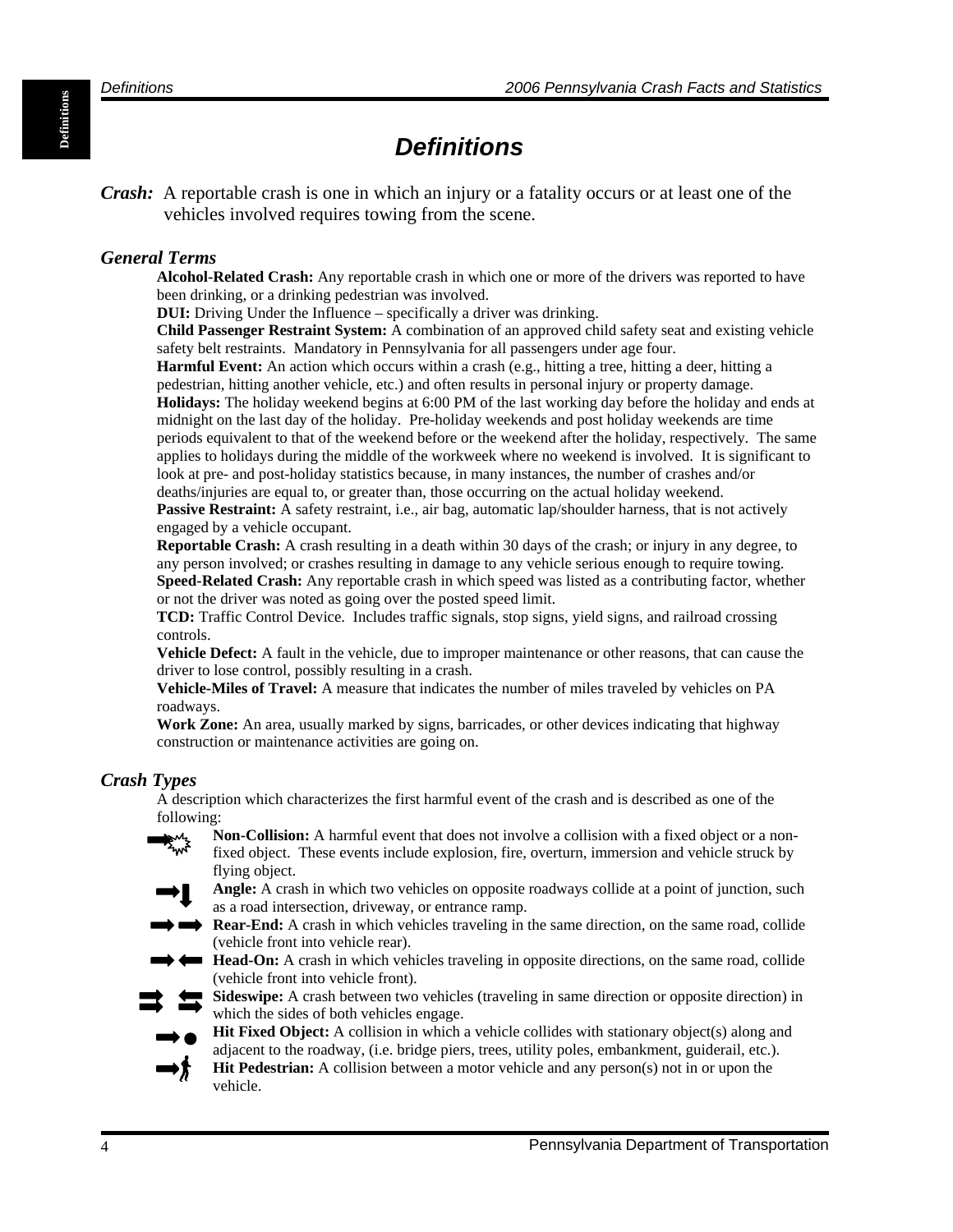#### *Crash Severity*

**2006 Pennsylvania Crash Facts and Statistics** *Definitions**Definitions***<br><b>Fatal Severity**<br>**Fatal Crash:** A crash in which one or more of the involved persons died within 30 days of the crash and the death(s) are attributable to the crash.

**Injury Crash:** A crash in which none of the involved persons were killed, but at least one was injured. **Property Damage Only (PDO):** A reportable crash where no one was killed or injured, but damage occurred to a vehicle requiring towing.

#### *Injury Severity*

**Death:** As used in this booklet, any injury which causes death within 30 days of a crash and that death is attributable to the crash.

**Major Injury:** Any injury, other than fatal, which by its severity requires immediate emergency transport, such as an ambulance, to a hospital or clinic for medical treatment and /or hospitalization. Major injuries would include amputation of limb(s), severe burns, etc.

**Moderate Injury:** Any injury which may require some form of medical treatment, but is not lifethreatening or incapacitating. These injuries should be visible. Moderate injuries would include a cut which requires several stitches, or a broken finger or toe.

**Minor Injury:** Any injury which can be treated by first aid application, whether at the scene of the crash or in a medical facility. Complaints of injuries which are not visible, and do not appear to be of any major or moderate nature, should be considered as minor injuries.

#### *Person Type*

**Driver:** The occupant of a vehicle who is in actual physical control of a vehicle in transport or, for an out-of-control vehicle, the occupant who was in control before control was lost.

**Occupant:** Any person who is in or upon a vehicle, including the driver, passenger, and person riding on the outside of the vehicle.

**Passenger:** Any occupant of a vehicle who is not the driver.

**Pedestrian:** Any person not in or upon a vehicle.

#### *Road Types*

**Local Roads:** Any roadway that is maintained by an entity other than the state. Includes county, township, town, borough, and private.

**State Highway (Interstate):** Any state-maintained roadway that carries the interstate designation and is marked with red, white, and blue shield-shaped sign.

**State Highway (Other):** Any state-maintained roadway that is not designated as an interstate. Many (but not all) such roads are marked with a black and white keystone-shaped sign.

**Turnpike:** The Pennsylvania Turnpike system, which includes the main Turnpike and other toll facilities maintained by the Pennsylvania Turnpike Commission.

#### *Vehicle Types*

**Passenger Car:** Vehicle designed to transport eight people or less. Includes: convertible, hardtop, sedan, station wagon, limousine, etc.

**Light Truck / SUV / Van:** Single vehicle designed for carrying a load of property on or in the vehicle. Includes: pickup truck, sport utility vehicle, van, jeep, tow truck, etc.

**Heavy Truck:** Single vehicle or tractor-trailer combination designed for carrying a heavy load of property on or in the vehicle. Includes: single unit trucks (e.g., coal truck), tractor-trailers, motor homes, etc.

**Bus:** Vehicle designed to transport more than fifteen people. Includes school bus, cross-country bus, urban transit, trackless trolley.

**Motorcycle:** Includes: motorcycle, mo-ped, mini-bike, motor scooter, trike (motorized tricycle), go-cart, vendor cycle.

**Bicycle:** As used in this booklet, any non-motorized vehicle propelled by pedaling. Includes: unicycle, bicycle, tricycle, "Big Wheel".

**Track/Non-Motorized Vehicle:** Includes: train, trolley, horse and buggy, horse and rider.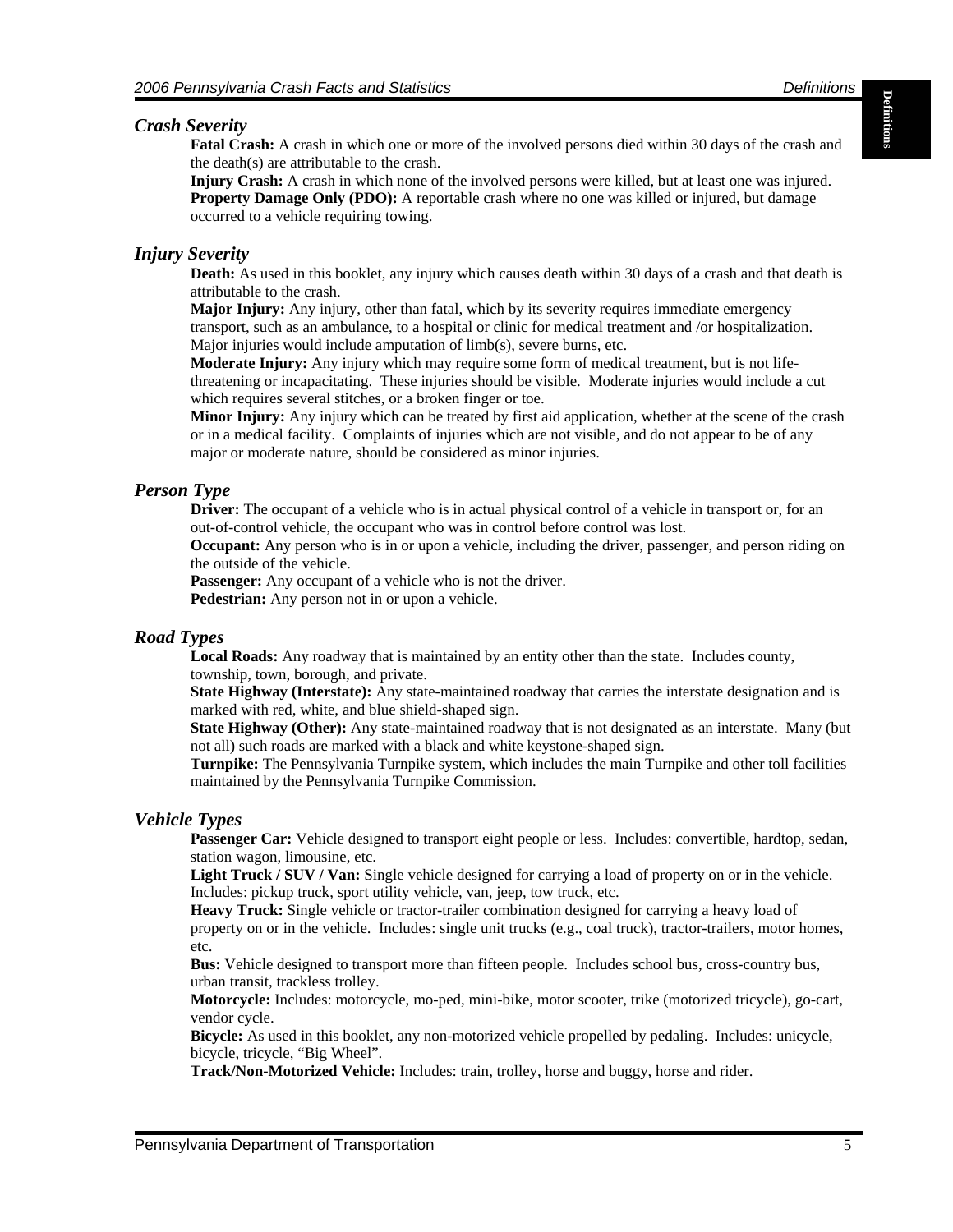### *Overview*

<span id="page-7-0"></span>The Commonwealth of Pennsylvania is comprised of 67 counties. Each county is made up of local municipalities, a combination of cities, boroughs, first class townships, and/or second class townships. In total, there are approximately 2,500 municipalities throughout the 67 counties. One of these municipalities, the Town of Bloomsburg in Columbia County, is the only official "town" in Pennsylvania.

Pennsylvania has over 120,000 miles\* of roads and highways; 33% (39,890 miles\*) are state highways maintained by the Pennsylvania Department of Transportation (PennDOT), and the remaining 67% (80,777 miles\*) are maintained by local municipalities and other entities.

Motor-vehicle traffic crashes which occur on Pennsylvania roads and highways are investigated and reported on by both the Pennsylvania State Police and the approximately 1,300 local municipal police departments. The valuable information originating from these police crash reports is the basis for the statistics that are presented throughout this booklet.

In 2006, there were 128,342 reportable traffic crashes in Pennsylvania. These crashes claimed the lives of 1,525 people and injured another 96,597 people. To add some perspective, the 2006 total reportable traffic crashes is the lowest in the last five years.

Last year, there were approximately 107.9 billion vehicle-miles\* of travel on Pennsylvania's roads and highways. The 2006 fatality rate of 1.41 deaths per hundred million vehicle-miles of travel\* was a big decrease from the 2005 fatality rate of 1.51 and just slightly higher than the 1.40 rate from 2004.

#### **2006 Briefs**

#### *On Average in Pennsylvania:*

- Each day 352 reportable traffic crashes occurred (about 15 crashes every hour).
- Each day 4 persons were killed in reportable traffic crashes (one death every 6 hours).
- Each day 265 persons were injured in reportable crashes (about 11 injuries every hour).

#### *Based on Pennsylvania's 2006 population (12,440,621 people):*

- 1 out of every 40 people was involved in a reportable traffic crash.
- 1 out of every 8,158 people was killed in a reportable traffic crash.
- 1 out of every 129 people was injured in a reportable traffic crash.

\* For consistency purposes, the prior year's data is used at the time of publication because of timing issues. For this Crash Facts & Statistics book, 2005 information was used.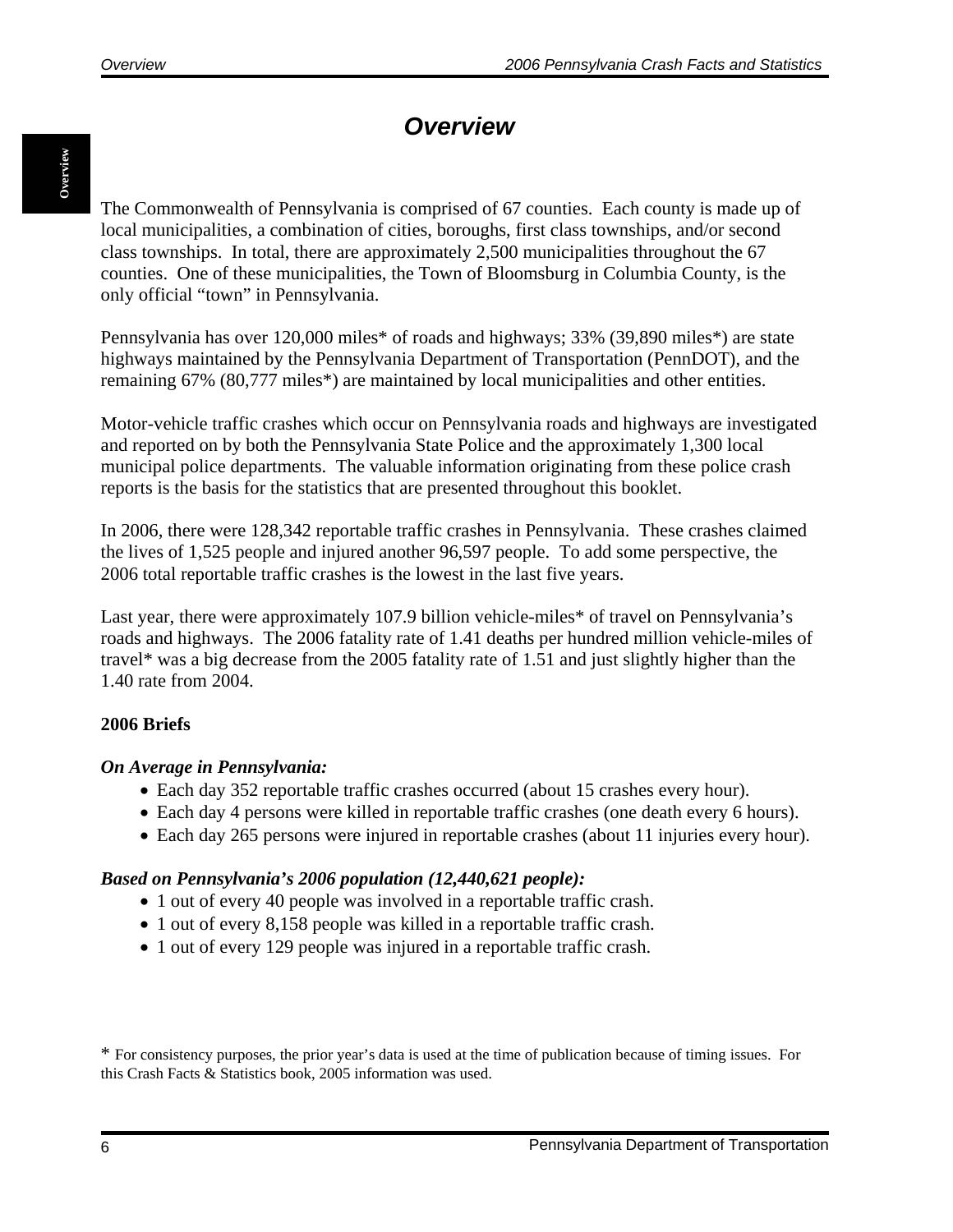**All Crashes All Crashes** 

### *All Crashes and Deaths —WHO WAS INVOLVED*—

<span id="page-8-0"></span>

**Total Crashes**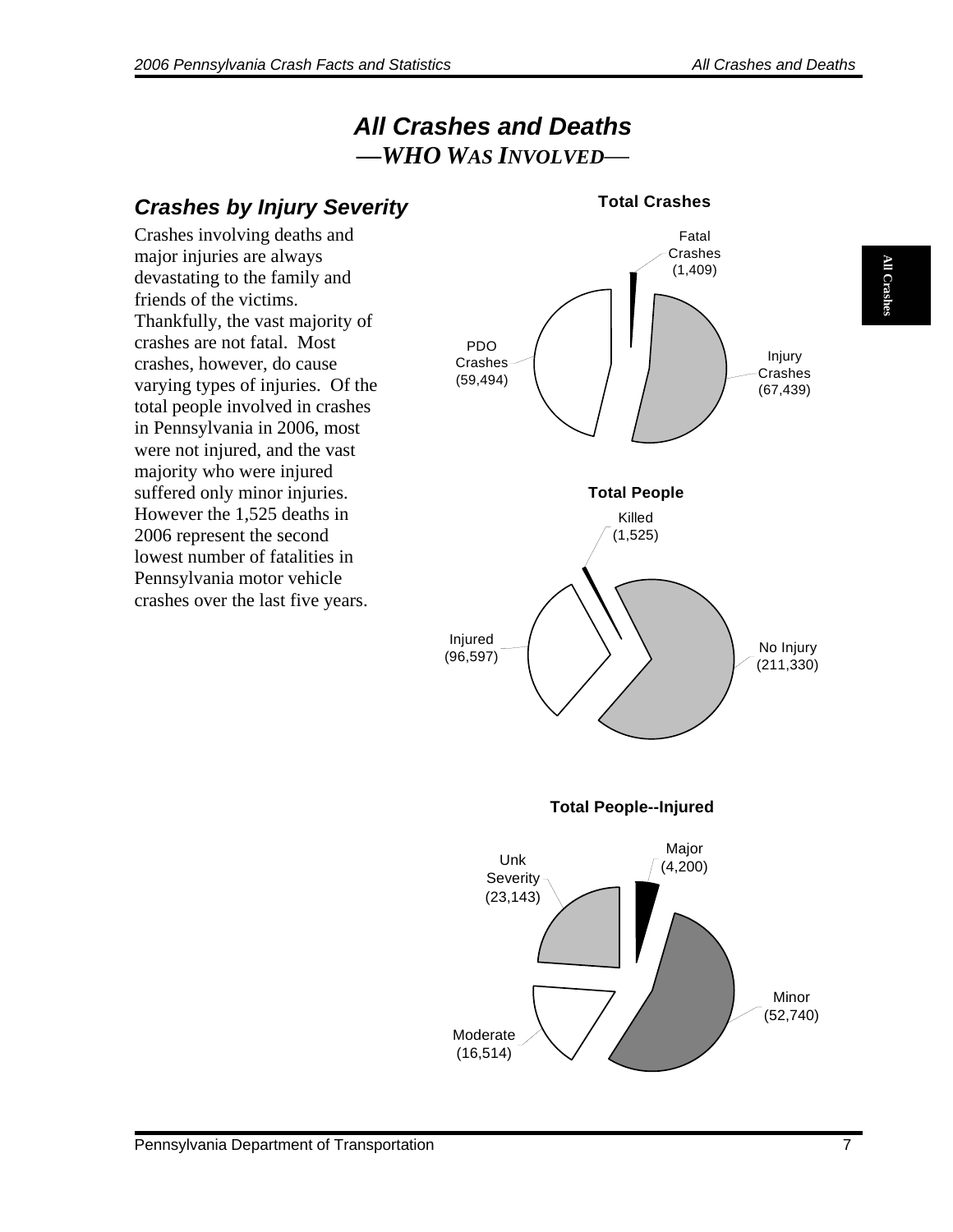#### <span id="page-9-0"></span>*Deaths and Injuries—Five-Year Trends*

Total reported crashes in 2006 decreased 3.4% compared to 2005; deaths decreased by 5.6% while total injuries decreased by  $3.8\%.**$ 

|                                       | 2002    | 2003    | 2004    | 2005    | 2006    |
|---------------------------------------|---------|---------|---------|---------|---------|
| <b>Reported Crashes</b>               | 138,115 | 140,207 | 137,410 | 132,829 | 128,342 |
| Total Deaths                          | 1,618   | 1,577   | 1,490   | 1,616   | 1,525   |
| <b>Total Injuries</b>                 | 109,900 | 106,372 | 105,222 | 100,381 | 96,597  |
| Major Injury                          | 5,216   | 4,645   | 4,365   | 4,324   | 4,200   |
| Moderate Injury                       | 23,773  | 22,331  | 19,580  | 17,470  | 16,514  |
| Minor Injury                          | 73,741  | 73,920  | 63,888  | 56,975  | 52,740  |
| <b>Unknown Injury Severity</b>        | 7,170   | 5,476   | 17,389  | 21,612  | 23,143  |
| <b>Pedestrian Deaths</b>              | 158     | 175     | 151     | 162     | 170     |
| Pedestrian Injuries                   | 5,262   | 4,842   | 4,830   | 4,663   | 4,569   |
| <b>Motorcyclist Deaths</b>            | 134     | 156     | 158     | 205     | 187     |
| Motorcyclist Injuries                 | 2,818   | 2,931   | 3,523   | 3,953   | 3,751   |
| <b>Bicyclist Deaths</b>               | 22      | 20      | 14      | 18      | 13      |
| <b>Bicyclist Injuries</b>             | 1,509   | 1,512   | 1,542   | 1,313   | 1,310   |
| <b>Heavy-Truck-Related Deaths</b>     | 157     | 214     | 184     | 186     | 192     |
| <b>Alcohol-Related Deaths</b>         | 602     | 558     | 541     | 580     | 545     |
| <b>Speed-Related Deaths</b>           | 484     | 452     | 439     | 505     | 474     |
| Billions of Vehicle-Miles*            | 104.8   | 104.8   | 106.1   | 107.2   | 107.9   |
| Deaths per 100 Million Vehicle-Miles* | 1.60    | 1.50    | 1.40    | 1.51    | 1.41    |

*Note:* Speed-Related Deaths only count those crashes where speed was considered the prime contributing factor in the crash.

Vehicle mileage uses the prior years' vehicle mileage information (because at the time of publication, the current years' vehicle mileage is not available).

\*\* Beginning in 2003, due to changes on the report form, recording the difference between unknown injury severity and unknown if injured resulted in more accurate injury counts.

#### *Economic Loss Due to Reportable Traffic Crashes*

|                                |               |                     | <b>Estimated Total</b> |
|--------------------------------|---------------|---------------------|------------------------|
| <b>Severity</b>                | <b>Number</b> | <b>Average Cost</b> | <b>Costs</b>           |
| Deaths (persons)               | 1,525         | \$3,043,560         | \$4,641,429,000        |
| Major Injuries (persons)       | 4,200         | \$1,114,764         | \$4,682,008,800        |
| Moderate Injuries (persons)    | 16,514        | \$74,550            | \$1,231,118,700        |
| Minor Injuries (persons)       | 52,740        | \$5,853             | \$308,687,220          |
| Property Damage Only (crashes) | 58,603        | \$2,341             | \$137,189,623          |
| Unknown Injuries (persons)     | 23,143        | \$5,853             | \$135,455,979          |
|                                |               | <b>TOTAL</b>        | \$11,135,889,322       |

**In 2006, the economic loss due to traffic crashes was \$895 to every man, woman, and child in Pennsylvania.** 

Figures are based on the latest PennDOT estimates (in 2006 dollars). The economic loss per Pennsylvania citizen is based on the ratio of estimated total cost to the estimated total population of Pennsylvania.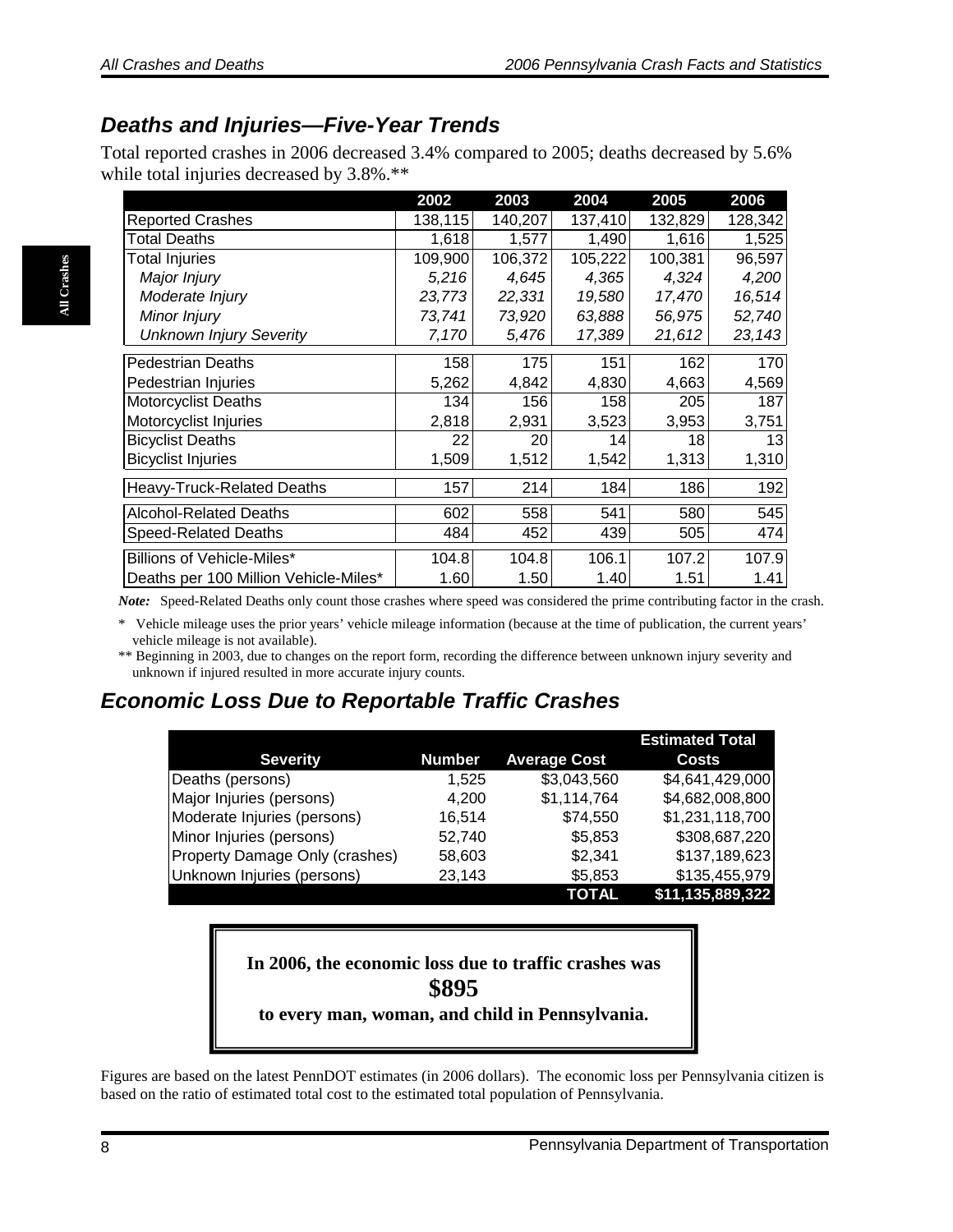**All Crashes** 

**All Crashe** 

## <span id="page-10-0"></span>*Crashes by Crash Type*

Many different types of crashes occur on Pennsylvania roads, but certain types of crashes are more prevalent. More crashes involved a single vehicle hitting a fixed object (tree, guide rail, etc.) than any other type. Headon collisions, though they occur much less frequently, cause the third highest number of deaths.

| <b>Crash Type</b>       | <b>Crashes</b> | <b>Deaths</b> |
|-------------------------|----------------|---------------|
| Angle                   | 34,800         | 312           |
| <b>Backing Up</b>       | 173            |               |
| <b>Head On</b>          | 5,244          | 162           |
| <b>Hit Fixed Object</b> | 40,223         | 6431          |
| <b>Hit Pedestrian</b>   | 4,256          | 154           |
| Non-Collision           | 5,260          | 95            |
| Rear End                | 26,989         | 821           |
| Sideswipe               | 7,600          | 62            |
| Other                   | 3,797          | 15            |
| <b>TOTAL</b>            | 128.342        |               |



\*Note that, by definition, a Hit Pedestrian Crash only involves those crashes where the pedestrian being struck was the first harmful event. Therefore the pedestrian crashes and deaths shown in this section are slightly different than those shown elsewhere in this book, which include all pedestrian harmful events.

### *Vehicles Involved in Crashes*

Passenger cars were involved in more crashes than all other vehicle types combined. Coupled with light trucks, vans, and SUVs they accounted for the vast majority of crashes and occupant deaths. Compared with previous years, light truck, van, and SUV vehicles in 2006 were involved in a higher percent of crashes and have had more occupant deaths which are consistent with recent vehicle buying trends.

|                |       |               |       | 63.9%      |                    |                       |                 | <b>Occupant</b> |
|----------------|-------|---------------|-------|------------|--------------------|-----------------------|-----------------|-----------------|
| Passenger Car  |       |               |       | 53.4%      |                    |                       | <b>Vehicles</b> | <b>Deaths</b>   |
|                |       |               |       |            |                    | Passenger Car         | 135,515         | 723             |
| Lt Trk/Van/SUV |       |               | 28.9% |            |                    | Lt Trk/Van/SUV        | 61,200          | 370             |
| 27.3%          |       |               |       |            | <b>Heavy Truck</b> | 7,182                 | 34              |                 |
|                |       |               |       |            |                    | Motorcycle            | 3,984           | 187             |
| All Others     | 7.3%  | 19.3%         |       |            |                    | Bicycle               | 1,364           | 13              |
|                |       |               |       |            |                    | <b>Commercial Bus</b> | 629             | 1               |
|                | $0\%$ | 20%           | 40%   | 60%        | 80%                | <b>School Bus</b>     | 527             | 1               |
|                |       |               |       |            |                    | Other                 | 1,736           | 26              |
|                |       | $\Box$ Deaths |       | ■ Vehicles |                    |                       |                 |                 |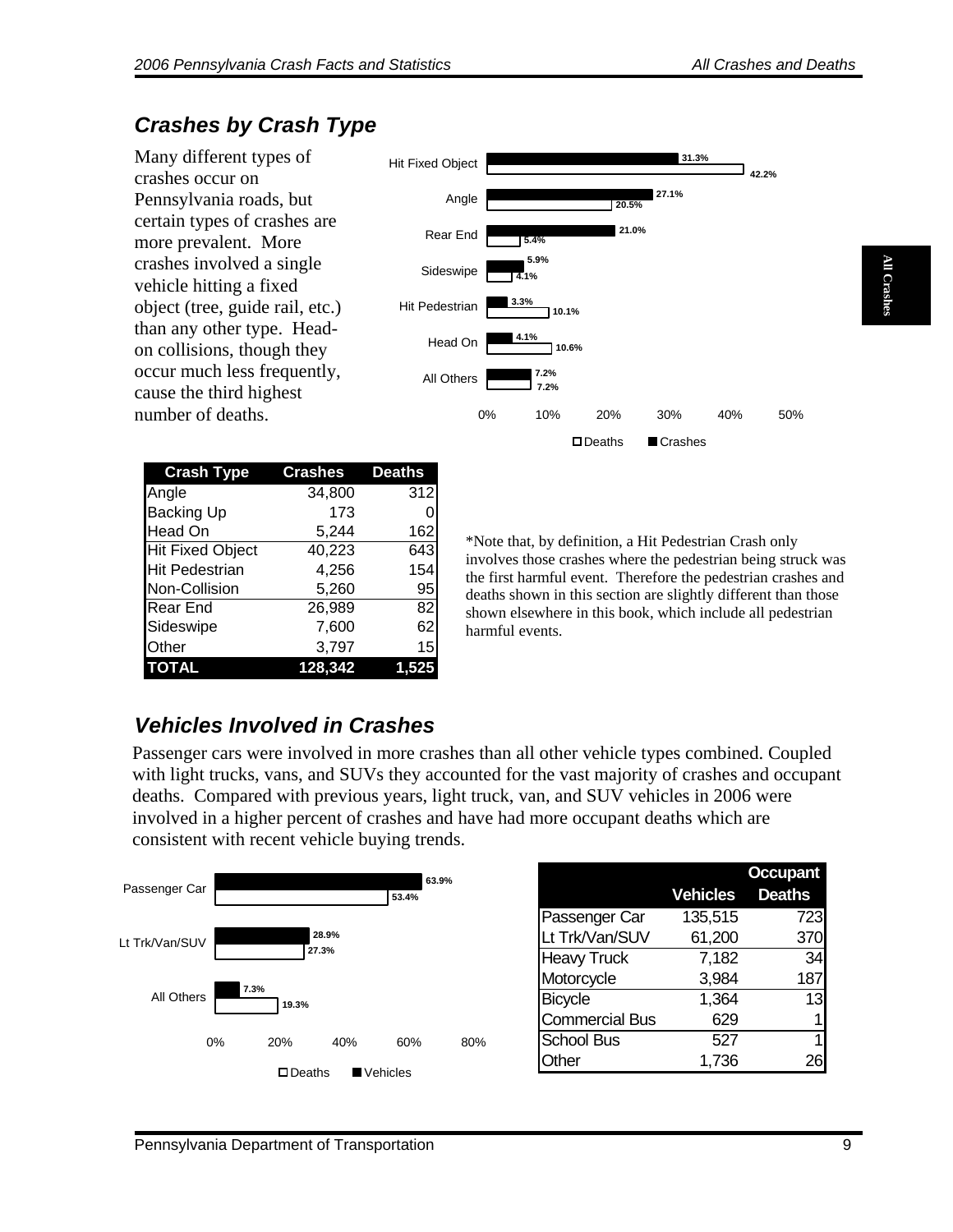#### <span id="page-11-0"></span>*Driver Involvement in Crashes by Age and Sex*

In every age group, male drivers are involved in more crashes than female drivers. Male drivers ages 16-20 are involved in more crashes than drivers in any other age group (male or female).

|                             |                                     |                 | <b>Total</b>   | Under 16       |
|-----------------------------|-------------------------------------|-----------------|----------------|----------------|
| <b>Driver</b>               | <b>Male</b>                         | Female          | <b>Drivers</b> | 16-20          |
| Under 16                    | 229 (0.2%)                          | 69 (0.1%)       | 298            |                |
| 16-20                       | 20,299 (16.4%)                      | 13,521 (16.5%)  | 33,820         | $21 - 25$      |
| 21-25                       | 17,795 (14.4%)                      | 11,909 (14.5%)  | 29,704         | 26-30          |
| 26-30                       | 12,068 (9.8%)                       | 8,055 (9.8%)    | 20,123         | $31 - 35$      |
| $31 - 35$                   | 10,361 (8.4%)                       | 6,956 (8.5%)    | 17,317         |                |
| 36-40                       | 10,665 (8.6%)                       | 7,473 (9.1%)    | 18,138         | 36-40          |
| 41-45                       | 10,968 (8.9%)                       | 7,530 (9.2%)    | 18,498         | 41-45          |
| 46-50                       | 10,246 (8.3%)                       | 6,733 (8.2%)    | 16,979         |                |
| 51-55                       | 8,327 (6.7%)                        | 5,552 (6.8%)    | 13,879         | 46-50          |
| 56-60                       | 6,847 (5.5%)                        | 4,261 (5.2%)    | 11,108         | $51 - 55$      |
| 61-65                       | 4,475 (3.6%)                        | 2,757 (3.4%)    | 7,232          | 56-60          |
| 66-70                       | 2,971 (2.4%)                        | 1,936 (2.4%)    | 4,907          |                |
| 71-75                       | 2,437 (2.0%)                        | 1,627 (2.0%)    | 4,064          | 61-65          |
| Over 75                     | 4,301 (3.5%)                        | 3,215 (3.9%)    | 7,516          | $66-70$ $\Box$ |
| Unknown                     | 1,567 (1.3%)                        | 465 (0.6%)      | 2,032          | $71-75$ $\Box$ |
| <b>DRIVERS</b>              | 123,556 (100.0%)                    | 82,059 (100.0%) | 205,615        |                |
| $\mathbf{r}$ , $\mathbf{r}$ | $\cdots$ $\cdots$ $\cdots$ $\cdots$ |                 |                | Over 75        |

*Note:* Does not include 3,795 drivers of unknown sex or drivers of non-motorized vehicles.

Male **O**Female

0 10,000 20,000 30,000

#### *Highway Crash Historical Data*

Fatality rates have fallen dramatically over the past 60 years as vehicles, roadways, and other factors have improved. Pennsylvania's fatality rate has also been lower than the US average for most years since 1937. Please note that the 2006 US average fatality rate was not finalized by the time of this publication. The chart below shows the periodic fatality rates since 1970.

**Fatality Rates**



■ PA Fatality Rate □ US Fatality Rate

\* Beginning in 1999, vehicle mileage uses the prior years' vehicle mileage information (because at the time of publication, the current years' vehicle mileage is not available).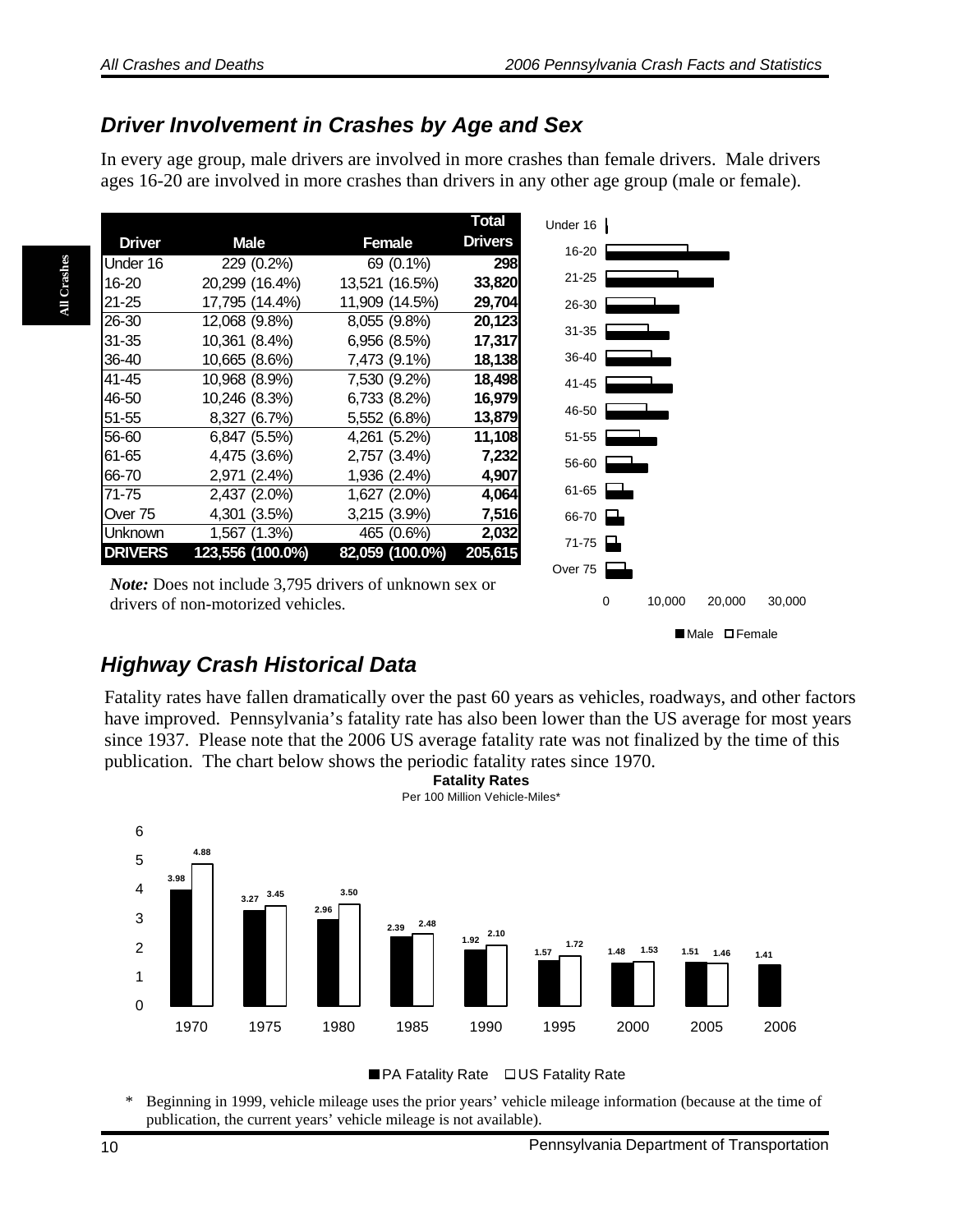| Year         | <b>Total Crashes</b>                                                                                      | <b>Total Killed</b> | <b>Total Injured</b> | Registered<br>Vehicles | <b>Motor Vehicle</b><br>Mileage*                                                                                                              | <b>PA Fatality</b><br>Rate** | <b>US Fatality</b><br>Rate** |
|--------------|-----------------------------------------------------------------------------------------------------------|---------------------|----------------------|------------------------|-----------------------------------------------------------------------------------------------------------------------------------------------|------------------------------|------------------------------|
| 1936         | 55,727                                                                                                    | 2,426               | 50,854               | 1,989,507              | 12.6                                                                                                                                          | 19.20                        | 15.10                        |
| 1937         | 73,534                                                                                                    | 2,564               | 61,445               | 2.124.525              | 17.6                                                                                                                                          | 14.60                        | 14.70                        |
| 1938         | 93,153                                                                                                    | 1,892               | 50,598               | 2,101,299              | 16.3                                                                                                                                          | 11.60                        | 12.00                        |
| 1939         | 69,950                                                                                                    | 1,871               | 55,821               | 2,237,960              | 18.5                                                                                                                                          | 10.10                        | 11.30                        |
| 1940         | 78,625                                                                                                    | 2,074               | 58,664               | 2,307,723              | 19.8                                                                                                                                          | 10.50                        | 11.40                        |
| 1941         | 83,507                                                                                                    | 2,298               | 60,499               | 2,432,319              | 21.3                                                                                                                                          | 10.80                        | 12.00                        |
| 1942         | 59,280                                                                                                    | 1,745               | 41,122               | 2,267,301              | 17.6                                                                                                                                          | 9.90                         | 10.60                        |
| 1943         | 37,419                                                                                                    | 1,374               | 27,312               | 2,084,332              | 13.9                                                                                                                                          | 9.90                         | 11.50                        |
| 1944         | 42,699                                                                                                    | 1,328               | 29,928               | 2,010,163              | 14.4                                                                                                                                          | 9.20                         | 11.50                        |
| 1945         | 53,304                                                                                                    | 1,453               | 35,686               | 2,145,452              | 16.0                                                                                                                                          | 9.10                         | 11.30                        |
| 1946         | 70,065                                                                                                    | 1,794               | 45,889               | 2,387,542              | 22.1                                                                                                                                          | 8.10                         | 9.80                         |
| 1947         | 89,190                                                                                                    | 1,678               | 49,938               | 2.604.741              | 22.4                                                                                                                                          | 7.50                         | 8.80                         |
| 1948         | 103,478                                                                                                   | 1,671               | 52,709               | 2,804,056              | 23.9                                                                                                                                          | 7.00                         | 8.10                         |
| 1949         | 102,098                                                                                                   | 1,624               | 54,290               | 2,993,903              | 25.8                                                                                                                                          | 6.30                         | 7.50                         |
| 1950<br>1951 | 113,748<br>123,088                                                                                        | 1,624<br>1,642      | 62,103<br>65,643     | 3,262,243<br>3,413,836 | 27.1<br>28.8                                                                                                                                  | 6.00<br>5.70                 | 7.60<br>7.10                 |
| 1952         | 126,820                                                                                                   | 1,680               | 67,143               | 3,510,064              | 30.5                                                                                                                                          | 5.50                         | 7.10                         |
| 1953         | 129,791                                                                                                   | 1,643               | 70,531               | 3,684,468              | 31.6                                                                                                                                          | 5.20                         | 6.70                         |
| 1954         | 130,326                                                                                                   | 1,538               | 68,571               | 3,903,917              | 32.0                                                                                                                                          | 4.80                         | 6.10                         |
| 1955         | 147,837                                                                                                   | 1,737               | 76,836               | 4,045,995              | 34.5                                                                                                                                          | 5.00                         | 6.10                         |
| 1956         | 160,371                                                                                                   | 1,790               | 84,813               | 4,175,217              | 36.5                                                                                                                                          | 4.90                         | 6.10                         |
| 1957         | 161,080                                                                                                   | 1,698               | 84,755               | 4,250,576              | 37.7                                                                                                                                          | 4.50                         | 5.80                         |
| 1958         | 156,825                                                                                                   | 1,654               | 86,733               | 4,355,813              | 38.5                                                                                                                                          | 4.30                         | 5.40                         |
| 1959         | 157,191                                                                                                   | 1,685               | 90,807               | 4,507,262              | 39.2                                                                                                                                          | 4.30                         | 5.40                         |
| 1960         | 159,051                                                                                                   | 1,609               | 92,792               | 4,707,055              | 40.2                                                                                                                                          | 4.00                         | 5.30                         |
| 1961         | 156,559                                                                                                   | 1,486               | 73,997               | 4,842,400              | 40.2                                                                                                                                          | 3.70                         | 5.20                         |
| 1962         | 161,557                                                                                                   | 1,625               | 81,936               | 4,849,400              | 41.7                                                                                                                                          | 3.90                         | 5.30                         |
| 1963         | 174,527                                                                                                   | 1,830               | 86,892               | 5,117,229              | 44.6                                                                                                                                          | 4.10                         | 5.50                         |
| 1964         | 183,910                                                                                                   | 1,889               | 93,564               | 5,351,350              | 46.1                                                                                                                                          | 4.10                         | 5.70                         |
| 1965         | 213,769                                                                                                   | 2,079               | 111,123              | 5,436,349              | 48.3                                                                                                                                          | 4.30                         | 5.60                         |
| 1966         | 254,450                                                                                                   | 2,180               | 116,537              | 5,497,000              | 55.1                                                                                                                                          | 4.27                         | 5.70                         |
| 1967         | 243.798                                                                                                   | 2,331               | 126,417              | 5,673,000              | 53.4                                                                                                                                          | 4.37                         | 5.50                         |
| 1968         | 279,663                                                                                                   | 2,410               | 138,389              | 5,791,000              | 56.1                                                                                                                                          | 4.29                         | 5.40                         |
| 1969         | 292,192                                                                                                   | 2,401               | 141,728              | 5,879,000              | 58.6                                                                                                                                          | 4.10                         | 5.21                         |
| 1970         | 311,981                                                                                                   | 2,255               | 136,518              | 5,947,000              | 56.7                                                                                                                                          | 3.98                         | 4.88                         |
| 1971         | 301,374                                                                                                   | 2,299               | 127,318              | 6,079,000              | 60.9                                                                                                                                          | 3.78                         | 4.57                         |
| 1972†        | 277,556                                                                                                   | 2,352               | 135,938              | 6,244,000              | 67.0                                                                                                                                          | 3.51                         | 4.43                         |
| 1973         | 307,648                                                                                                   | 2,444               | 145,452              | 7,007,192              | 66.5                                                                                                                                          | 3.67                         | 4.24                         |
| 1974         | 277,271                                                                                                   | 2,155               | 132,689              | 8,354,063              | 63.9                                                                                                                                          | 3.37                         | 3.59                         |
| 1975         | 288,245                                                                                                   | 2,082               | 134,969              | 8,654,333              | 63.7                                                                                                                                          | 3.27                         | 3.45                         |
| 1976         | 303,771                                                                                                   | 2,025               | 135,308              | 9,124,915              | 69.4                                                                                                                                          | 2.92                         | 3.33                         |
| 1977         | 234,702                                                                                                   | 2,071               | 148,725              | 8,833,745              | 72.3                                                                                                                                          | 2.87                         | 3.35                         |
| 1978‡        | 158,361                                                                                                   | 2,137               | 146,403              | 7,254,893              | 72.7                                                                                                                                          | 2.94                         | 3.39                         |
| 1979         | 156,622                                                                                                   | 2,204               | 144,300              | 7,451,021              | 70.3                                                                                                                                          | 3.14                         | 3.50                         |
| 1980         | 142,489                                                                                                   | 2,114               | 133,716              | 7,307,974              | 71.3                                                                                                                                          | 2.96                         | 3.50                         |
| 1981         | 138,764                                                                                                   | 2,049               | 131,301              | 7,252,836              | 71.5                                                                                                                                          | 2.87                         | 3.30                         |
| 1982         | 131,579                                                                                                   | 1,848               | 126,026              | 7,417,311              | 71.3                                                                                                                                          | 2.59                         | 2.88                         |
| 1983         | 131,081                                                                                                   | 1,752               | 126,707              | 7,562,726              | 72.3                                                                                                                                          | 2.42                         | 2.69                         |
| 1984         | 139,914                                                                                                   | 1,752               | 134,714              | 7,724,686              | 74.1                                                                                                                                          | 2.36                         | 2.68                         |
| 1985         | 143,244                                                                                                   | 1,809               | 140,067              | 7,860,497              | 75.6                                                                                                                                          | 2.39                         | 2.48                         |
| 1986         | 150,683                                                                                                   | 1,928               | 148,044              | 7,793,921              | 77.2                                                                                                                                          | 2.50                         | 2.48                         |
| 1987         | 152,631                                                                                                   | 2,006               | 151,457              | 8,313,799              | 78.9                                                                                                                                          | 2.54                         | 2.40                         |
| 1988         | 152,906                                                                                                   | 1,932               | 154,018              | 8,452,365              | 81.3                                                                                                                                          | 2.38                         | 2.32                         |
| 1989         | 151,461                                                                                                   | 1,878               | 152,589              | 8,605,747              | 84.5                                                                                                                                          | 2.22                         | 2.20                         |
| 1990         | 141,340                                                                                                   | 1,646               | 142,945              | 8,675,835              | 85.7                                                                                                                                          | 1.92                         | 2.10                         |
| 1991         | 130,404                                                                                                   | 1,661               | 130,446              | 8,757,129              | 87.3                                                                                                                                          | 1.90                         | 1.90                         |
| 1992         | 133,913                                                                                                   | 1,545               | 133,113              | 8,915,621              | 89.0                                                                                                                                          | 1.74                         | 1.80                         |
| 1993         | 134,315                                                                                                   | 1,530               | 131,503              | 9,044,901              | 90.8                                                                                                                                          | 1.68                         | 1.80                         |
| 1994         | 134,171                                                                                                   | 1,440               | 130,678              | 9,255,714              | 92.3                                                                                                                                          | 1.56                         | 1.83                         |
| 1995         | 136,804                                                                                                   | 1,480               | 133,177              | 9,271,517              | 94.5                                                                                                                                          | 1.57                         | 1.72                         |
| 1996         | 142,867                                                                                                   | 1,470               | 136,949              | 9,411,261              | 96.4                                                                                                                                          | 1.53                         | 1.69                         |
| 1997         | 143,981                                                                                                   | 1,562               | 138,820              | 9,692,499              | 98.3                                                                                                                                          | 1.59                         | 1.64                         |
| 1998         | 140,972                                                                                                   | 1,486               | 134,092              | 9,842,427              | 100.4                                                                                                                                         | 1.48                         | 1.58                         |
| 1999+        | 144,171                                                                                                   | 1,549               | 133,783              | 9,901,148              | 100.4                                                                                                                                         | 1.54                         | 1.55                         |
| 2000         | 147,253                                                                                                   | 1,520               | 131,471              | 10,085,392             | 102.5                                                                                                                                         | 1.48                         | 1.53                         |
| 2001         | 131,358                                                                                                   | 1,532               | 117,860              | 10,629,896             | 103.5                                                                                                                                         | 1.48                         | 1.51                         |
| 2002         | 138,115                                                                                                   | 1,618               | 109,900              | 10,519,757             | 103.5                                                                                                                                         | 1.56                         | 1.51                         |
| 2003         | 140,197                                                                                                   | 1,577               | 106,372              | 10,768,222             | 104.8                                                                                                                                         | 1.50                         | 1.48                         |
| 2004         | 137,410                                                                                                   | 1,490               | 105,222              | 10,921,683             | 106.1                                                                                                                                         | 1.40                         | 1.46                         |
| 2005         | 132,840                                                                                                   | 1,616               | 100,381              | 11,058,567             | 107.2                                                                                                                                         | 1.51                         | 1.46                         |
| 2006         | 128,342                                                                                                   | 1,525               | 96,597               | 11,086,810             | 107.9                                                                                                                                         | 1.41                         |                              |
| In billions  |                                                                                                           |                     |                      |                        |                                                                                                                                               |                              |                              |
|              | ** Per 100 million vehicle-miles<br>From 1972 to 1978, reportable crashes defined as over \$200 in damage |                     |                      |                        |                                                                                                                                               |                              |                              |
|              |                                                                                                           |                     |                      |                        | From 1978 to present, reportable crashes defined as involving any type of injury and/or vehicle(s) requiring towing from the scene            |                              |                              |
|              |                                                                                                           |                     |                      |                        |                                                                                                                                               |                              |                              |
|              |                                                                                                           |                     |                      |                        | Beginning in 1999, motor vehicle mileage and PA Fatality Rate uses the prior years' motor vehicle mileage information (because at the time of |                              |                              |
|              | publication, the current years' roadway mileage is not available)                                         |                     |                      |                        |                                                                                                                                               |                              |                              |
|              | Pennsylvania Department of Transportation                                                                 |                     |                      |                        |                                                                                                                                               |                              |                              |
|              |                                                                                                           |                     |                      |                        |                                                                                                                                               |                              |                              |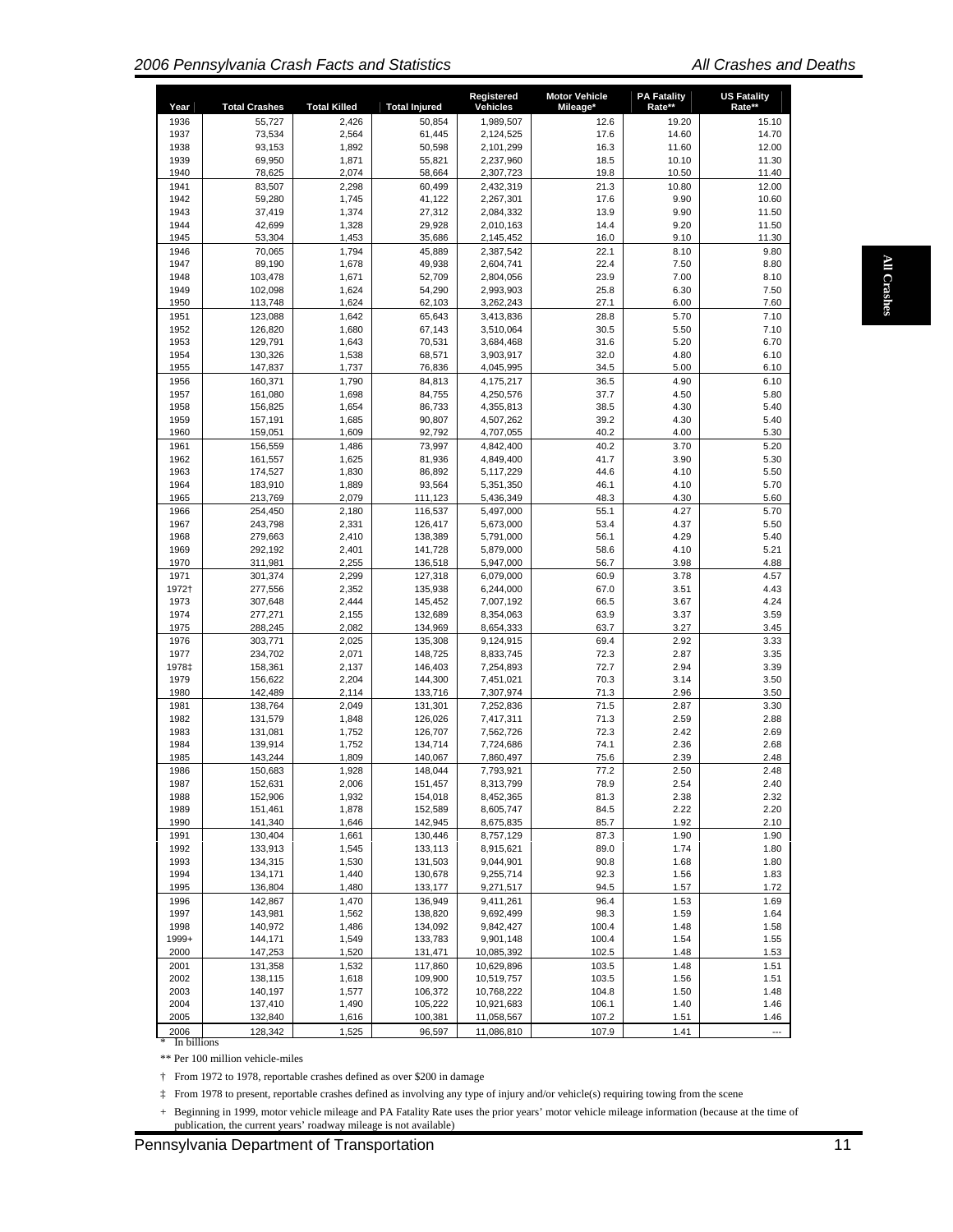#### —*WHAT CONDITIONS WERE—*

#### <span id="page-13-0"></span>*Crashes by Weather and Road Surface Conditions*

Adverse weather and road surface conditions negatively affect vehicle handling and driver sight. Interestingly, the vast majority of crashes occur under no adverse conditions. This can be attributable to: 1) weather and roads being clear and dry most of the time and 2) drivers failing to use caution under optimal road conditions. The figures shown in both tables are for all highway types.

| <b>Weather Condition</b> | <b>Crashes</b>   | <b>Deaths</b>    |
|--------------------------|------------------|------------------|
| No Adverse Conditions    | 103,160 (80.4%)  | 1,308 (85.8%)    |
| Rain/Rain & Fog          | 18,691 (14.6%)   | 163 (10.7%)      |
| Snow/Sleet/Freezing Rain | 4,404 (3.4%)     | 38 (2.5%)        |
| Fog/Smoke, Etc.          | 961 (0.8%)       | 13 (0.9%)        |
| <b>Other</b>             | 1,126 (0.9%)     | $3(0.2\%)$       |
| <b>TOTAL</b>             | 128,342 (100.0%) | $1,525(100.0\%)$ |

| <b>Road Surface Condition</b> | <b>Crashes</b>   | <b>Deaths</b>  |
|-------------------------------|------------------|----------------|
| Dry                           | 96,208 (75.0%)   | 1,241 (81.4%)  |
| Wet                           | 25,403 (19.8%)   | 227 (14.9%)    |
| Ice/Ice Patches               | 3,125 (2.4%)     | 22 (1.4%)      |
| Snow/Slush                    | 2,823 (2.2%)     | 23 (1.5%)      |
| <b>Other</b>                  | 783 (0.6%)       | 12 (0.8%)      |
| <b>TOTAL</b>                  | 128,342 (100.0%) | 1,525 (100.0%) |

#### *Crashes Involving Vehicle Defects*

Improperly-maintained vehicles can lead to crashes. In 2006, tire/wheel and brake-related failures contributed to the majority of vehicle defect related crashes. The percentages in the graph below refer to the number of crashes involving vehicle defects.



**Note:** The above list only counts crashes where a vehicle defect was the primary contributing factor in the crash.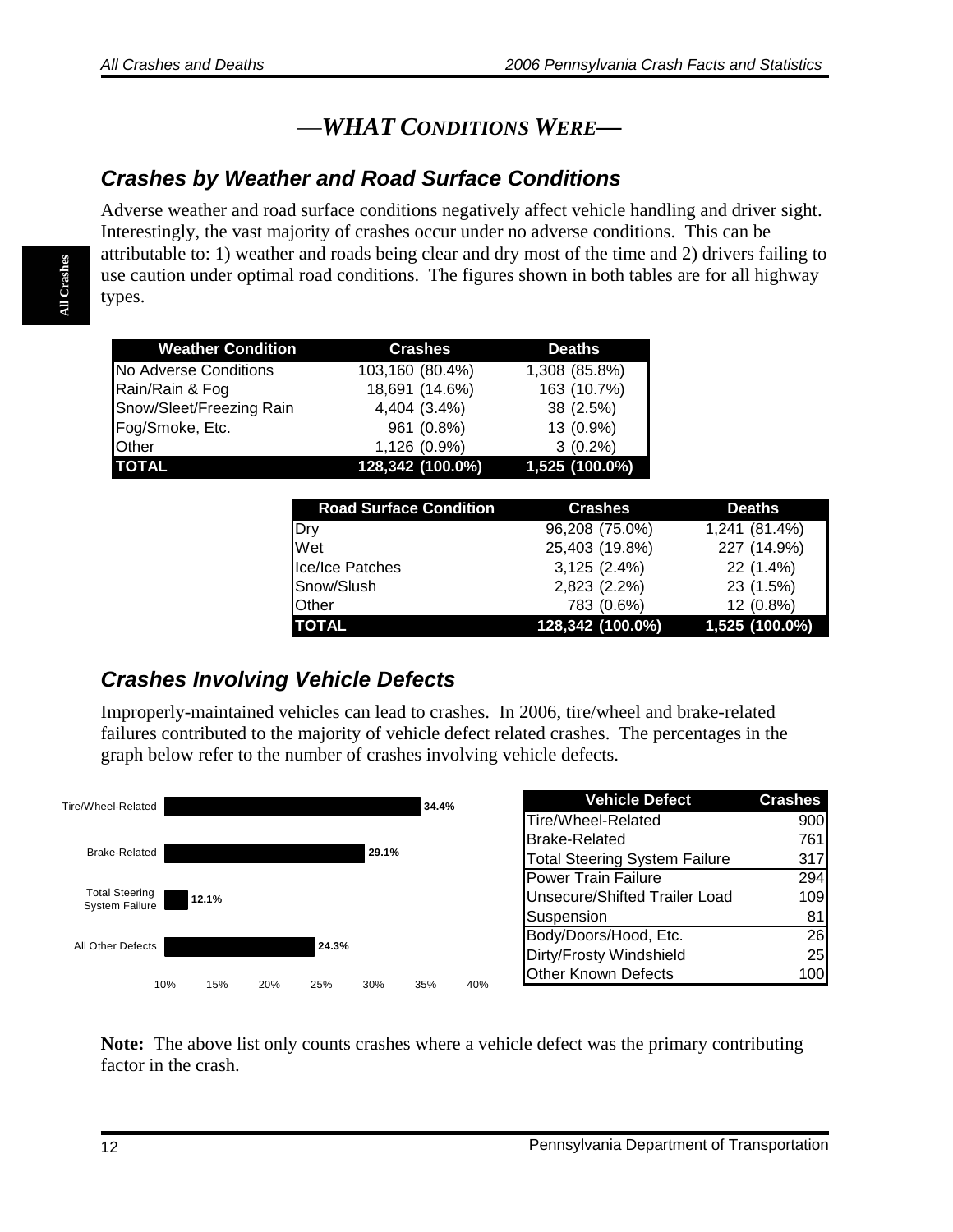### <span id="page-14-0"></span>*Work Zone Crashes*

Work zones are potentially dangerous areas because conditions are constantly changing, and drivers do not always anticipate these changes and exercise the appropriate level of caution. Fifty-two percent of work zone crashes in 2006 contained fatalities or injuries.



Total Crashes: **1,781** 

Total Killed: **20** (Workers Killed: **1**)

Total Injured: **1,346**

### *Work Zone Crashes—Vehicles Involved*

| <b>Vehicle Type</b> | <b>State Hwy (Interstate)</b> | <b>State Hwy (Other)</b> | <b>Turnpike</b> | <b>Local Road</b> |
|---------------------|-------------------------------|--------------------------|-----------------|-------------------|
| Passenger Car       | 264 (45.1%)                   | 1,190 (57.2%)            | 148 (47.1%)     | 177 (66.8%)       |
| Light Truck/SUV     | 162 (27.7%)                   | 677 (32.6%)              | 83 (26.4%)      | 74 (27.9%)        |
| Heavy Truck/Bus     | 145 (24.7%)                   | 140 (6.7%)               | 78 (24.8%)      | $8(3.0\%)$        |
| Motorcycle          | $8(1.4\%)$                    | $50(2.4\%)$              | $3(1.0\%)$      | $1(0.4\%)$        |
| <b>Other</b>        | 7 (1.2%)                      | 23 (1.1%)                | $2(0.6\%)$      | $5(1.9\%)$        |
| <b>TOTAL</b>        | 586 (100.0%)                  | 2,080 (100.0%)           | 314 (100.0%)    | 265 (100.0%)      |

*Note:* State highway (other) includes state-maintained roads that are not designated as interstates. Legally parked vehicles are not included in the above table.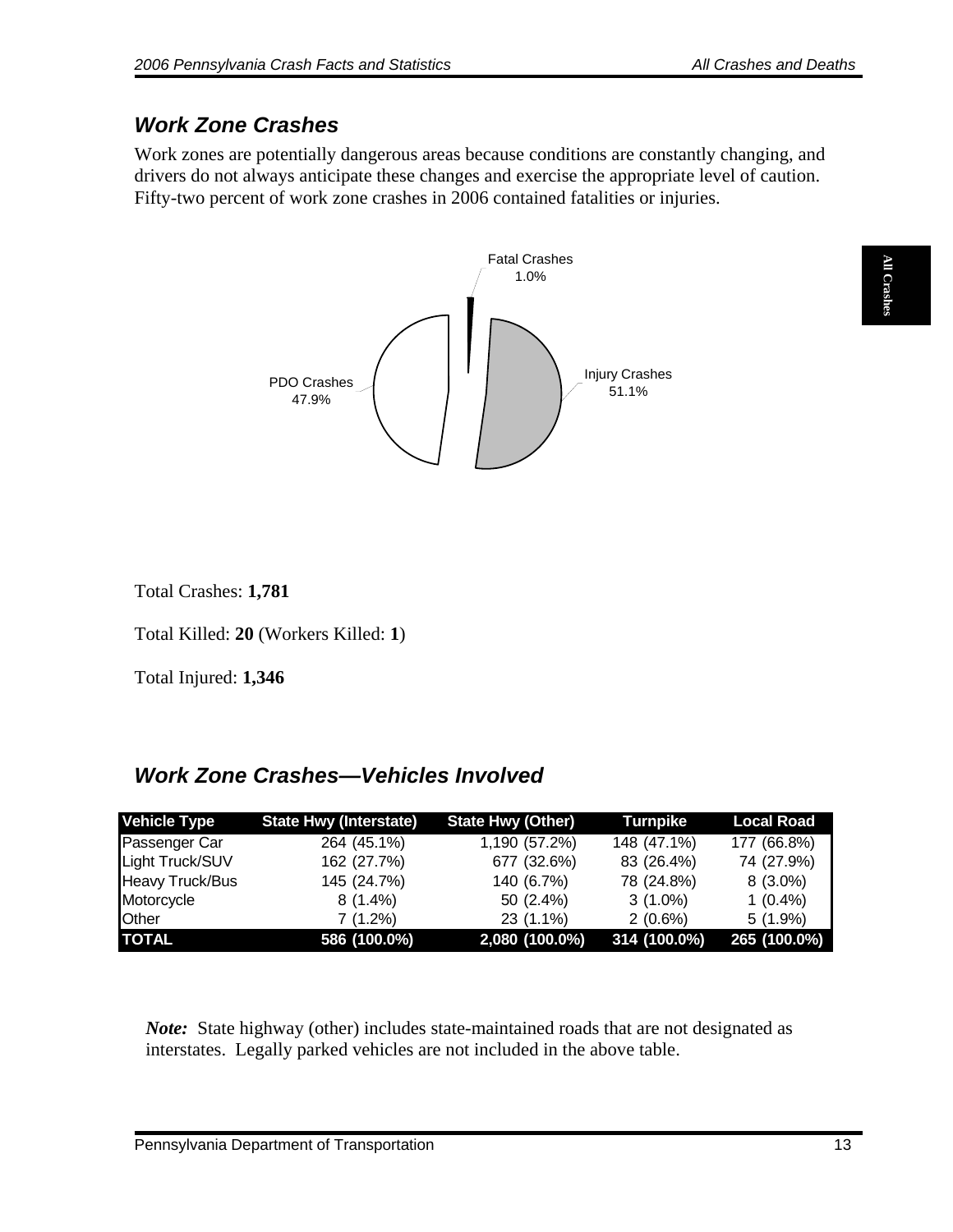**All Crashes** 

All Crashes

### <span id="page-15-0"></span>*Work Zone Crashes by Road Type—Five-Year Trends*

|      |                        | <b>Crashes</b>   |         | <b>Deaths</b>  |         |
|------|------------------------|------------------|---------|----------------|---------|
| Year | <b>Road Type</b>       | <b>Number</b>    | % Total | <b>Number</b>  | % Total |
|      | State Hwy (Interstate) | 508              | 21.7%   | 3              | 11.5%   |
|      | State Hwy (Other)      | 1,339            | 57.3%   | 20             | 76.9%   |
| 2002 | Turnpike               | 189              | 8.1%    | $\Omega$       | 0.0%    |
|      | <b>Local Road</b>      | 296              | 12.7%   | 3              | 11.5%   |
|      | Other/Unknown Road     | 5                | 20.0%   | $\overline{0}$ | 0.0%    |
|      | <b>TOTAL</b>           | 2,337            | 100.0%  | 26             | 100.0%  |
|      | State Hwy (Interstate) | 503              | 23.7%   | 6              | 17.7%   |
|      | State Hwy (Other)      | 1,224            | 57.6%   | 21             | 61.8%   |
| 2003 | Turnpike               | 167              | 7.9%    | 5              | 14.7%   |
|      | <b>Local Road</b>      | 229              | 10.8%   | $\overline{2}$ | 5.9%    |
|      | Other/Unknown Road     | $\overline{2}$   | 0.1%    | $\overline{0}$ | 0.0%    |
|      | <b>TOTAL</b>           | 2,125            | 100.0%  | 34             | 100.0%  |
|      | State Hwy (Interstate) | 419              | 23.8%   | 5              | 31.3%   |
|      | State Hwy (Other)      | 1,030            | 58.5%   | 8              | 50.0%   |
| 2004 | Turnpike               | 140              | 8.0%    | $\overline{2}$ | 12.5%   |
|      | <b>Local Road</b>      | 172              | 9.8%    | 1              | 6.3%    |
|      | Other/Unknown Road     | 1                | 0.1%    | 0              | 0.0%    |
|      | <b>TOTAL</b>           | 1,762            | 100.0%  | 16             | 100.0%  |
|      | State Hwy (Interstate) | $\overline{512}$ | 27.2%   | 8              | 26.7%   |
|      | State Hwy (Other)      | 1,077            | 57.1%   | 17             | 56.7%   |
| 2005 | Turnpike               | 121              | 6.4%    | 3              | 10.0%   |
|      | Local Road             | 175              | 9.3%    | $\overline{2}$ | 6.7%    |
|      | Other/Unknown Road     | $\Omega$         | 0.0%    | $\overline{0}$ | 0.0%    |
|      | <b>TOTAL</b>           | 1,885            | 100.0%  | 30             | 100.0%  |
|      | State Hwy (Interstate) | 313              | 17.6%   | $\overline{6}$ | 30.0%   |
|      | State Hwy (Other)      | 1,105            | 62.0%   | $\overline{9}$ | 45.0%   |
| 2006 | Turnpike               | 195              | 11.0%   | $\overline{2}$ | 10.0%   |
|      | <b>Local Road</b>      | 166              | 9.3%    | $\overline{3}$ | 15.0%   |
|      | Other/Unknown Road     | $\overline{2}$   | 0.1%    | $\overline{0}$ | 0.0%    |
|      | <b>TOTAL</b>           | 1,781            | 100.0%  | 20             | 100.0%  |

*Note:* State highway (other) includes state-maintained roads that are not designated as interstates.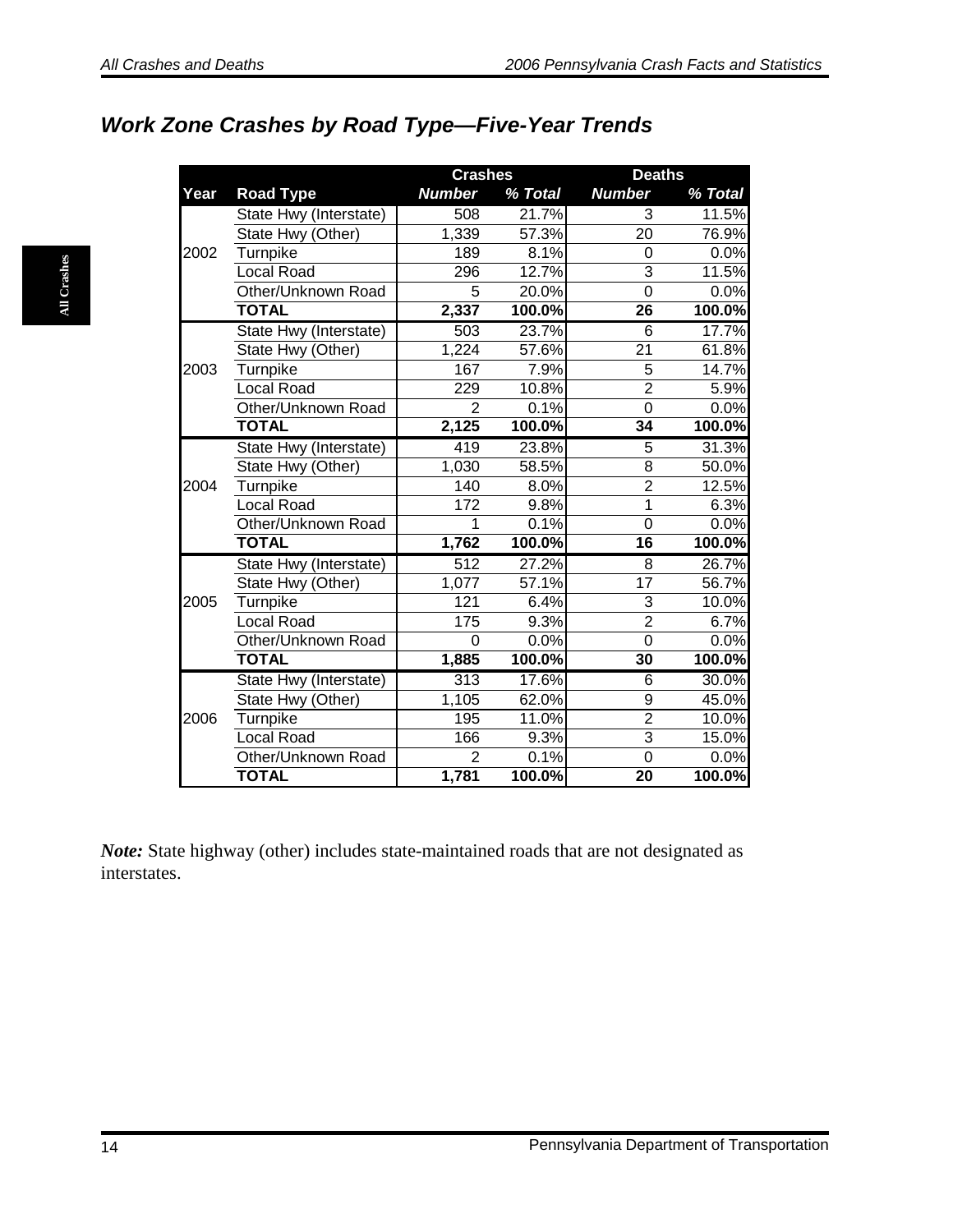#### <span id="page-16-0"></span>*Crashes with Roadside Objects and Animals*

Unfortunately, roadside objects are hit often in Pennsylvania crashes. While there are many different roadside objects, a few are more predominant in crashes than others. The table below lists crashes with various types of roadside objects whether or not they were the first object struck.

| <b>Hit Bridge</b><br>0.6%<br>2.2%<br>799<br>33<br>1.2%<br><b>Hit Building</b><br>1,498<br>25<br>1.6%<br>874<br>0.7%<br><b>Hit Culvert</b><br>32<br>2.1%<br>4,639<br>3.6%<br>Hit Curb<br>57<br>3.7%<br>3,520<br>67<br>2.7%<br>4.4%<br>6.9%<br>15.2%<br>8,809<br>232<br>3,203<br>2.5%<br>67<br>4.4%<br>478<br>0.4%<br>0.2%<br>3<br>9.3%<br>6,922<br>5.4%<br>141<br>138<br>0.1%<br>0.1%<br>1<br>1.2%<br>33<br>2.2%<br>1,472<br>4,104<br>3.2%<br>36<br>2.4%<br>3,873<br>3.0%<br>67<br>4.4%<br>5.4%<br>57<br>3.7%<br>6,864<br>654<br>0.5%<br>2<br>0.1%<br>55<br>2,498<br>2.0%<br>3.6%<br>58<br>0.1%<br>$\mathbf{2}$<br>0.1%<br>72<br>0.1%<br>0.1%<br>1<br>276<br>0.2%<br>0.4%<br>6<br>10,535<br>8.2%<br>351<br>23.0%<br>7.3%<br>9,383<br>164<br>10.8%<br>2,700<br>2.1%<br>11<br>0.7%<br>240<br>0.2%<br>0.3%<br>4 | <b>Note:</b> "% Total" lists the percentage compared to all crashes or deaths, not only the ones listed | <b>Roadside Object</b> | <b>Crashes</b> | % Total | <b>Deaths</b> | % Total |
|-------------------------------------------------------------------------------------------------------------------------------------------------------------------------------------------------------------------------------------------------------------------------------------------------------------------------------------------------------------------------------------------------------------------------------------------------------------------------------------------------------------------------------------------------------------------------------------------------------------------------------------------------------------------------------------------------------------------------------------------------------------------------------------------------------------|---------------------------------------------------------------------------------------------------------|------------------------|----------------|---------|---------------|---------|
|                                                                                                                                                                                                                                                                                                                                                                                                                                                                                                                                                                                                                                                                                                                                                                                                             |                                                                                                         |                        |                |         |               |         |
|                                                                                                                                                                                                                                                                                                                                                                                                                                                                                                                                                                                                                                                                                                                                                                                                             |                                                                                                         |                        |                |         |               |         |
| <b>Hit Ditch</b>                                                                                                                                                                                                                                                                                                                                                                                                                                                                                                                                                                                                                                                                                                                                                                                            |                                                                                                         |                        |                |         |               |         |
| Hit Embankment<br>Hit Fence or Wall<br>Hit Fire Hydrant<br><b>Hit Guiderail</b><br><b>Hit Impact Attenuator</b><br>Hit Mailbox(es)<br><b>Hit Median Barrier</b><br>Hit Other Fixed Object<br><b>Hit Parked Vehicle</b><br>Hit Rock(s) or Obstacle on Roadway<br>Hit Signal/Sign Support<br><b>Hit Snow Bank</b><br><b>Hit Temporary Construction Barrier</b><br>Hit Traffic Island or Channelization<br>Hit Tree(s) or Shrubs/Hedges<br>Hit Utility Pole(s)<br><b>Hit Deer</b><br><b>Hit Other Animal</b>                                                                                                                                                                                                                                                                                                   |                                                                                                         |                        |                |         |               |         |
|                                                                                                                                                                                                                                                                                                                                                                                                                                                                                                                                                                                                                                                                                                                                                                                                             |                                                                                                         |                        |                |         |               |         |
|                                                                                                                                                                                                                                                                                                                                                                                                                                                                                                                                                                                                                                                                                                                                                                                                             |                                                                                                         |                        |                |         |               |         |
|                                                                                                                                                                                                                                                                                                                                                                                                                                                                                                                                                                                                                                                                                                                                                                                                             |                                                                                                         |                        |                |         |               |         |
|                                                                                                                                                                                                                                                                                                                                                                                                                                                                                                                                                                                                                                                                                                                                                                                                             |                                                                                                         |                        |                |         |               |         |
|                                                                                                                                                                                                                                                                                                                                                                                                                                                                                                                                                                                                                                                                                                                                                                                                             |                                                                                                         |                        |                |         |               |         |
|                                                                                                                                                                                                                                                                                                                                                                                                                                                                                                                                                                                                                                                                                                                                                                                                             |                                                                                                         |                        |                |         |               |         |
|                                                                                                                                                                                                                                                                                                                                                                                                                                                                                                                                                                                                                                                                                                                                                                                                             |                                                                                                         |                        |                |         |               |         |
|                                                                                                                                                                                                                                                                                                                                                                                                                                                                                                                                                                                                                                                                                                                                                                                                             |                                                                                                         |                        |                |         |               |         |
|                                                                                                                                                                                                                                                                                                                                                                                                                                                                                                                                                                                                                                                                                                                                                                                                             |                                                                                                         |                        |                |         |               |         |
|                                                                                                                                                                                                                                                                                                                                                                                                                                                                                                                                                                                                                                                                                                                                                                                                             |                                                                                                         |                        |                |         |               |         |
|                                                                                                                                                                                                                                                                                                                                                                                                                                                                                                                                                                                                                                                                                                                                                                                                             |                                                                                                         |                        |                |         |               |         |
|                                                                                                                                                                                                                                                                                                                                                                                                                                                                                                                                                                                                                                                                                                                                                                                                             |                                                                                                         |                        |                |         |               |         |
|                                                                                                                                                                                                                                                                                                                                                                                                                                                                                                                                                                                                                                                                                                                                                                                                             |                                                                                                         |                        |                |         |               |         |
|                                                                                                                                                                                                                                                                                                                                                                                                                                                                                                                                                                                                                                                                                                                                                                                                             |                                                                                                         |                        |                |         |               |         |
|                                                                                                                                                                                                                                                                                                                                                                                                                                                                                                                                                                                                                                                                                                                                                                                                             |                                                                                                         |                        |                |         |               |         |
|                                                                                                                                                                                                                                                                                                                                                                                                                                                                                                                                                                                                                                                                                                                                                                                                             |                                                                                                         |                        |                |         |               |         |
|                                                                                                                                                                                                                                                                                                                                                                                                                                                                                                                                                                                                                                                                                                                                                                                                             |                                                                                                         |                        |                |         |               |         |
|                                                                                                                                                                                                                                                                                                                                                                                                                                                                                                                                                                                                                                                                                                                                                                                                             |                                                                                                         |                        |                |         |               |         |
|                                                                                                                                                                                                                                                                                                                                                                                                                                                                                                                                                                                                                                                                                                                                                                                                             |                                                                                                         |                        |                |         |               |         |
|                                                                                                                                                                                                                                                                                                                                                                                                                                                                                                                                                                                                                                                                                                                                                                                                             |                                                                                                         |                        |                |         |               |         |
| in this table. Also note that a single crash can involve a collision with multiple objects.                                                                                                                                                                                                                                                                                                                                                                                                                                                                                                                                                                                                                                                                                                                 |                                                                                                         |                        |                |         |               |         |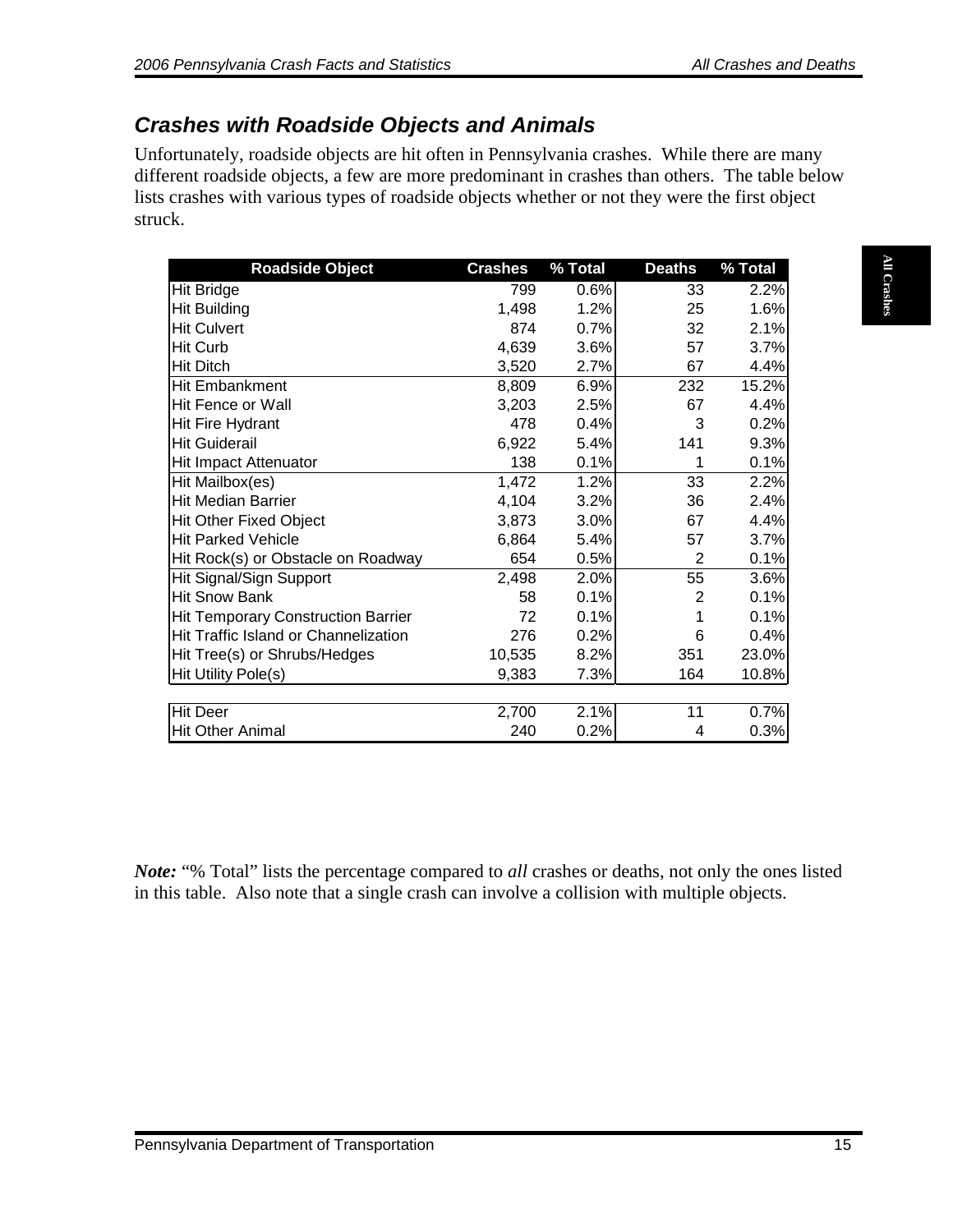### *—WHERE THEY HAPPENED—*

#### <span id="page-17-0"></span>*Crashes by Road Type*

|                               | <b>State Hwy</b> | <b>State Hwy</b> |          |                   |              |
|-------------------------------|------------------|------------------|----------|-------------------|--------------|
|                               | (Interstate)     | (Other)          | Turnpike | <b>Local Road</b> | Other        |
| <b>Crashes</b>                | 8,232            | 81,138           | 2,493    | 36,371            | 108          |
| <b>Person Killed</b>          | 96               | 1.142            | 18       | 268               | $\mathbf{1}$ |
| Persons Injured               | 5,470            | 64,624           | 1,394    | 26.421            | 62           |
| Miles of Maintained Road      | 1,286            | 38,491           | 529      | 80,239            | ---1         |
| 100 MVM <sup>*</sup> Traveled | 195.4            | 637.9            | 61.2     | 184.5             | --- 1        |
| Crashes/MVM*                  | 0.42             | 1.27             | 0.41     | 1.97              | ---1         |
| Persons Killed/100 MVM*       | 0.49             | 1.79             | 0.29     | 1.45              | ---1         |
| Persons Injured/MVM*          | 0.28             | 1.01             | 0.23     | 1.43              | $---$        |

 $*$  MVM = million vehicle-miles

*Note:* State highway (other) includes state-maintained roads that are not designated as interstates. The road mileage and MVM data are from the 2005 Highway Performance Monitoring System (HPMS) package and reflects 2005 length and travel activity data. Ramps are included as part of the roadway to which it is connected.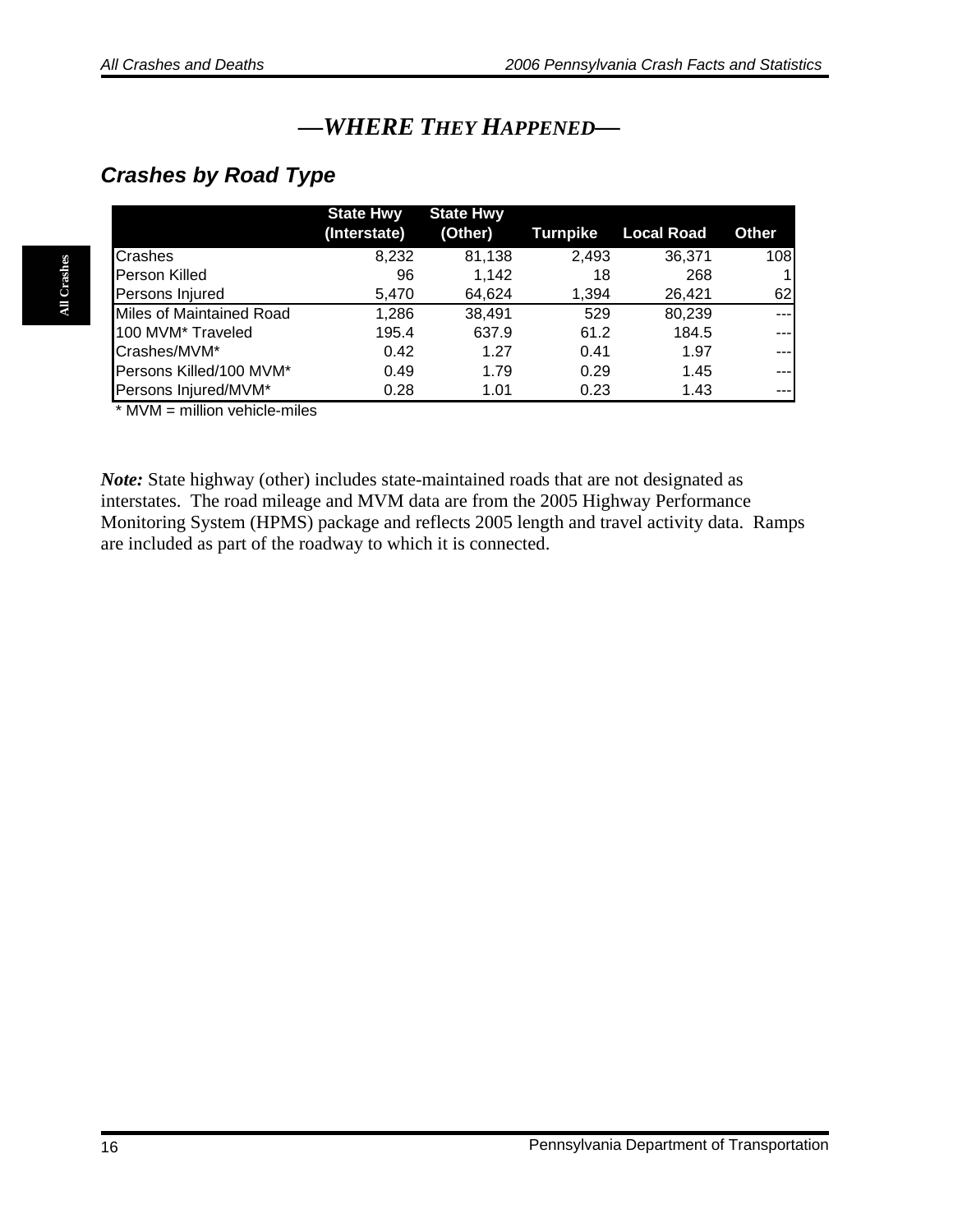#### <span id="page-18-0"></span>*Crashes Between Trains and Other Vehicles—Five-Year Trends*

Motor vehicle/train crashes make up a very small percentage of total crashes. In the last five years, only 13 deaths have occurred in this type of crash. In 2006, 3 deaths occurred, one less than the 4 deaths in 2005.



| Year | <b>Crashes</b> Deaths |   |
|------|-----------------------|---|
| 2002 | 39                    | 6 |
| 2003 | 41                    | O |
| 2004 | 44                    | Ω |
| 2005 | 36                    |   |
| 2006 | 32                    | 3 |

### *Train/Vehicle Crashes by Vehicle Type*

Passenger cars, light trucks, SUVs, and vans were the predominant vehicles type involved in crashes with trains in 2006. In 2006, all 3 train crash deaths involved a passenger car.

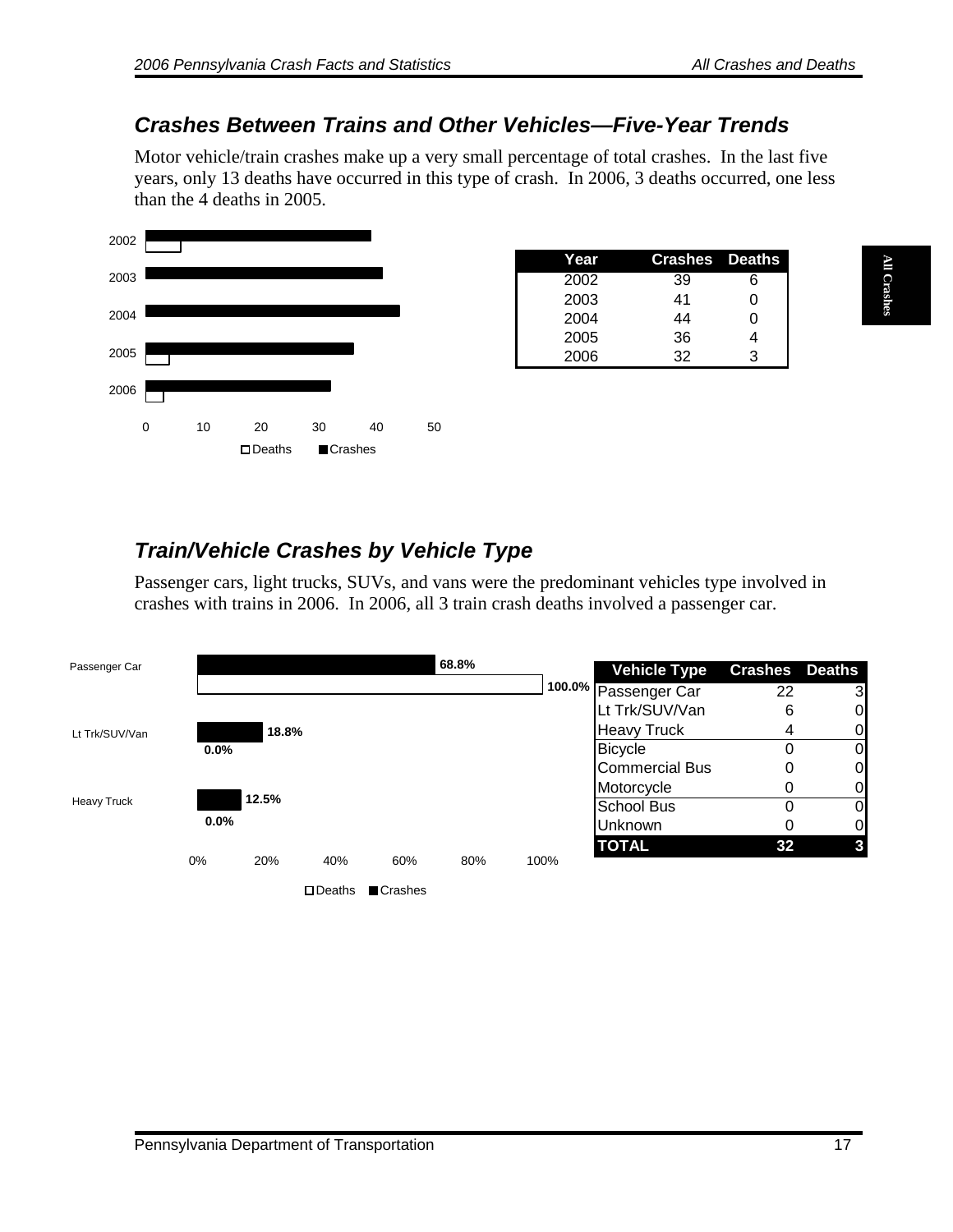### <span id="page-19-0"></span>*Train/Vehicle Crashes by Road Type*

| <b>Road Type</b>  | <b>Crashes</b> Deaths |  |
|-------------------|-----------------------|--|
| Local Road        | 20                    |  |
| State Hwy (Other) | 12                    |  |
| <b>TOTAL</b>      | 32                    |  |

### *Train/Vehicle Crashes by Light Level*



| <b>Light Level</b>      | <b>Crashes</b> Deaths |   |
|-------------------------|-----------------------|---|
| Daylight                | 16                    | 2 |
| Dark (Street Lights)    | 8                     | 0 |
| Dark (No/Unk St Lights) |                       |   |
| <b>IDawn</b>            |                       |   |
| Dusk                    |                       |   |
| <b>TOTAL</b>            |                       |   |

#### *Train/Vehicle Crashes by County*

| <b>County</b> | <b>Crashes</b> | <b>Deaths</b> | <b>County</b>  | <b>Crashes</b> | <b>Deaths</b> |
|---------------|----------------|---------------|----------------|----------------|---------------|
| Allegheny     |                |               | Lehigh         |                | 0             |
| <b>Berks</b>  |                |               | Lycoming       |                |               |
| Dauphin       |                | ΩI            | Northumberland |                | 0             |
| Delaware      |                |               | Philadelphia   |                |               |
| Fayette       |                |               | Somerset       |                | 0             |
| Franklin      |                |               | Washington     |                | O             |
| Indiana       |                |               | Westmoreland   |                | 0             |
| Lancaster     |                | Οl            | York           |                | O             |
| Lebanon       |                | ΩI            | <b>TOTAL</b>   | 32             | 3             |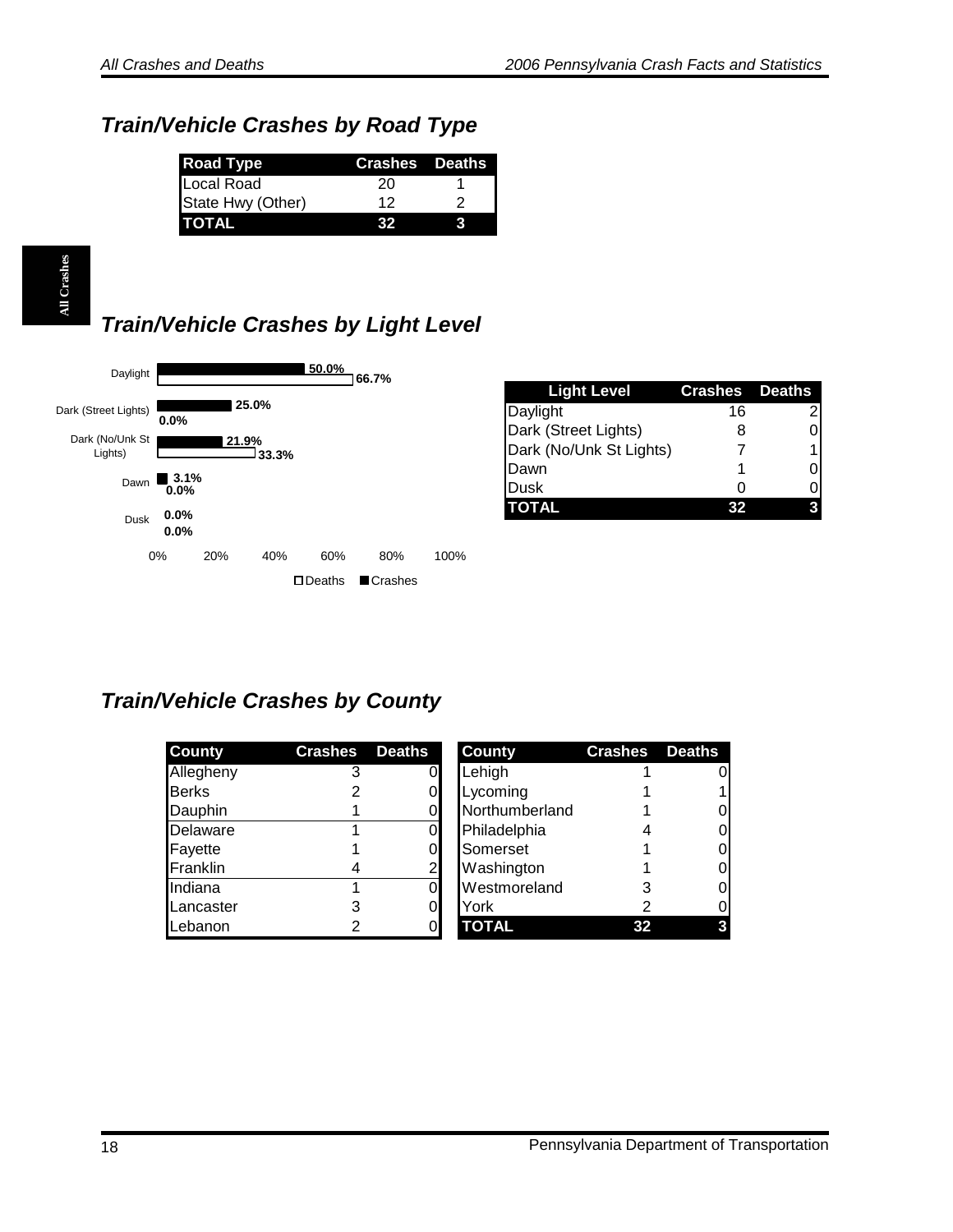### *—WHEN THEY HAPPENED—*

#### <span id="page-20-0"></span>*Crashes by Month*



| <b>Month</b> | <b>Crashes</b>   | <b>Deaths</b>  |  |
|--------------|------------------|----------------|--|
| January      | 10,836 (8.4%)    | 116 (7.6%)     |  |
| February     | 9,920 (7.7%)     | 129 (8.5%)     |  |
| March        | 9,533 (7.4%)     | 115 (7.5%)     |  |
| April        | 10,260 (8.0%)    | 115 (7.5%)     |  |
| May          | 10,775 (8.4%)    | 126 (8.3%)     |  |
| June         | 11,146 (8.7%)    | 126 (8.3%)     |  |
| July         | 10,211 (8.0%)    | 114 (7.5%)     |  |
| August       | 10,171 (7.9%)    | 145 (9.5%)     |  |
| September    | 10,614 (8.3%)    | 131 (8.6%)     |  |
| October      | 11,843 (9.2%)    | 152 (10.0%)    |  |
| November     | 11,603 (9.0%)    | 131 (8.6%)     |  |
| December     | 11,430 (8.9%)    | 125 (8.2%)     |  |
| <b>TOTAL</b> | 128,342 (100.0%) | 1,525 (100.0%) |  |

#### *Crashes by Day of Week*

More crashes and deaths tend to occur on Friday and Saturdays. The number of deaths on weekends (Saturday and Sunday) is proportionally greater than the number of crashes, which could be attributed to alcohol use. (See *Victims of Fatal Crashes by Day of Week*, page 29).



| Day          | <b>Crashes</b>   | <b>Deaths</b>  |
|--------------|------------------|----------------|
| Monday       | 17,085 (13.3%)   | 194 (12.7%)    |
| Tuesday      | 17,548 (13.7%)   | 194 (12.7%)    |
| Wednesday    | 17,792 (13.9%)   | 163 (10.7%)    |
| Thursday     | 18,674 (14.6%)   | 209 (13.7%)    |
| Friday       | 21,858 (17.0%)   | 259 (17.0%)    |
| Saturday     | 19,619 (15.3%)   | 279 (18.3%)    |
| Sunday       | 15,766 (12.3%)   | 227 (14.9%)    |
| <b>TOTAL</b> | 128,342 (100.0%) | 1,525 (100.0%) |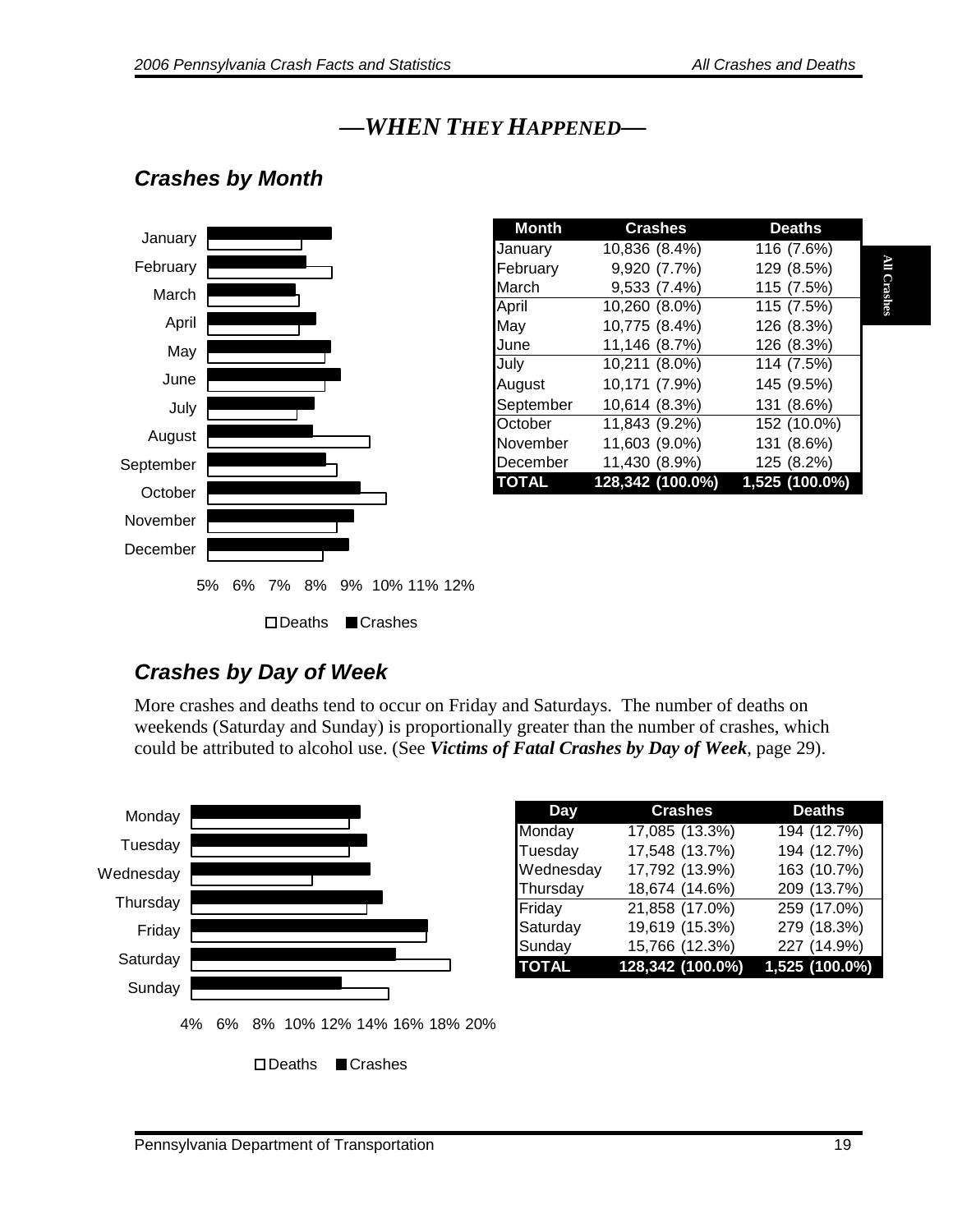#### <span id="page-21-0"></span>*Crashes by Hour of Day*

Some hours of the day are more dangerous than others with regard to crashes and deaths. Not surprisingly, crashes and deaths were higher during peak traffic times. Some hours of the day experience a low percentage of crashes, but they are much more deadly. For example, only 2.9% of all crashes in 2006 occurred in the 2:00 AM hour, but 5.7% of all deaths—tied for the highest percentage—occurred then. The higher volume of traffic itself is a factor during peak traffic hours, particularly the rush-hours.



| <b>Hour</b> | <b>Crashes</b> | <b>Deaths</b> |
|-------------|----------------|---------------|
| 12:00AM     | 3,330          | 60            |
| 01:00AM     | 3,243          | 84            |
| 02:00AM     | 3,725          | 87            |
| 03:00AM     | 2,344          | 40            |
| 04:00AM     | 1,669          | 32            |
| 05:00AM     | 2,187          | 38            |
| 06:00AM     | 3,746          | 59            |
| 07:00AM     | 6,184          | 33            |
| 08:00AM     | 5,670          | 38            |
| 09:00AM     | 4,644          | 54            |
| 10:00AM     | 4,870          | 38            |
| 11:00AM     | 5,536          | 47            |
| 12:00PM     | 6,637          | 57            |
| 01:00PM     | 6,522          | 70            |
| 02:00PM     | 7,443          | 82            |
| 03:00PM     | 9,312          | 79            |
| 04:00PM     | 9,108          | 70            |
| 05:00PM     | 9,232          | 83            |
| 06:00PM     | 6,977          | 87            |
| 07:00PM     | 5,494          | 89            |
| 08:00PM     | 4,918          | 68            |
| 09:00PM     | 4,840          | 70            |
| 10:00PM     | 4,445          | 84            |
| 11:00PM     | 3,813          | 66            |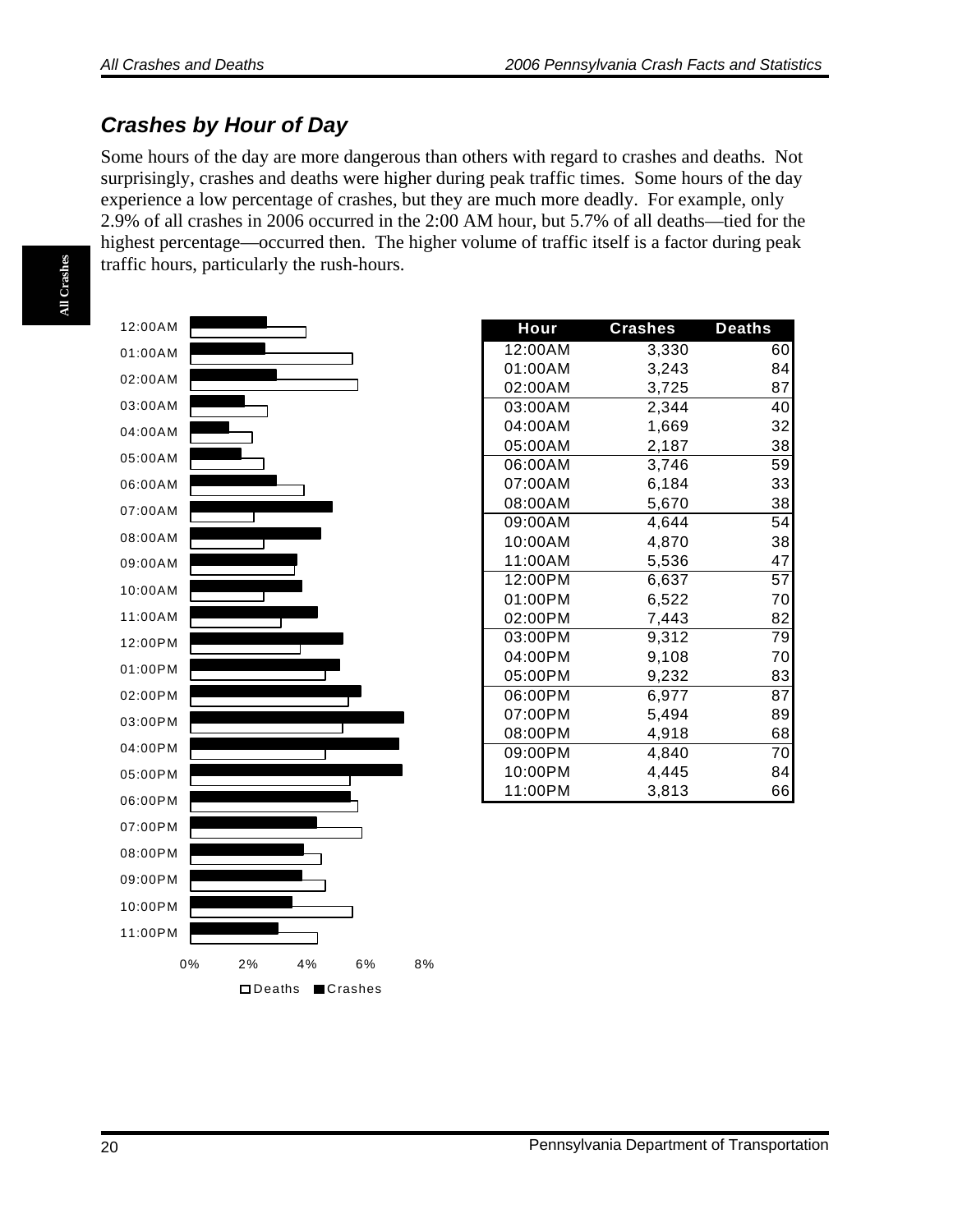### <span id="page-22-0"></span>*Crashes by Light Level*

In 2006, more crashes occurred in daylight than all other light levels combined. This is not surprising, since more vehicles are on the road during daylight. However, deaths in 2006 occurred slightly more often during non-daylight hours (dark and dusk/dawn conditions). If 2006 deaths per 1000 crashes are compared (Daylight—9.0 deaths per 1000 crashes versus Non-Daylight—16.8 deaths per 1000 crashes), it is apparent that nondaylight crashes resulted in deaths more often than daylight crashes.



| <b>Light Level</b>          | <b>Crashes</b> | <b>Deaths</b> |
|-----------------------------|----------------|---------------|
| Daylight                    | 80,278         | 720           |
| Dark (No/Unk Street Lights) | 22,797         | 513           |
| Dark (Street Lights)        | 21,211         | 229           |
| Dusk                        | 2,211          | 36            |
| Dawn                        | 1,623          | 26            |
| Other/Unknown               | 222            |               |
| <b>TOTAL</b>                | <u>128,342</u> | 1.525         |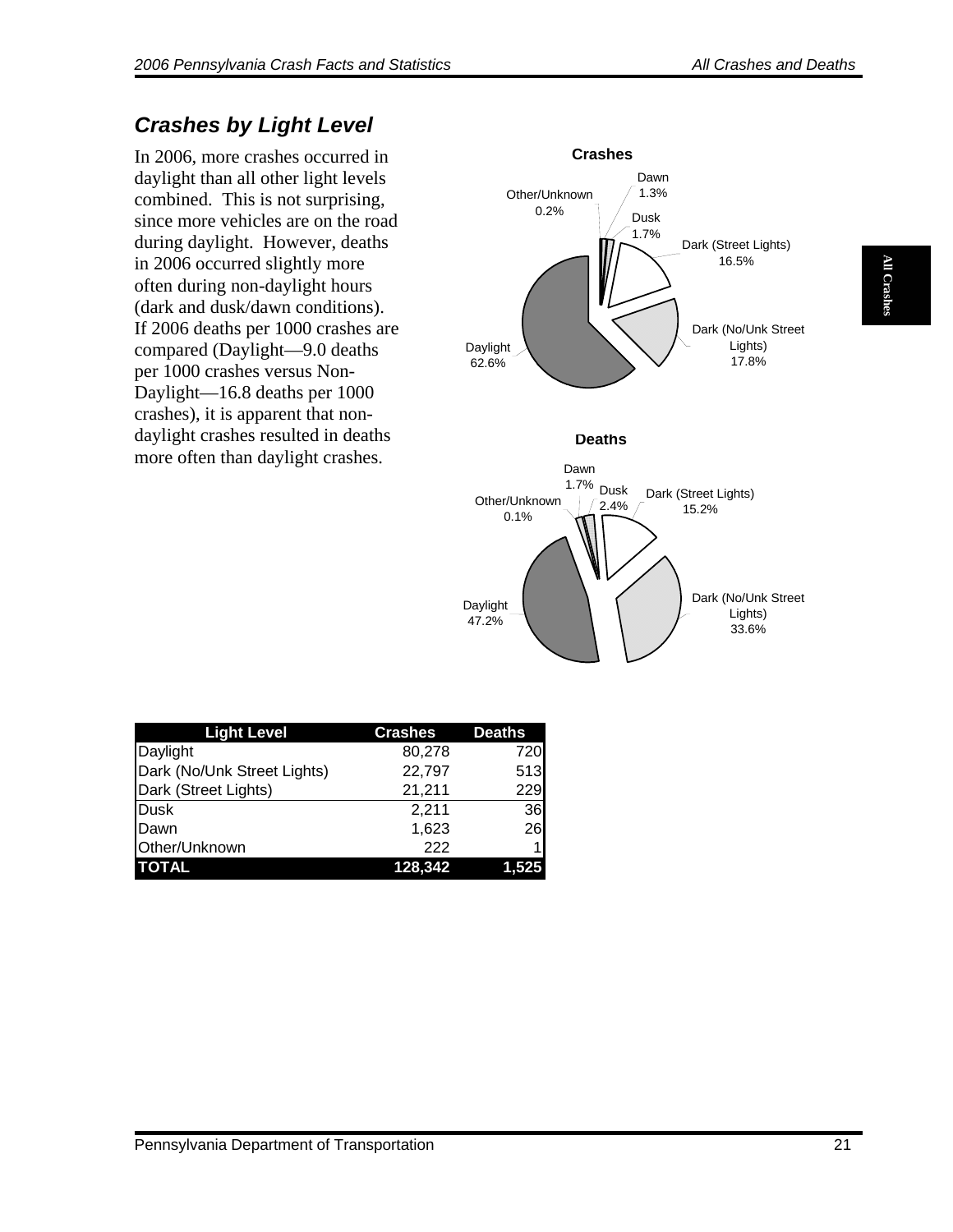#### <span id="page-23-0"></span>*Crashes by Holiday*

Crashes tend to go up during holiday periods due to the increased traffic on the road. Many times the weekend before and the weekend after the holiday have nearly as many crashes and fatalities, and sometimes more. The graphs below illustrate the ranking in descending order, of total crashes and deaths, respectively, for each holiday period. The table shows a breakdown of crashes and deaths for each holiday period in 2006.



**Deaths**



| Period*                 | <b>Crashes</b> | <b>Deaths</b> |
|-------------------------|----------------|---------------|
| New Years               | 603            | 10            |
| Post New Years          | 918            | 16            |
| Pre-Memorial Day        | 1,045          | 11            |
| <b>Memorial Day</b>     | 1,063          | 12            |
| Post Memorial Day       | 1,131          | 14            |
| Pre-Independence Day**  | 561            | 8             |
| Independence Day**      | 349            | 3             |
| Post-Independence Day** | 383            | 1             |
| Pre-Labor Day           | 1,147          | 11            |
| Labor Day               | 1,160          | 13            |
| Post-Labor Day          | 956            | 13            |
| Pre-Thanksgiving        | 1,552          | 16            |
| Thanksgiving            | 1,527          | 27            |
| Post-Thanksgiving       | 1,608          | 21            |
| Pre-Christmas           | 1,078          | 18            |
| Christmas               | 1,119          | 12            |
| <b>TOTAL</b>            | 16,200         | 206           |

\* See *Holidays* under **Definitions** for explanation of pre- and post-holiday weekends.

\*\* Not part of a holiday weekend in 2006.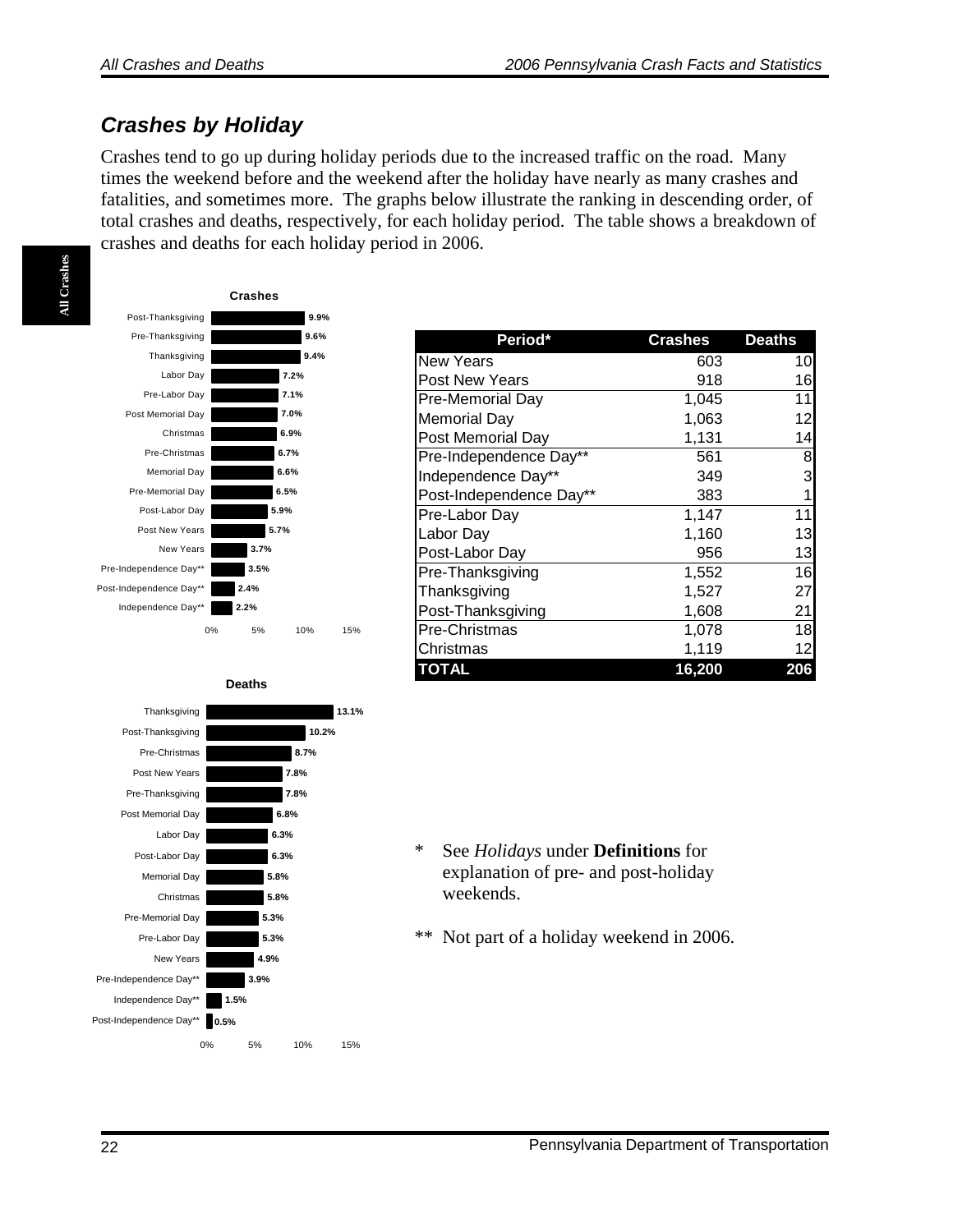### *Drivers*

#### <span id="page-24-0"></span>*Drivers Overview*

Every traffic crash involves 3 elements: the driver, roadway, and vehicle. It has been stated nationally that 85-90% of all traffic crashes involve some sort of driver error that contributes to the crash. Therefore, as drivers, we can greatly impact traffic safety by driving smart and driving defensively.

Of all drivers represented in crashes, the young driver and the mature driver are two groups that stand out. Young drivers (ages 16-21) are the least experienced drivers and they are also prone to over zealous driving performance, perhaps due to their youth and peer pressure. Mature drivers (ages 65 & over) on the other hand experience driving difficulties related to deteriorating physical abilities (eyesight, hearing, head movement, etc.).

#### *Crashes Involving Driver Error*

Some form of poor/degraded driver performance is present in the majority of crashes. Alcohol use and speeding continue as big contributors to fatal crashes.

|                                    |                | Fatal          |
|------------------------------------|----------------|----------------|
| <b>Contributing Factor</b>         | <b>Crashes</b> | <b>Crashes</b> |
| Speed-Related                      | 33,593         | 606            |
| <b>Drinking Driver</b>             | 12,763         | <b>275</b>     |
| Improper Turning-Related           | 12,947         | 85             |
| Careless/Illegal Passing           | 4,483          | 82             |
| <b>Distracted Driver</b>           | 12,535         | 75             |
| <b>Proceeded Without Clearance</b> | 8,706          | 52             |
| <b>Drowsy Drivers</b>              | 2,297          | 25             |
| Tailgating                         | 5,543          | 25             |

*Note:* Drinking driver and drowsy driver factors determined from the driver's condition field.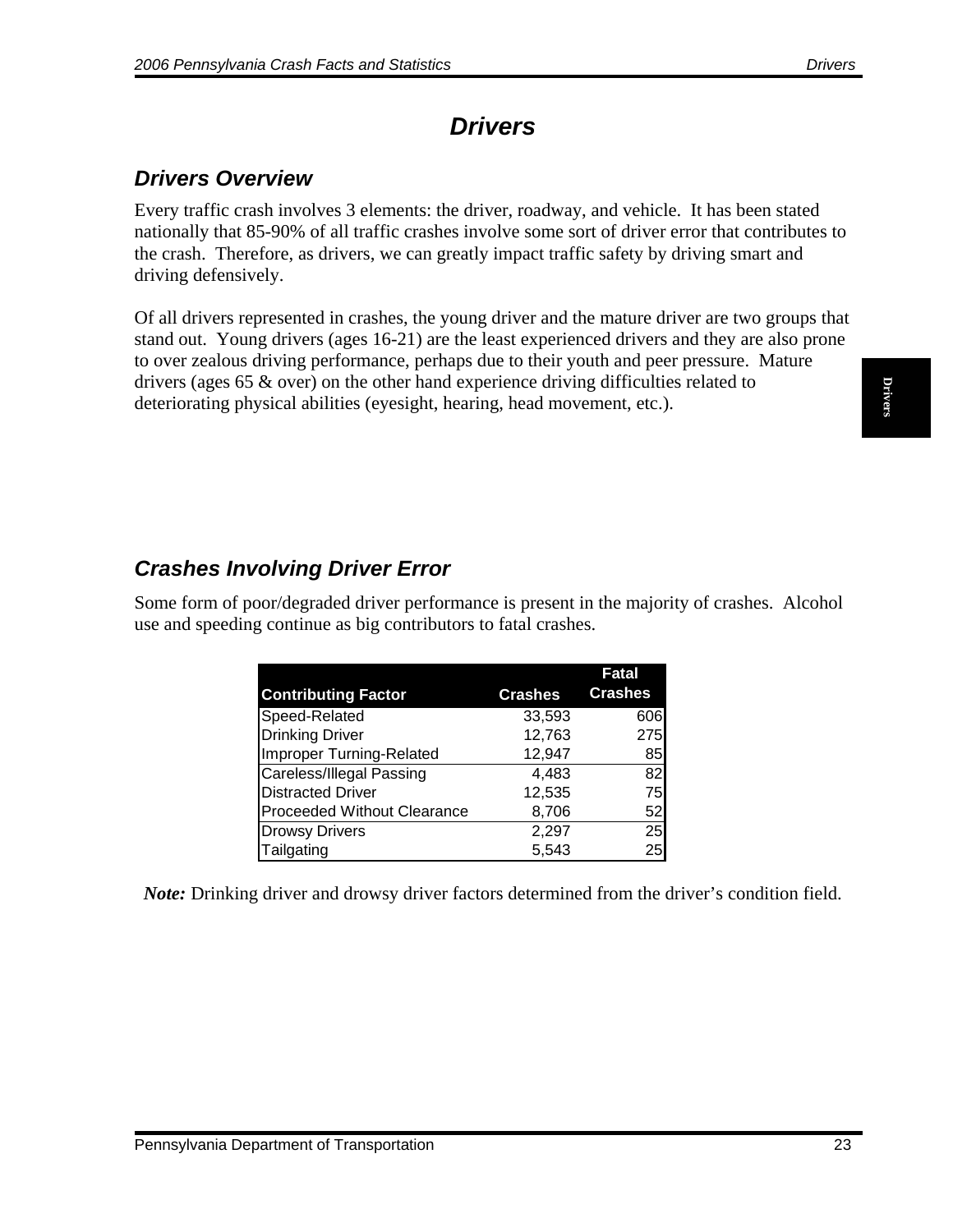#### <span id="page-25-0"></span>*Single and Multiple Vehicle Crashes of Young and Mature Drivers*

As the table below shows, mature drivers are over-represented in multiple vehicle crashes, due in part to the loss of physical and cognitive abilities.

| Number of<br><b>Vehicles</b> | <b>All Drivers</b> | <b>Young Drivers</b><br>$(16-21)$ | <b>Mature Drivers</b><br>$(65-74)$ | <b>Mature Drivers</b><br>$(75+)$ |
|------------------------------|--------------------|-----------------------------------|------------------------------------|----------------------------------|
| Single                       | 45.0%              | 40.1%                             | 18.9%                              | 18.6%                            |
| Vehicle Crash                | 57,684 crashes     | 15,191 crashes                    | 1,705 crashes                      | 1,500 crashes                    |
| <b>Multiple</b>              | 55.0%              | 59.9%                             | 81.1%                              | 81.4%                            |
| <b>Vehicle Crash</b>         | 70,499 crashes     | 22,702 crashes                    | 7,336 crashes                      | 6,578 crashes                    |

#### *Drivers in Crashes by Age Group*

Looking at the 2006 Pennsylvania driver data, as driver age groups increase in age, the percentage of Pennsylvania total drivers involved in crashes within each age group decreases considerably. Note the percentage of 16-year old drivers involved in crashes. This number is significantly lower than other young driver age groups due to a law enacted in December 1999 that requires a mandatory six month waiting period between obtaining a Learner's Permit and testing for licensure. It also reflects the limited time 16-year old drivers are using the roads and the more controlled situations in which they are permitted to drive during the permit process. Driver inexperience and less cautious driving often are attributed characteristics given to the reason all young driver ages have higher rates.

|                  | <b>PA Drivers</b>                    |                             |                          |
|------------------|--------------------------------------|-----------------------------|--------------------------|
|                  | <b>Involved in</b><br><b>Crashes</b> | *PA Total<br><b>Drivers</b> | % Involved<br>in Crashes |
| <b>Age Group</b> |                                      |                             |                          |
| 16               | 2,973                                | 58,617                      | 5.1%                     |
| 17               | 7,289                                | 134,081                     | 5.4%                     |
| 18               | 8,049                                | 138,386                     | 5.8%                     |
| 19               | 7,082                                | 143,022                     | 5.0%                     |
| 20               | 6,456                                | 142,097                     | 4.5%                     |
| 21               | 6,177                                | 142,960                     | 4.3%                     |
| $22 - 24$        | 16,055                               | 416,410                     | 3.9%                     |
| $25 - 29$        | 19,231                               | 667,480                     | 2.9%                     |
| 30-39            | 31,765                               | 1,418,229                   | 2.2%                     |
| 40-54            | 46,016                               | 2,634,909                   | 1.7%                     |
| 55-59            | 10,781                               | 763,103                     | 1.4%                     |
| 60-64            | 7,102                                | 578,585                     | 1.2%                     |
| 65-69            | 4,756                                | 436,665                     | 1.1%                     |
| 70-74            | 3,846                                | 358,858                     | 1.1%                     |
| 75 and Over      | 7,923                                | 682,355                     | 1.2%                     |
| Unknown          | 234                                  | N/A                         | N/A                      |

\* PA Total Drivers includes total PA Licensed Drivers and PA Drivers who have their Learner's Permit (no driver's license).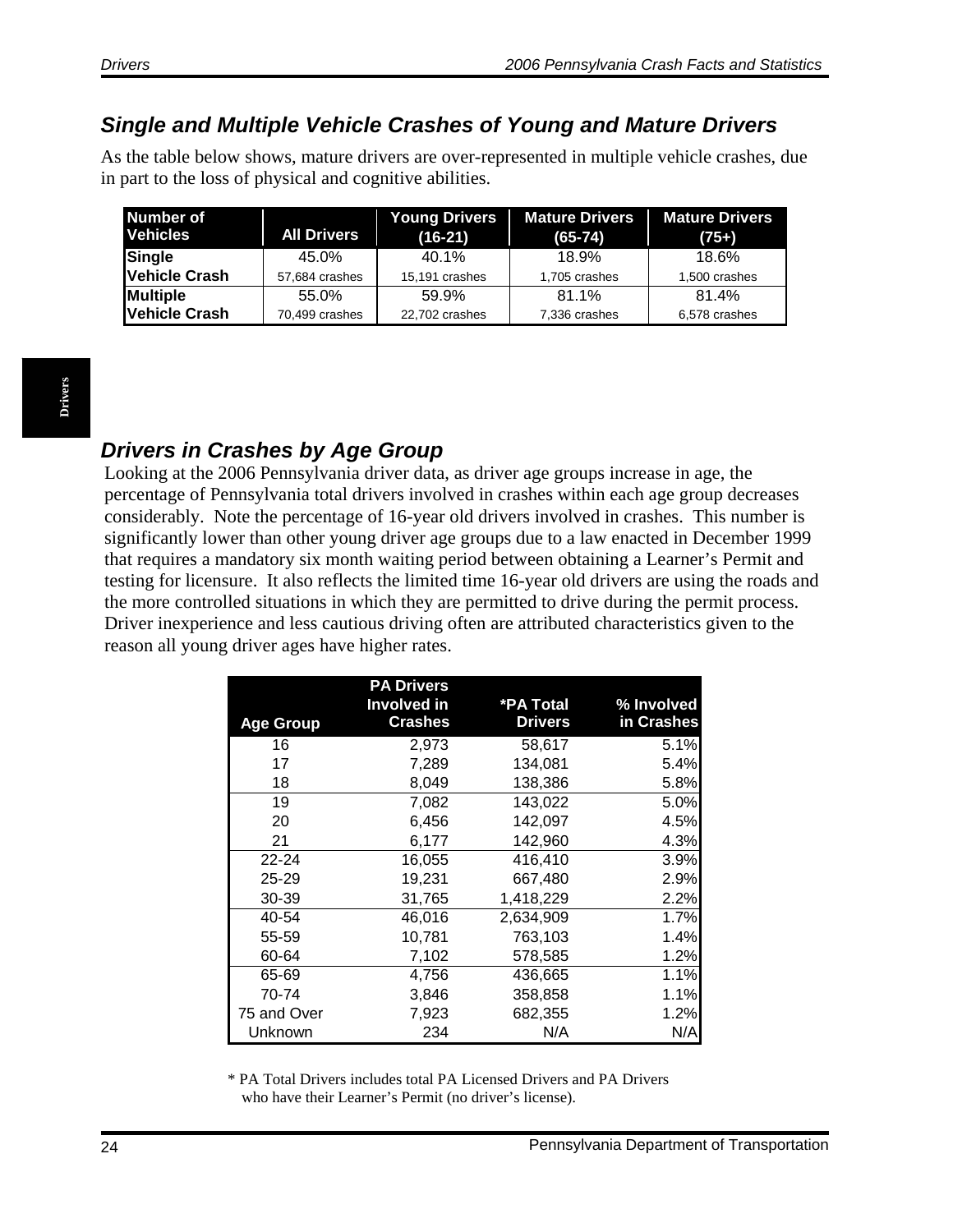#### <span id="page-26-0"></span>*Comparison of Young and Mature Drivers by Crash Type*

Young drivers are slightly over-represented in hit fixed object crashes (single vehicle run-offthe-road type crashes), while mature drivers are heavily over-represented in angle and rear-end crashes (multiple vehicle interaction type crashes).

| <b>Crash Type</b><br><b>Non-Collision</b> | <b>All Drivers</b>      |                         |                                                                                                                                                                                                                                                               |                                  |
|-------------------------------------------|-------------------------|-------------------------|---------------------------------------------------------------------------------------------------------------------------------------------------------------------------------------------------------------------------------------------------------------|----------------------------------|
|                                           |                         | $(16-21)$               | $(65 - 74)$                                                                                                                                                                                                                                                   | $(75+)$                          |
|                                           | 4.1%                    | 3.1%                    | 2.0%                                                                                                                                                                                                                                                          | 1.1%                             |
|                                           | 5,254 crashes           | 1,160 crashes           | 181 crashes                                                                                                                                                                                                                                                   | 90 crashes                       |
| <b>Rear-End</b>                           | 21.0%                   | 22.1%                   | 28.2%                                                                                                                                                                                                                                                         | 23.5%                            |
|                                           | 26,972 crashes          | 8,385 crashes           | 2,545 crashes                                                                                                                                                                                                                                                 | 1,895 crashes                    |
| <b>Head-On</b>                            | 4.1%                    | 4.4%                    | 5.4%                                                                                                                                                                                                                                                          | 5.5%                             |
|                                           | 5,237 crashes           | 1,652 crashes           | 487 crashes                                                                                                                                                                                                                                                   | 445 crashes                      |
| <b>Backing Up</b>                         | 0.1%                    | 0.1%                    | 0.1%                                                                                                                                                                                                                                                          | 0.2%                             |
|                                           | 171 crashes             | 34 crashes              | 12 crashes                                                                                                                                                                                                                                                    | 13 crashes                       |
| Angle                                     | 27.1%                   | 29.6%                   | 42.0%                                                                                                                                                                                                                                                         | 48.5%                            |
|                                           | 34,780 crashes          | 11,231 crashes          | 3,795 crashes                                                                                                                                                                                                                                                 | 3,917 crashes                    |
| <b>Sideswipe</b>                          | 5.9%                    | 5.1%                    | 6.2%                                                                                                                                                                                                                                                          | 6.1%                             |
|                                           | 7,586 crashes           | 1,913 crashes           | 558 crashes                                                                                                                                                                                                                                                   | 494 crashes                      |
| <b>Hit Fixed Object</b>                   | 31.3%                   | 32.9%                   | 11.8%                                                                                                                                                                                                                                                         | 11.9%                            |
|                                           | 40,170 crashes          | 12,463 crashes          | 1,070 crashes                                                                                                                                                                                                                                                 | 962 crashes                      |
| <b>Hit Pedestrian</b>                     | 3.3%                    | 1.2%                    | 2.6%                                                                                                                                                                                                                                                          | 2.3%                             |
|                                           | 4,217 crashes           | 462 crashes             | 238 crashes                                                                                                                                                                                                                                                   | 189 crashes                      |
| <b>Other</b>                              | 3.0%                    | 1.6%                    | 1.7%                                                                                                                                                                                                                                                          | 0.9%                             |
|                                           | 3,796 crashes           | 593 crashes             | 155 crashes                                                                                                                                                                                                                                                   | 73 crashes                       |
| <b>Mature Drivers</b>                     |                         |                         | Intersection vs. Non-Intersection Crashes of Young and<br>In keeping with the data presented previously on single vehicle versus multiple vehicle crashes,<br>mature drivers are more likely to be involved in crashes at intersections compared to other age |                                  |
| complex movements are present.            |                         |                         | groups. Intersections can be confusing and problematic for the mature driver, as numerous and                                                                                                                                                                 |                                  |
|                                           | <b>All Drivers</b>      | <b>Young Drivers</b>    | <b>Mature Drivers</b><br>$(65 - 74)$                                                                                                                                                                                                                          | <b>Mature Drivers</b><br>$(75+)$ |
|                                           |                         | $(16-21)$               |                                                                                                                                                                                                                                                               |                                  |
| <b>Intersection</b>                       | 40.2%                   | 41.2%                   | 53.5%                                                                                                                                                                                                                                                         | 56.8%                            |
|                                           | 51,577 crashes          | 15,598 crashes          | 4,834 crashes                                                                                                                                                                                                                                                 | 4,586 crashes                    |
| <b>Non-Intersection</b>                   | 59.8%<br>76,606 crashes | 58.8%<br>22,295 crashes | 46.5%<br>4,207 crashes                                                                                                                                                                                                                                        | 43.2%<br>3,492 crashes           |

#### *Intersection vs. Non-Intersection Crashes of Young and Mature Drivers*

|                     | <b>All Drivers</b> | <b>Young Drivers</b><br>$(16-21)$ | Mature Drivers<br>$(65-74)$ | <b>Mature Drivers</b><br>$(75+)$ |
|---------------------|--------------------|-----------------------------------|-----------------------------|----------------------------------|
| <b>Intersection</b> | 40.2%              | 41.2%                             | 53.5%                       | 56.8%                            |
|                     | 51,577 crashes     | 15,598 crashes                    | 4,834 crashes               | 4,586 crashes                    |
| Non-Intersection    | 59.8%              | 58.8%                             | 46.5%                       | 43.2%                            |
|                     | 76,606 crashes     | 22,295 crashes                    | 4,207 crashes               | 3,492 crashes                    |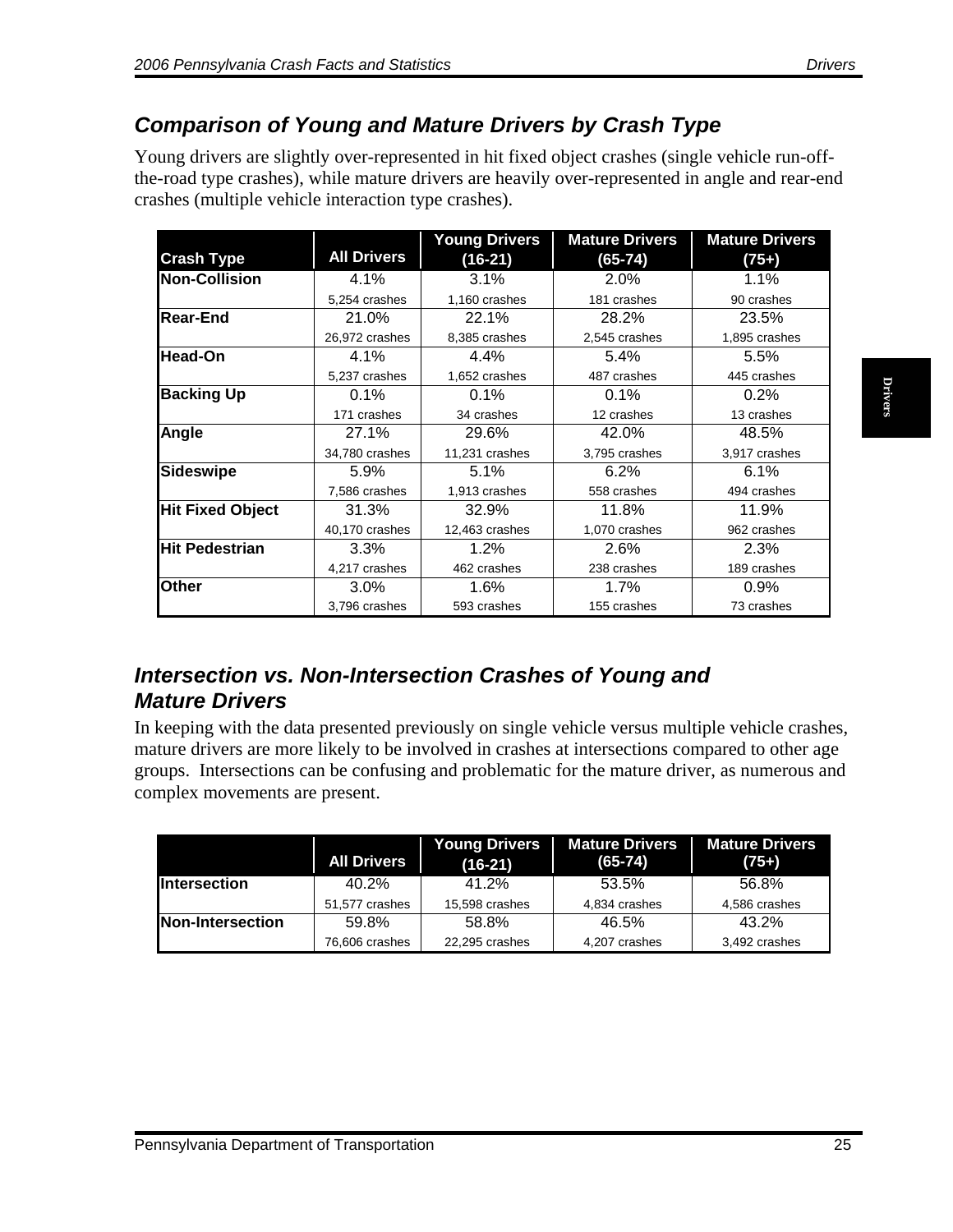### *Alcohol-Related Crashes*

#### <span id="page-27-0"></span>*Alcohol Overview*

- $\triangleright$  In Pennsylvania, drinking and driving remains a top safety issue. In 2006, alcohol-related crashes, 13,616, increased from 13,179 alcohol-related crashes in 2005. Alcohol-related deaths, 545, decreased from 580 alcohol-related deaths in 2005.
- $\triangleright$  Of particular concern is the involvement of drinking drivers under the age of 21. 24% of the driver deaths in the 16-20 age group were drinking drivers, up from 22% in 2005. More work still needs to be done.
- $\triangleright$  Of equal focus is the 21 to 25 age group, in which 49% of the driver deaths were drinking drivers. This is slightly down from the 51% in 2005. The 26 to 30 age group decreased from 52% in 2005 to 43% in 2006. The 41 to 45 age group had the worst percentage of all groups, 57%, up from 41% in 2005 for this age group.
- ▶ In 2006, alcohol-related deaths were 36% of the total traffic deaths, the same as in 2005.
- ▶ Pennsylvania continues to take an aggressive posture to prevent and deter drinking and driving (particularly through the widespread use of sobriety checkpoints and saturation patrols).

#### **2006 Briefs**

- ▶ 545 people died in alcohol-related crashes.
- ▶ 94% of the alcohol-related occupant deaths (drivers and passengers) were in the vehicle driven by the drinking driver; 77% were the drinking drivers themselves.
- ▶ 78% of the drinking drivers in traffic crashes were male.
- ▶ 79% of the alcohol-related crashes were during the hours of darkness, usually on weekends.
- ▶ On average each day, 37 alcohol-related traffic crashes occurred.
- ▶ On average each day, 1.5 persons were killed in alcohol-related traffic crashes.
- ▶ On average each day, 29 persons were injured in alcohol-related traffic crashes.

*Note:* Beginning with 2003 data, alcohol involvement criteria changed to account for both BAC levels and suspected involvement when BAC is unknown. The effect can mostly be seen in the alcohol related fatalities for years 2003 and after.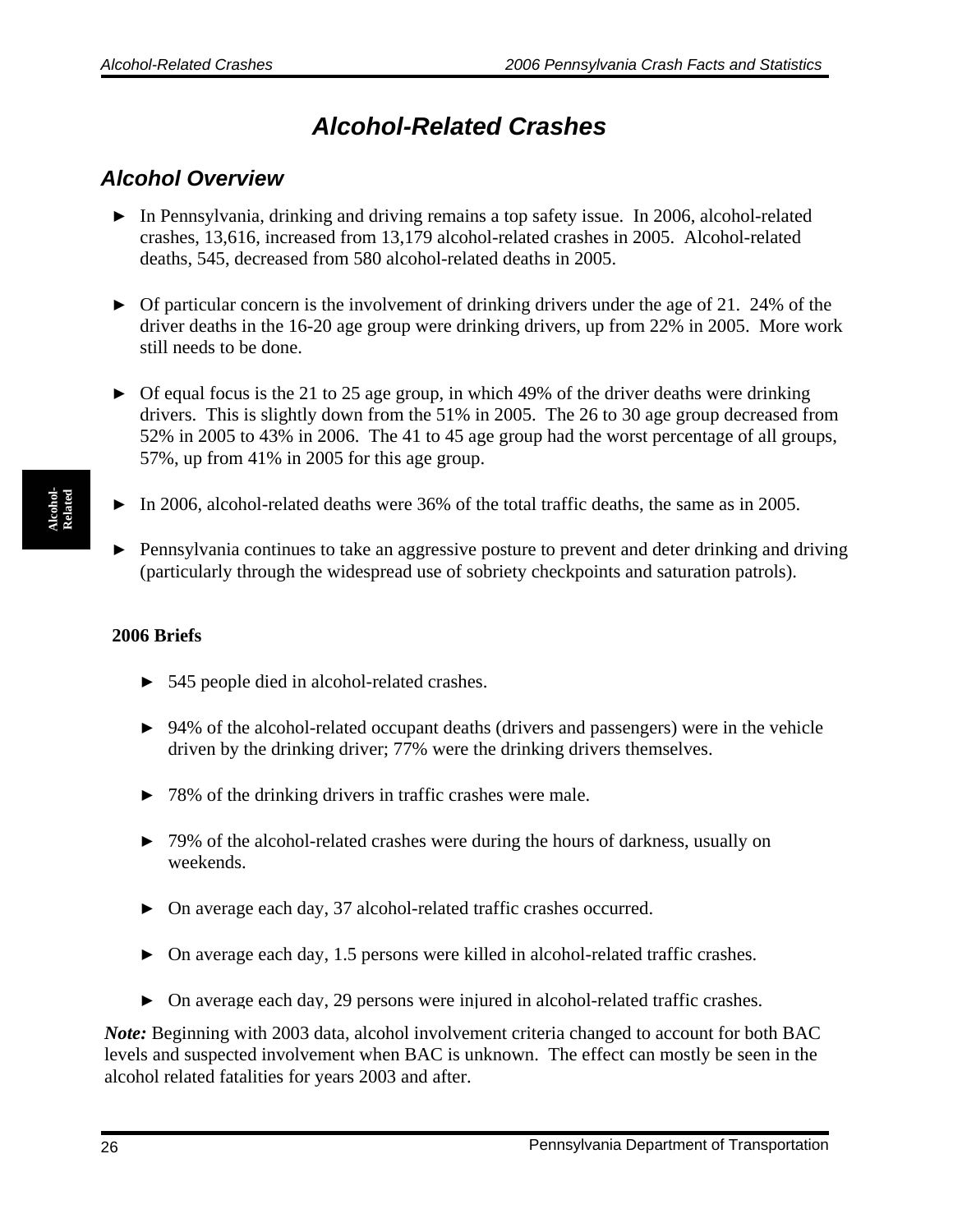### <span id="page-28-0"></span>*Alcohol Involvement in Crashes*

Although alcohol-related crashes accounted for approximately 11% of the total crashes in 2006, they resulted in 36% of all persons killed in crashes. Alcohol-related crashes were over 3 times more likely to result in death than those not related to alcohol (3.7% of the alcohol-related crashes resulted in death, compared to 1.1% of crashes which were not alcohol-related). "PDO Crashes" in the table below refers to property damage only crashes.

|                     | <b>Fatal Crashes</b> | <b>Deaths</b>    | <b>Injury Crashes</b> | <b>Injuries</b> | <b>PDO Crashes</b>                |
|---------------------|----------------------|------------------|-----------------------|-----------------|-----------------------------------|
| Alcohol-Related     | 510 (36.2%)          | 545 (35.7%)      | 7,580 (11.1%)         | 10,529 (10.8%)  | 5,526 (9.4%)                      |
| Non-Alcohol-Related | 899 (63.8%)          | 980 (64.3%)      | 60,747 (88.9%)        | 87,439 (89.3%)  | 53,076 (90.6%)                    |
| TOTAL               | $1,409$ (100.0%)     | $1,525(100.0\%)$ | 68,327 (100.0%)       |                 | $97,968$ (100.0%) 58,602 (100.0%) |

### *Alcohol-Related Crashes—Five-Year Trends*

Alcohol-related crashes increased in 2006, while alcohol-related deaths were the second lowest in the last five years. "PDO Crashes" in the table below refers to property damage only crashes.



|                           | 2002   | 2003   | 2004   | 2005   | 2006   |
|---------------------------|--------|--------|--------|--------|--------|
| <b>Crashes</b>            | 15,601 | 13,689 | 13,624 | 13,179 | 13,616 |
| <b>Fatal Crashes</b>      | 548    | 511    | 487    | 537    | 510    |
| <b>Injury Crashes</b>     | 9,137  | 7,746  | 7,641  | 7,390  | 7,580  |
| PDO Crashes               | 5,916  | 5,432  | 5,496  | 5,252  | 5,526  |
| Deaths                    | 602    | 558    | 541    | 580    | 545    |
| Injuries                  | 13,266 | 11,274 | 10,822 | 10,423 | 10,529 |
| Fatal Crashes per 100,000 |        |        |        |        |        |
| <b>Licensed Drivers</b>   | 6.4    | 6.0    | 5.8    | 6.3    | 6.0    |
| Deaths per 100,000        |        |        |        |        |        |
| <b>Licensed Drivers</b>   | 7.1    | 6.6    | 6.4    | 6.8    | 6.4    |

*Note:* Beginning with 2003 data, alcohol involvement criteria changed to account for both BAC levels and suspected involvement when BAC is unknown. The effect can mostly be seen in the alcohol related fatalities for years 2003 and after.

**Related Alcohol-**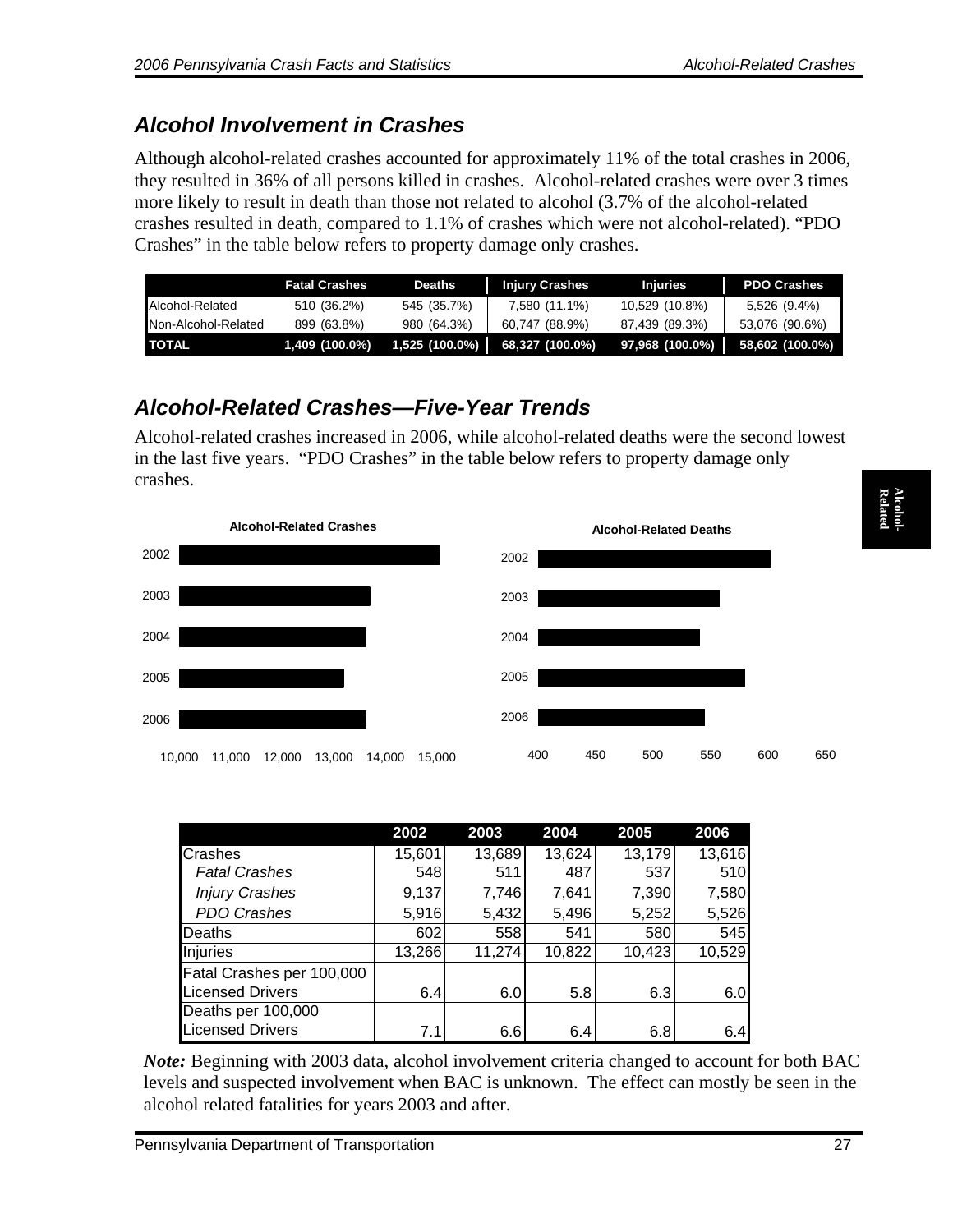#### <span id="page-29-0"></span>*Victims of Alcohol-Related Fatal Crashes*

There were 481 driver and passenger deaths in alcohol-related crashes in 2006, while 450 (94%) were the drinking drivers or their passengers.

| <b>Persons Involved</b>             | <b>Deaths</b> |
|-------------------------------------|---------------|
| <b>Drivers</b>                      | 395           |
| <b>Drinking Drivers</b>             | 371 (93.9%)   |
| <b>Non-Drinking Drivers</b>         | 24 (6.1%)     |
| <b>Passengers</b>                   | 86            |
| Passengers with Drinking Driver     | 79 (91.9%)    |
| Passengers with Non-Drinking Driver | 7(8.1%)       |
| Pedestrians                         | 59            |
| <b>Drinking Pedestrian</b>          | 45 (76.3%)    |
| <b>Non-Drinking Pedestrian</b>      | 14 (23.7%)    |
| <b>TOTAL DEATHS*</b>                |               |

*\*Includes 5 victims, status unknown*

### *Victims of Fatal Crashes by Time of Day*

Alcohol-related crashes occurring between 8:00 PM and 4:00 AM produced the vast majority of deaths (66% of alcohol-related deaths). In contrast, nearly half of the deaths from non-alcoholrelated crashes resulted from crashes occurring between Noon and 8:00 PM.

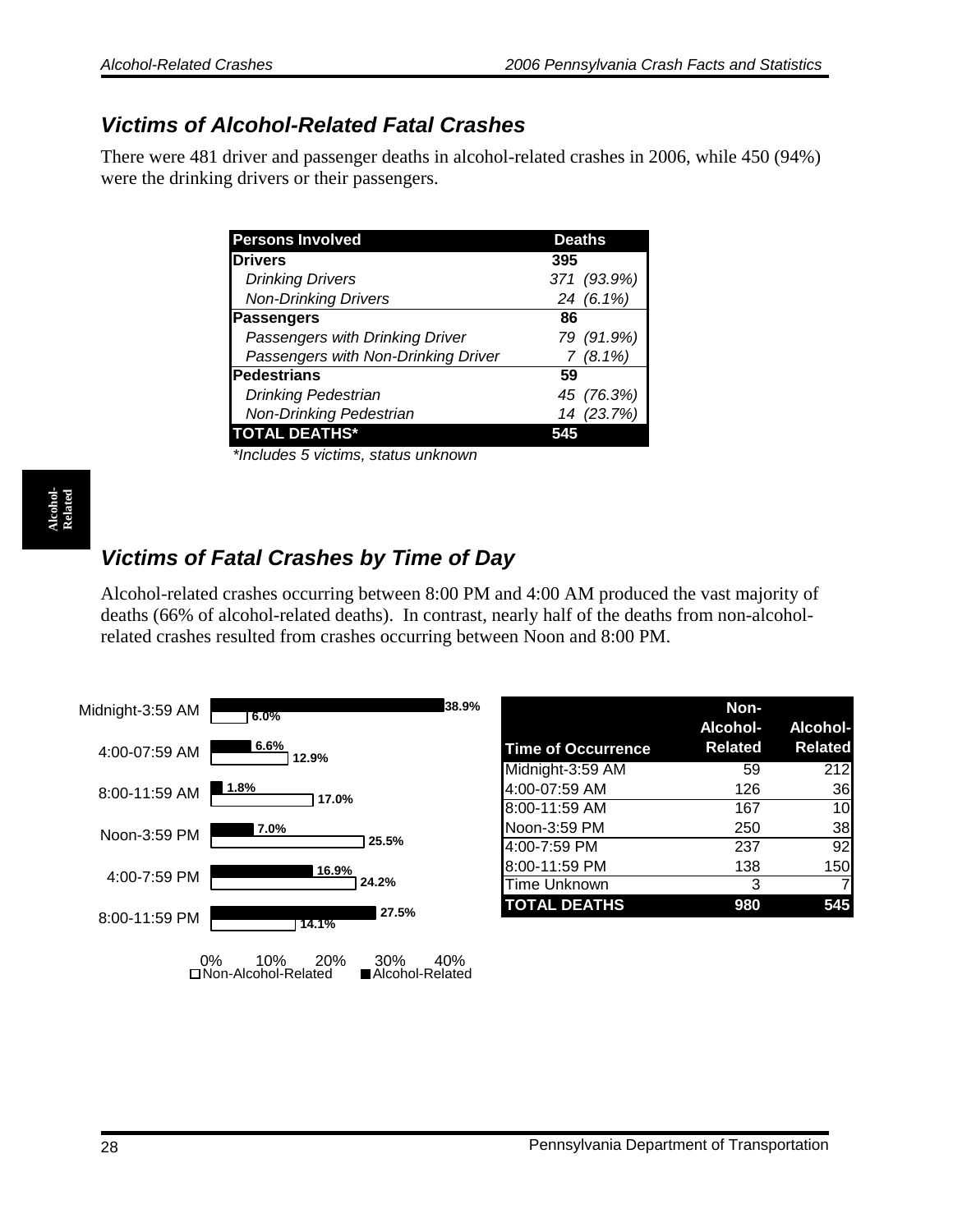#### <span id="page-30-0"></span>*Victims of Fatal Crashes by Day of Week*

The almost two-thirds (64%) of alcohol-related fatal crash victims were the result of crashes occurring on Friday, Saturday, and Sunday, while fatal crash victims of non-alcohol-related crashes tended to be distributed more evenly throughout the work week.



|                          | Non-           |                 |
|--------------------------|----------------|-----------------|
|                          | Alcohol-       | <b>Alcohol-</b> |
| <b>Day of Occurrence</b> | <b>Related</b> | <b>Related</b>  |
| Monday                   | 141            | 53              |
| Tuesday                  | 151            | 43              |
| Wednesday                | 120            | 43              |
| Thursday                 | 150            | 59              |
| Friday                   | 158            | 101             |
| Saturday                 | 142            | 137             |
| Sunday                   | 118            | 109             |
| <b>TOTAL DEATHS</b>      | 980            | 545             |

#### *Alcohol-Related Crashes—Day vs. Night*

79% of alcohol-related crashes occurred at night. The graph below shows the breakdown of alcohol-related crashes by day and night.

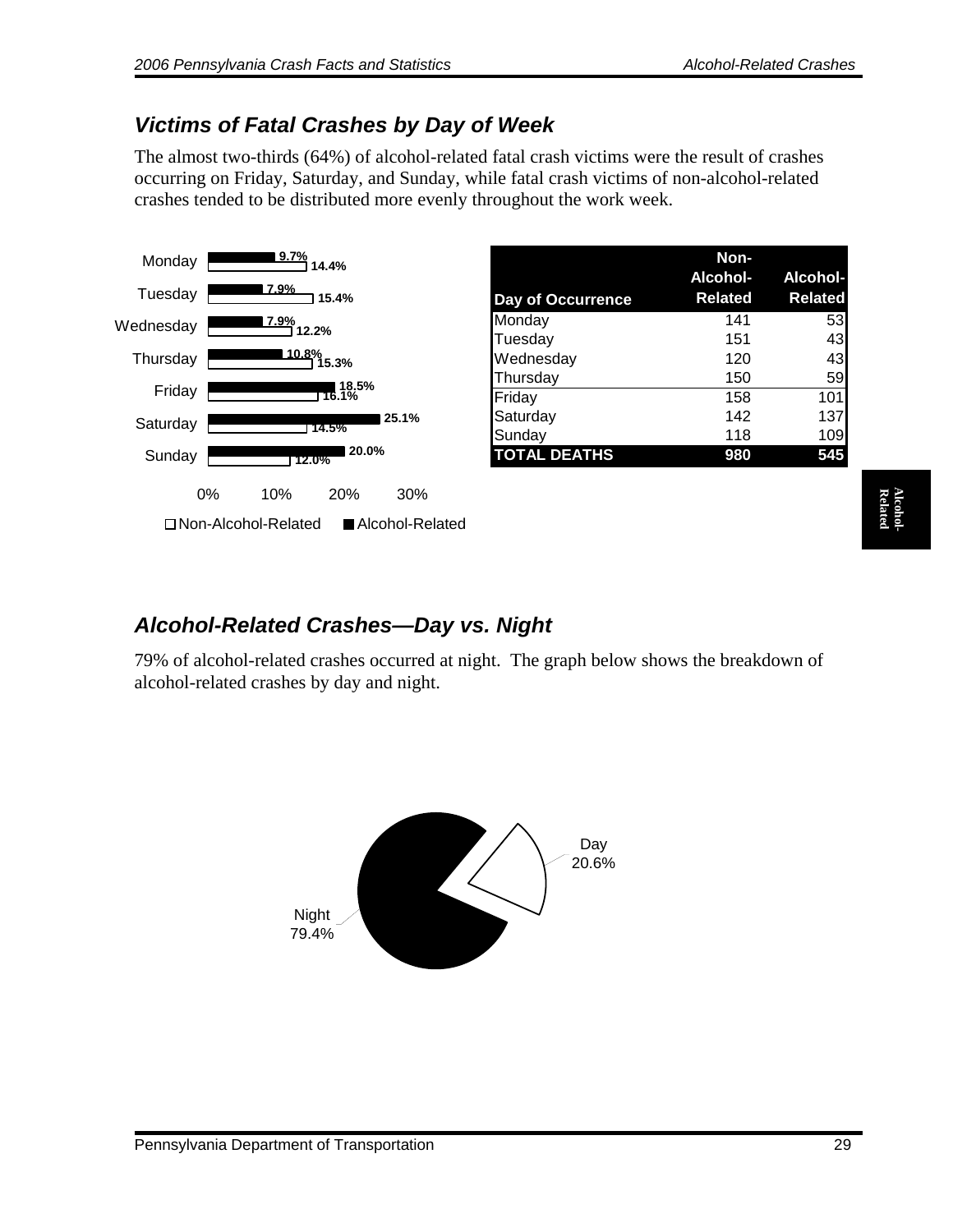#### <span id="page-31-0"></span>*Alcohol-Related Holiday Crashes*

In 2006, 15% of all holiday crashes involved alcohol use; however, 47% of deaths which occurred during holiday weekends were related to alcohol use. (See *Crashes by Holiday*, page 22.)



**Deaths**

| Period*                 | <b>Crashes</b> | <b>Deaths</b>   |
|-------------------------|----------------|-----------------|
| <b>New Years</b>        | 102            | 3               |
| Post New Years          | 138            |                 |
| Pre-Memorial Day        | 158            | 4               |
| Memorial Day            | 167            |                 |
| Post Memorial Day       | 167            | 6               |
| Pre-Independence Day**  | 34             | 1               |
| Independence Day**      | 61             |                 |
| Post-Independence Day** | 25             |                 |
| Pre-Labor Day           | 151            | 6               |
| Labor Day               | 190            |                 |
| Post-Labor Day          | 152            | 5               |
| Pre-Thanksgiving        | 191            | 6               |
| Thanksgiving            | 254            | 10              |
| Post-Thanksgiving       | 207            | 11              |
| Pre-Christmas           | 183            | 11              |
| Christmas               | 216            | 10 <sub>1</sub> |
| TOTAL                   | 2,396          | 96              |

- Pre-Independence Day\*\* | 1.0% **3.1% 4.2% 5.2% 6.3% 6.3% 6.3% 7.3% 7.3% 7.3% 10.4% 10.4% 11.5% 11.5%** Post-Independence Day\*\* | 1.0% **1.0%** Independence Day\*\* 0% 5% 10% 15% New Years Pre-Memorial Day Post-Labor Day Pre-Thanksgiving Pre-Labor Day Post Memorial Day Labor Day Memorial Day Post New Years Christmas Thanksgiving Pre-Christmas Post-Thanksgiving
- \* See *Holidays* under **Definitions** for explanation of pre- and post-holiday weekends.
- \*\* Not part of a holiday weekend in 2006.

**Alcohol-Related**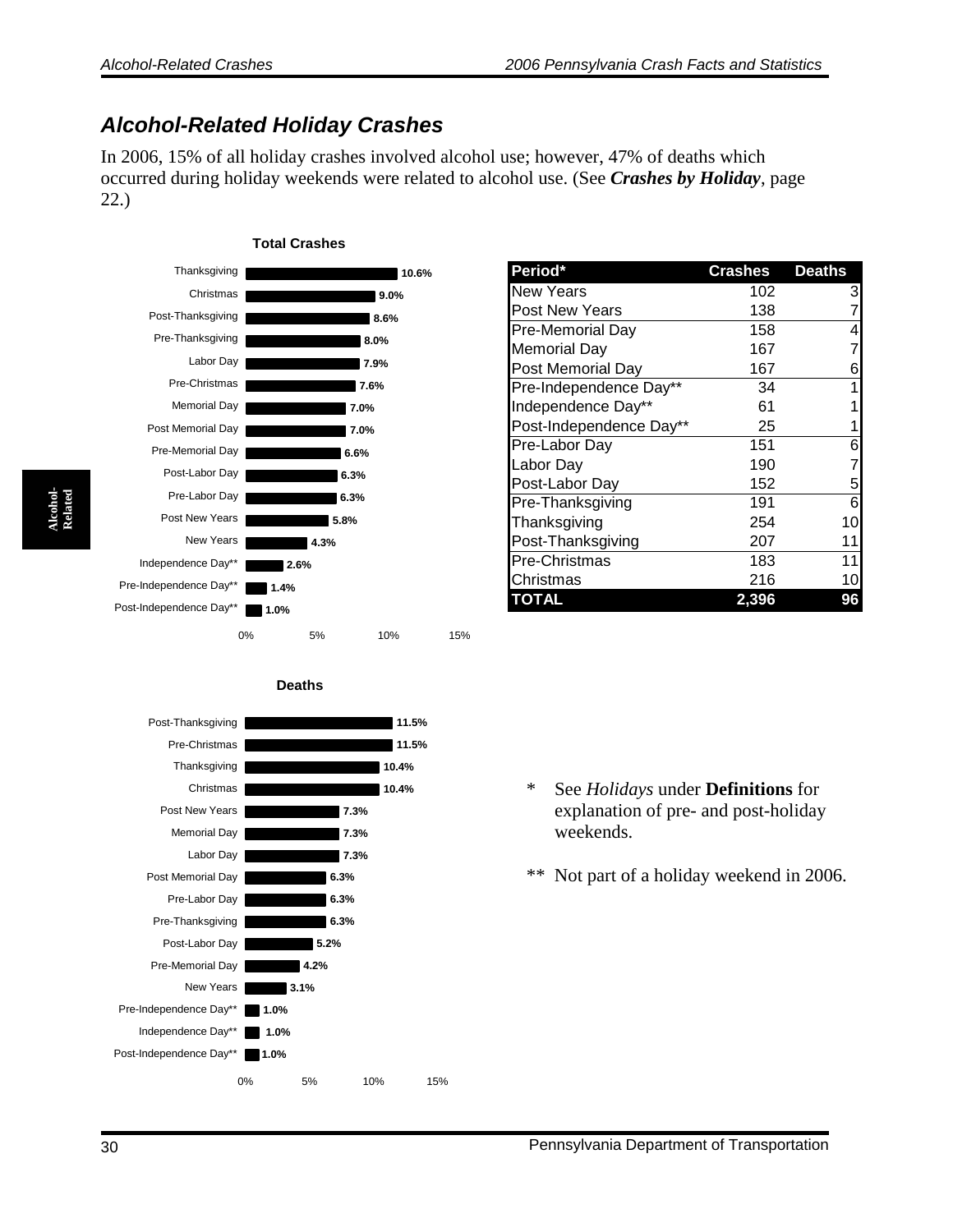#### <span id="page-32-0"></span>*Driver Involvement in Alcohol-Related Crashes by Vehicle Type*

Motorcyclists had the largest percentage of drinking drivers to total drivers compared to the drivers of other types of vehicles. Drinking drivers of light trucks, vans, and sport utility vehicles were also above the average for drivers of all vehicle types. Bus and heavy truck drivers accounted for very few of the drinking drivers.

|                                    | Passenger Car      |       | 134,811                            |
|------------------------------------|--------------------|-------|------------------------------------|
|                                    | Lt Trk/SUV/Van     |       | 60,857                             |
| <b>Total Drivers in Crashes</b>    | <b>Heavy Truck</b> |       | 7,092                              |
| 209,410                            | Motorcycle         |       | 3,983                              |
|                                    | <b>Bus</b>         |       | 1,156                              |
|                                    | Other              |       | 1,511                              |
|                                    |                    |       |                                    |
|                                    | Passenger Car      | 8,477 |                                    |
|                                    | Lt Trk/SUV/Van     | 4,382 | (6.3% of total)<br>(7.2% of total) |
| <b>Drinking Drivers in Crashes</b> | <b>Heavy Truck</b> | 81    | $(1.1\% \text{ of total})$         |
| 13,443 (6.4% of total)             | Motorcycle         | 422   | $(10.6\% \text{ of total})$        |
|                                    | <b>Bus</b>         | 2     | (0.2% of total)                    |

### *Drinking Drivers in Crashes by Age and Sex*

In 2006, roughly four out of five drinking drivers in crashes were male (across most age groups), with only slight variations among the age groups. The table below does not include an additional 133 drivers for whom age and/or sex were not known.



| <b>Age Group</b> | <b>Male</b> | <b>Female</b> | <b>Total</b> |
|------------------|-------------|---------------|--------------|
| Under 16         | 9           | 2             | 11           |
| 16-20            | 1,217       | 305           | 1,522        |
| 21-25            | 2,619       | 759           | 3,378        |
| 26-30            | 1,505       | 385           | 1,890        |
| 31-35            | 1,037       | 284           | 1,321        |
| 36-40            | 1,010       | 320           | 1,330        |
| 41-45            | 1,028       | 378           | 1,406        |
| 46-50            | 814         | 256           | 1,070        |
| 51-55            | 528         | 124           | 652          |
| 56-60            | 320         | 60            | 380          |
| 61-65            | 127         | 25            | 152          |
| 66-70            | 82          | 14            | 96           |
| 71-75            | 48          | 9             | 57           |
| Over 75          | 39          | 6             | 45           |
| Total            | 10,383      | 2,927         | 13.31        |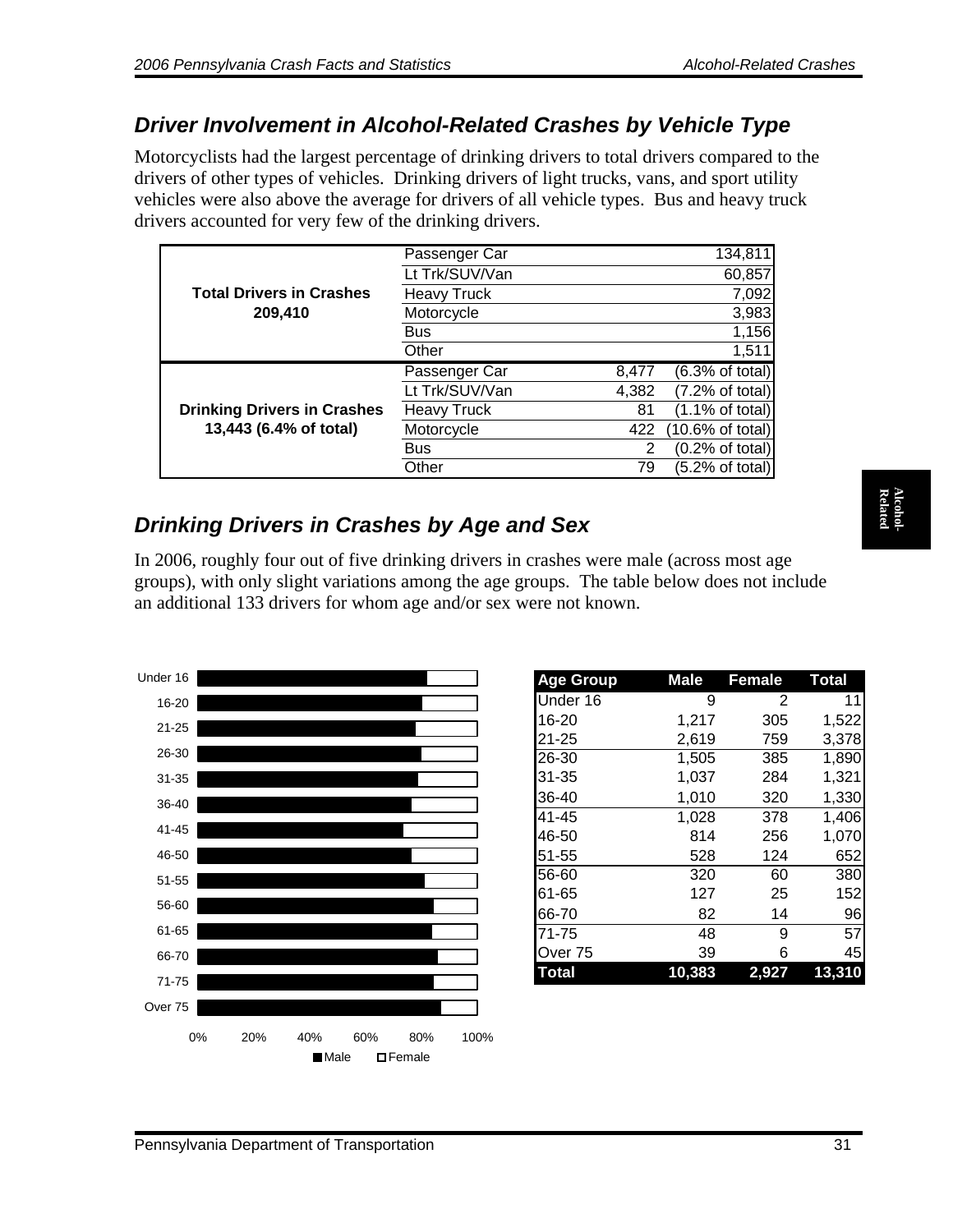#### <span id="page-33-0"></span>*Drinking Drivers vs. Non-Drinking Drivers Involved in Crashes by Age Group*

In 2006, as the table and graph below show, the two age groups from 21 to 30 had the highest percentage of drinking drivers within their respective age groups. After age 45, the percentage of drinking drivers within the succeeding age groups steadily declined. The under 16 age group is of particular concern, as it included 11 drinking drivers.



0% 2% 4% 6% 8% 10%

|                  |                        | <b>Non-Drinking</b> |
|------------------|------------------------|---------------------|
| <b>Age Group</b> | <b>Drinking Driver</b> | Driver              |
| Under 16         | 11 (3.7%)              | 289 (96.3%)         |
| 16-20            | 1,524 (4.5%)           | 32,347 (95.5%)      |
| 21-25            | 3,383 (11.4%)          | 26,386 (88.6%)      |
| 26-30            | 1,891 (9.4%)           | 18,277 (90.6%)      |
| 31-35            | 1,322 (7.6%)           | 16,031 (92.4%)      |
| 36-40            | 1,333 (7.3%)           | 16,846 (92.7%)      |
| 41-45            | 1,406 (7.6%)           | 17,131 (92.4%)      |
| 46-50            | 1,071 (6.3%)           | 15,941 (93.7%)      |
| 51-55            | 653 (4.7%)             | 13,255 (95.3%)      |
| 56-60            | 380 (3.4%)             | 10,752 (96.6%)      |
| Over 60          | 350 (1.5%)             | 23,402 (98.5%)      |

#### *Drinking Driver Deaths as a Percentage of Total Driver Deaths, by Age Group*

The graph below shows drinking driver deaths as a percentage of total driver deaths within each respective age group for 2006 crashes. The two age groups from 36 to 45 had the highest percentages, with over 50% of the driver deaths in these age groups being a drinking driver. The 16-20 age group increased slightly from 22.1% in 2005. Of particular concern is the under 16 group who not only chose to drive without a license but combine alcohol usage with this dangerous behavior.

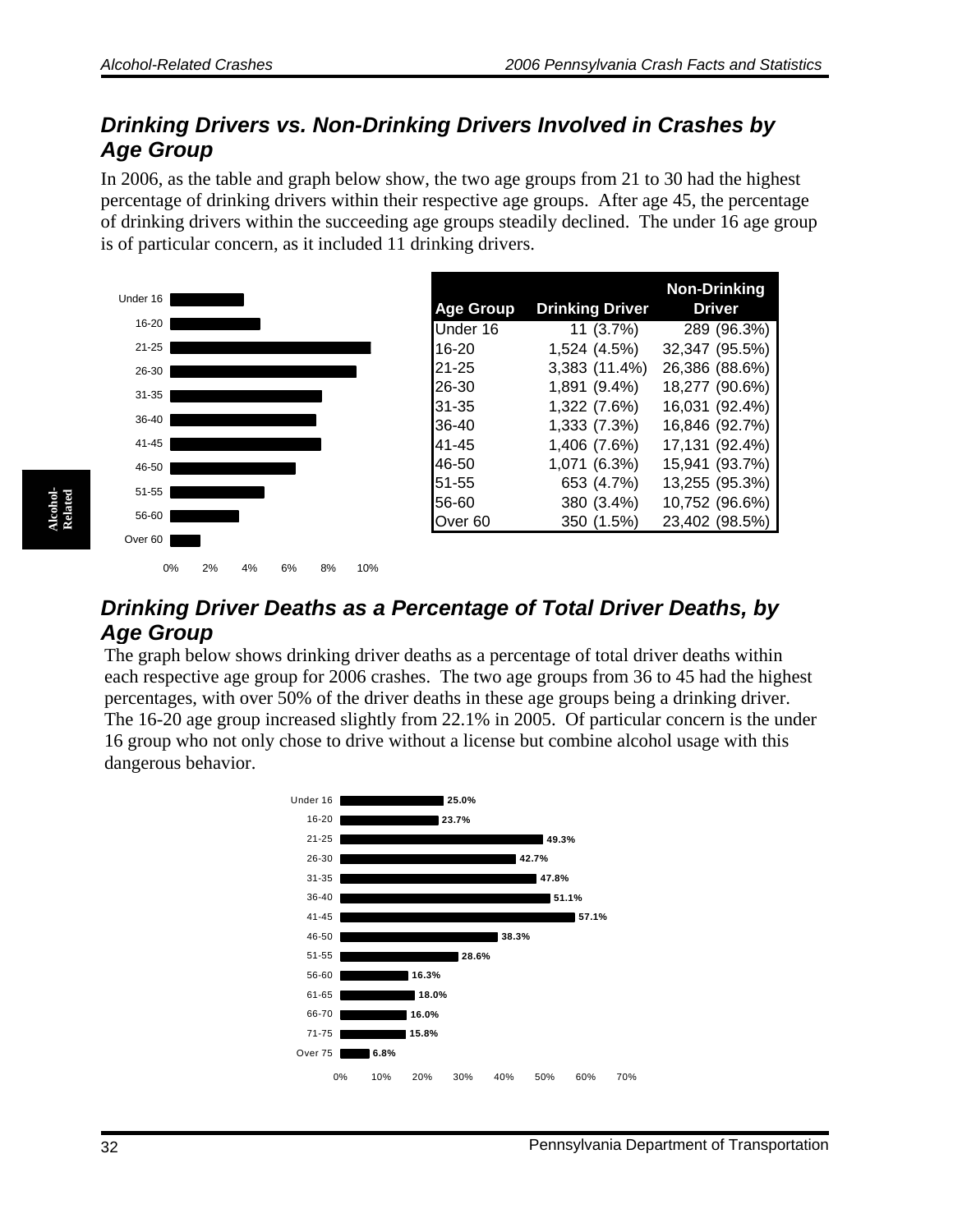#### <span id="page-34-0"></span>*Underage Drinking Drivers in Pennsylvania Crashes—Historical Data*

Act 31, commonly known as the "Underage Drinking Law," went into effect on May 24, 1988. From that year, and until 1994, the number of underage drinking drivers involved in Pennsylvania crashes declined each year. From 1997 until 2002, the amount of underage drinking drivers remained consistently high. The next few years witnessed a steady decrease but there is an upward trend now developing.



*Note:* Beginning with 2003 data, alcohol involvement criteria changed to account for both BAC levels and suspected involvement when BAC is unknown. The effect can mostly be seen in the alcohol related fatalities for years 2003 and after.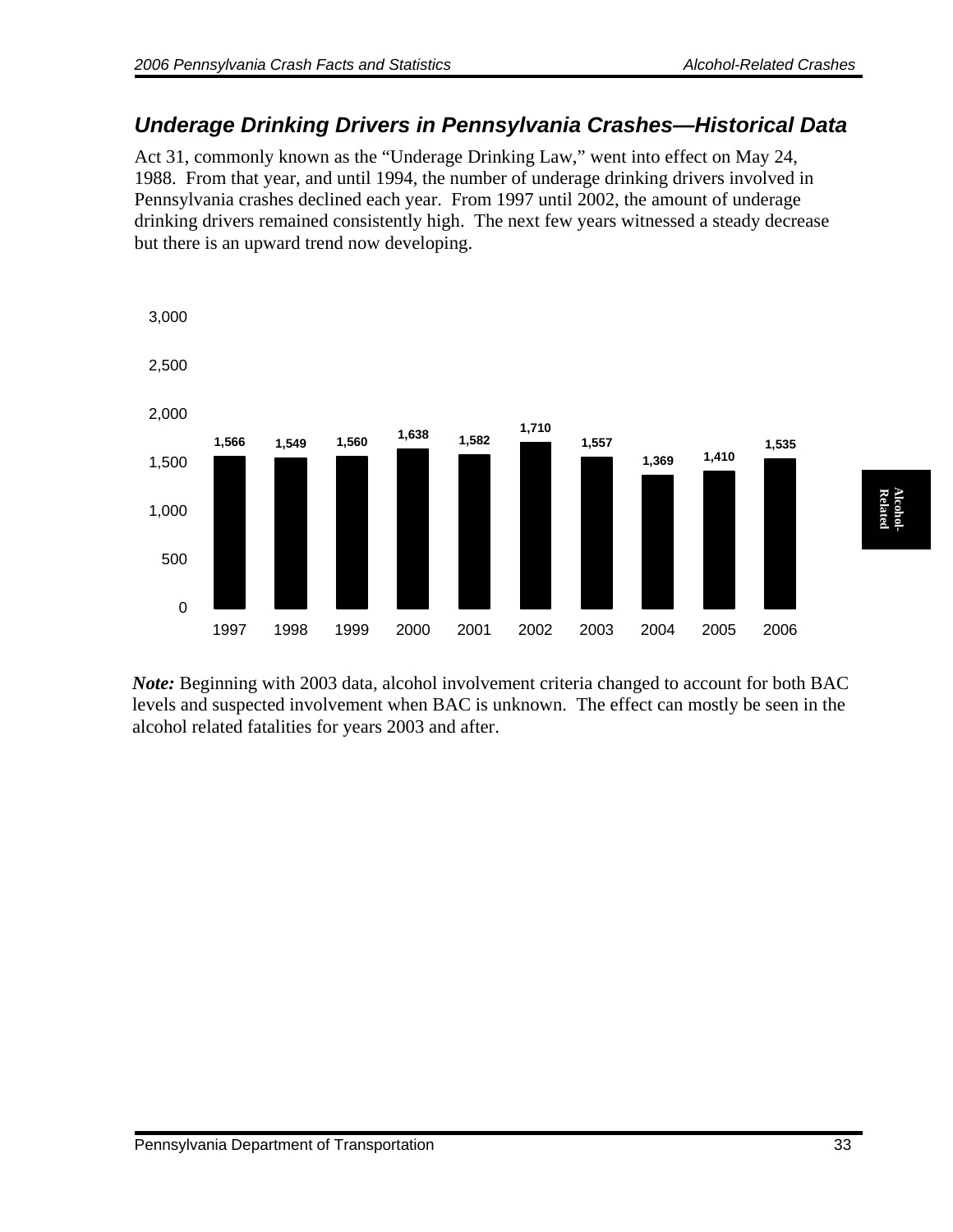### *Seat Belts, Child Safety Seats, and Air Bags*

#### <span id="page-35-0"></span>*Restraints Overview*

#### *Safety Belts*

- Pennsylvania's seat belt law requires drivers and front seat passengers to be properly buckled up when riding in a passenger car, Class 1 and Class 2 truck, or motor home. Children age 8 and older, but under age 18, are required to be secured in a seat belt system anywhere in the vehicle due to law that became effective on February 21, 2003.
- A driver who is under 18 years of age may not operate a motor vehicle in which the number of passengers exceeds the number of available seat belts in the vehicle.
- The combination of lap/shoulder seat belts, when used, reduces the risk of fatal injury to front seat passenger car occupants by 45% and the risk of moderate-to-critical injury by 50%. For light truck occupants, seat belts reduce the risk of fatal injury by 60% and moderate-to-critical injury by 65%.
- All passengers should wear a seat belt whenever riding in a motor vehicle—even for short distances. Three out of four crashes occur within 25 miles of home.
- If everyone would wear seat belts when riding in a motor vehicle, hundreds of lives in Pennsylvania alone would be saved (see page 36). Research shows that children are likely to be buckled 92% of the time when adults are buckled and only 72% of the time when adults are *not* buckled. Everyone should buckle up, every time!

#### *Child Safety Seats*

- Pennsylvania law requires children under the age of four to be properly restrained in a child passenger restraint system whenever riding anywhere in the vehicle. Children age four and older, but under age eight, are required to be in an appropriately fitting child booster seat whenever riding anywhere in the vehicle due to law that became effective on February 21, 2003.
- Research shows that child safety seats, when properly installed, reduce the risk of death by 71% for infants and 54% for toddlers.
- When placing a child safety seat in a vehicle, follow the manufacturer's instructions for the vehicle and the child safety seat instructions exactly. There are different types of child safety seats—infant, convertible, and booster. Children under 1 year of age **and** 20 pounds should ride in a rear-facing position. Toddlers should ride forwardfacing and upright from age 1 to about 40 pounds. Small children should use a belt positioning booster seat from 40 pounds to about 80 pounds and 4 feet 9 inches tall. The belt positioning booster seat must be used with a lap/shoulder belt.
- Children should ride in the rear seat whenever possible, and should always be properly buckled.

#### *Air Bag Safety*

- Air bags are supplemental protection devices. Everyone should still buckle up with both lap and shoulder belts on every trip.
- *Child Safety* 
	- o Children age 12 and under should ride buckled up in the back seat.
	- o Infants in rear-facing child safety seats should **NEVER** ride in the front seat of a vehicle equipped with a passenger-side air bag.
	- If an older child must ride in a front seat equipped with a passenger-side air bag, put the child in a front-facing seat or belt-positioning booster seat for the proper weight of the child, or use a correctly fitting lap/shoulder belt, **and** move the vehicle seat as far back as possible.
- *Adult Safety* 
	- o Everyone should buckle up with both lap and shoulder belts on every trip.
	- o The lap belt should be worn under the abdomen and low across the hips. The shoulder portion should come over the collarbone away from the neck and cross over the breastbone.
	- o Driver and front passenger seats should be moved as far back as practical, particularly for shorter people.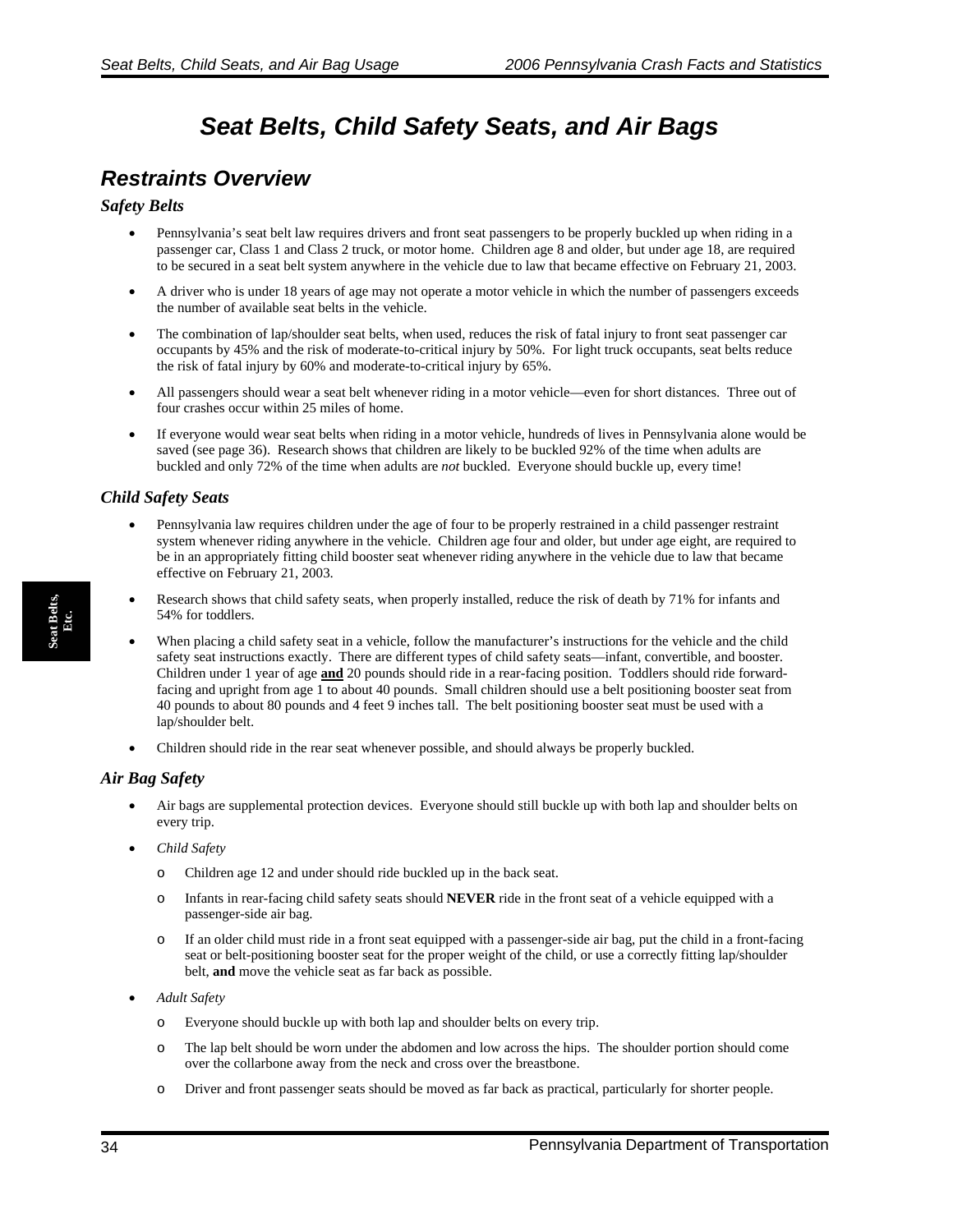#### *Seat Belt Use in Crashes—Total People Involved*

Seat belts have proven to be effective in reducing the severity of injuries sustained in a crash. In 2006, as shown in the two pie graphs below, 73.2% of all people involved in crashes were wearing seat belts. Many more people not wearing seat belts died in crashes than those who did. The table at the bottom shows the total number of people involved in crashes in 2006 by severity of injury and belt use.



|                 | <b>Belts in Use</b> | <b>Belts Not in Use</b> | <b>Belt Use Unknown</b> |
|-----------------|---------------------|-------------------------|-------------------------|
| Killed          | 355                 | 616                     | 156                     |
| Major Injury    | 1.304               | 1,228                   | 562                     |
| Moderate Injury | 8,363               | 3,409                   | 1,981                   |
| Minor Injury    | 34,891              | 6,297                   | 6,595                   |
| Unk Injury Sev  | 12,082              | 2.427                   | 5,831                   |
| No Injury       | 153,584             | 12,637                  | 35,388                  |
| <b>TOTAL</b>    | 210,579             | 26,614                  | 50,513                  |

*Note:* Vehicles involved include passenger cars, light trucks, SUVs, vans, and heavy trucks. "Belts Not Available" is included in "Belts Not In Use".

**Seat Belts, Etc.** 

eat Bel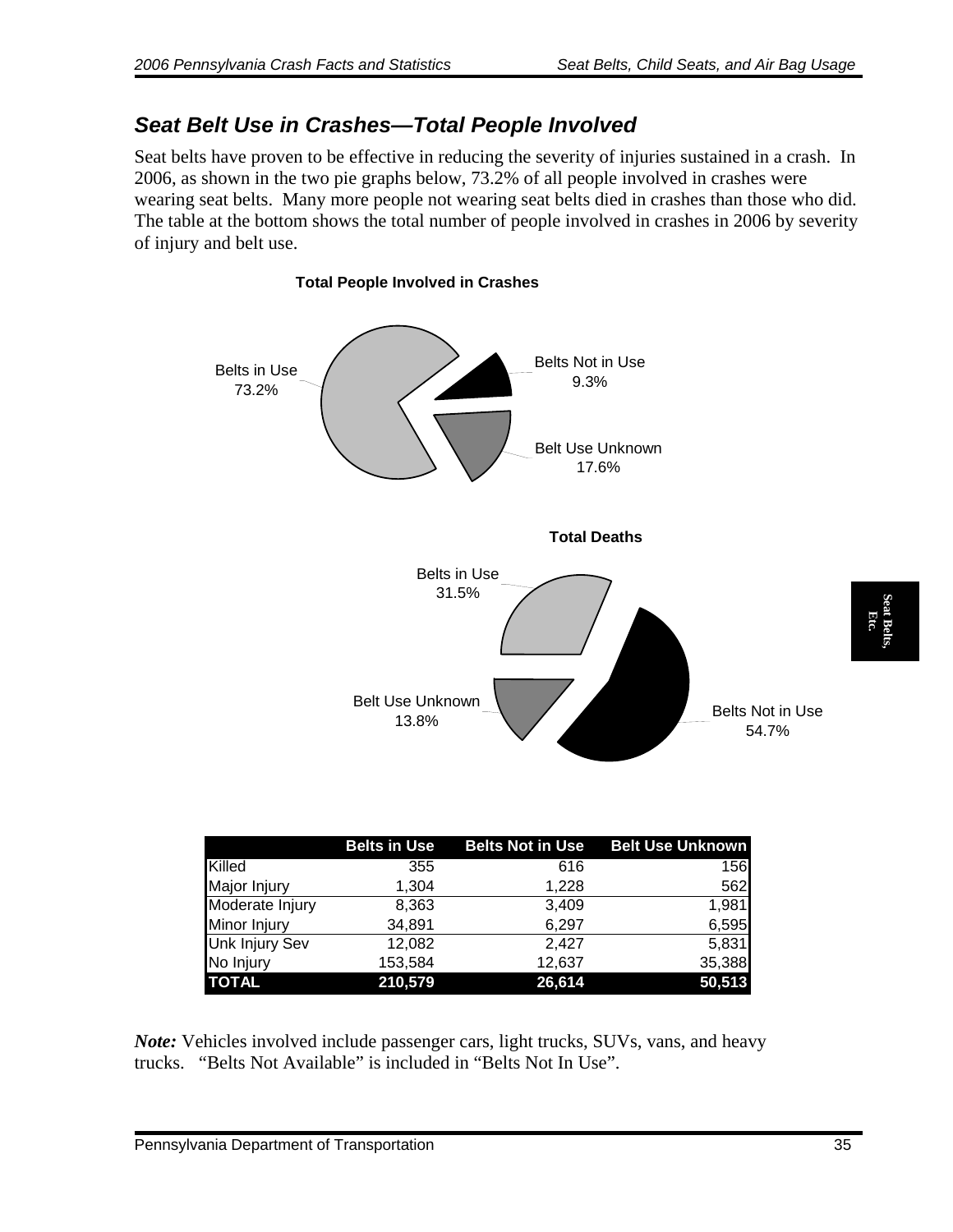#### *Seat Belt Use in Crashes—Impact on Deaths and Injuries*

The table and graph below give estimates of the impact that 100% seat belt use would have on traffic deaths and injuries. The numbers in parentheses, in the last row of the table below, are the estimated decreases in 2006 deaths and injuries if 100% seat belt use was achieved. (Note: The data below is for passenger cars only.) The estimated economic savings of 100% belt use for occupants of just passenger cars in 2006 would have been **\$1,996,354,763** or approximately **\$160** for every man, woman, and child in Pennsylvania. More importantly, 316 people would have survived if they had worn their belts.

|                                |               | <b>Injuries</b> |          |         |        |
|--------------------------------|---------------|-----------------|----------|---------|--------|
|                                | <b>Deaths</b> | Major           | Moderate | Minor   | None   |
| <b>Belts Used</b>              | 250           | 859             | 5.594    | 31,595  | 87,916 |
| <b>Belts Not Used</b>          | 349           | 772             | 2.175    | 5.941   | 7,390  |
| <b>ITOTAL</b>                  | 599           | 1.631           | 7.769    | 37,536  | 95,306 |
| If 100% Belt Use               | 283           | 985             | 6.405    | 35,761  | 99,406 |
| <b>Net Increase/(Decrease)</b> | (316)         | (646)           | (1, 364) | (1,775) | 4,100  |



*Note:* PENNDOT's cost estimating procedures were revised in 2006 dollars. "No Belts" is included in "Belts Not Used".

**Seat Belts, Seat Belts,<br>Etc.**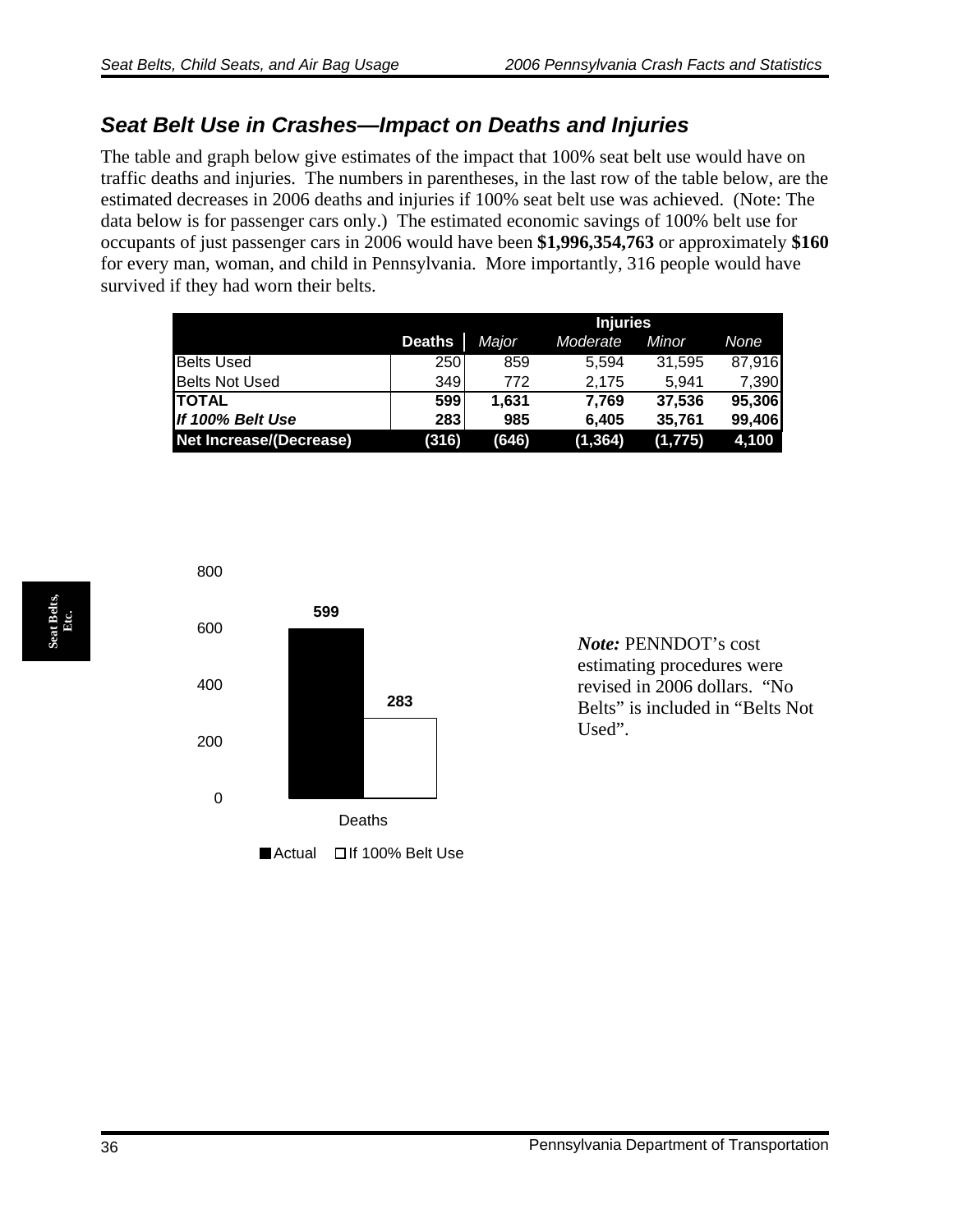### *Seat Belt Use in Crashes—Historical Data*

On November 1, 1983, Pennsylvania passed a primary law requiring drivers to secure children under age four in an approved child passenger restraint system when riding in a passenger car, Class I truck, Class II truck, classic motor vehicle, antique motor vehicle, or motor home registered in Pennsylvania. Children ages one to four could be in the back seat in a child safety belt in lieu of a child passenger restraint system. Fines took effect January 1, 1985.

On November 23, 1987, Pennsylvania passed a safety belt law. The law requires the driver and front seat passengers of a passenger car, Class I and Class II trucks, or motor home to wear a properly-adjusted and fastened safety belt. The driver is responsible for securing children ages four to eighteen in a safety belt when riding in the front seat. This is a secondary violation. Fines took effect March 23, 1988.

Effective August 21, 1993, the child passenger restraint law was upgraded to require all drivers (not just those with vehicles registered in Pennsylvania) to secure a child up to age four in a child passenger restraint system when sitting anywhere in the vehicle.

Effective February 21, 2003, the child passenger restraint law was upgraded to require children ages 4 through 7 to be in an appropriately fitting child booster seat and those children ages 8 through 17 to be secured in a seat belt system whenever riding anywhere in a vehicle.

The graph below shows the percentage of seat belt users in Pennsylvania since 1983. A sharp upward trend was experienced in the year following the passage of the seat belt law. The recent trend shows that the usage rate is still on the rise in crashes.



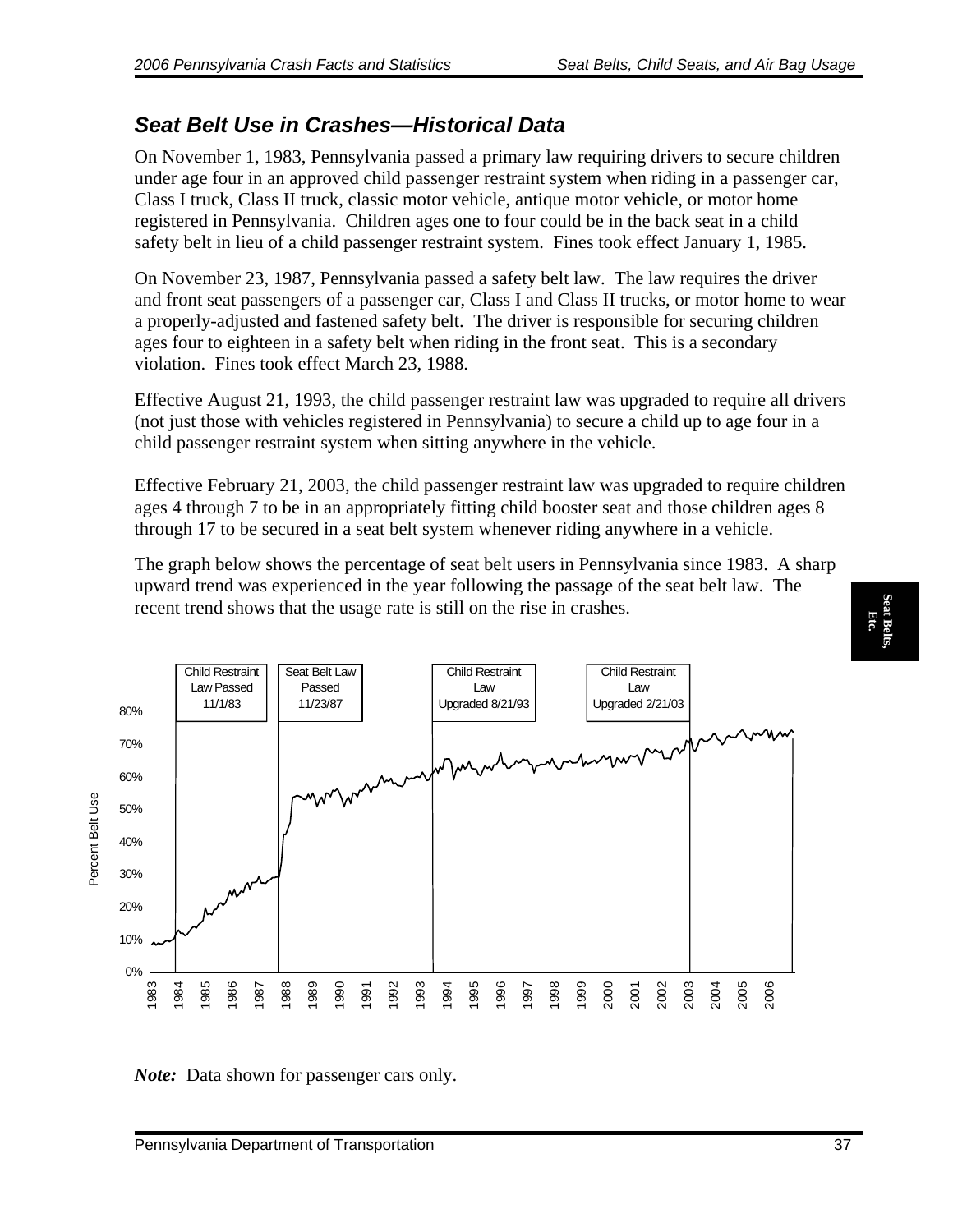#### *Seat Belt Observational Surveys—Historical Data*

Observed seat belt use (the percent of front seat vehicle occupants wearing seat belts) is based upon a statewide statistical sampling of front seat occupants in passenger cars and light trucks. The observed seat belt use is at its highest levels ever.



### *Child Passenger Restraints in Crashes—Five Year Data*

Since August 21, 1993, all drivers traveling in Pennsylvania have been required to secure children up to age four in a child passenger restraint system while sitting anywhere in the vehicle. As shown in the table below (for 2002-2006 crashes involving children under age four), the percentages of deaths and injuries (within restraint type by row) were lower when restraints were used. From 2002-2006 82% of the children under age four who were involved in crashes and restrained in a child seat sustained no injury.

|                        |               |             | <b>Injuries</b> |              |              |                    |         |
|------------------------|---------------|-------------|-----------------|--------------|--------------|--------------------|---------|
| <b>Child Restraint</b> | <b>Deaths</b> | Major       | Moderate        | Minor        | Unknown      | No Injury          | Persons |
| Child Seat In Use      | 34 (0.1%)     | $93(0.3\%)$ | 295 (1.1%)      | 2,610 (9.3%) | 1,977 (7.0%) | 23,164 (82.2%)     | 28,173  |
| Other Restraint In Use | $1(0.1\%)$    | 15 (0.7%)   | 55 (2.5%)       | 324 (14.8%)  | 151 (6.9%)   | 1,649 (75.1%)      | 2.195   |
| No Restraint In Use    | $6(0.2\%)$    | 27 (1.0%)   | 68 (2.6%)       | 414 (15.7%)  | 436 (16.6%)  | $(63.9\%)$<br>.681 | 2,632   |

*Note*: "Child Seat Not In Use" and "Other Restraint Not In Use" have been combined into "No Restraint in Use".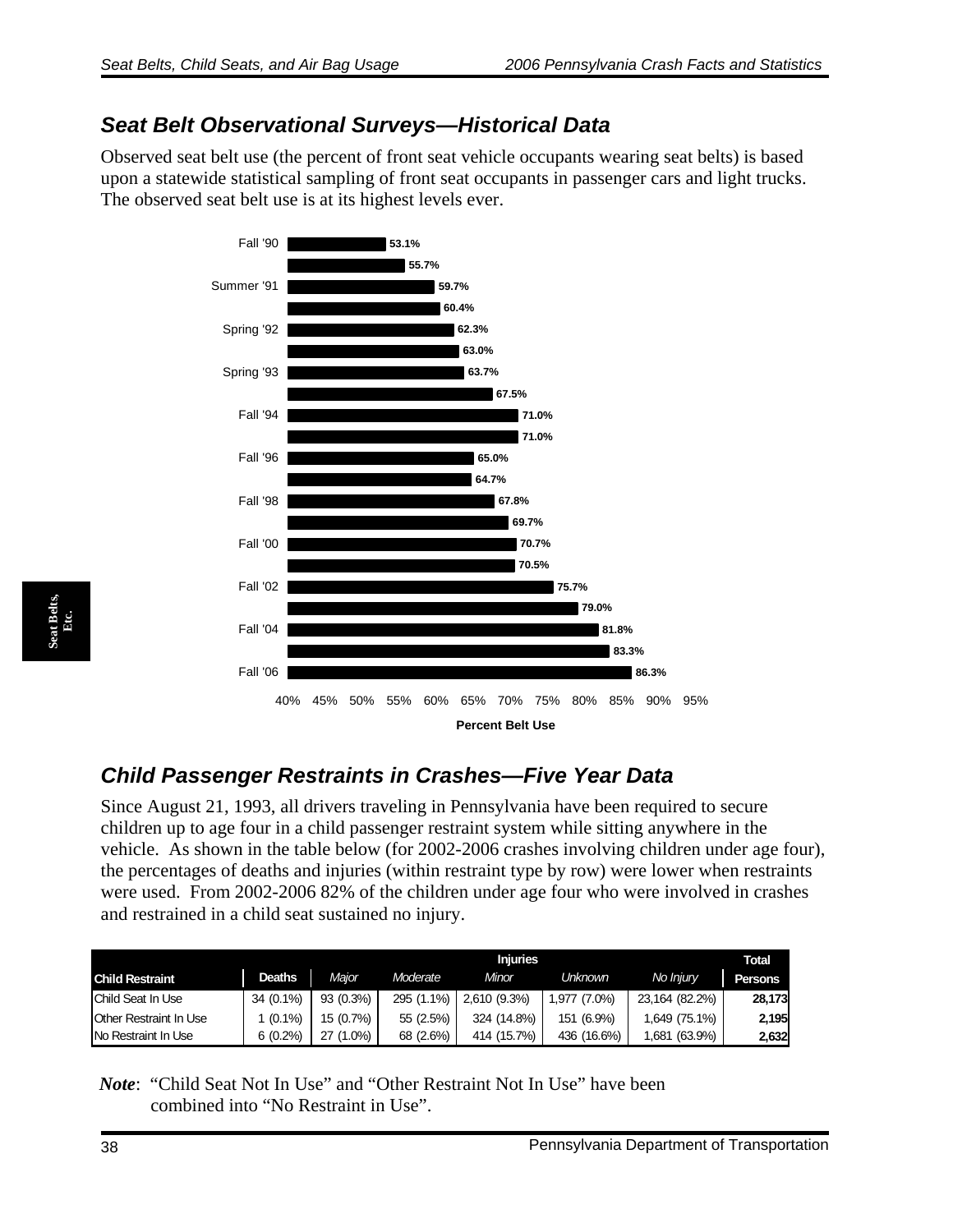#### *Air Bag Deployment in Crashes—Injuries and Deaths*

Air bags are becoming more prevalent, but many vehicles in crashes still do not have airbags as there are still many older vehicles in use. Additionally, not all seats in a vehicle have an air bag. The table and graph below show the safety benefits of wearing a seat belt, both with and without air bag deployment. (Table percentages are listed within restraint type by row.)

| <b>Passive Restaint</b> | <b>Seat Belt</b> |               |               |               | <b>Injuries</b> |                |                  | Total   |
|-------------------------|------------------|---------------|---------------|---------------|-----------------|----------------|------------------|---------|
| <b>Status</b>           | <b>Status</b>    | <b>Deaths</b> | Major         | Moderate      | Minor           | <b>Unknown</b> | No <i>Injury</i> | Persons |
| None                    | n/a              | 493 (0.4%)    | $,308(0.9\%)$ | 5,959 (4.3%)  | 20,569 (14.7%)  | 12,894 (9.2%)  | 98,672 (70.5%)   | 139,895 |
| Air Bag Deployed        | Used             | 184 (0.5%)    | 656 (1.7%)    | 3,381 (8.7%)  | 10,668 (27.4%)  | 3,808 (9.8%)   | 20,290 (52.0%)   | 38,987  |
| Air Bag Deployed        | Not Used         | 243 (4.4%)    | 457 (8.2%)    | 1,031 (18.5%) | (27.9%) 553.    | 729 (13.1%)    | 1,557 (28.0%)    | 5,570   |
| Air Bag Deployed        | <b>Unknown</b>   | 48 (0.8%)     | 204 (3.4%)    | 582 (9.8%)    | 1,342 (22.5%)   | 1,333 (22.4%)  | 2,456 (41.2%)    | 5,965   |
| Air Bag Not Deployed    | Used             | 47 (0.1%)     | 191 (0.3%)    | 1,843 (2.7%)  | 10,250 (14.9%)  | 3,691 (5.4%)   | 52,720 (76.7%)   | 68,742  |
| Air Bag Not Deployed    | Not Used         | 83 (2.1%)     | 143 (3.7%)    | 458 (11.7%)   | ,047(26.7%)     | 383 (9.8%)     | 1,804 (46.0%)    | 3,918   |
| Air Bag Not Deployed    | Unknown          | $5(0.1\%)$    | 47 (1.0%)     | 188 (3.9%)    | 649 (13.6%)     | 628 (13.1%)    | 3,271 (68.3%)    | 4,788   |
| Unknown If Deployed     | n/a              | $5(0.5\%)$    | 23 (2.2%)     | 62 (6.0%)     | 191 (18.3%)     | 169 (16.2%)    | 592 (56.8%)      | 1,042   |

In crashes that are severe enough to deploy an airbag (for vehicles and seats so equipped), the data below shows that you are over 8 times more likely to die if you are not wearing a seat belt (6.7 deaths vs. 0.8 deaths per 100 crashes).



#### **Deaths per 100 Crashes**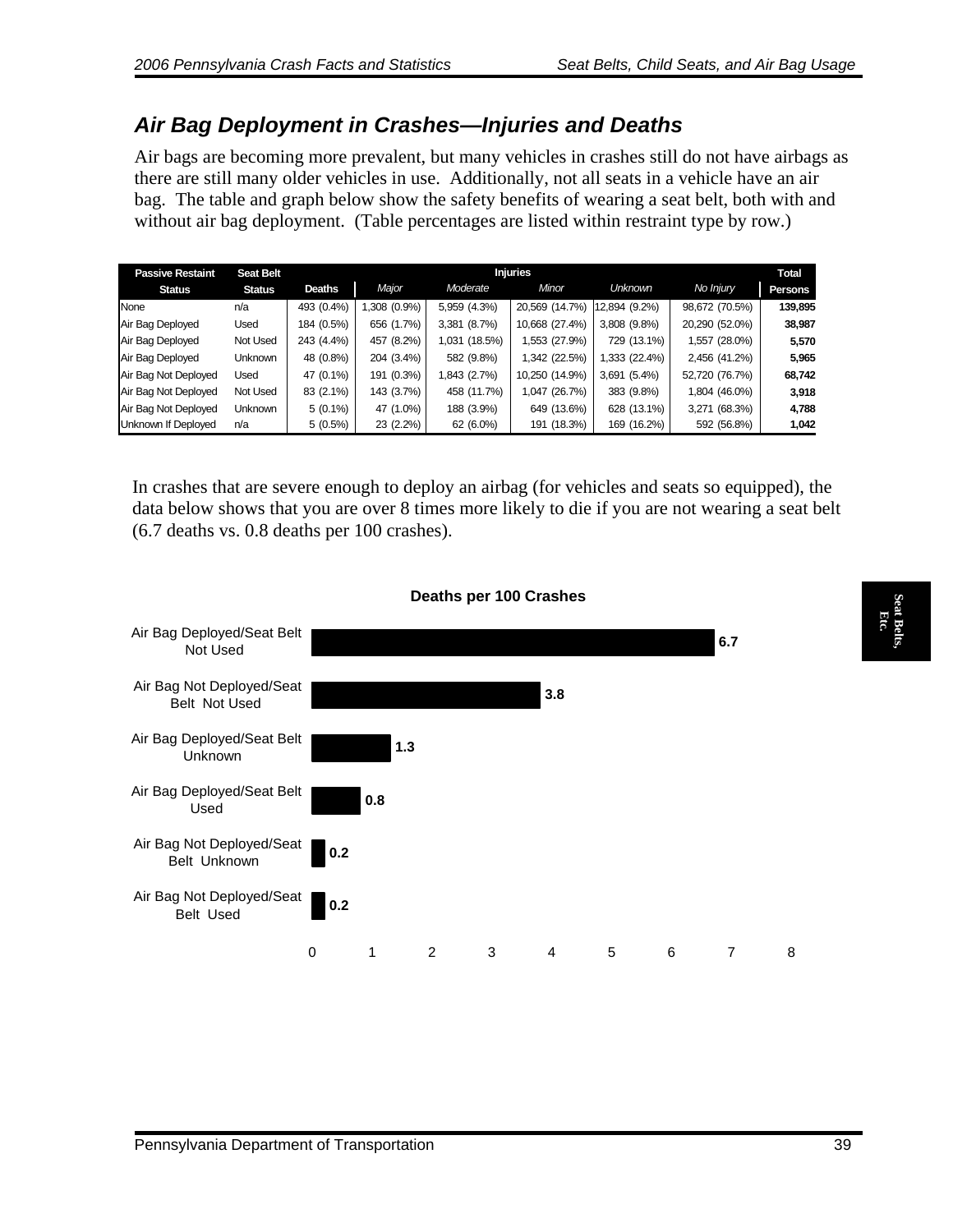#### *Air Bag Deployment by Initial Vehicle Impact Point*

Most air bags are designed to deploy in frontal impacts, but side impact air bags are also common for newer model year vehicles. The table below shows the initial vehicle impact points for all 2006 crashes. It is probable that a vehicle which is initially impacted in the rear may be pushed into the vehicle in front (secondary impact), thus deploying the air bag (such as the 998 occasions in which air bags deployed in center rear impacts).



|                        |                 | Air Bag    | Air Bag        | Air Bag             |          |
|------------------------|-----------------|------------|----------------|---------------------|----------|
|                        |                 | <b>Not</b> | Present        | <b>Present, Not</b> | Unknown/ |
| <b>Impact Point</b>    | <b>Vehicles</b> | Present    | Deployed       | Deployed            | Other    |
| Right Side Rear (A)    | 2,600           | 1,018      | 302 (25.1%)    | 902 (74.9%)         | 378      |
| Right Rear (B)         | 5,055           | 2,049      | 378 (16.2%)    | 1,963 (83.9%)       | 665      |
| Center Rear (C)        | 28,738          | 11,487     | 998 (7.3%)     | 12,595 (92.7%)      | 3,658    |
| Left Rear (D)          | 4,752           | 1,980      | 289 (13.3%)    | 1,883 (86.7%)       | 600      |
| Left Side Rear (E)     | 2,695           | 1,064      | 285 (22.1%)    | 1,003 (77.9%)       | 343      |
| Left Side Center (F)   | 7,370           | 2,988      | 1,010 (30.9%)  | 2,255 (69.1%)       | 1,117    |
| Left Side Forward (G)  | 6,440           | 2,292      | 1,090 (33.8%)  | 2,136 (66.2%)       | 922      |
| Left Front (H)         | 26,712          | 8,871      | 6,560 (44.9%)  | 8,041 (55.1%)       | 3,240    |
| Center Front (I)       | 64,049          | 19,510     | 20,522 (56.5%) | 15,797 (43.5%)      | 8,220    |
| Right Front (J)        | 26,976          | 8,915      | 6,935 (48.0%)  | 7,529 (52.1%)       | 3,597    |
| Right Side Forward (K) | 8,672           | 3,181      | 1,625 (38.9%)  | 2,556 (61.1%)       | 1,310    |
| Right Side Center (L)  | 7,889           | 3,101      | 1,200 (34.2%)  | 2,305 (65.8%)       | 1,283    |
| Other                  | 6,639           | 2,256      | 1,011 (36.2%)  | 1,783 (63.8%)       | 1,589    |
| None                   | 4,638           | 2,294      | 404 (24.1%)    | 1,273 (75.9%)       | 667      |
| <b>TOTAL</b>           | 203,225         | 71,006     | 42,609 (40.7%) | 62,021 (59.3%)      | 27,589   |

### *Air Bag Deployment by Age Group*

While air bags are an important safety feature, they must be used with a seat belt for maximum effectiveness. Air bag deployment without seat belts can be dangerous. As the table below shows (from a percentage perspective), people using seat belts were less likely to suffer moderate and major injuries, and even death, during crashes involving air bag deployment. (Percentages listed in the table are by age group.)

| <b>Seat Belts Used</b> |               |            |              |                 |                |                |                |
|------------------------|---------------|------------|--------------|-----------------|----------------|----------------|----------------|
|                        |               |            |              | <b>Injuries</b> |                |                | <b>Total</b>   |
| <b>Age Group</b>       | <b>Deaths</b> | Major      | Moderate     | Minor           | <b>Unknown</b> | No Injury      | <b>Persons</b> |
| $0 - 4$                | $0(0.0\%)$    | 1(2.3%)    | 1(2.3%)      | 11 (25.6%)      | $6(14.0\%)$    | 24 (55.8%)     | 43             |
| $5 - 8$                | $0(0.0\%)$    | $3(3.2\%)$ | $6(6.4\%)$   | 31 (33.0%)      | 16 (17.0%)     | 38 (40.4%)     | 94             |
| $9 - 12$               | $0(0.0\%)$    | $3(1.1\%)$ | 22 (8.0%)    | 82 (29.8%)      | 32 (11.6%)     | 136 (49.5%)    | 275            |
| 13-64                  | 125 (0.4%)    | 550 (1.6%) | 2,865 (8.2%) | 9,401 (27.0%)   | 3,254 (9.3%)   | 18,641 (53.5%) | 34,836         |
| 65-74                  | 22 (1.2%)     | 49 (2.7%)  | 225 (12.2%)  | 539 (29.2%)     | 249 (13.5%)    | 761 (41.3%)    | 1,845          |
| $75+$                  | 37 (2.0%)     | 50 (2.6%)  | 262 (13.8%)  | 604 (31.9%)     | 251 (13.3%)    | 690 (36.4%)    | 1,894          |
| <b>Total</b>           | 184 (0.5%)    | 656 (1.7%) | 3,381 (8.7%) | 10,668 (27.4%)  | 3,808 (9.8%)   | 20,290 (52.0%) | 38,987         |
|                        |               |            |              |                 |                |                |                |

| <b>Seat Belts Not Used</b> |               |            |               |                 |                |               |                |
|----------------------------|---------------|------------|---------------|-----------------|----------------|---------------|----------------|
|                            |               |            |               | <b>Injuries</b> |                |               | Total          |
| <b>Age Group</b>           | <b>Deaths</b> | Major      | Moderate      | Minor           | <b>Unknown</b> | No Injury     | <b>Persons</b> |
| $0 - 4$                    | $0(0.0\%)$    | 1(14.3%)   | 2(28.6%)      | $1(14.3\%)$     | $1(14.3\%)$    | 2(28.6%)      |                |
| $5 - 8$                    | $0(0.0\%)$    | $0(0.0\%)$ | 5(45.5%)      | 3(27.3%)        | 2(18.2%)       | $1(9.1\%)$    | 11             |
| $9 - 12$                   | $0(0.0\%)$    | $0(0.0\%)$ | 3(21.4%)      | $7(50.0\%)$     | 2(14.3%)       | 2(14.3%)      | 14             |
| 13-64                      | 210 (4.0%)    | 429 (8.1%) | 975 (18.5%)   | 1,475 (27.9%)   | 688 (13.0%)    | 1,502 (28.5%) | 5,279          |
| 65-74                      | 11 (8.7%)     | 10 (7.9%)  | 26 (20.6%)    | 31 (24.6%)      | 21 (16.7%)     | 27 (21.4%)    | 126            |
| $75+$                      | 22 (16.5%)    | 17 (12.8%) | 20 (15.0%)    | 36 (27.1%)      | 15 (11.3%)     | 23 (17.3%)    | 133            |
| <b>Total</b>               | 243 (4.4%)    | 457 (8.2%) | 1,031 (18.5%) | 1,553 (27.9%)   | 729 (13.1%)    | 1,557 (28.0%) | 5,570          |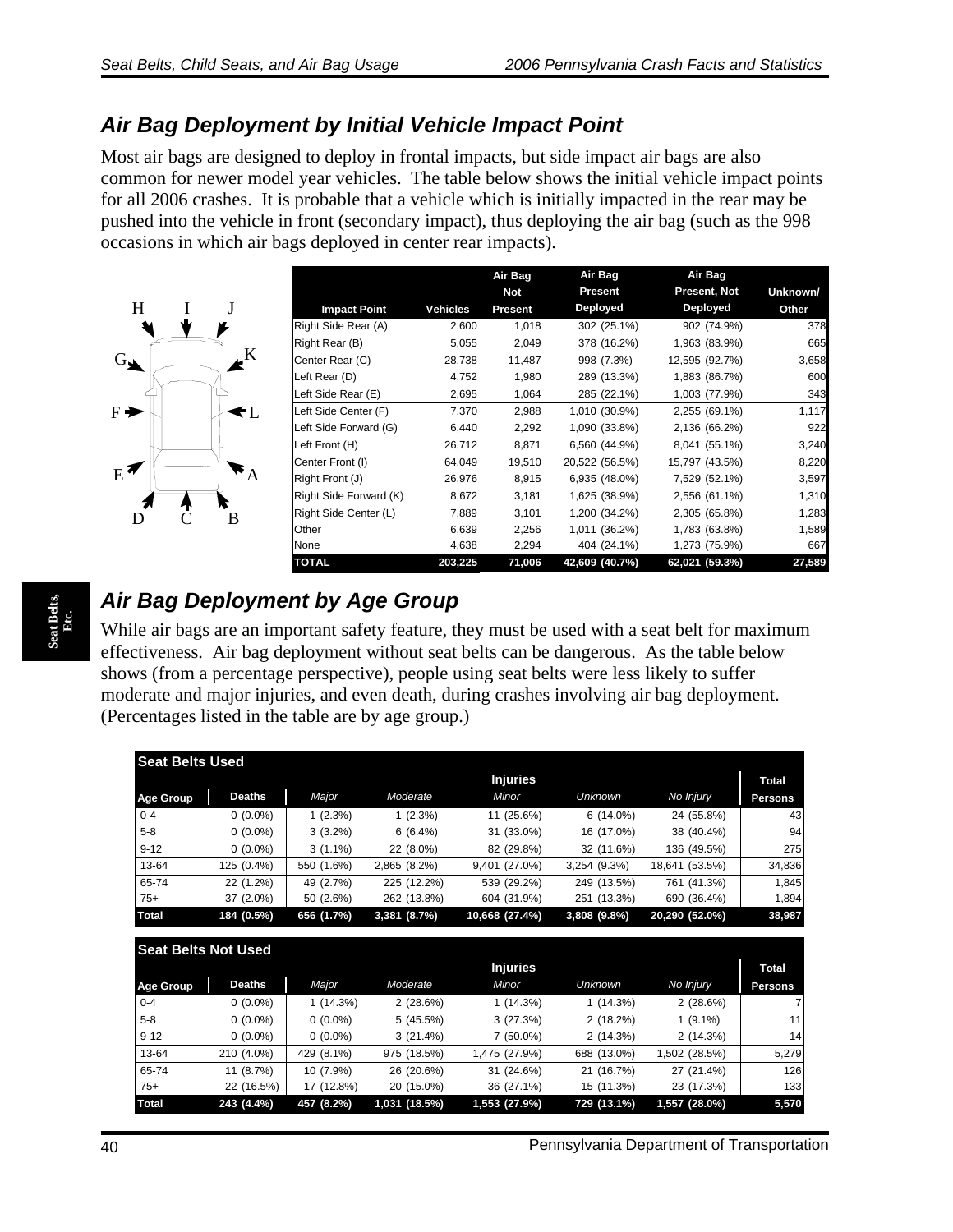# *Pedestrian and Bicycle Crashes*

#### *Pedestrian and Bicycles Overview*

- ▶ Pedestrian-related crashes represent 3.6% of the total reported traffic crashes; however, they account for 11.1% of all traffic crash deaths. (See also *Pennsylvania County Crashes*, pages 62, 63, and 68.)
- $\triangleright$  Bicycle crashes represent 1.1% of the total reported crashes and 0.9% of all traffic deaths. Although these percentages are small, they still represent 13 bicyclist deaths and 1,310 injuries in 2006.

### *Pedestrian Crashes—Five-Year Trends*

Reported crashes involving pedestrians has decreased in each of the last five years. Pedestrian deaths have fluctuated slightly over the same period but are relatively consistent.



|      | Year  Total Crashes | <b>Deaths</b> |
|------|---------------------|---------------|
| 2002 | 5,517               | 158           |
| 2003 | 5,054               | 175           |
| 2004 | 4,996               | 151           |
| 2005 | 4,763               | 162           |
| 2006 | 4.673               | 170           |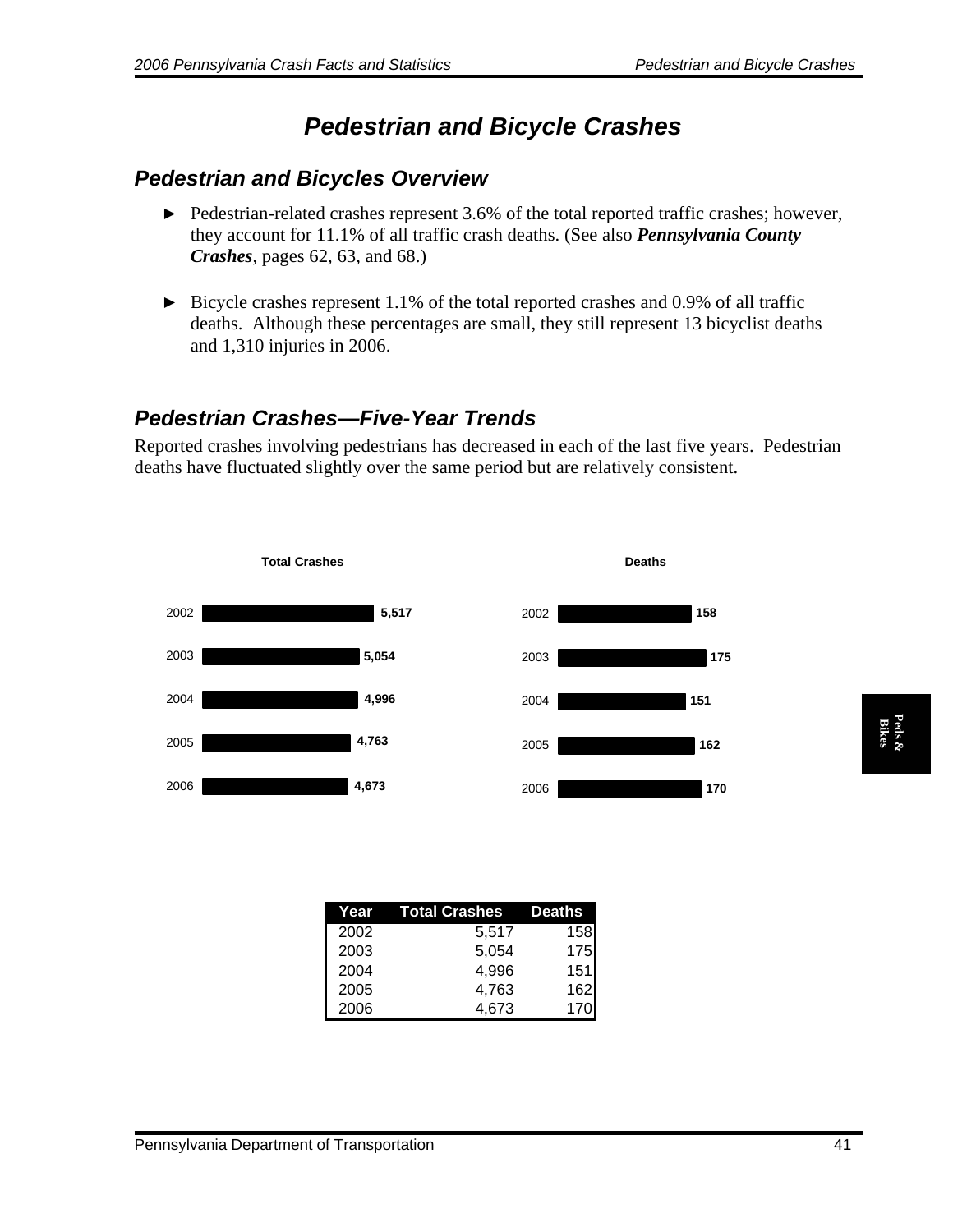#### *Pedestrian-Related Crashes*

Referring to the table and pie charts below, most pedestrian crashes and deaths occur while pedestrians are "entering crossing/specified location." This means that a pedestrian was most likely crossing the street at an intersection, mid-block crossing, or driveway entrance.

#### **Top Crash-Related Pedestrian Actions**





| <b>Pedestrian Action</b>                    | Deaths | <b>Pedestrians</b><br><b>Involved</b> |
|---------------------------------------------|--------|---------------------------------------|
| <b>Entering Crossing/Specified Location</b> | 71     | 1,618                                 |
| Walking/Running/Jogging/Playing             | 44     | 1,554                                 |
| Working                                     | 4      | 88                                    |
| Pushing a Vehicle                           | O      | 8                                     |
| Working on Vehicle                          | 3      | 36                                    |
| Standing                                    | 15     | 243                                   |
| Approaching/Leaving a Vehicle               | 11     | 168                                   |
| Other/Unknown                               | 22     | 1,160                                 |
| Total                                       | 170    | 4,875                                 |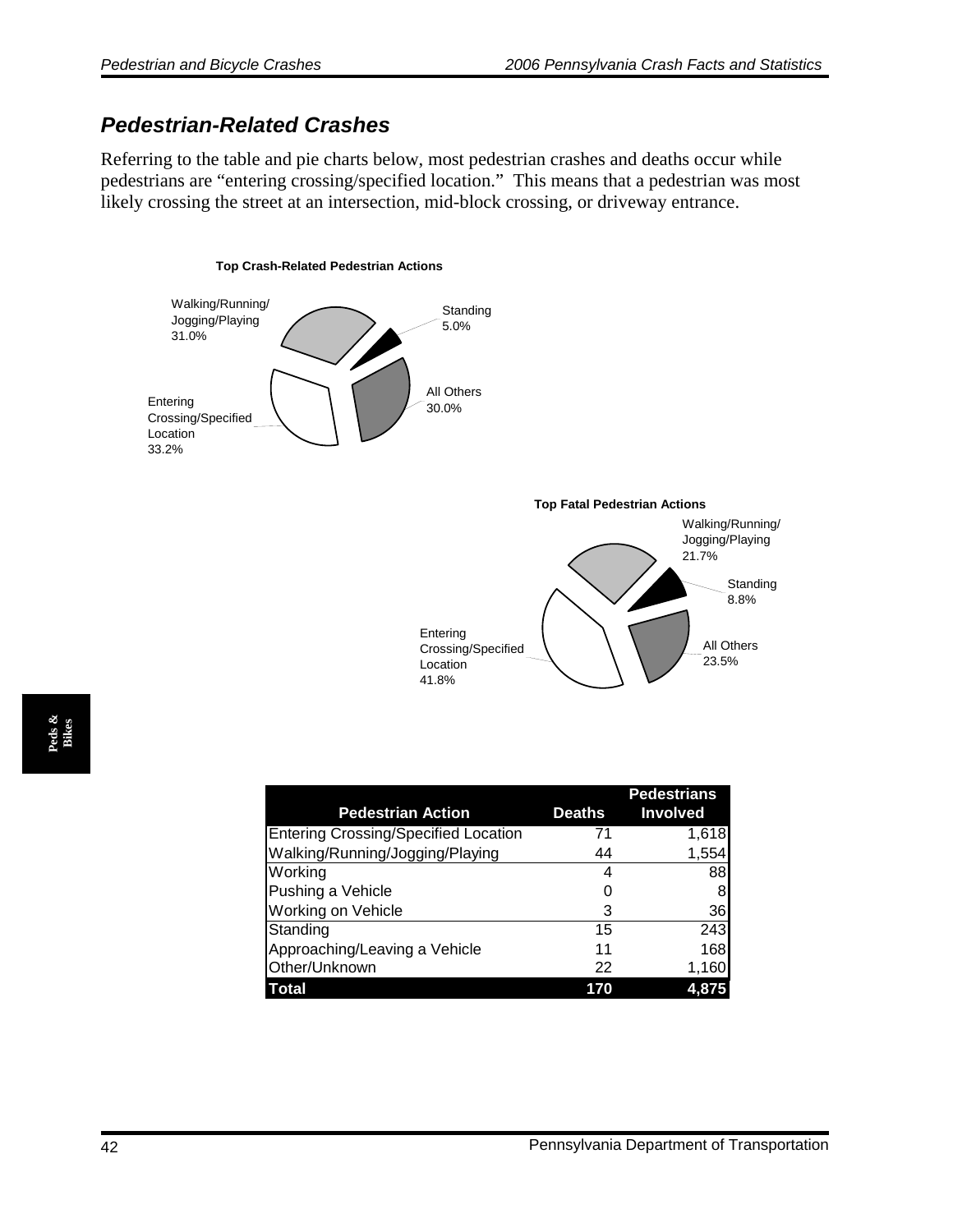## *Pedestrian Deaths by Age and Sex*

Pedestrians aged 75 and over represent a sizable portion of pedestrian deaths as seen in the chart below. Overall, male pedestrian deaths were 62% of all pedestrian deaths, up from 59% in 2005. *Note:* Pedestrians of unknown sex are not included in the numbers below.



| <b>Age Group</b> | <b>Female</b>           | <b>Male</b> | <b>Total</b>   |
|------------------|-------------------------|-------------|----------------|
| $0 - 4$          | 4                       | 1           | 5              |
| $5-9$            | $\overline{c}$          | 9           | 11             |
| $10 - 14$        | 4                       | 3           |                |
| $15 - 19$        | 3                       | 3           | 6              |
| 20-24            | 3                       | 9           | 12             |
| 25-29            | 4                       | 3           | 7              |
| 30-34            | 1                       | 3           | 4              |
| 35-39            | 4                       | 10          | 14             |
| 40-44            | $\overline{c}$          | 5           | 7              |
| 45-49            | 6                       | 11          | 17             |
| 50-54            | 1                       | 9           | 10             |
| 55-59            | 6                       | 8           | 14             |
| 60-64            | $\overline{\mathbf{c}}$ | 5           | 7              |
| 65-69            | 3                       | 4           | $\overline{7}$ |
| 70-74            | 5                       | 7           | 12             |
| 75 and over      | 14                      | 13          | 27             |
| Unknown          |                         | 2           | 3              |
| <b>TOTAL</b>     | 65                      | 105         | 170            |

### *Pedestrian Injury Severity by Municipality Type*

| <b>Pedestrian Injury Severity by Municipality Type</b>                    |                                           |                 |              |                                                                                                    |  |  |
|---------------------------------------------------------------------------|-------------------------------------------|-----------------|--------------|----------------------------------------------------------------------------------------------------|--|--|
| townships is higher, perhaps due to higher vehicle speeds on rural roads. |                                           |                 |              | The majority of pedestrians are injured in cities; however, the percentage of pedestrian deaths in |  |  |
| <b>Municipality Type</b>                                                  | <b>Deaths</b>                             | <b>Injuries</b> | Non-Injury   | <b>Total</b>                                                                                       |  |  |
| City                                                                      | 59 (34.7%)                                | 3,107 (68.0%)   | 59 (43.4%)   | 3,225 (66.2%)                                                                                      |  |  |
| Borough/Town                                                              | 33 (19.4%)                                | 600 (13.1%)     | 37 (27.2%)   | 670 (13.7%)                                                                                        |  |  |
| Township                                                                  | 78 (45.9%)                                | 858 (18.8%)     | 40 (29.4%)   | 976 (20.0%)                                                                                        |  |  |
| Other                                                                     | $0(0.0\%)$                                | $4(0.1\%)$      | $0(0.0\%)$   | $4(0.1\%)$                                                                                         |  |  |
| <b>TOTAL</b>                                                              | 170 (100.0%)                              | 4,569 (100.0%)  | 136 (100.0%) | 4,875 (100.0%)                                                                                     |  |  |
| <i>Note:</i> "Other" includes colleges/universities, parks, etc.          |                                           |                 |              |                                                                                                    |  |  |
|                                                                           | Pennsylvania Department of Transportation |                 |              | 43                                                                                                 |  |  |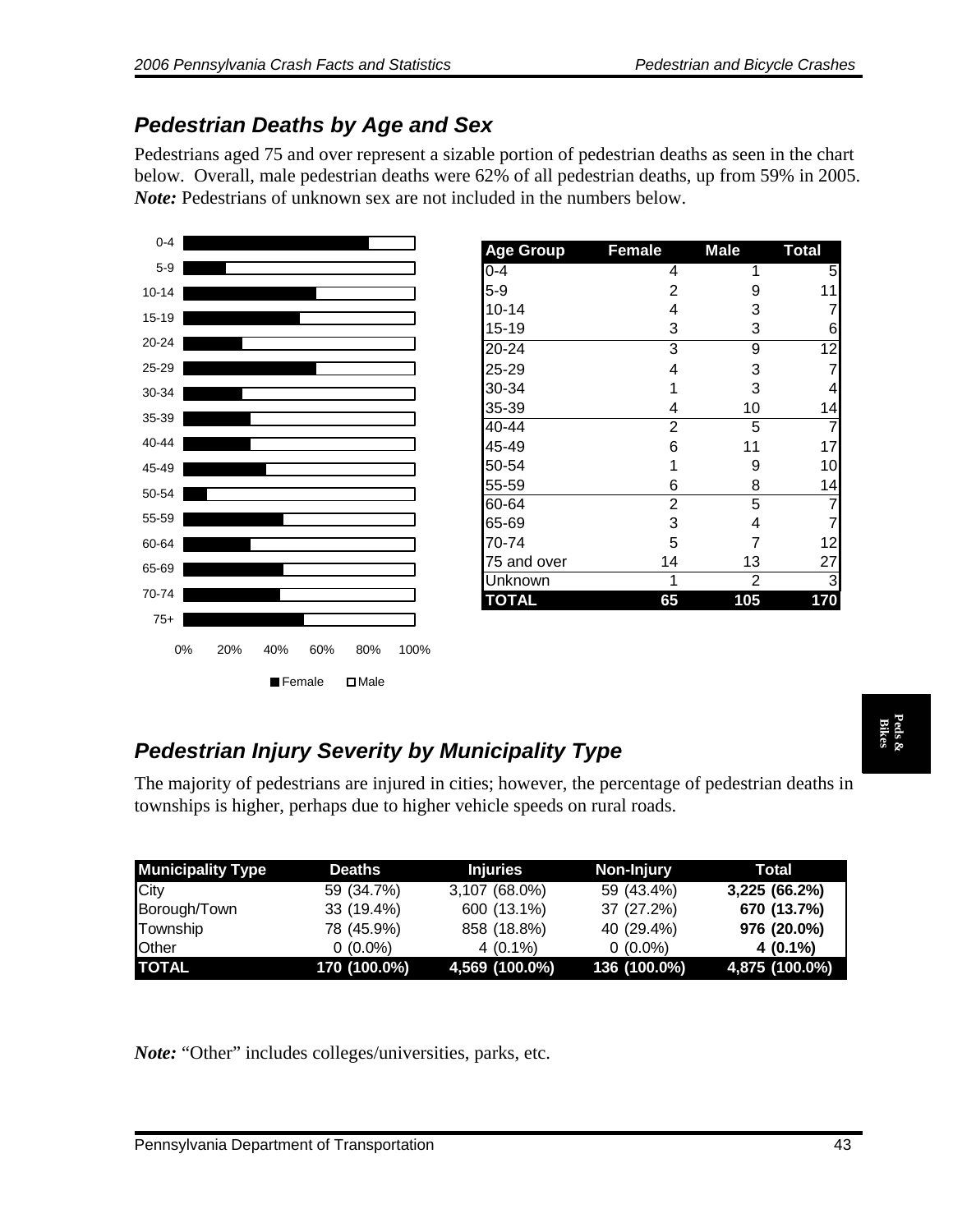### *Pedestrian Deaths and Injuries by Age*

Elderly pedestrians, although involved in fewer pedestrian crashes, are more likely to be killed if struck by a moving vehicle. Younger pedestrians (age 19 and under) account for 40% of the pedestrian injuries.

*Note:* The totals in the table do not include an additional 136 pedestrians who were not killed or injured or where their injury severity was unknown.

| <b>Pedestrian Age</b> | <b>Deaths</b> | <b>Injuries</b> |
|-----------------------|---------------|-----------------|
| $0 - 4$               | $5(2.9\%)$    | 191 (4.2%)      |
| $5-9$                 | 11 (6.5%)     | 467 (10.2%)     |
| $10 - 14$             | 7 (4.1%)      | 633 (13.9%)     |
| $15 - 19$             | 6(3.5%)       | 534 (11.7%)     |
| 20-24                 | 12 (7.1%)     | 441 (9.7%)      |
| 25-29                 | $7(4.1\%)$    | 285 (6.2%)      |
| 30-34                 | 4 (2.4%)      | 188 (4.1%)      |
| 35-39                 | 14 (8.2%)     | 221 (4.8%)      |
| 40-44                 | 7 (4.1%)      | 273 (6.0%)      |
| 45-49                 | 17 (10.0%)    | 287 (6.3%)      |
| 50-54                 | 10 (5.9%)     | 247 (5.4%)      |
| 55-59                 | 14 (8.2%)     | 179 (3.9%)      |
| 60-64                 | 7 (4.1%)      | 142 (3.1%)      |
| 65-69                 | 7 (4.1%)      | 91 (2.0%)       |
| 70-74                 | 12 (7.1%)     | 74 (1.6%)       |
| 75 and over           | 27 (15.9%)    | 176 (3.9%)      |
| Unknown               | 3 (1.8%)      | 140 (3.1%)      |
| <b>TOTAL</b>          | 170 (100.0%)  | 4,569 (100.0%)  |

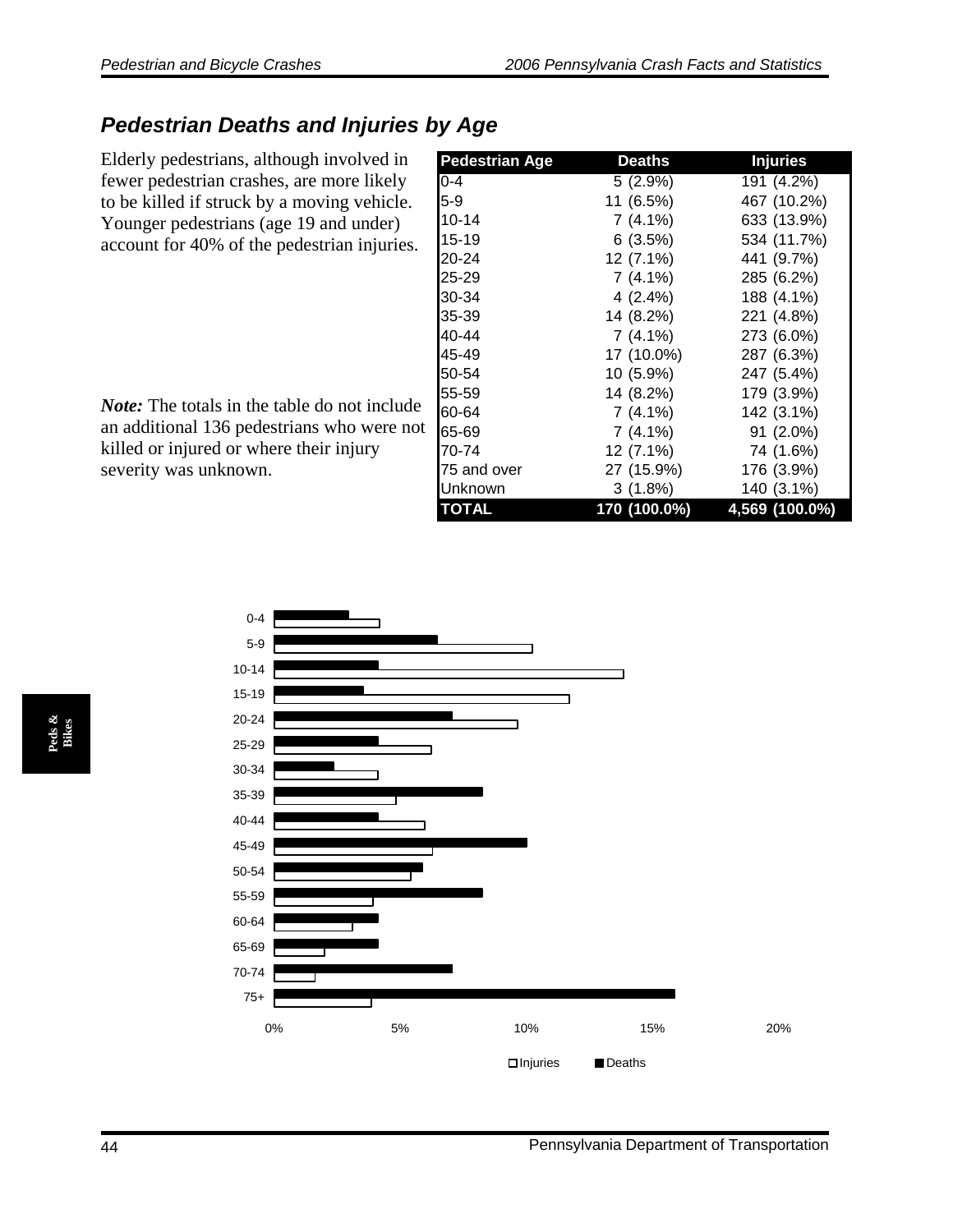#### *Pedestrian Deaths and Injuries by Light Level*

The majority of pedestrians are injured in the daytime (65.1%), but more pedestrian deaths occur during nondaylight hours (69.4%). As shown in the bar chart, pedestrians are more likely to be killed if struck in a nondaylight crash as compared to a day crash.



| <b>Light Level</b>      | <b>Deaths</b> | <b>Injuries</b> |
|-------------------------|---------------|-----------------|
| Dawn                    | 5(2.9%)       | 38 (0.8%)       |
| Daylight                | 52 (30.6%)    | 2,976 (65.1%)   |
| Dark (Street Lights)    | 65 (38.2%)    | 1,123 (24.6%)   |
| Dark (No/Unk St Lights) | 42 (24.7%)    | 299 (6.5%)      |
| Dusk                    | 6(3.5%)       | 120 (2.6%)      |
| Other/Unknown           | $0(0.0\%)$    | 13 (0.3%)       |
| <b>TOTAL</b>            | 170 (100.0%)  | 4,569 (100.0%)  |

*Note:* The totals in the table do not include an additional 136 pedestrians who were not killed or injured or where their injury severity was unknown.

### *Pedestrian Deaths and Injuries by Intersection Type*

Almost 68% of pedestrian deaths and nearly half of pedestrian injuries occurred in areas other than intersections. "Non-intersections" as used below includes mid-block crossings, driveway crossings, etc.



| <b>Intersection</b> | <b>Deaths</b> | <b>Injuries</b> |
|---------------------|---------------|-----------------|
| Non-Intersection    | 115 (67.7%)   | 2,118 (46.4%)   |
| 4-Leg Intersection  | 31 (18.2%)    | 1,710 (37.4%)   |
| T-Intersection      | 18 (10.6%)    | 626 (13.7%)     |
| <b>Other</b>        | 6(3.5%)       | 115 (2.5%)      |
| <b>TOTAL</b>        | 170 (100.0%)  | 4,569 (100.0%)  |

*Note:* The totals in the table do not include an additional 136 pedestrians who were not killed or injured or where their injury severity was unknown.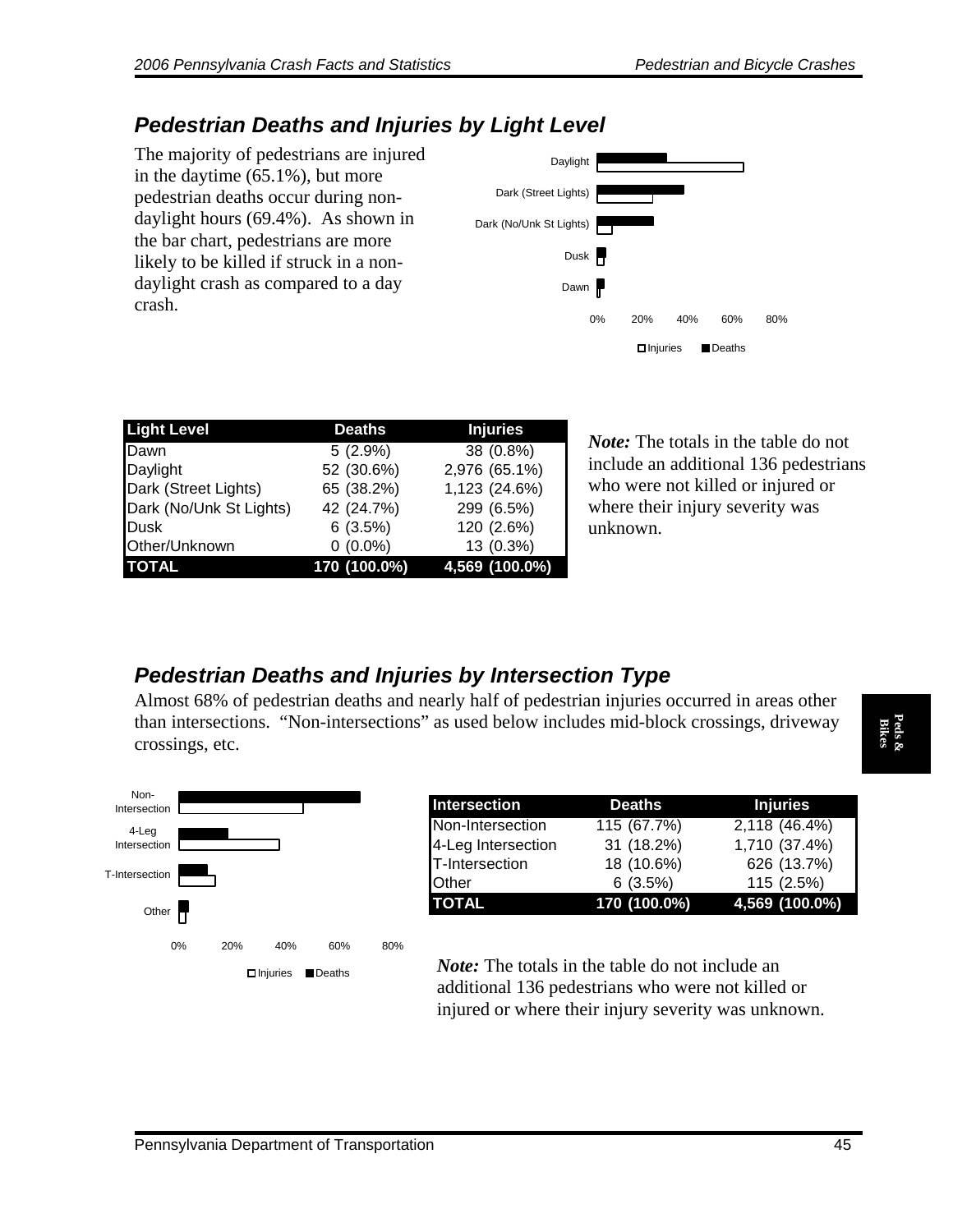#### *Pedestrian Deaths and Injuries by Road Type*

As the graph shows, the majority of pedestrians are injured on local roads, whereas the majority of pedestrian deaths occur on non-interstate state roadways.



*Note:* The totals in the table do not include an additional 136 pedestrians who were not killed or injured or where their injury severity was unknown.

| <b>Road Type</b>       | <b>Deaths</b> | <b>Injuries</b> |
|------------------------|---------------|-----------------|
| State Hwy (Other)      | 117 (68.8%)   | 1,978 (43.3%)   |
| Local                  | 44 (25.9%)    | 2,554 (55.9%)   |
| State Hwy (Interstate) | 8(4.7%)       | 25 (0.6%)       |
| Turnpike               | $1(0.6\%)$    | $3(0.1\%)$      |
| <b>Other</b>           | $0(0.0\%)$    | $9(0.2\%)$      |
| <b>TOTAL</b>           | 170 (100.0%)  | 4,569 (100.0%)  |

#### **Pedestrian Deaths and Injuries**

As the graph shows, most pedestrian deaths and injuries occurred in areas without traffic control devices (TCDs). These areas accounted for 128 pedestrian deaths and 2,496 injuries.



*Note:* The totals in the table do not include an additional 136 pedestrians who were not killed or injured or where their injury severity was unknown.

| <b>Traffic Control Device</b>  | <b>Deaths</b><br><b>Injuries</b> |                |  |
|--------------------------------|----------------------------------|----------------|--|
| Not Applicable                 | $128(75.3\%)$                    | 2,496 (54.6%)  |  |
| <b>Traffic Signal</b>          | 33 (19.4%)                       | 1,357 (29.7%)  |  |
| Stop Sign                      | $5(2.9\%)$                       | 610 (13.4%)    |  |
| <b>Flashing Traffic Signal</b> | $1(0.6\%)$                       | 15 (0.3%)      |  |
| Other/Unknown                  | $3(1.8\%)$                       | 91 (2.0%)      |  |
| <b>TOTAL</b>                   | 170 (100.0%)                     | 4,569 (100.0%) |  |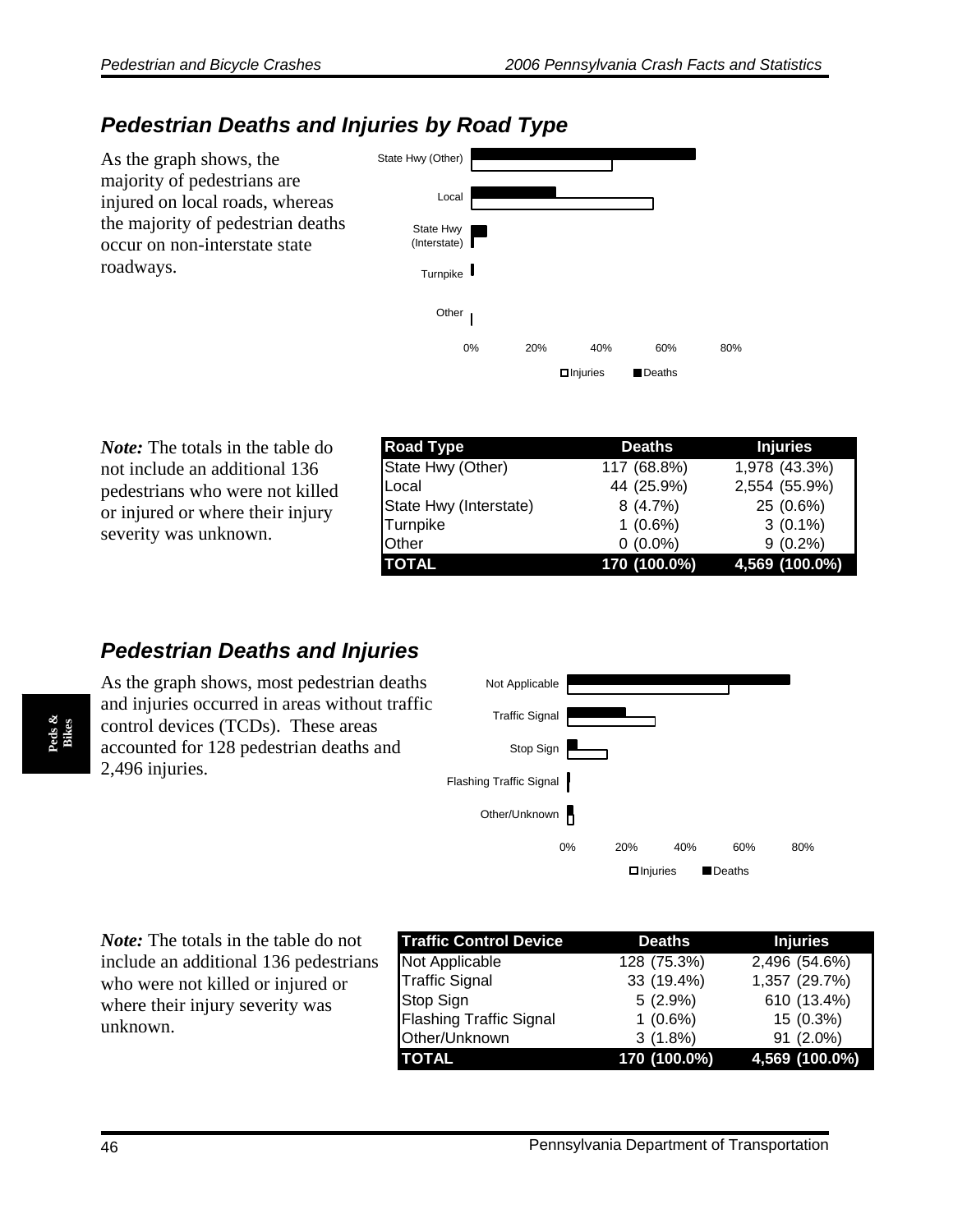### *Bicycle Crashes—Five-Year Trends*

The total number of bicycle crashes has shown a steady decrease since 2002; however bicycle deaths have fluctuated over the same time period but is also trending toward a decrease.

| Year | Total Crashes Deaths |    |
|------|----------------------|----|
| 2002 | 1,597                | 22 |
| 2003 | 1,604                | 20 |
| 2004 | 1,595                | 14 |
| 2005 | 1,353                | 18 |
| 2006 | 1,351                | 13 |



#### *Bicycle Deaths and Injuries by Age*

Children ages 5 to 14 are the most vulnerable to death and injury while riding a bicycle. Over a third of the injuries involving bicycles were suffered by this age group. Sadly, 4 of the 13 bicyclist deaths were in this age group. Another vulnerable, but larger group, persons ages 15 to 34, suffered 23% of the total deaths and 38% of the total injuries.

| <b>Victim's Age</b> | <b>Deaths</b> | <b>Injuries</b> |
|---------------------|---------------|-----------------|
| $0 - 4$             | $0(0.0\%)$    | 9(0.7%)         |
| $5-9$               | 2(15.4%)      | 139 (10.6%)     |
| $10 - 14$           | 2(15.4%)      | 330 (25.2%)     |
| $15 - 19$           | $0(0.0\%)$    | 223 (17.0%)     |
| 20-34               | $3(23.1\%)$   | 273 (20.8%)     |
| 35-44               | 1(7.7%)       | 136 (10.4%)     |
| 45-54               | 1(7.7%)       | 121 (9.2%)      |
| 55-64               | 2(15.4%)      | 41 (3.1%)       |
| 65-74               | 1(7.7%)       | 13 (1.0%)       |
| $75+$               | 1(7.7%)       | $5(0.4\%)$      |
| Unknown             | $0(0.0\%)$    | 20 (1.5%)       |
| <b>TOTAL</b>        | 13 (100.0%)   | 1,310 (100.0%)  |

The totals in the table do not include an additional 70 bicyclists who were not killed or injured or where their injury severity was unknown.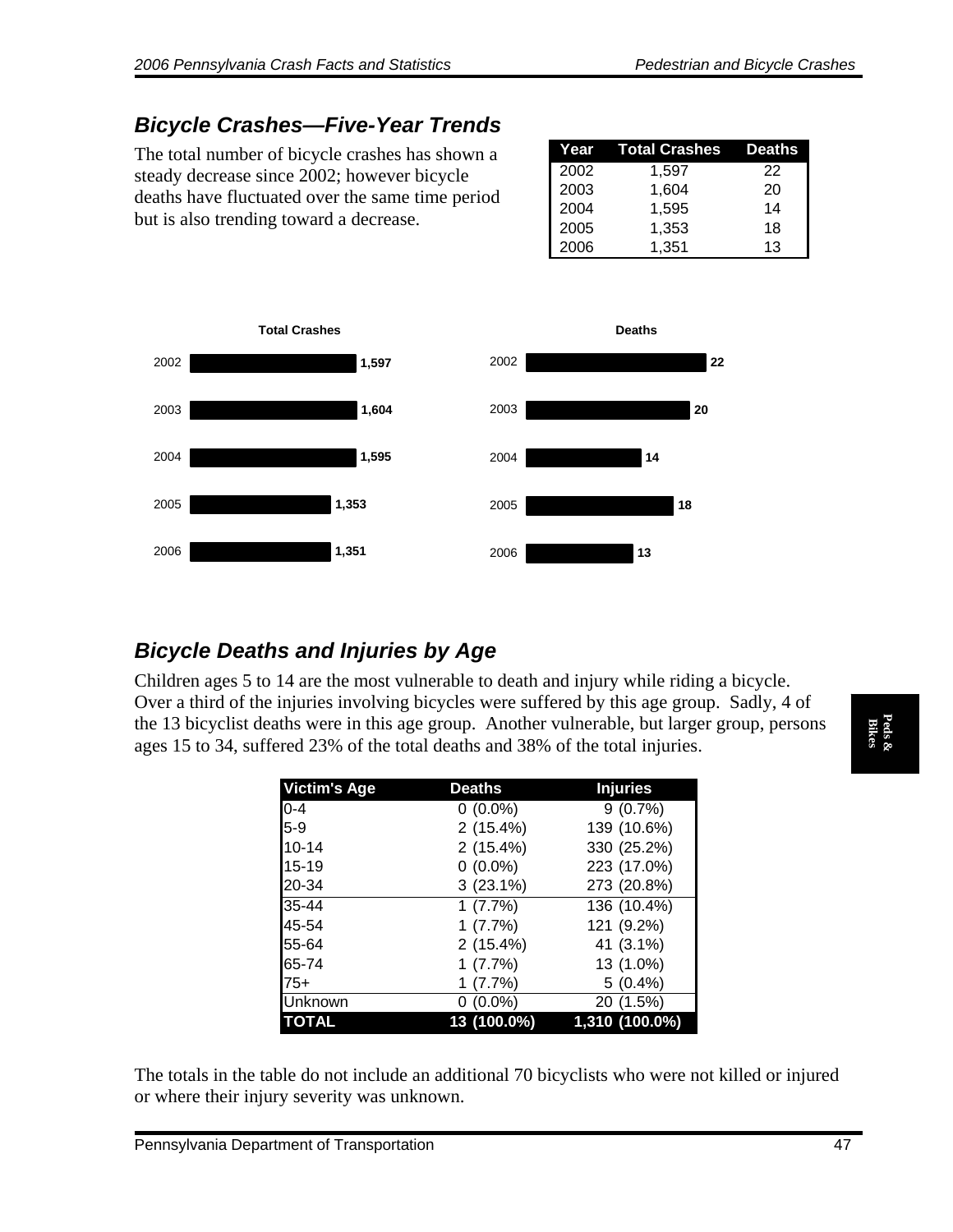### *Bicycle Deaths and Injuries by Light Level*

The majority of bicyclists are injured during the day. In a change from previous years, a majority of the deaths occurred also during daylight conditions. The after dark deaths decreased from 71% of total bicyclist deaths in 2004 to 23% in 2006.

| <b>Light Level</b>      | <b>Deaths</b> | <b>Injuries</b> |  |
|-------------------------|---------------|-----------------|--|
| Dawn                    | $0(0.0\%)$    | $8(0.6\%)$      |  |
| Daylight                | 10 (76.9%)    | 998 (76.2%)     |  |
| Dark (Street Lights)    | 2(15.4%)      | 209 (16.0%)     |  |
| Dark (No/Unk St Lights) | 1(7.7%)       | 40 (3.1%)       |  |
| Dusk                    | $0(0.0\%)$    | 52 (4.0%)       |  |
| Other/Unknown           | $0(0.0\%)$    | $3(0.2\%)$      |  |
| <b>TOTAL</b>            | 13 (100.0%)   | 1,310 (100.0%)  |  |

*Note:* The totals in the table do not include an additional 70 bicyclists who were not killed or injured or where their injury severity was unknown.

### *Bicycle Deaths and Injuries by Intersection*



**Peds & Bikes** 

| Intersection       | <b>Deaths</b> | <b>Injuries</b> |
|--------------------|---------------|-----------------|
| Non-Intersection   | 7 (53.9%)     | 411 (31.4%)     |
| 4-Leg Intersection | 5(38.5%)      | 552 (42.1%)     |
| T-Intersection     | $0(0.0\%)$    | 301 (23.0%)     |
| <b>Other</b>       | 1(7.7%)       | 46 (3.5%)       |
| <b>TOTAL</b>       | 13 (100.0%)   | 1,310 (100.0%)  |

*Note:* The totals in the table do not include an additional 70 bicyclists who were not killed or injured or where their injury severity was unknown.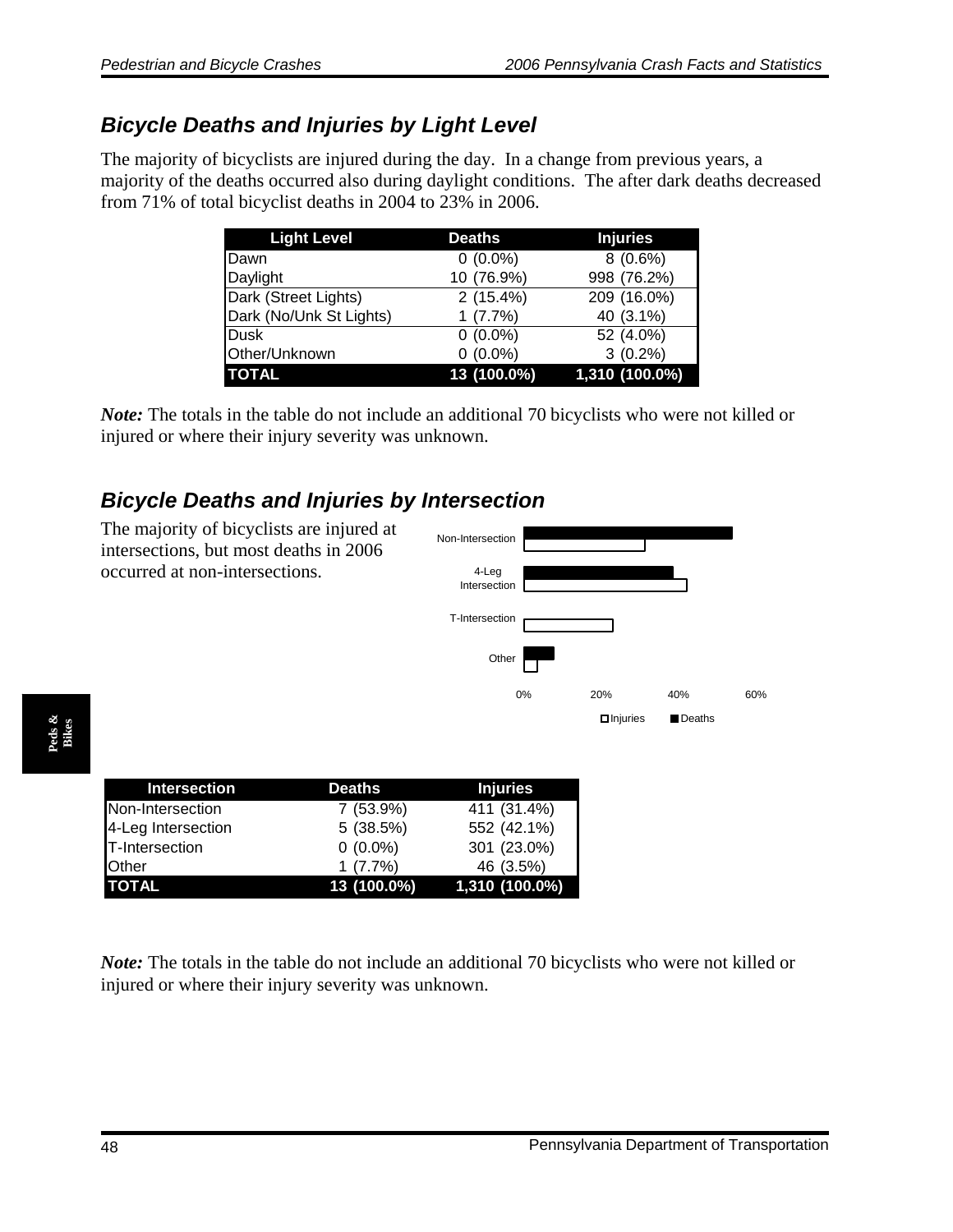#### *Bicycle Deaths and Injuries by Traffic Control Device*

Deaths were more likely to occur where there were not traffic control devices (TCD), while injuries occurred pretty evenly at TCDs and where there were no controls.

| <b>Traffic Control Device</b>  | <b>Deaths</b> | <b>Injuries</b> |
|--------------------------------|---------------|-----------------|
| Not Applicable                 | 8 (61.5%)     | 620 (47.3%)     |
| Stop Sign                      | 1(7.7%)       | 400 (30.5%)     |
| <b>Traffic Signal</b>          | 4 (30.8%)     | 276 (21.1%)     |
| <b>Flashing Traffic Signal</b> | $0(0.0\%)$    | $4(0.3\%)$      |
| Other/Unknown                  | $0(0.0\%)$    | 10 (0.8%)       |
| <b>TOTAL</b>                   | 13 (100.0%)   | 1,310 (100.0%)  |

The totals in the table do not include an additional 70 bicyclists who were not killed or injured or where their injury severity was unknown.



### *Bicycle Deaths and Injuries by Road Type*

Over 60% of the deaths of bicyclists occurred on state roads in 2005, while just under 60% the injuries occurred on non-state roads.



| non-state roads.                          | State Hwy (interstate) |                 |                 |                 |
|-------------------------------------------|------------------------|-----------------|-----------------|-----------------|
|                                           | Turnpike               |                 |                 | Peds &<br>Bikes |
|                                           | Other                  |                 |                 |                 |
|                                           | 0%                     | 20%<br>40%      | 80%<br>60%      |                 |
|                                           |                        | $\Box$ Injuries | Deaths          |                 |
|                                           |                        |                 |                 |                 |
|                                           |                        |                 |                 |                 |
| <i>Note:</i> The totals in the table do   | <b>Road Type</b>       | <b>Deaths</b>   | <b>Injuries</b> |                 |
| not include an additional 70              | State Hwy (Other)      | 8(61.5%)        | 534 (40.8%)     |                 |
| bicyclists who were not killed or         | Local                  | 5(38.5%)        | 767 (58.6%)     |                 |
| injured or where their injury             | Driveway               | $0(0.0\%)$      | 7(0.5%)         |                 |
| severity was unknown.                     | State Hwy (Interstate) | $0(0.0\%)$      | $0(0.0\%)$      |                 |
|                                           | Turnpike               | $0(0.0\%)$      | $0(0.0\%)$      |                 |
|                                           | Other                  | $0(0.0\%)$      | $2(0.2\%)$      |                 |
|                                           | <b>TOTAL</b>           | 13 (100.0%)     | 1,310 (100.0%)  |                 |
|                                           |                        |                 |                 |                 |
|                                           |                        |                 |                 |                 |
|                                           |                        |                 |                 |                 |
| Pennsylvania Department of Transportation |                        |                 | 49              |                 |
|                                           |                        |                 |                 |                 |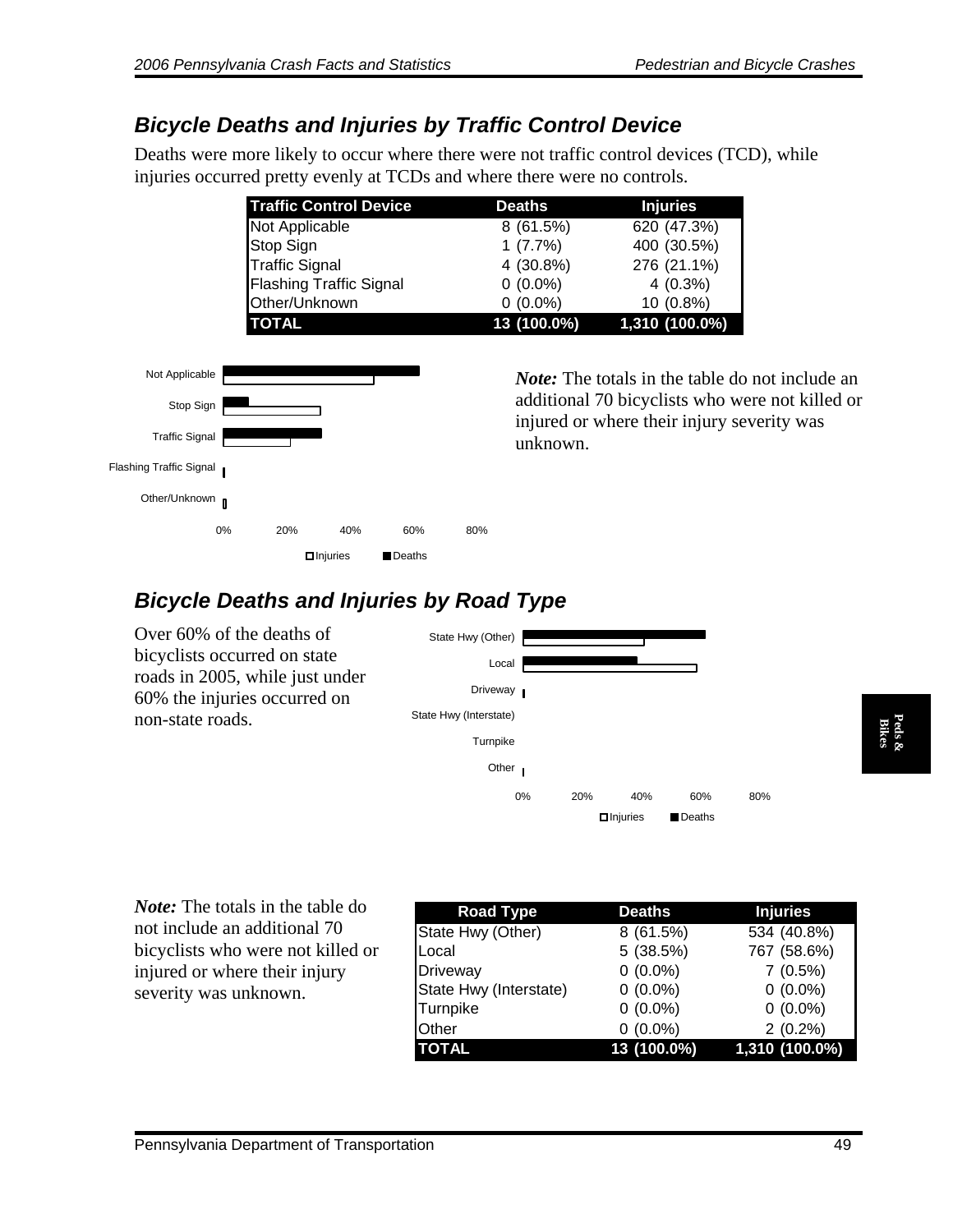# *Crashes by Motor Vehicle Type*

|                       | <b>Fatal Crashes</b> | <b>Injury Crashes</b> | <b>PDO Crashes</b> | <b>Total Crashes</b> |
|-----------------------|----------------------|-----------------------|--------------------|----------------------|
| <b>Passenger Car</b>  | 59.5%                | 76.8%                 | 76.8%              | 76.6%                |
|                       | 838 crashes          | 52,450 crashes        | 45,019 crashes     | 98,307 crashes       |
| Lt Trk/Van/SUV        | 43.5%                | 40.0%                 | 40.8%              | 40.4%                |
|                       | 613 crashes          | 27,328 crashes        | 23,878 crashes     | 51,819 crashes       |
| <b>Heavy Truck</b>    | 11.9%                | $4.7\%$               | 5.6%               | $5.2\%$              |
|                       | 167 crashes          | 3,237 crashes         | 3,253 crashes      | 6,657 crashes        |
| <b>Bicycle</b>        | $0.9\%$              | $1.9\%$               | $0.0\%$            | 1.1%                 |
|                       | 13 crashes           | 1,320 crashes         | 19 crashes         | 1,352 crashes        |
| <b>Motorcycle</b>     | 13.1%                | 5.1%                  | 0.4%               | 3.0%                 |
|                       | 185 crashes          | 3,486 crashes         | 218 crashes        | 3,889 crashes        |
| <b>School Bus</b>     | 0.9%                 | 0.5%                  | 0.3%               | $0.4\%$              |
|                       | 12 crashes           | 315 crashes           | 196 crashes        | 523 crashes          |
| <b>Commercial Bus</b> | $0.7\%$              | $0.7\%$               | 0.3%               | $0.5\%$              |
|                       | 10 crashes           | 457 crashes           | 155 crashes        | 622 crashes          |
| Other                 | 2.5%                 | 1.5%                  | $1.1\%$            | 1.3%                 |
|                       | 35 crashes           | 1,015 crashes         | 646 crashes        | 1,696 crashes        |

#### *Vehicle Crashes by Vehicle Types*

Percentages compare the number of crashes with the total number of crashes in the crash severity category (for example, passenger cars were involved in 59.5% of all fatal crashes). Percentage totals exceed 100% due to multiple vehicle crashes.

#### *Vehicle Crashes—Single Vehicle Hitting Fixed Objects*

|                                    |        | Passenger Car         | 25,981 | 66.1% |
|------------------------------------|--------|-----------------------|--------|-------|
|                                    |        | Lt Trk/Van/SUV        | 11,478 | 29.2% |
| <b>Crashes in Which a Single</b>   |        | <b>Heavy Truck</b>    | 916    | 2.3%  |
| <b>Vehicle Hit a Fixed Object:</b> | 39,334 | Motorcycle            | 731    | 1.9%  |
|                                    |        | <b>School Bus</b>     | 25     | 0.1%  |
|                                    |        | <b>Commercial Bus</b> | 13     | 0.0%  |
|                                    |        | Other                 | 190    | 0.5%  |

# *Vehicle Crashes—Two-Vehicle Collisions*

|                         |           |              |                 |               | <b>Vehicle Struck</b> |            |                |                |              |
|-------------------------|-----------|--------------|-----------------|---------------|-----------------------|------------|----------------|----------------|--------------|
|                         | Passenger | Light        | <b>Heavy</b>    | <b>Motor-</b> |                       | School     | <b>Commer-</b> | Other/         |              |
| <b>Striking Vehicle</b> | Carl      | <b>Truck</b> | <b>Truck</b>    | cycle         | <b>Bicycle</b>        | <b>Bus</b> | cial Bus       | <b>Unknown</b> | <b>Total</b> |
| Passenger Car           | 26,005    | 1,376        | 11,497          | 385           | 552                   | 169        | 200            | 244            | 40,428       |
| Lt Trk/Van/SUV          | 9,574     | 611          | 5,735           | 144           | 188                   | 76         | 54             | 110            | 16,492       |
| <b>Heavy Truck</b>      | 1,243     | 309          | 517             | 9             | 9                     | 9          |                | 14             | 2,115        |
| Motorcycle              | 678       | 26           | 326             | 55            |                       | 5          | 5              | 15             | 1,117        |
| <b>Bicycle</b>          | 367       | 6            | 131             | 4             |                       |            | 3              |                | 518          |
| <b>School Bus</b>       | 96        | 4            | 33 <sub>1</sub> | ⌒             |                       |            | っ              |                | 142          |
| <b>Commercial Bus</b>   | 105       | 4            | 43              |               | ີ                     | っ          | 5              |                | 166          |
| Other/Unknown           | 360       | 8            | 117             | 5             | 33                    |            |                | 24             | 549          |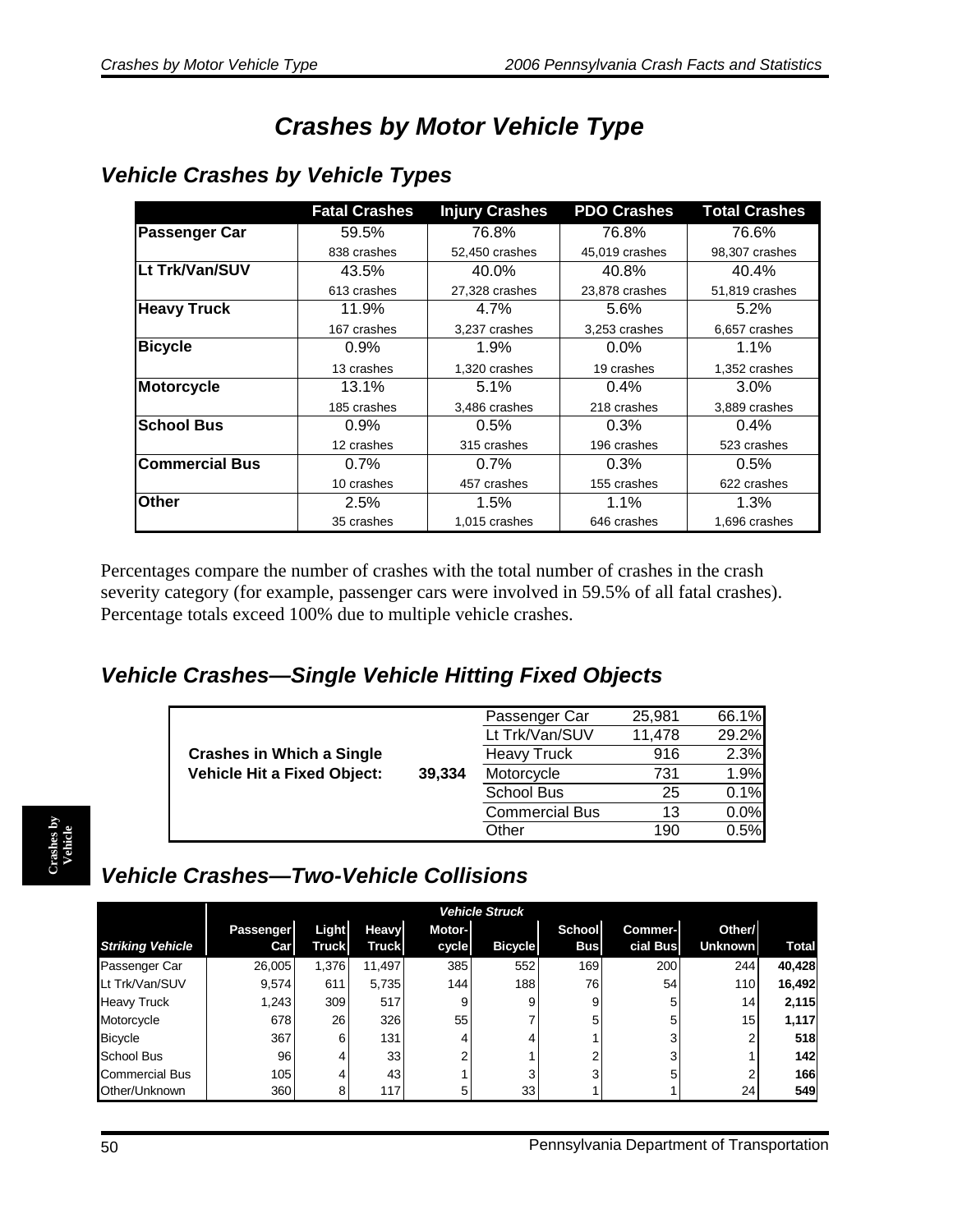#### *Passenger Car Crashes—Five-Year Trends*

Total passenger car crashes and fatal crashes in 2006 were the lowest in the last five years.



#### *Passenger Car Deaths by Seating Position*

In 2006, 47% of crash deaths involved passenger car occupants. The table below depicts the passenger car deaths in 2006 by seating position.



"Others" might be passengers in the rearmost seat of a station wagon; persons in a towed unit; or any person on or attached to the outside of the car.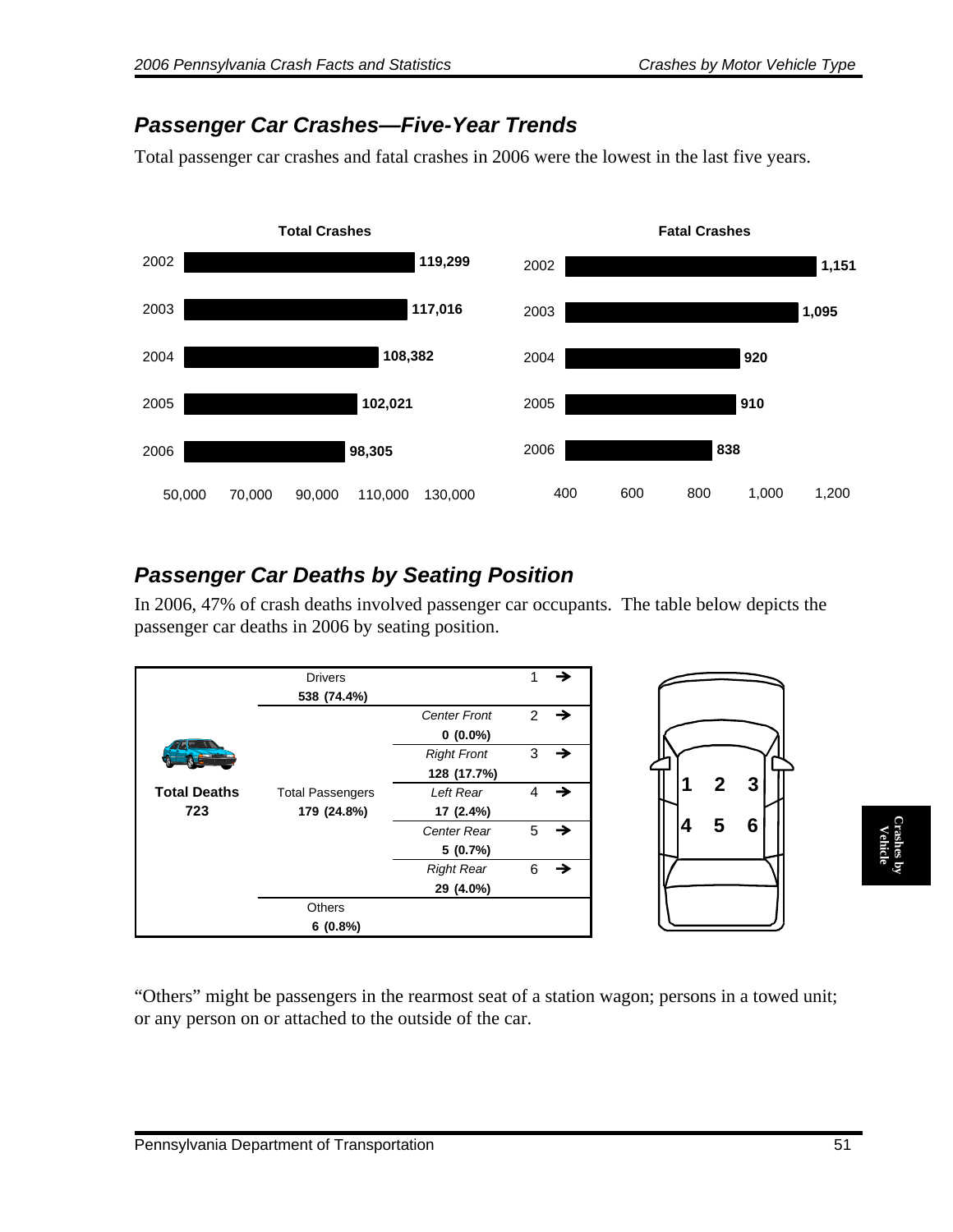### *Motorcycle Crashes—Five-Year Trends*

In 2006, total motorcycle crashes decreased 3.7% from 2005 while motorcycle fatal crashes decreased 8.0% from 2005. These 2006 numbers stopped the 4-year trend of continuing increases.



| Year         | <b>Deaths</b> |  |
|--------------|---------------|--|
| 2002         | 134           |  |
| 2003         | 156           |  |
| 2004         | 158           |  |
| 2005         | 205           |  |
| 2006         | 187           |  |
| <b>TOTAL</b> | 840           |  |

## *Motorcycle Deaths—Five-Year Trends*

Of the 187 deaths in 2006 involving motorcycle drivers or passengers:

- $\blacktriangleright$  179 (95.7%) were drivers
- $\triangleright$  8 (4.3%) were passengers

### *Motorcycle Helmet Use in Crashes*

The table below shows injury severities of motorcycle riders (driver or passenger) by helmet usage.

|                   | Deaths       | <b>Injuries</b> | Not Injured  | <b>Total Motorcyclists</b> |
|-------------------|--------------|-----------------|--------------|----------------------------|
| <b>I</b> Helmets  | 99 (52.9%)   | 2,204 (58.8%)   | 236 (53.6%)  | 2,539 (58.0%)              |
| <b>No Helmets</b> | 84 (44.9%)   | 1,410 (37.6%)   | 159 (36.1%)  | 1,653 (37.8%)              |
| <b>I</b> Unknown  | 4 (2.1%)     | 137 (3.7%)      | 45 (10.2%)   | 186 (4.3%)                 |
| <b>TOTAL</b>      | 187 (100.0%) | 3,751 (100.0%)  | 440 (100.0%) | 4,378 (100.0%)             |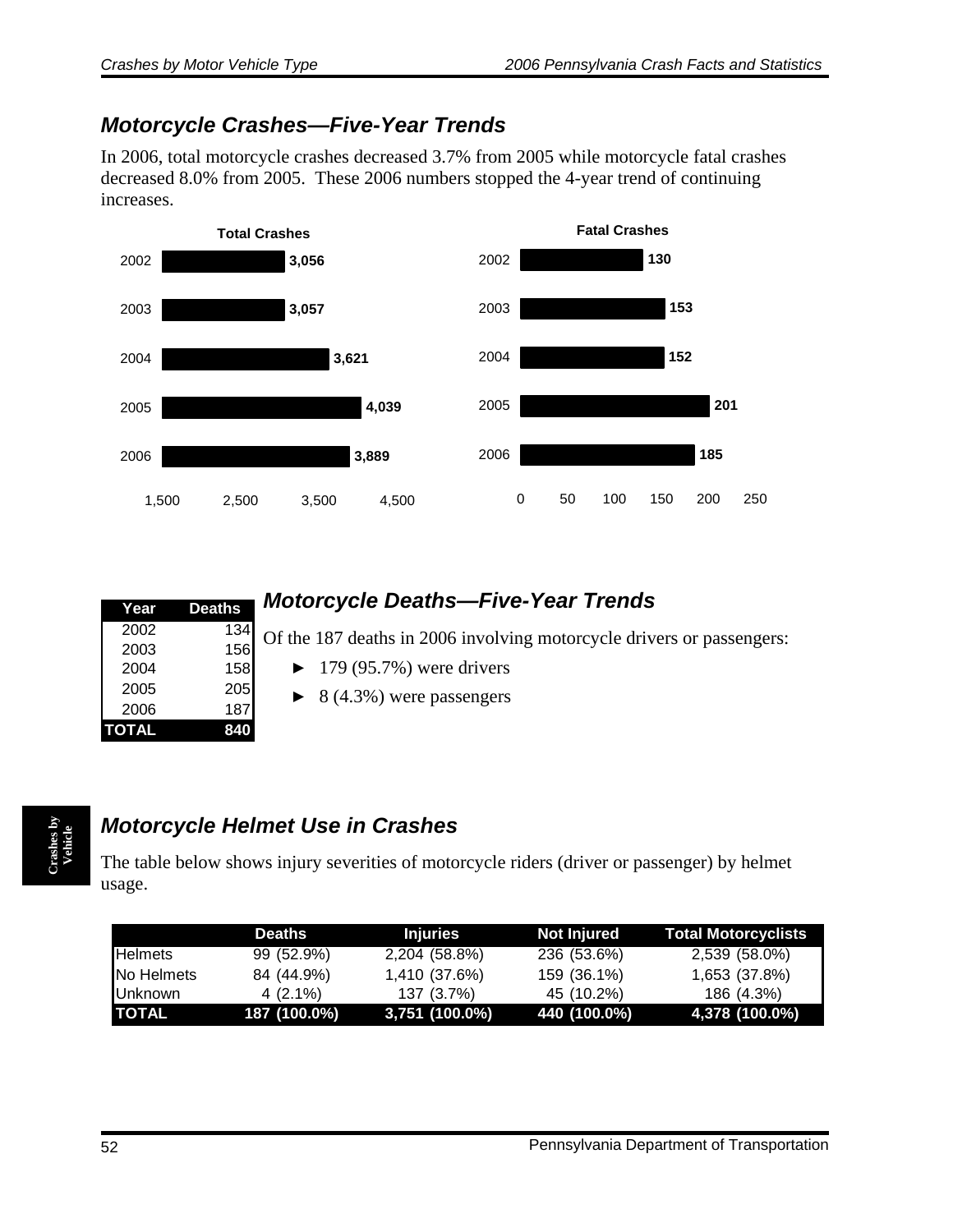#### *Light Truck / SUV / Van Crashes—Five-Year Trends*

Pickups, minivans, and sport utility vehicles have become more popular over the last several years. Total crashes and fatal crashes for 2006 have leveled out after a good number of years of increase.



### *Light Truck / SUV / Van Rollovers Compared to Passenger Cars*

• The percentage of 2006 light truck / SUV / van crashes was higher than passenger cars in crashes involving rollovers (8.1% of all light truck / SUV / van crashes compared to 5.0% of

all passenger car crashes).

|                | <b>Rollover</b><br><b>Crashes</b> | <b>Rollover</b><br><b>Deaths</b> |
|----------------|-----------------------------------|----------------------------------|
| Lt Trk/Van/SUV | 4,177 (8.1%)                      | 146 (39.5%)                      |
| Passenger Cars | 4,938 (5.0%)                      | 150 (20.8%)                      |

 $\triangleright$  In 2006 rollover crashes, the percentage of light truck / SUV / van occupant deaths was almost

twice as high as passenger car occupant deaths (39.5% of deaths compared to 20.8%).

### *Light Truck / SUV / Van Deaths by Seating Position*

In 2006, 24% of crash deaths involved occupants in light trucks, vans, and sport utility vehicles. The table below depicts light truck deaths in 2006 by seating position.

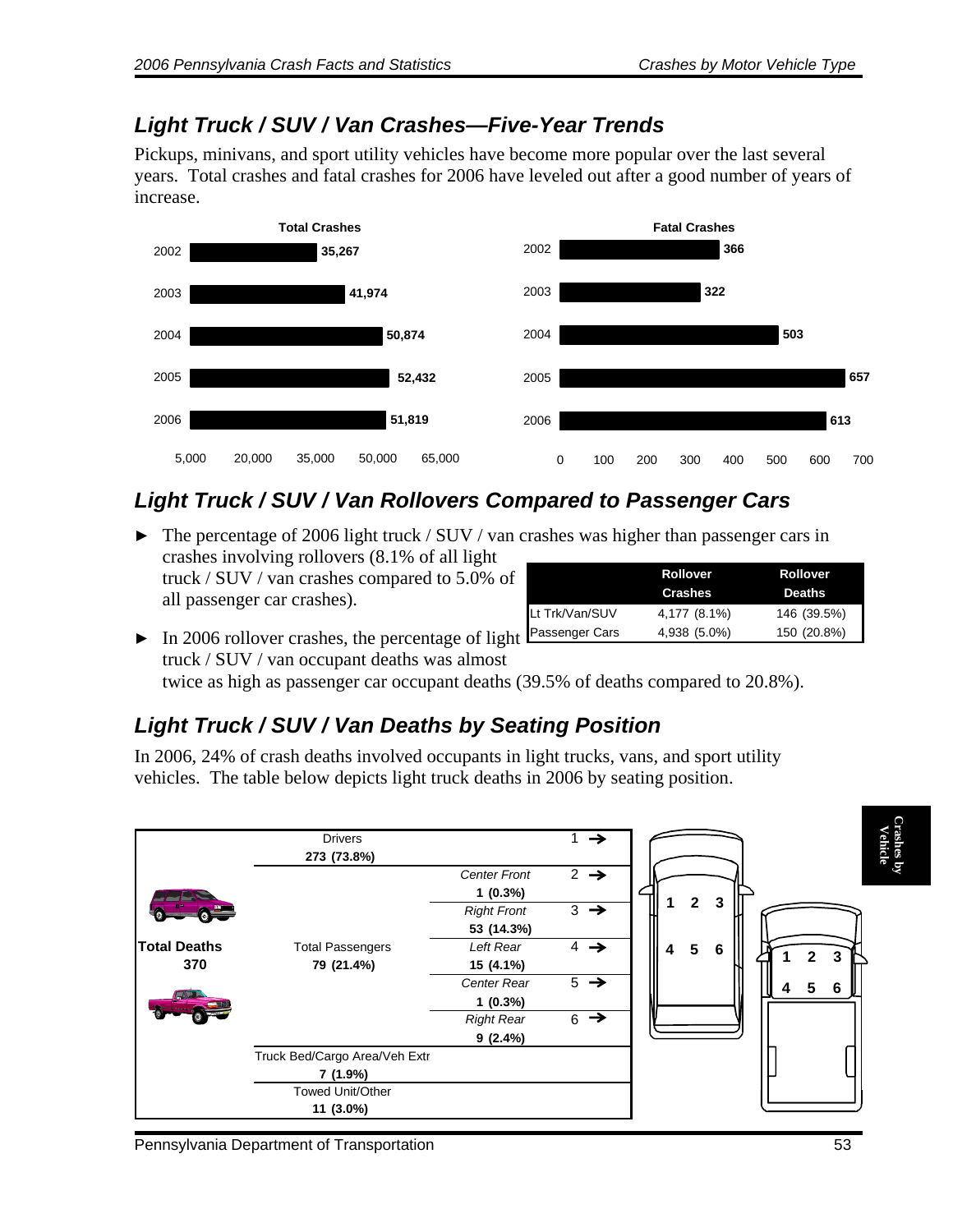### *Heavy Truck Crashes—Five Year Trends*

Total crashes involving heavy trucks in 2006 were the second lowest since 2002. Fatal crashes in 2006 were about the average number over the last five years.



## *Heavy Truck Crashes Involving Vehicle Failures*

The vast majority of heavy truck crashes involving vehicle failures as primary contributing factors in the crash were related to brakes, tires and wheels, and unsecured or overloaded trailers.

| <b>Vehicle Defect</b>                | <b>Crashes</b> |
|--------------------------------------|----------------|
| Tire/Wheel-Related                   | 113            |
| <b>Brake-Related</b>                 | 91             |
| Unsecure Trailer/Overloaded          | 77             |
| <b>Power Train Failure</b>           | 40             |
| <b>Total Steering System Failure</b> | 14             |
| <b>Trailer Hitch/Improper Towing</b> | 10             |
| Suspension                           | 7              |
| <b>Exhaust System Failure</b>        |                |
| <b>Other Failure</b>                 | $\frac{3}{2}$  |
| Vehicle Lighting Related             |                |

# *Heavy Truck Crashes by Road Type*

| <b>Road Type</b>       | <b>Crashes</b> | <b>Occupant Deaths</b> |
|------------------------|----------------|------------------------|
| State Hwy (Interstate) | 1,576 (23.7%)  | 11 (32.4%)             |
| State Hwy (Other)      | 3,847 (57.8%)  | 19 (55.9%)             |
| Turnpike               | 479 (7.2%)     | $2(5.9\%)$             |
| Local Road             | 755 (11.3%)    | $2(5.9\%)$             |
| <b>Other</b>           | $0(0.0\%)$     | $0(0.0\%)$             |
| <b>TOTAL</b>           | 6,657 (100.0%) | 34 (100.0%)            |

*Note:* State highway (other) includes state-maintained roads that are not designated as interstates.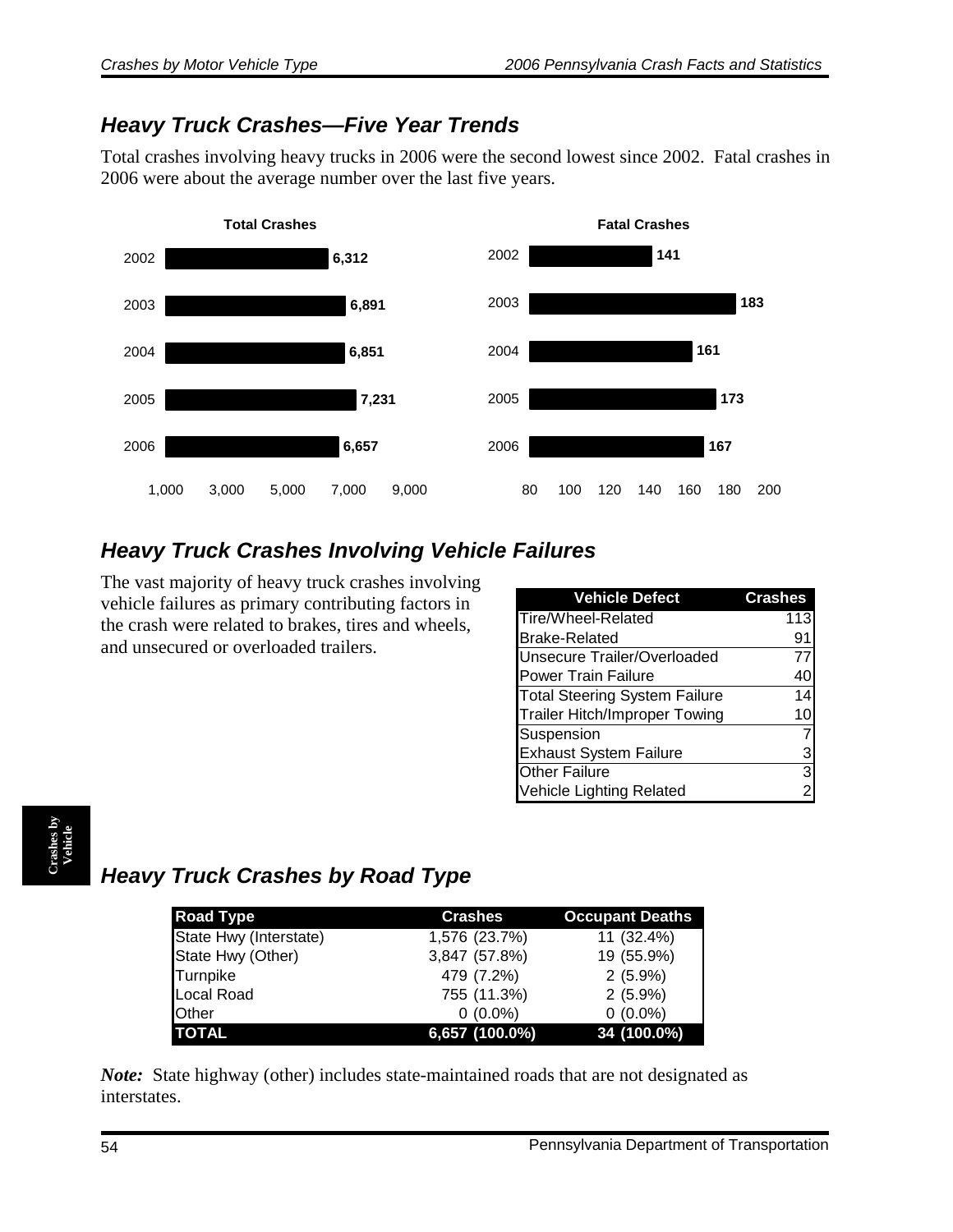| <b>Road Type</b>       | <b>Crashes</b> | <b>HazMat Released</b> |
|------------------------|----------------|------------------------|
| State Hwy (Interstate) | 34 (19.9%)     | 2(10.5%)               |
| State Hwy (Other)      | 115 (67.3%)    | 15 (79.0%)             |
| Turnpike               | 8(4.7%)        | 1(5.3%)                |
| Local Road             | 14 (8.2%)      | 1(5.3%)                |
| Other                  | $0(0.0\%)$     | $0(0.0\%)$             |
| <b>TOTAL</b>           | 171 (100.0%)   | 19 (100.0%)            |

#### *Hazardous Material Crashes by Road Type*

*Note:* State highway (other) includes state-maintained roads that are not designated as interstates.

#### *Heavy Truck Deaths by Seating Position*

In 2006, only 2% of crash deaths involved heavy truck occupants. The table below depicts the heavy truck deaths in 2006 by seating position.

|                     | <b>Drivers</b>          |                     |               |   |
|---------------------|-------------------------|---------------------|---------------|---|
|                     | 31 (91.2%)              |                     |               |   |
|                     |                         | <b>Center Front</b> | $\mathcal{P}$ | → |
| <b>Total Deaths</b> | <b>Total Passengers</b> | $0(0.0\%)$          |               |   |
| 34                  | $1(2.9\%)$              | <b>Right Front</b>  |               |   |
|                     |                         | 1(2.9%)             |               |   |
|                     | <b>Others</b>           |                     |               |   |
|                     | $2(5.9\%)$              |                     |               |   |

"Others" might be persons in the sleeping compartment; persons in the cargo trailer; or someone on, or attached to, the outside of the truck.

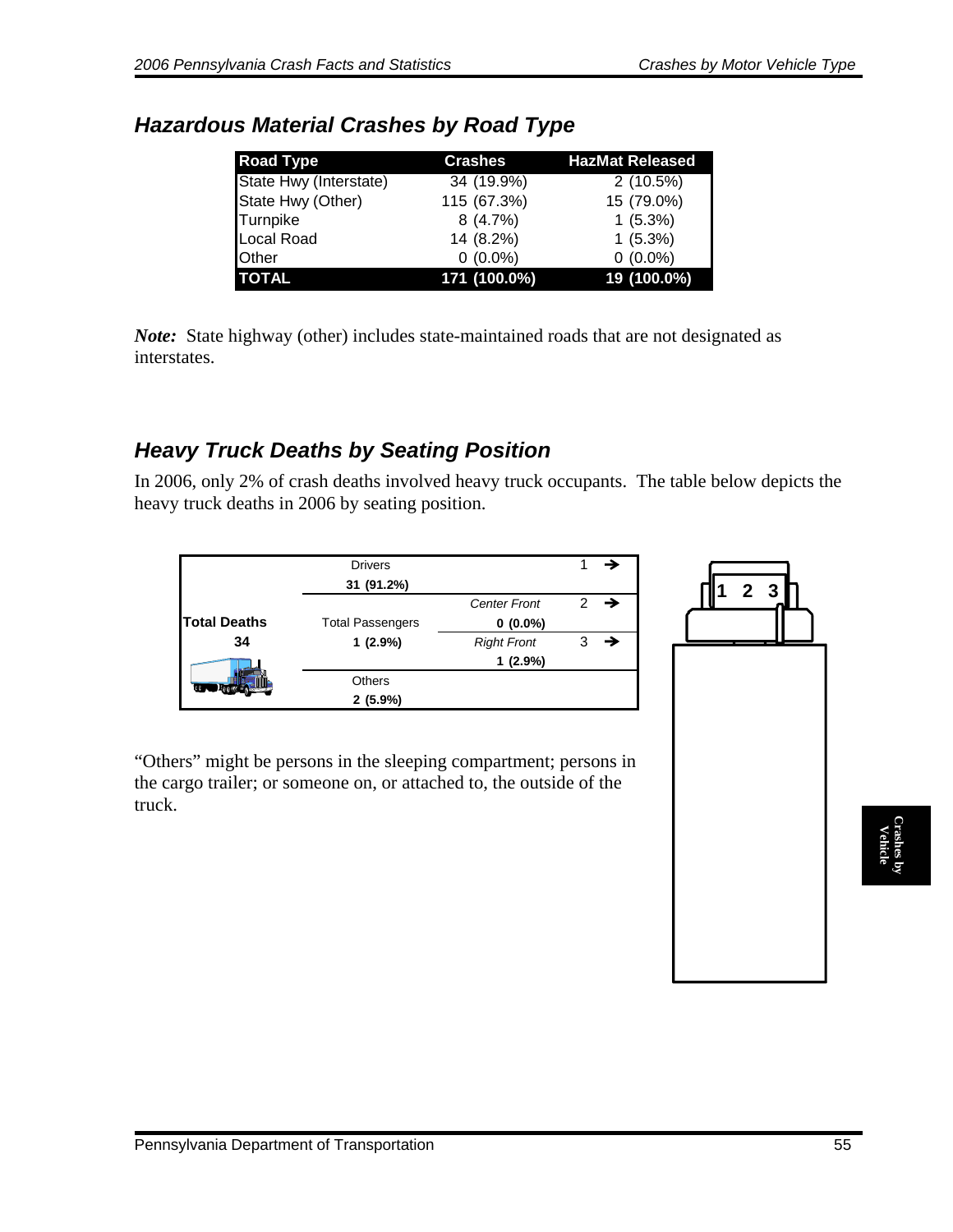### *School Bus Crashes*

Of the more than 5000 persons involved in school bus crashes in 2006, only 13 were killed. 86% suffered no injury at all. See the tables at the bottom of page 57 for a breakdown of the persons involved. As shown, most fatalities are not the school bus passengers.

Total persons involved: **5,856**

The majority (60%) of school bus crashes in 2006 were injury crashes. However, as the pie chart above shows, most persons involved in school bus crashes suffer no injuries at all.



|  | <b>School Bus Crashes by Road Type</b> |  |  |
|--|----------------------------------------|--|--|

| <b>Road Type</b>       | <b>Crashes</b> |        |
|------------------------|----------------|--------|
| State Hwy (Interstate) | 17             | 3.3%   |
| State Hwy (Other)      | 340            | 65.0%  |
| <b>Turnpike</b>        | O              | 0.0%   |
| Local Road             | 166            | 31.7%  |
| Other                  | O              | 0.0%   |
|                        |                | 100.0% |

*Note:* State highway (other) includes state-maintained roads that are not designated as interstates.

**Crashes by Vehicle**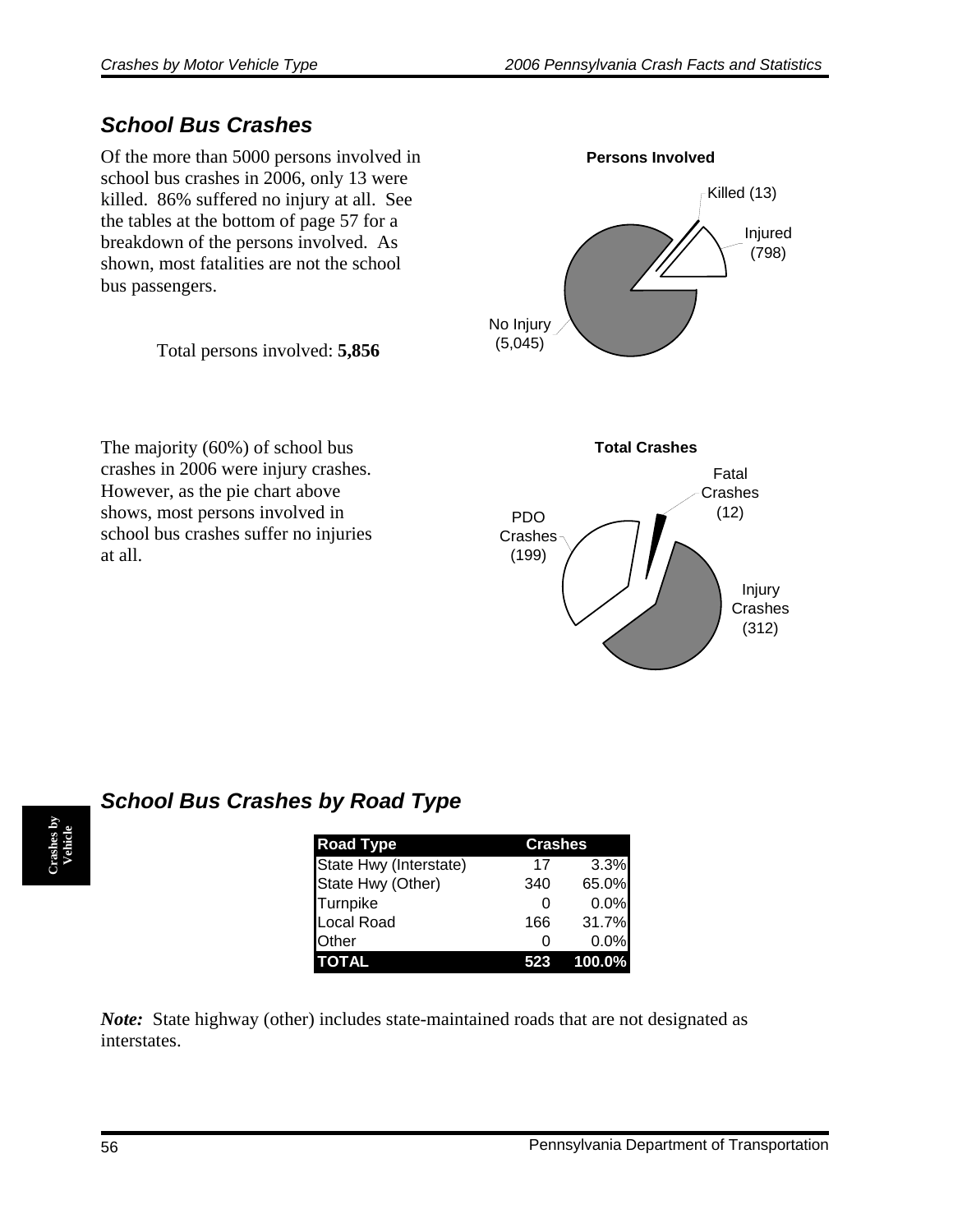#### *School Bus Crashes—Five-Year Trends*

The total number of school bus crashes has fluctuated over the five years shown below, as have each of the severity sub-categories. School bus related deaths are 0.9% of total fatalities in 2006. Most of the persons killed were not school bus passengers at the time of the crash.



| Year  | Fatal | Injury | PDO   | Total | <b>Deaths</b> | <b>Injuries</b> |
|-------|-------|--------|-------|-------|---------------|-----------------|
| 2002  | 9     | 300    | 215   | 524   | 9             | 655             |
| 2003  | 13    | 312    | 243   | 568   | 14            | 621             |
| 2004  | 6     | 300    | 180   | 486   | 6             | 750             |
| 2005  | 5     | 277    | 209   | 491   | 5             | 578             |
| 2006  | 12    | 312    | 199   | 523   | 13            | 798             |
| TOTAL | 45    | 1.501  | 1.046 | 2,592 | 47            | 3,402           |

### *School Bus Deaths/Injuries by Persons Involved—Five-Year Trends*

The tables below show the breakdown of persons killed and injured in school bus crashes. Most of the persons who were killed or injured in these crashes were not school bus passengers.

| <b>DEATHS</b> |                                     |                                        |                                  |                             | Driver/                              |                          |                        |
|---------------|-------------------------------------|----------------------------------------|----------------------------------|-----------------------------|--------------------------------------|--------------------------|------------------------|
| Year          | <b>School Bus</b><br><b>Drivers</b> | <b>School Bus</b><br><b>Passengers</b> | School-Age<br><b>Pedestrians</b> | Other<br><b>Pedestrians</b> | Passenger of<br><b>Other Vehicle</b> | Other/<br><b>Unknown</b> | Total<br><b>Deaths</b> |
| 2002          | O                                   |                                        |                                  |                             |                                      |                          |                        |
| 2003          | 0                                   |                                        |                                  |                             | 12                                   |                          | 14                     |
| 2004          |                                     |                                        |                                  |                             | 5                                    |                          |                        |
| 2005          |                                     |                                        |                                  |                             |                                      |                          |                        |
| 2006          |                                     |                                        |                                  |                             |                                      |                          | 13                     |
| <b>TOTAL</b>  |                                     |                                        |                                  | 6                           | 38                                   | ŋ                        | Æ                      |

| <b>INJURIES</b> |                                     |                                        |                                  |                             | Driver/                              |                          |                                 |
|-----------------|-------------------------------------|----------------------------------------|----------------------------------|-----------------------------|--------------------------------------|--------------------------|---------------------------------|
| Year            | <b>School Bus</b><br><b>Drivers</b> | <b>School Bus</b><br><b>Passengers</b> | School-Age<br><b>Pedestrians</b> | Other<br><b>Pedestrians</b> | Passenger of<br><b>Other Vehicle</b> | Other/<br><b>Unknown</b> | <b>Total</b><br><b>Injuries</b> |
| 2002            | 50                                  | 327                                    | 5                                | 15                          | 241                                  | 17                       | 655                             |
| 2003            | 58                                  | 273                                    |                                  | 12                          | 264                                  |                          | 621                             |
| 2004            | 53                                  | 436                                    | 12                               | 14                          | 224                                  | 11                       | 750                             |
| 2005            | 44                                  | 260                                    | 9                                | 6                           | 246                                  | 13                       | 578                             |
| 2006            | 74                                  | 436                                    | 6                                | 12                          | 257                                  | 13                       | 798                             |
| <b>TOTAL</b>    | 161                                 | 1.036                                  | 24                               | 41                          | 729                                  | 35                       | 2,026                           |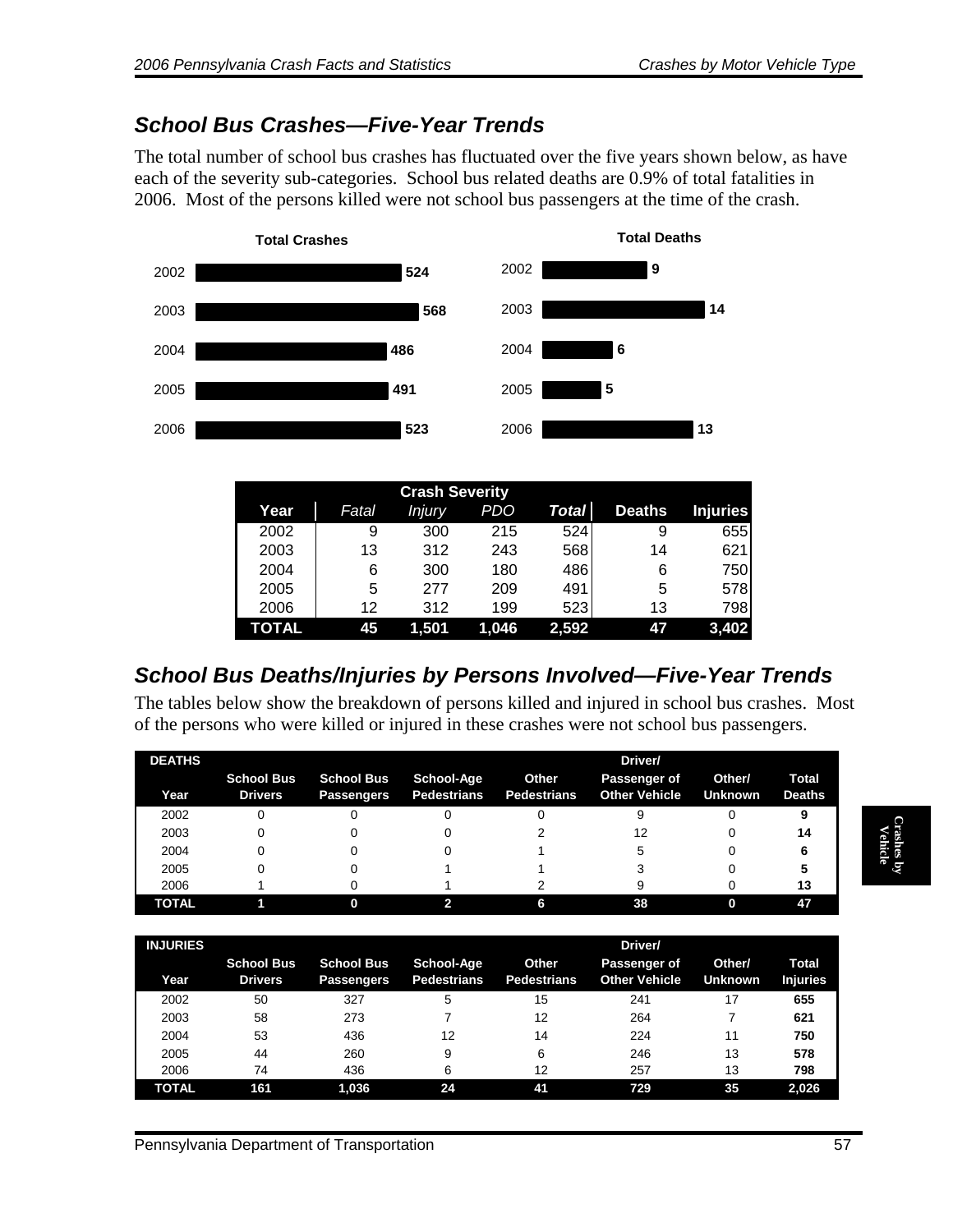# *Pennsylvania County Crashes*

### *County Overview*

The Commonwealth of Pennsylvania is comprised of 67 counties. Each county is made up of local municipalities, a combination of cities, boroughs, first class townships, and/or second class townships. In total, there are approximately 2,500 municipalities throughout the 67 counties. In 2006, Pennsylvania's total population was 12,440,621 people.

| The ten most populated counties were:                                                 |                      |                      |
|---------------------------------------------------------------------------------------|----------------------|----------------------|
| Philadelphia (11.6%)                                                                  | Allegheny (9.8%)     | Montgomery (6.2%)    |
| Bucks (5.0%)                                                                          | Delaware (4.5%)      | Lancaster (4.0%)     |
| Chester $(3.9\%)$                                                                     | York (3.4%)          | Berks (3.2%)         |
| Westmoreland (3.0%)                                                                   | See page 59.         |                      |
| The ten least populated counties were:                                                |                      |                      |
| Cameron $(0.04\%)$                                                                    | Sullivan (0.05%)     | Forest (0.05%)       |
| Fulton (0.12%)                                                                        | Potter (0.14%)       | Montour $(0.14\%)$   |
| Juniata (0.19%)                                                                       | Wyoming $(0.23%)$    | Elk $(0.27%)$        |
| Clinton $(0.30\%)$                                                                    | See page 59.         |                      |
| The ten counties with the most miles of state highways (maintained by PENNDOT) were:* |                      |                      |
| Westmoreland (3.02%)                                                                  | Allegheny (2.95%)    | York (2.84%)         |
| Washington $(2.75%)$                                                                  | Lancaster $(2.65\%)$ | Chester (2.56%)      |
| Bucks (2.41%)                                                                         | Crawford (2.28%)     | Bradford (2.25%)     |
| Somerset (2.21%)                                                                      |                      |                      |
| The ten counties with the most miles of local roads and streets (maintained by local  |                      |                      |
| municipalities) were:*                                                                |                      |                      |
| Allegheny (5.93%)                                                                     | Lancaster $(3.57%)$  | Montgomery (3.56%)   |
| York (3.37%)                                                                          | Chester $(3.17%)$    | Bucks (3.16%)        |
| Westmoreland (3.10%)                                                                  | Berks (3.05%)        | Philadelphia (2.69%) |
| Erie (2.33%)                                                                          |                      |                      |
| The ten counties with the most reported traffic crashes were:                         |                      |                      |
| Philadelphia (9.1%)                                                                   | Allegheny (9.1%)     | Montgomery (7.6%)    |
| Bucks (5.0%)                                                                          | Lancaster (4.4%)     | Lehigh $(3.9\%)$     |
| Berks (3.9%)                                                                          | Delaware (3.8%)      | Chester $(3.6\%)$    |
| York (3.6%)                                                                           | See page 59.         |                      |
| The ten counties with the most traffic-related deaths were:                           |                      |                      |
| Philadelphia (6.8%)                                                                   | Allegheny (5.2%)     | Bucks (4.7%)         |
| Lancaster $(4.1\%)$                                                                   | York (3.7%)          | Montgomery (3.5%)    |
| Chester $(3.5\%)$                                                                     | Luzerne $(3.3\%)$    | Berks (3.3%)         |
| Lehigh $(2.6\%)$                                                                      | See page 61.         |                      |

\*Information provided by PENNDOT's Bureau of Planning and Research, Performance Monitoring Division. For consistency purposes, the prior year's data is used at the time of publication because of timing issues. For this Crash Facts & Statistics book, 2005 information was used.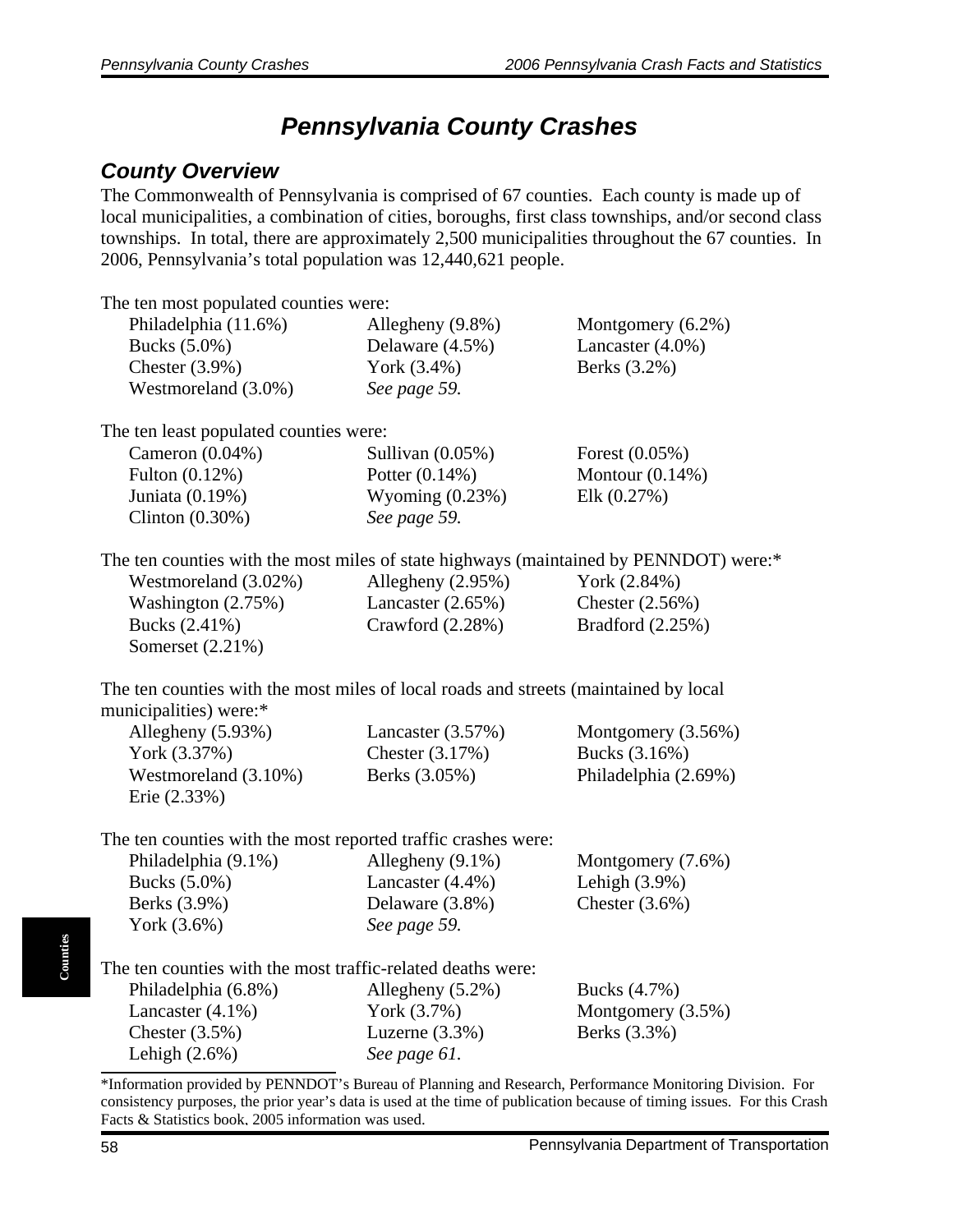### *Pennsylvania Crashes by County*

Percentages compare the number to the statewide total at the bottom of the columns.

|                                 | Population                       | <b>Fatal Crashes</b>    | <b>Injury Crashes</b>           | PDO Crashes                    | <b>Total Crashes</b>         |
|---------------------------------|----------------------------------|-------------------------|---------------------------------|--------------------------------|------------------------------|
| Adams                           | 101,105 (0.8%)                   | 16 (1.1%)               | 468 (0.7%)                      | 490 (0.8%)                     | 974 (0.8%)                   |
| Allegheny<br>Armstrong          | 1,223,411 (9.8%)                 | 70 (5.0%)               | 5,610 (8.3%)                    | 5,929 (10.0%)                  | 11,609 (9.1%)<br>582 (0.5%)  |
| Beaver                          | 70,096 (0.6%)<br>175,736 (1.4%)  | 14 (1.0%)<br>24 (1.7%)  | 315 (0.5%)<br>713 (1.1%)        | 253 (0.4%)<br>742 (1.3%)       | 1,479 (1.2%)                 |
| <b>Bedford</b>                  | 49,927 (0.4%)                    | 17 (1.2%)               | 416 (0.6%)                      | 352 (0.6%)                     | 785 (0.6%)                   |
| <b>Berks</b>                    | 401,149 (3.2%)                   | 43 (3.1%)               | 2,418 (3.6%)                    | 2,511 (4.2%)                   | 4,972 (3.9%)                 |
| Blair                           | 126,494 (1.0%)                   | 20 (1.4%)               | 690 (1.0%)                      | 615 (1.0%)                     | 1,325 (1.0%)                 |
| <b>Bradford</b>                 | 62,471 (0.5%)                    | 9(0.6%)                 | 276 (0.4%)                      | 278 (0.5%)                     | 563 (0.4%)                   |
| <b>Bucks</b>                    | 623,205 (5.0%)                   | 68 (4.8%)               | 3,363 (5.0%)                    | 3,036 (5.1%)                   | 6,467 (5.0%)                 |
| <b>Butler</b>                   | 182,901 (1.5%)                   | 25 (1.8%)               | 965 (1.4%)                      | 868 (1.5%)                     | 1,858 (1.5%)                 |
| Cambria                         | 146,967 (1.2%)                   | 24 (1.7%)               | 632 (0.9%)                      | 652 (1.1%)                     | 1,308 (1.0%)                 |
| Cameron                         | 5,489 (0.0%)                     | $0(0.0\%)$              | 38 (0.1%)                       | 22 (0.0%)                      | 60 (0.1%)                    |
| Carbon                          | 62,567 (0.5%)                    | 14 (1.0%)               | 395 (0.6%)                      | 354 (0.6%)                     | 763 (0.6%)                   |
| Centre<br>Chester               | 140,953 (1.1%)<br>482,112 (3.9%) | 21 (1.5%)<br>50 (3.6%)  | 674 (1.0%)<br>2,019 (3.0%)      | 606 (1.0%)<br>2,516 (4.2%)     | 1,301 (1.0%)<br>4,585 (3.6%) |
| Clarion                         | 40,385 (0.3%)                    | 12 (0.9%)               | 265 (0.4%)                      | 227 (0.4%)                     | 504 (0.4%)                   |
| Clearfield                      | 82,442 (0.7%)                    | 20 (1.4%)               | 567 (0.8%)                      | 479 (0.8%)                     | 1,066 (0.8%)                 |
| Clinton                         | 37,232 (0.3%)                    | 13 (0.9%)               | 240 (0.4%)                      | 232 (0.4%)                     | 485 (0.4%)                   |
| Columbia                        | 65,014 (0.5%)                    | 17 (1.2%)               | 341 (0.5%)                      | 365 (0.6%)                     | 723 (0.6%)                   |
| Crawford                        | 89,389 (0.7%)                    | 19 (1.4%)               | 537 (0.8%)                      | 493 (0.8%)                     | 1,049 (0.8%)                 |
| Cumberland                      | 226,117 (1.8%)                   | 27 (1.9%)               | 1,035 (1.5%)                    | 1,512 (2.5%)                   | 2,574 (2.0%)                 |
| Dauphin                         | 254,176 (2.0%)                   | 21 (1.5%)               | 1,373 (2.0%)                    | 1,478 (2.5%)                   | 2,872 (2.2%)                 |
| Delaware                        | 555,996 (4.5%)                   | 25 (1.8%)               | 2,478 (3.7%)                    | 2,417 (4.1%)                   | 4,920 (3.8%)                 |
|                                 | 33,179 (0.3%)                    | $3(0.2\%)$              | 205 (0.3%)                      | 141 (0.2%)                     | 349 (0.3%)                   |
| Erie                            | 279,811 (2.3%)                   | 30 (2.1%)               | 1,358 (2.0%)                    | 1,166 (2.0%)                   | 2,554 (2.0%)                 |
| Fayette                         | 145,760 (1.2%)                   | 19 (1.4%)               | 662 (1.0%)                      | 493 (0.8%)                     | 1,174 (0.9%)                 |
| Forest<br>Franklin              | 6,506 (0.1%)                     | $3(0.2\%)$<br>22 (1.6%) | 48 (0.1%)                       | 37 (0.1%)<br>876 (1.5%)        | 88 (0.1%)<br>1,613 (1.3%)    |
| Fulton                          | 139,991 (1.1%)<br>14,783 (0.1%)  | $5(0.4\%)$              | 715 (1.1%)<br>163 (0.2%)        | 146 (0.3%)                     | 314 (0.2%)                   |
| Greene                          | 40,432 (0.3%)                    | 4(0.3%)                 | 177 (0.3%)                      | 194 (0.3%)                     | 375 (0.3%)                   |
| Huntingdon                      | 45,771 (0.4%)                    | 10 (0.7%)               | 278 (0.4%)                      | 242 (0.4%)                     | 530 (0.4%)                   |
| Indiana                         | 88,234 (0.7%)                    | $9(0.6\%)$              | 451 (0.7%)                      | 370 (0.6%)                     | 830 (0.7%)                   |
| Jefferson                       | 45,725 (0.4%)                    | $4(0.3\%)$              | 276 (0.4%)                      | 250 (0.4%)                     | 530 (0.4%)                   |
| Juniata                         | 23,512 (0.2%)                    | 10 (0.7%)               | 123 (0.2%)                      | 110 (0.2%)                     | 243 (0.2%)                   |
| Lackawanna                      | 209,728 (1.7%)                   | 23 (1.6%)               | 1,187 (1.8%)                    | 1,146 (1.9%)                   | 2,356 (1.8%)                 |
| Lancaster                       | 494,486 (4.0%)                   | 60 (4.3%)               | 2,841 (4.2%)                    | 2,762 (4.6%)                   | 5,663 (4.4%)                 |
| Lawrence                        | 91,795 (0.7%)                    | 10 (0.7%)               | 433 (0.6%)                      | 398 (0.7%)                     | 841 (0.7%)                   |
| Lebanon                         | 126,883 (1.0%)                   | 18 (1.3%)               | 789 (1.2%)                      | 772 (1.3%)                     | 1,579 (1.2%)                 |
| Lehigh                          | 335,544 (2.7%)                   | 38 (2.7%)               | 2,593 (3.8%)                    | 2,409 (4.1%)                   | 5,040 (3.9%)                 |
| Luzerne<br>Lycoming             | 313,020 (2.5%)<br>117,668 (1.0%) | 48 (3.4%)<br>16 (1.1%)  | 1,595 (2.4%)<br>555 (0.8%)      | 1,446 (2.4%)<br>514 (0.9%)     | 3,089 (2.4%)<br>1,085 (0.9%) |
| McKean                          | 44,065 (0.4%)                    | $3(0.2\%)$              | 169 (0.3%)                      | 156 (0.3%)                     | 328 (0.3%)                   |
| Mercer                          | 118,551 (1.0%)                   | 26 (1.9%)               | 709 (1.1%)                      | 658 (1.1%)                     | 1,393 (1.1%)                 |
| Mifflin                         | 46,057 (0.4%)                    | $5(0.4\%)$              | 168 (0.3%)                      | 177 (0.3%)                     | 350 (0.3%)                   |
| Monroe                          | 165,685 (1.3%)                   | 31 (2.2%)               | 1,141 (1.7%)                    | 1,400 (2.4%)                   | 2,572 (2.0%)                 |
| Montgomery                      | 775,688 (6.2%)                   | 51 (3.6%)               | 4,886 (7.3%)                    | 4,851 (8.2%)                   | 9,788 (7.6%)                 |
| Montour                         | 17,934 (0.1%)                    | 4(0.3%)                 | 96 (0.1%)                       | 108 (0.2%)                     | 208 (0.2%)                   |
| Northampton                     | 291,306 (2.3%)                   | 30 (2.1%)               | 1,527 (2.3%)                    | 1,446 (2.4%)                   | 3,003 (2.3%)                 |
| Northumberland                  | 91,654 (0.7%)                    | 13 (0.9%)               | 330 (0.5%)                      | 312 (0.5%)                     | 655 (0.5%)                   |
|                                 | 45,087 (0.4%)                    | 16 (1.1%)               | 280 (0.4%)                      | 270 (0.5%)                     | 566 (0.4%)                   |
| Philadelphia                    | 1,448,394 (11.6%)                | 100 (7.1%)              | 9,455 (14.0%)                   | 2,127 (3.6%)                   | 11,682 (9.1%)                |
| Potter                          | 58,195 (0.5%)                    | $8(0.6\%)$              | 302 (0.5%)                      | 331 (0.6%)                     | 641 (0.5%)                   |
| Schuylkill                      | 17,568 (0.1%)<br>147,405 (1.2%)  | $3(0.2\%)$<br>30 (2.1%) | 68 (0.1%)<br>743 (1.1%)         | 64 (0.1%)<br>768 (1.3%)        | 135 (0.1%)<br>1,541 (1.2%)   |
| Snyder                          | 38,226 (0.3%)                    | 10 (0.7%)               | 230 (0.3%)                      | 190 (0.3%)                     | 430 (0.3%)                   |
| Somerset                        | 78,508 (0.6%)                    | 13 (0.9%)               | 402 (0.6%)                      | 379 (0.6%)                     | 794 (0.6%)                   |
| Sullivan                        | 6,277 (0.1%)                     | $0(0.0\%)$              | 40 (0.1%)                       | 47 (0.1%)                      | 87 (0.1%)                    |
| Susquehanna                     | 41,889 (0.3%)                    | 8(0.6%)                 | 270 (0.4%)                      | 249 (0.4%)                     | 527 (0.4%)                   |
|                                 | 41,137 (0.3%)                    | 11 (0.8%)               | 210 (0.3%)                      | 203 (0.3%)                     | 424 (0.3%)                   |
|                                 | 43,387 (0.4%)                    | 8(0.6%)                 | 166 (0.3%)                      | 151 (0.3%)                     | 325 (0.3%)                   |
| Venango                         | 55,488 (0.5%)                    | $9(0.6\%)$              | 316 (0.5%)                      | 312 (0.5%)                     | 637 (0.5%)                   |
| Warren                          | 41,742 (0.3%)                    | 7(0.5%)                 | 185 (0.3%)                      | 183 (0.3%)                     | 375 (0.3%)                   |
| Washington                      | 206,432 (1.7%)                   | 21 (1.5%)               | 881 (1.3%)                      | 879 (1.5%)                     | 1,781 (1.4%)                 |
| Wayne                           | 50,929 (0.4%)                    | 11 (0.8%)               | 313 (0.5%)                      | 305 (0.5%)                     | 629 (0.5%)                   |
| Westmoreland                    | 366,440 (3.0%)                   | 33 (2.3%)               | 1,759 (2.6%)                    | 1,615 (2.7%)                   | 3,407 (2.7%)                 |
|                                 | 28,093 (0.2%)<br>416,322 (3.4%)  | $6(0.4\%)$              | 152 (0.2%)                      | 151 (0.3%)                     | 309 (0.2%)                   |
|                                 |                                  | 51 (3.6%)               | 2,364 (3.5%)<br>67,439 (100.0%) | 2,165 (3.6%)<br>59,494 (99.8%) | 4,580 (3.6%)                 |
| Wyoming<br>York<br><b>TOTAL</b> | 12,440,621 (100.0%)              | 1,409 (100.0%)          |                                 |                                | 128,342 (99.9%)              |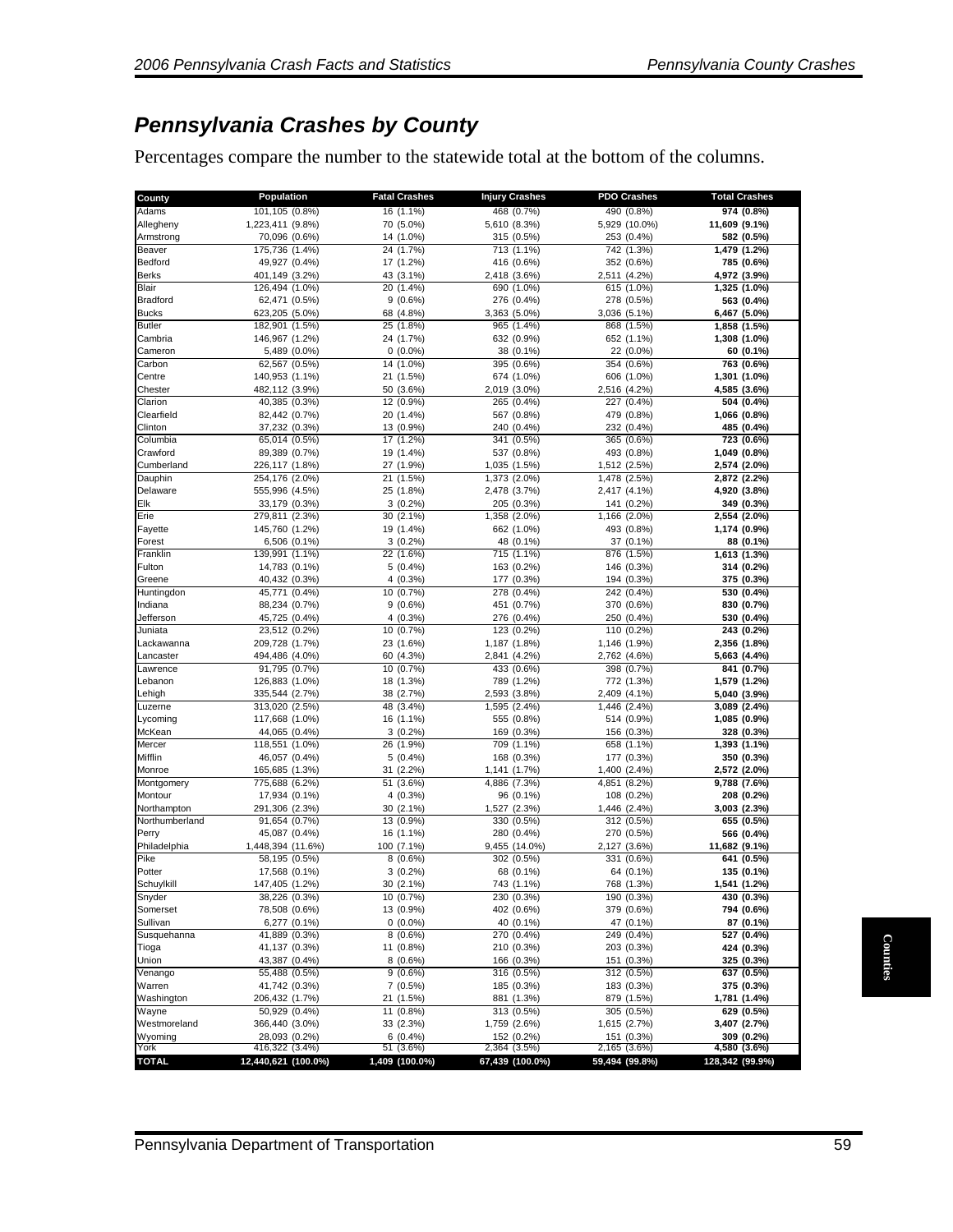### *Crashes by County—Five-Year Trends*

Percentages compare the number to the statewide total at the bottom of the columns.

| County                | 2002 Crashes                 | 2003 Crashes                 | 2004 Crashes                 | 2005 Crashes                 | 2006 Crashes                 |
|-----------------------|------------------------------|------------------------------|------------------------------|------------------------------|------------------------------|
| Adams                 | 1,055 (0.8%)                 | 1,085 (0.8%)                 | 1,095 (0.8%)                 | 1,025 (0.8%)                 | 974 (0.8%)                   |
| Allegheny             | 12,770 (9.3%)                | 12,785 (9.1%)                | 12,415 (9.0%)                | 12,105 (9.1%)                | 11,609 (9.1%)                |
| Armstrong<br>Beaver   | 691 (0.5%)<br>1,637 (1.2%)   | 720 (0.5%)<br>1,699 (1.2%)   | 610 (0.4%)<br>1,612 (1.2%)   | 673 (0.5%)<br>1,618 (1.2%)   | 582 (0.5%)<br>1,479 (1.2%)   |
| Bedford               | 777 (0.6%)                   | 831 (0.6%)                   | 800 (0.6%)                   | 783 (0.6%)                   | 785 (0.6%)                   |
| <b>Berks</b>          | 5,264 (3.8%)                 | 5,278 (3.8%)                 | 5,394 (3.9%)                 | 4,996 (3.8%)                 | 4,972 (3.9%)                 |
| Blair                 | 1,582 (1.2%)                 | 1,589 (1.1%)                 | 1,414 (1.0%)                 | 1,438 (1.1%)                 | 1,325(1.0%)                  |
| <b>Bradford</b>       | 663 (0.5%)                   | 684 (0.5%)                   | 603 (0.4%)                   | 643 (0.5%)                   | 563 (0.4%)                   |
| <b>Bucks</b>          | 7,169 (5.2%)                 | 7,663 (5.5%)                 | 7,472 (5.4%)                 | 6,834 (5.1%)                 | 6,467 (5.0%)                 |
| <b>Butler</b>         | 2,157 (1.6%)                 | 2,209 (1.6%)                 | 2,035 (1.5%)                 | 1,965 (1.5%)                 | 1,858 (1.5%)                 |
| Cambria               | 1,439 (1.0%)                 | 1,569 (1.1%)                 | 1,545 (1.1%)                 | 1,525 (1.2%)                 | 1,308 (1.0%)                 |
| Cameron               | 70 (0.1%)                    | 70 (0.1%)                    | 52 (0.0%)                    | 67 (0.1%)                    | 60 (0.1%)                    |
| Carbon                | 754 (0.6%)                   | 838 (0.6%)                   | 758 (0.6%)                   | 795 (0.6%)                   | 763 (0.6%)                   |
| Centre<br>Chester     | 1,504 (1.1%)<br>5,100 (3.7%) | 1,595 (1.1%)<br>5,327 (3.8%) | 1,355 (1.0%)<br>5,092 (3.7%) | 1,400 (1.1%)<br>4,683 (3.5%) | 1,301 (1.0%)<br>4,585 (3.6%) |
| Clarion               | 588 (0.4%)                   | 619 (0.4%)                   | 560 (0.4%)                   | 569 (0.4%)                   | 504 (0.4%)                   |
| Clearfield            | 1,132 (0.8%)                 | 1,048 (0.8%)                 | 1,062 (0.8%)                 | 1,090 (0.8%)                 | 1,066 (0.8%)                 |
| Clinton               | 459 (0.3%)                   | 505 (0.4%)                   | 525 (0.4%)                   | 488 (0.4%)                   | 485 (0.4%)                   |
| Columbia              | 824 (0.6%)                   | 855 (0.6%)                   | 862 (0.6%)                   | 741 (0.6%)                   | 723 (0.6%)                   |
| Crawford              | 1,030 (0.8%)                 | 1,015 (0.7%)                 | 991 (0.7%)                   | 1,063 (0.8%)                 | 1,049 (0.8%)                 |
| Cumberland            | 2,543 (1.8%)                 | 2,665 (1.9%)                 | 2,493 (1.8%)                 | 2,466 (1.9%)                 | 2,574 (2.0%)                 |
| Dauphin               | 3,360 (2.4%)                 | 3,371 (2.4%)                 | 3,016 (2.2%)                 | 2,966 (2.2%)                 | 2,872 (2.2%)                 |
| Delaware              | 5,204 (3.8%)                 | 5,081 (3.6%)                 | 4,810 (3.5%)                 | 4,870 (3.7%)                 | 4,920 (3.8%)                 |
| Elk                   | 355 (0.3%)                   | 351 (0.3%)                   | 353 (0.3%)                   | 361 (0.3%)                   | 349 (0.3%)                   |
| Erie                  | 2,991<br>(2.2%               | 2,974 (2.1%)                 | 2,875 (2.1%)                 | 2,766 (2.1%)                 | 2,554 (2.0%)                 |
| Fayette               | 1,495 (1.1%)                 | 1,519 (1.1%)                 | 1,425 (1.0%)                 | 1,293 (1.0%)                 | 1,174 (0.9%)                 |
| Forest<br>Franklin    | 110 (0.1%)<br>1,626 (1.2%)   | 108 (0.1%)<br>1,720 (1.2%)   | 92 (0.1%)<br>1,629 (1.2%)    | 99 (0.1%)<br>1,605 (1.2%)    | 88 (0.1%)<br>1,613 (1.3%)    |
| Fulton                | 289 (0.2%)                   | 309 (0.2%)                   | 301 (0.2%)                   | 321 (0.2%)                   | 314 (0.2%)                   |
| Greene                | 400 (0.3%)                   | 380 (0.3%)                   | 415 (0.3%)                   | 414 (0.3%)                   | 375 (0.3%)                   |
| Huntingdon            | 432 (0.3%)                   | 522 (0.4%)                   | 464 (0.3%)                   | 482 (0.4%)                   | 530 (0.4%)                   |
| Indiana               | 989 (0.7%)                   | 922 (0.7%)                   | 900 (0.7%)                   | 897 (0.7%)                   | 830 (0.7%)                   |
| Jefferson             | 578 (0.4%)                   | 509 (0.4%)                   | 526 (0.4%)                   | 540 (0.4%)                   | 530 (0.4%)                   |
| Juniata               | 251<br>(0.2%                 | 255 (0.2%)                   | 245 (0.2%)                   | 295 (0.2%)                   | 243 (0.2%)                   |
| Lackawanna            | 2,267 (1.6%)                 | 2,210 (1.6%)                 | 2,431 (1.8%)                 | 2,302 (1.7%)                 | 2,356 (1.8%)                 |
| Lancaster             | 5,484 (4.0%)                 | 5,769 (4.1%)                 | 5,834 (4.3%)                 | 5,736 (4.3%)                 | 5,663 (4.4%)                 |
| Lawrence              | 999 (0.7%)                   | 1,049 (0.8%)                 | 977 (0.7%)                   | 991 (0.8%)                   | 841 (0.7%)                   |
| Lebanon               | 1,560 (1.1%)                 | 1,710 (1.2%)                 | 1,656 (1.2%)                 | 1,534 (1.2%)                 | 1,579 (1.2%)                 |
| Lehigh<br>Luzerne     | 4,766 (3.5%)<br>3,744 (2.7%) | 5,038 (3.6%)<br>3,750 (2.7%) | 5,229 (3.8%)<br>3,319 (2.4%) | 5,302 (4.0%)<br>3,192 (2.4%) | 5,040 (3.9%)<br>3,089 (2.4%) |
| Lycoming              | 1,216 (0.9%)                 | 1,271 (0.9%)                 | 1,255 (0.9%)                 | 1,148 (0.9%)                 | 1,085 (0.9%)                 |
| McKean                | 409 (0.3%)                   | 376 (0.3%)                   | 335 (0.2%)                   | 406 (0.3%)                   | 328 (0.3%)                   |
| Mercer                | 1,560 (1.1%)                 | 1,622 (1.2%)                 | 1,526 (1.1%)                 | 1,451 (1.1%)                 | $1,393(1.1\%)$               |
| Mifflin               | 457 (0.3%)                   | 495 (0.4%)                   | 400 (0.3%)                   | 264 (0.2%)                   | 350 (0.3%)                   |
| Monroe                | 2,617 (1.9%)                 | 2,727 (1.9%)                 | 2,878 (2.1%)                 | 2,887 (2.2%)                 | 2,572 (2.0%)                 |
| Montgomery            | 9,781 (7.1%)                 | 9,836 (7.0%)                 | 9,885 (7.2%)                 | 9,609 (7.2%)                 | 9,788 (7.6%)                 |
| Montour               | 208 (0.2%)                   | 239 (0.2%)                   | 212 (0.2%)                   | 232 (0.2%)                   | 208 (0.2%)                   |
| Northampton           | 2,736 (2.0%)                 | 3,021 (2.2%)                 | 3,121 (2.3%)                 | 2,881 (2.2%)                 | 3,003 (2.3%)                 |
| Northumberland        | 703 (0.5%)                   | 687 (0.5%)                   | 661 (0.5%)                   | 651 (0.5%)                   | 655 (0.5%)                   |
| Perry                 | 545 (0.4%)                   | 609 (0.4%)                   | 559 (0.4%)                   | 567 (0.4%)                   | 566 (0.4%)                   |
| Philadelphia<br>Pike  | 13,426 (9.7%)                | 12,456 (8.9%)                | 12,978 (9.4%)                | 11,746 (8.8%)                | 11,682 (9.1%)                |
| Potter                | 560 (0.4%)<br>177 (0.1%)     | 626 (0.5%)<br>127 (0.1%)     | 655 (0.5%)<br>164 (0.1%)     | 675 (0.5%)<br>201 (0.2%)     | 641 (0.5%)<br>135 (0.1%)     |
| Schuvlkill            | 1,652 (1.2%)                 | 1,802 (1.3%)                 | 1,648 (1.2%)                 | 1,706 (1.3%)                 | 1,541 (1.2%)                 |
| Snyder                | 482 (0.4%)                   | 472 (0.3%)                   | 443 (0.3%)                   | 459 (0.4%)                   | 430 (0.3%)                   |
| Somerset              | 998 (U.7%)                   | 1,025 (0.7%)                 | 931 (0.7%)                   | 809 (0.6%)                   | 794 (0.6%)                   |
| Sullivan              | 109 (0.1%)                   | 105 (0.1%)                   | 89 (0.1%)                    | 71 (0.1%)                    | 87 (0.1%)                    |
| Susquehanna           | 521 (0.4%)                   | 552 (0.4%)                   | 532 (0.4%)                   | 574 (0.4%)                   | 527 (0.4%)                   |
| Tioga                 | 516 (0.4%)                   | 471 (0.3%)                   | 421 (0.3%)                   | 450 (0.3%)                   | 424 (0.3%)                   |
| Union                 | 414 (0.3%)                   | 412 (0.3%)                   | 347 (0.3%)                   | 381 (0.3%)                   | 325 (0.3%)                   |
| Venango               | 690 (0.5%)                   | 743 (0.5%)                   | 688 (0.5%)                   | 647 (0.5%)                   | 637 (0.5%)                   |
| Warren                | 461 (0.3%)                   | 473 (0.3%)                   | 409 (0.3%)                   | 442 (0.3%)                   | 375 (0.3%)                   |
| Washington            | 1,913 (1.4%)                 | 2,020 (1.4%)                 | 1,930 (1.4%)                 | 1,965 (1.5%)                 | 1,781 (1.4%)                 |
| Wayne<br>Westmoreland | 693 (0.5%)                   | 636 (0.5%)                   | 659 (0.5%)                   | 619 (0.5%)                   | 629 (0.5%)                   |
| Wyoming               | 4,079 (3.0%)<br>378 (0.3%)   | 4,029 (2.9%)<br>348 (0.3%)   | 3,923 (2.9%)<br>336 (0.2%)   | 3,775 (2.8%)<br>352 (0.3%)   | 3,407 (2.7%)<br>309 (0.2%)   |
| York                  | 4,665 (3.4%)                 | 4,831 (3.5%)                 | 5,074 (3.7%)                 | 4,834 (3.6%)                 | 4,580 (3.6%)                 |
| <b>TOTAL</b>          | 138,115 (100.0%)             | 140,207 (100.0%)             | 137,410 (99.9%)              | 132,829 (99.9%)              | 128,342 (99.9%)              |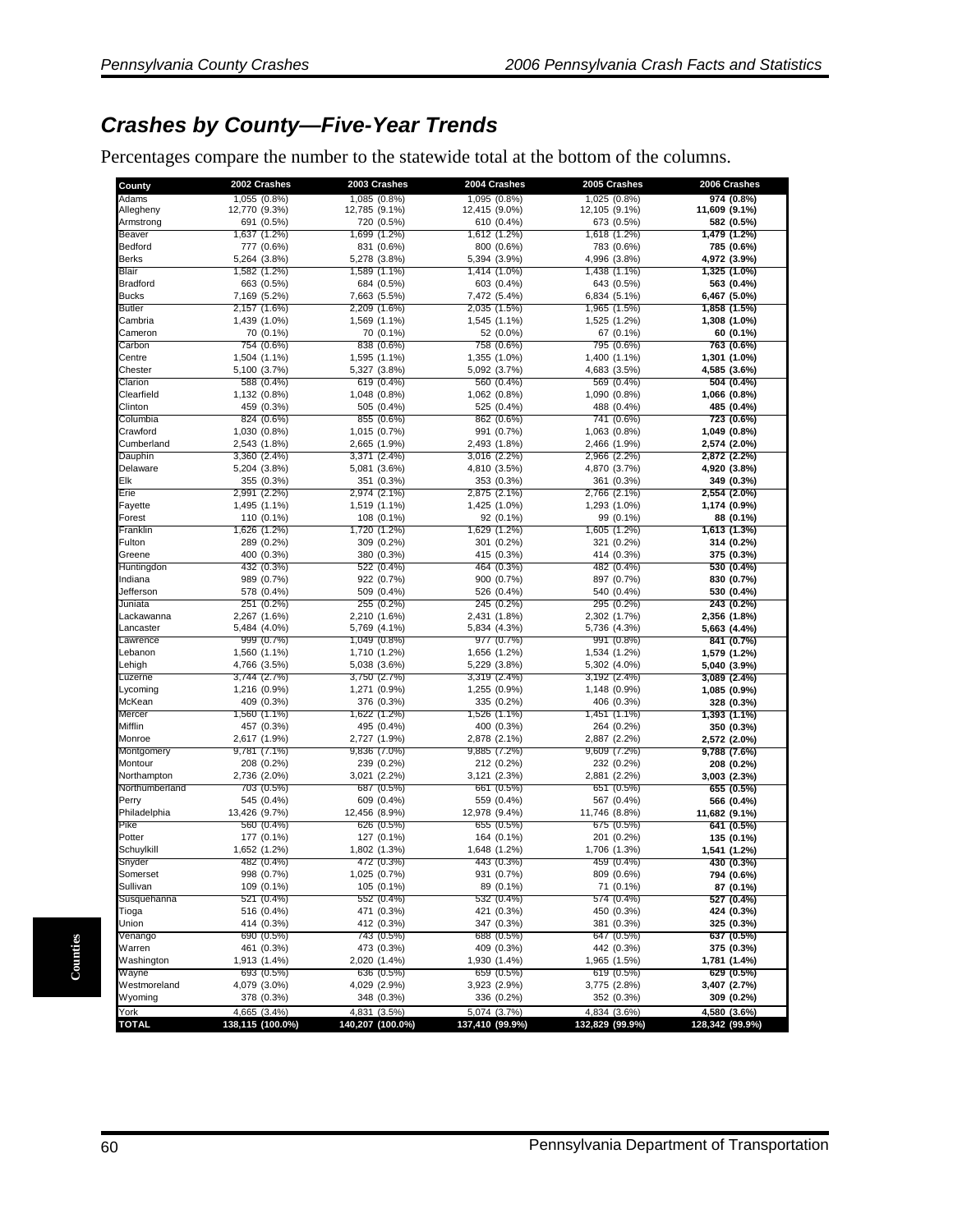### *Traffic Deaths by County—Five-Year Trends*

Percentages compare the number to the statewide totals at the bottom of the columns.

| Adams                | 2002 Deaths             | 2003 Deaths             | 2004 Deaths            | 2005 Deaths             | 2006 Deaths            |
|----------------------|-------------------------|-------------------------|------------------------|-------------------------|------------------------|
|                      | 18 (1.1%)               | 24 (1.5%)               | $17(1.1\%)$            | 27 (1.7%)               | 19 (1.3%)              |
| Allegheny            | 95 (5.9%)               | 79 (5.0%)               | 77 (5.2%)              | 104 (6.4%)              | 79 (5.2%)              |
| Armstrong<br>Beaver  | 15 (0.9%)<br>11 (0.7%)  | 15 (1.0%)<br>19 (1.2%)  | 16 (1.1%)<br>9(0.6%)   | $9(0.6\%)$<br>18 (1.1%) | 16 (1.1%)<br>25 (1.6%) |
| Bedford              | 12 (0.7%)               | 18 (1.1%)               | 23 (1.5%)              | 18 (1.1%)               | 20 (1.3%)              |
| <b>Berks</b>         | 57 (3.5%)               | 41 (2.6%)               | 59 (4.0%)              | 73 (4.5%)               | 50 (3.3%)              |
| Blair                | 14 (0.9%)               | 21 (1.3%)               | 19 (1.3%)              | 20 (1.2%)               | 25 (1.6%)              |
| Bradford             | 19 (1.2%)               | 13 (0.8%)               | 12 (0.8%)              | $9(0.6\%)$              | $9(0.6\%)$             |
| <b>Bucks</b>         | 65 (4.0%)               | 74 (4.7%)               | 53 (3.6%)              | 74 (4.6%)               | 72 (4.7%)              |
| <b>Butler</b>        | 28 (1.7%)               | 28 (1.8%)               | 35 (2.4%)              | 21 (1.3%)               | 26 (1.7%)              |
| Cambria              | 16 (1.0%)               | 23 (1.5%)               | 12 (0.8%)              | 19 (1.2%)               | 24 (1.6%)              |
| Cameron              | $1(0.1\%)$              | $0(0.0\%)$              | $2(0.1\%)$             | $0(0.0\%)$              | $0(0.0\%)$             |
| Carbon               | 10 (0.6%)               | 13 (0.8%)               | 13 (0.9%)              | 14 (0.9%)               | 17 (1.1%)              |
| Centre               | 16 (1.0%)               | 27 (1.7%)               | 20 (1.3%)              | 18 (1.1%)               | 23 (1.5%)              |
| Chester<br>Clarion   | 45 (2.8%)<br>15 (0.9%)  | 52 (3.3%)<br>12 (0.8%)  | 56 (3.8%)<br>8(0.5%)   | 52 (3.2%)<br>14 (0.9%)  | 54 (3.5%)<br>13 (0.9%) |
| Clearfield           | 24 (1.5%)               | 16 (1.0%)               | 13 (0.9%)              | 23 (1.4%)               | 21 (1.4%)              |
| Clinton              | 12 (0.7%)               | $6(0.4\%)$              | $8(0.5\%)$             | 12 (0.7%)               | 13 (0.9%)              |
| Columbia             | 16 (1.0%)               | 16 (1.0%)               | 9(0.6%)                | 14 (0.9%)               | 18 (1.2%)              |
| Crawford             | 23 (1.4%)               | 19 (1.2%)               | 15 (1.0%)              | 22 (1.4%)               | 19 (1.3%)              |
| Cumberland           | 30 (1.9%)               | 34 (2.2%)               | 20 (1.3%)              | 38 (2.4%)               | 29 (1.9%)              |
| Dauphin              | 48 (3.0%)               | 19 (1.2%)               | 31 (2.1%)              | 36 (2.2%)               | 24 (1.6%)              |
| Delaware             | 31 (1.9%)               | 48 (3.0%)               | 34 (2.3%)              | 31 (1.9%)               | 29 (1.9%)              |
| Elk                  | 4(0.3%)                 | 13 (0.8%)               | 15 (1.0%)              | $8(0.5\%)$              | $3(0.2\%)$             |
| Erie                 | 41 (2.5%)               | 25 (1.6%)               | 35 (2.4%)              | 23 (1.4%)               | 36 (2.4%)              |
| Fayette              | 28 (1.7%)               | 24 (1.5%)               | 21 (1.4%)              | 28 (1.7%)               | 19 (1.3%)              |
| Forest               | 5(0.3%)                 | $2(0.1\%)$              | $0(0.0\%)$             | $2(0.1\%)$              | $5(0.3\%)$             |
| Franklin             | 20 (1.2%)               | 33 (2.1%)               | 24 (1.6%)              | 18 (1.1%)               | 23 (1.5%)              |
| Fulton               | $7(0.4\%)$<br>15 (0.9%) | 13 (0.8%)<br>15 (1.0%)  | 5(0.3%)<br>10 (0.7%)   | 10 (0.6%)<br>8(0.5%)    | 5 (0.3%)<br>$6(0.4\%)$ |
| Greene<br>Huntingdon | 14 (0.9%)               | $\frac{1}{7}(0.4\%)$    | 6(0.4%)                | $9(0.6\%)$              | 12 (0.8%)              |
| ndiana               | 16 (1.0%)               | 23 (1.5%)               | 14 (0.9%)              | 21 (1.3%)               | $9(0.6\%)$             |
| Jefferson            | 16 (1.0%)               | 9(0.6%)                 | 8(0.5%)                | $8(0.5\%)$              | 4 (0.3%)               |
| Juniata              | 6(0.4%)                 | 5(0.3%)                 | 5(0.3%)                | $8(0.5\%)$              | 10 (0.7%)              |
| Lackawanna           | 32 (2.0%)               | 19 (1.2%)               | 22 (1.5%)              | 24 (1.5%)               | 23 (1.5%)              |
| _ancaster            | 59 (3.7%)               | 58 (3.7%)               | 54 (3.6%)              | 71 (4.4%)               | 63 (4.1%)              |
| _awrence             | 15 (0.9%)               | 18 (1.1%)               | 9(0.6%)                | 13 (0.8%)               | 12 (0.8%)              |
| Lebanon              | 13 (0.8%)               | 16 (1.0%)               | 24 (1.6%)              | 15 (0.9%)               | 20 (1.3%)              |
| ehigh.               | 27 (1.7%)               | 35 (2.2%)               | 37 (2.5%)              | 49 (3.0%)               | 40 (2.6%)              |
| _uzerne              | 49 (3.0%)               | 46 (2.9%)               | 39 (2.6%)              | 31 (1.9%)               | 51 (3.3%)              |
| _ycoming             | 25 (1.6%)               | 23 (1.5%)               | 26 (1.7%)              | 19 (1.2%)               | 22 (1.4%)              |
| McKean               | 14 (0.9%)               | $3(0.2\%)$              | $6(0.4\%)$             | 6(0.4%)                 | $3(0.2\%)$             |
| Mercer               | 26 (1.6%)               | 21 (1.3%)               | 26 (1.7%)              | 27 (1.7%)               | 26 (1.7%)              |
| Mifflin<br>Monroe    | 11 (0.7%)<br>34 (2.1%)  | $8(0.5\%)$<br>30 (1.9%) | 4(0.3%)<br>38 (2.6%)   | 10 (0.6%)<br>40 (2.5%)  | 5 (0.3%)<br>36 (2.4%)  |
| Montgomery           | 60 (3.7%)               | 78 (5.0%)               | 57 (3.8%)              | 44 (2.7%)               | 54 (3.5%)              |
| Montour              | $3(0.2\%)$              | $8(0.5\%)$              | $2(0.1\%)$             | $5(0.3\%)$              | 4 (0.3%)               |
| Northampton          | 27 (1.7%)               | 20 (1.3%)               | 37 (2.5%)              | 32 (2.0%)               | 31 (2.0%)              |
| Northumberland       | 10 (0.6%)               | 20 (1.3%)               | 24 (1.6%)              | 18 (1.1%)               | 14 (0.9%)              |
| Perry                | 17 (1.1%)               | 9(0.6%)                 | 11 (0.7%)              | 12 (0.7%)               | 18 (1.2%)              |
| Philadelphia         | 118 (7.3%)              | 114 (7.2%)              | 121 (8.1%)             | 99 (6.1%)               | 104 (6.8%)             |
| Pike                 | 13 (0.8%)               | $8(0.5\%)$              | 10 (0.7%)              | 12 (0.7%)               | $9(0.6\%)$             |
| Potter               | 5(0.3%)                 | $2(0.1\%)$              | 5(0.3%)                | $5(0.3\%)$              | $3(0.2\%)$             |
| Schuylkill           | 31 (1.9%)               | 26 (1.7%)               | 40 (2.7%)              | 29 (1.8%)               | 32 (2.1%)              |
| Snyder               | 8(0.5%)                 | 10 (0.6%)               | 5(0.3%)                | $7(0.4\%)$              | 10 (0.7%)              |
| Somerset             | $9(0.6\%)$              | 24 (1.5%)               | 13 (0.9%)              | 26 (1.6%)               | 13 (0.9%)              |
| Sullivan             | $2(0.1\%)$              | $5(0.3\%)$              | $4(0.3\%)$             | $3(0.2\%)$              | $0(0.0\%)$             |
| Susquehanna          | 17 (1.1%)               | 14 (0.9%)               | 8 (0.5%)               | 13 (0.8%)               | $8(0.5\%)$             |
| Tioga                | 9(0.6%)                 | 10 (0.6%)               | $6(0.4\%)$             | 11 (0.7%)               | 11 (0.7%)              |
| Union                | 11 (0.7%)               | $7(0.4\%)$              | $9(0.6\%)$             | 11 (0.7%)               | 10 (0.7%)              |
| Venango<br>Warren    | 13 (0.8%)<br>13 (0.8%)  | 18 (1.1%)<br>12 (0.8%)  | 7 (0.5%)<br>$8(0.5\%)$ | 11 (0.7%)<br>10 (0.6%)  | 9(0.6%)<br>7 (0.5%)    |
| Washington           | 27 (1.7%)               | 26 (1.7%)               | 27 (1.8%)              | 27 (1.7%)               | 21 (1.4%)              |
| Wayne                | 18 (1.1%)               | $6(0.4\%)$              | 11 (0.7%)              | 14 (0.9%)               | 11 (0.7%)              |
| Westmoreland         | 49 (3.0%)               | 42 (2.7%)               | 50 (3.4%)              | 54 (3.3%)               | 35 (2.3%)              |
|                      | $6(0.4\%)$              | $9(0.6\%)$              | $3(0.2\%)$             | $9(0.6\%)$              | 7 (0.5%)               |
|                      | 54 (3.3%)               | 46 (2.9%)               | 43 (2.9%)              | 50 (3.1%)               | 56 (3.7%)              |
| Wyoming<br>York      |                         |                         |                        | 1,616 (100.0%)          | 1,525 (100.0%)         |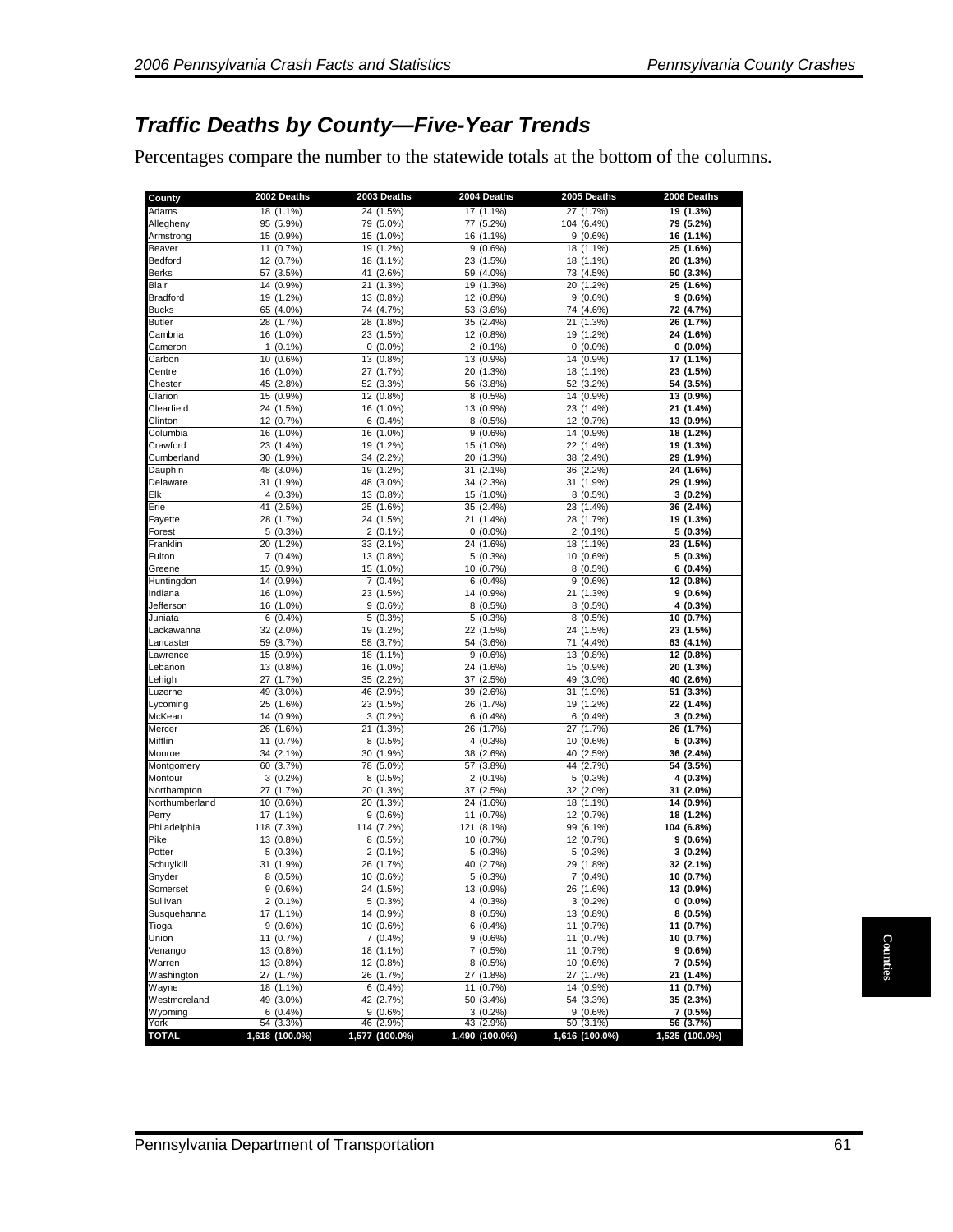## *Pedestrian Deaths by County—Five-Year Trends*

| County                          | 2002                      | 2003                    | 2004                    | 2005           | 2006                                   |
|---------------------------------|---------------------------|-------------------------|-------------------------|----------------|----------------------------------------|
| Adams                           | 1                         | 2                       | 0                       | 0              | 0                                      |
| Allegheny                       | 14                        | 21                      | 16                      | 14             | 14                                     |
| Armstrong                       | 0                         | 1                       | 1                       | 1              | 0                                      |
| Beaver                          | $\mathbf{1}$              | $\overline{2}$          | 3                       | $\overline{c}$ | 0                                      |
| Bedford                         | 0                         | 1                       | $\overline{2}$          | $\overline{c}$ | 1                                      |
| <b>Berks</b>                    | $\overline{7}$            | 6                       | 5                       | 6              | 3                                      |
| <b>Blair</b><br><b>Bradford</b> | $\overline{0}$            | $\overline{2}$          | $\overline{1}$          | $\overline{2}$ | 3                                      |
| <b>Bucks</b>                    | $\mathbf 0$<br>13         | $\mathbf{1}$<br>9       | 0<br>8                  | 0<br>10        | $\mathbf 0$<br>13                      |
| <b>Butler</b>                   | 0                         | $\overline{2}$          | 0                       | $\overline{2}$ | 3                                      |
| Cambria                         | $\overline{\mathbf{c}}$   | $\mathbf 0$             | 0                       | $\mathbf{1}$   |                                        |
| Cameron                         | 0                         | $\mathbf 0$             | 0                       | $\mathbf{0}$   | 3<br>0                                 |
| Carbon                          | 1                         | $\overline{2}$          | 0                       | 1              | $\overline{\mathbf{c}}$                |
| Centre                          | 1                         | 1                       | 1                       | 1              | 3                                      |
| Chester                         | 0                         | 3                       | 1                       | 3              | 4                                      |
| Clarion                         | $\overline{0}$            | $\overline{4}$          | $\overline{0}$          | $\overline{1}$ | $\overline{0}$                         |
| Clearfield                      | 3                         | 3                       | 0                       | $\overline{c}$ | 1                                      |
| Clinton                         | $\overline{2}$            | 0                       | 1                       | $\overline{2}$ | 1                                      |
| Columbia                        | $\overline{1}$            | $\overline{0}$          | 0                       | $\overline{0}$ | 1                                      |
| Crawford                        | 1                         | 1                       | 1                       | $\overline{c}$ | 3                                      |
| Cumberland                      | 3                         | 3                       | 1                       | 1              | 5                                      |
| Dauphin                         | 5                         | $\overline{\mathbf{c}}$ | 3                       | 7              | 3                                      |
| Delaware                        | 8                         | 12                      | 3                       | 7              | 7                                      |
| Elk                             | $\mathbf 0$               | $\mathbf 0$             | 0                       | 0              | 0                                      |
| Erie                            | 6                         | 3                       | 4                       | 4              | 3                                      |
| Fayette                         | $\overline{2}$            | $\overline{2}$          | 1                       | $\overline{c}$ | 1                                      |
| Forest                          | 0                         | $\mathbf 0$             | 0                       | 0              | 0                                      |
| Franklin                        | $\overline{1}$            | $\overline{2}$          | 3                       | $\overline{0}$ | 2                                      |
| Fulton                          | 0                         | $\overline{c}$          | 0                       | 0              | 0                                      |
| Greene                          | 1                         | 0                       | 0                       | $\mathbf{1}$   | 0                                      |
| Huntingdon                      | 0                         | 0                       | 0                       | $\mathbf{0}$   | $\overline{\mathbf{c}}$                |
| Indiana                         | $\mathbf{1}$              | 1                       | 1                       | 0              | 0                                      |
| Jefferson                       | 0                         | 4                       | 1                       | 0              | 0                                      |
| Juniata                         | $\overline{0}$            | $\overline{0}$          | $\overline{0}$          | $\overline{0}$ | 1                                      |
| Lackawanna                      | $\overline{2}$            | 5                       | 1                       | 5              | 6                                      |
| Lancaster                       | 8                         | 6                       | 2                       | 6              | 4                                      |
| Lawrence                        | 3                         | $\mathbf{1}$            | 1                       | 1              | 0                                      |
| Lebanon                         | 0                         | 0                       | 2                       | 3              | 1                                      |
| Lehigh                          | $\overline{2}$            | 4                       | 6                       | 7              | 3                                      |
| Luzerne                         | 6                         | 1                       | 6                       | $\overline{2}$ | 9                                      |
| Lycoming                        | 4                         | 0                       | $\overline{2}$          | 1              | 1                                      |
| McKean                          | $\overline{2}$            | 0                       | 1                       | 0              | 0                                      |
| Mercer                          | 3                         | 0                       | 3                       | $\overline{2}$ | 2                                      |
| Mifflin                         | 0                         | 0                       | 0                       | 0              | 0                                      |
| Monroe                          | 3                         | 3                       | 0                       | 3              | 2                                      |
| Montgomery                      | 10                        | 14                      | 8                       | 3              | 5                                      |
| Montour                         | 0                         | 1                       | 0                       | 0              | 1                                      |
| Northampton                     | $\overline{2}$            | $\overline{2}$          | 4                       | 3              | 3                                      |
| Northumberland                  | $\overline{0}$            | 3                       | $\overline{0}$          | $\overline{0}$ | $\overline{0}$                         |
| Perry                           | 0                         | 0                       | 0                       | 0              | 1                                      |
| Philadelphia                    | 24                        | 34                      | 39                      | 30             | 37                                     |
| Pike                            | $\overline{2}$            | $\overline{0}$          | 1                       | 0              | 0                                      |
| Potter                          | 0                         | 0                       | 0                       | 0              | 0                                      |
| Schuylkill                      | 1                         | 3                       | 4                       | 3              | 1                                      |
| Snyder                          | $\mathbf 0$               | 0                       | $\mathbf{1}$            | $\overline{2}$ | 1                                      |
| Somerset                        | 0                         | 0                       | 0                       | 3              |                                        |
| Sullivan                        | 0                         | 0                       | 0                       | 0              | 0                                      |
| Susquehanna                     | $\overline{1}$            | 0                       | $\overline{1}$          | 0              | $\pmb{0}$                              |
| Tioga                           | 0                         | $\pmb{0}$               | $\pmb{0}$               | $\mathbf{1}$   | $\mathbf{1}$                           |
| Union                           | 3                         | $\mathbf{1}$            | 0                       | 1              | 1                                      |
| Venango                         | $\overline{\mathfrak{o}}$ | $\overline{1}$          | 0                       | 1              | 2                                      |
| Warren                          | $\mathbf{1}$              | $\mathbf 0$             | $\mathbf 0$             | 0              | $\mathbf 0$                            |
| Washington                      | 0                         | 1                       | $\overline{\mathbf{c}}$ | 3              | $\mathbf{1}$                           |
| Wayne                           | $\overline{1}$            | $\overline{0}$          | $\mathbf{1}$            | 1              | $\overline{0}$                         |
| Westmoreland                    | 4                         | $\mathbf{1}$            | 4                       | $\mathbf{1}$   | $\overline{\mathbf{c}}$<br>$\mathbf 0$ |
| Wyoming<br>York                 | 0<br>$\overline{2}$       | $\pmb{0}$<br>2          | 0<br>5                  | 1<br>5         | 6                                      |
| <b>TOTAL</b>                    | 158                       | 175                     | 151                     | 162            | 170                                    |

Counties **Counties**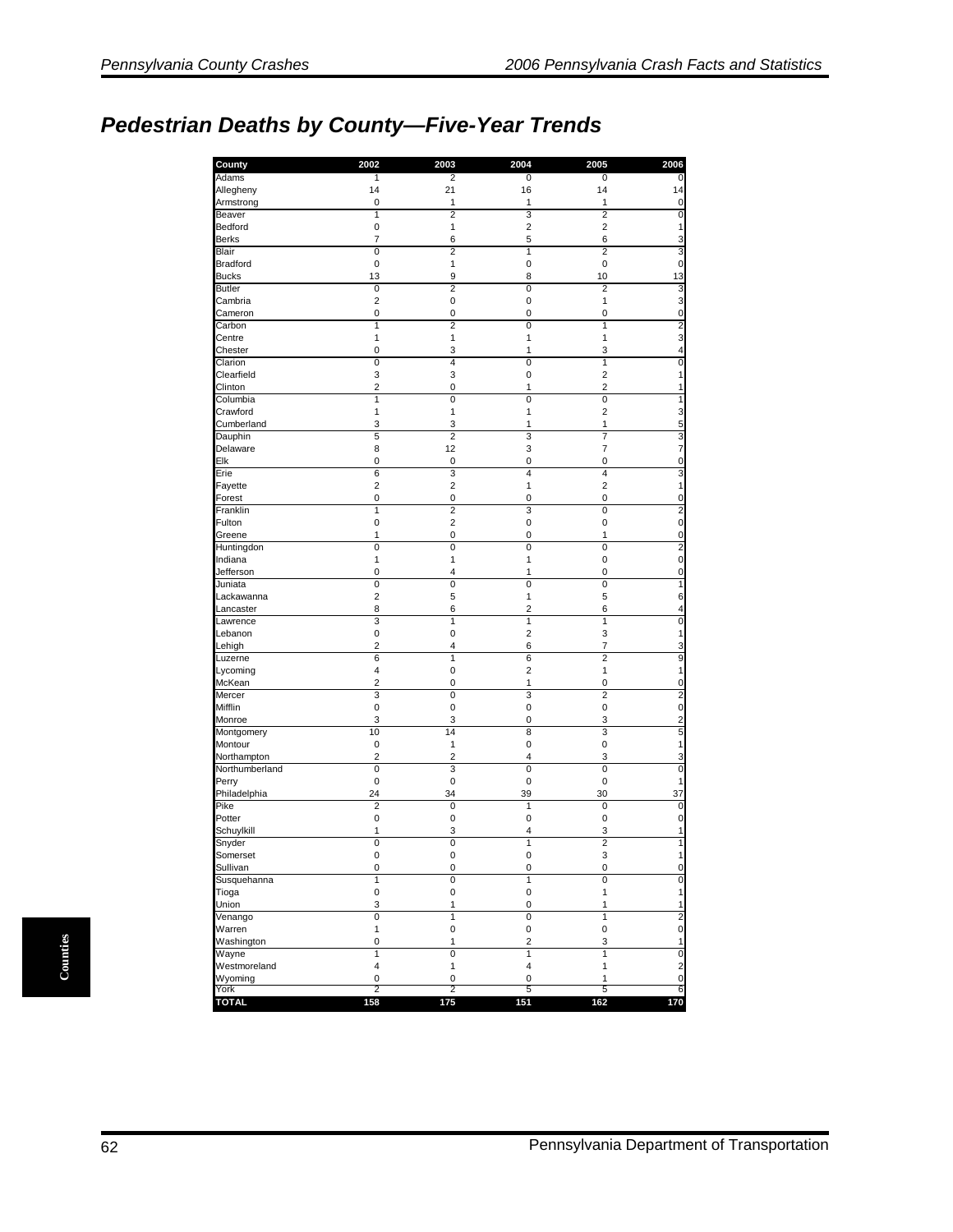# *Pedestrian Deaths and Injuries by Age Group by County*

|                         | <b>Age 0-4</b>                   |                               |                                        | Age 5-9                        |                                  | Age 10-14                     |                                  | Age 15-59                                          |                                | Age 60+                      |                                      | <b>Total</b>         |
|-------------------------|----------------------------------|-------------------------------|----------------------------------------|--------------------------------|----------------------------------|-------------------------------|----------------------------------|----------------------------------------------------|--------------------------------|------------------------------|--------------------------------------|----------------------|
| County                  | Death                            | <b>Injury</b>                 | Death                                  | <b>Injury</b>                  | Death                            | <b>Injury</b>                 | Death                            | <b>Injury</b>                                      | Death                          | <b>Injury</b>                | Death                                | Injury               |
| Adams                   | 0                                | 0                             | 0                                      | $\overline{0}$                 | 0                                | 1                             | 0                                | 8                                                  | 0                              | 2                            | $\overline{0}$                       | 11                   |
| Allegheny               | 0                                | $\,6$                         | 0                                      | 35                             | $\mathbf{1}$                     | 47                            | 6                                | 288                                                | 6                              | 50                           | 13                                   | 426                  |
| Armstrong               | 0                                | $\mathbf 0$                   | 0                                      | $\mathbf 0$                    | $\mathbf 0$                      | $\mathbf{1}$                  | 0                                | 2                                                  | 0                              | 0                            | $\pmb{0}$                            | 3                    |
| Beaver                  | $\overline{0}$<br>$\mathbf 0$    | $\overline{0}$<br>$\mathbf 0$ | $\overline{0}$<br>$\mathbf 0$          | 3<br>$\overline{2}$            | $\mathbf 0$<br>$\mathbf 0$       | $\overline{4}$<br>$\mathbf 0$ | 0<br>1                           | 6                                                  | $\pmb{0}$<br>$\pmb{0}$         | 1<br>0                       | $\pmb{0}$                            | 14<br>$\overline{7}$ |
| Bedford<br><b>Berks</b> | 0                                | 17                            | 0                                      | 10                             | $\mathbf 0$                      | 29                            | $\mathbf{1}$                     | 5<br>72                                            | $\overline{\mathbf{c}}$        | 19                           | 1<br>3                               | 147                  |
| Blair                   | 0                                | $\mathbf 2$                   | $\pmb{0}$                              | $\overline{4}$                 | $\mathbf 0$                      | $\sqrt{2}$                    | 1                                | 15                                                 | $\overline{c}$                 | 4                            | 3                                    | 27                   |
| <b>Bradford</b>         | $\mathbf 0$                      | $\mathbf 0$                   | $\mathbf 0$                            | $\overline{1}$                 | $\mathbf 0$                      | $\sqrt{4}$                    | $\mathbf 0$                      | 5                                                  | $\pmb{0}$                      | 1                            | $\pmb{0}$                            | 11                   |
| <b>Bucks</b>            | 0                                | 3                             | $\mathbf 0$                            | $\overline{7}$                 | $\mathbf 0$                      | 12                            | $\overline{7}$                   | 48                                                 | 6                              | 21                           | 13                                   | 91                   |
| <b>Butler</b>           | 0                                | 1                             | 0                                      | $\overline{2}$                 | $\mathbf 0$                      | 3                             | 1                                | 12                                                 | $\overline{\mathbf{c}}$        | 1                            | 3                                    | 19                   |
| Cambria                 | 0                                | $\mathbf 2$                   | 1                                      | $\overline{1}$                 | $\mathbf 0$                      | $\mathbf 0$                   | $\overline{\mathbf{c}}$          | 6                                                  | $\pmb{0}$                      | $\overline{\mathbf{c}}$      | 3                                    | 11                   |
| Cameron<br>Carbon       | 0<br>1                           | 1<br>$\mathbf{1}$             | 0<br>0                                 | $\mathbf 0$<br>$\mathbf{1}$    | $\mathbf 0$<br>$\mathbf 0$       | 0<br>$\mathbf{1}$             | $\mathbf 0$<br>0                 | 0<br>8                                             | 0<br>1                         | 0<br>1                       | $\pmb{0}$<br>$\overline{\mathbf{c}}$ | 1<br>12              |
| Centre                  | 0                                | $\mathbf{1}$                  | 0                                      | $\mathbf 0$                    | $\mathbf 0$                      | $\overline{1}$                | 3                                | 31                                                 | $\pmb{0}$                      | 3                            | 3                                    | 36                   |
| Chester                 | 0                                | $\mathbf 0$                   | 0                                      | 5                              | $\mathbf 0$                      | 4                             | 3                                | 49                                                 | $\mathbf{1}$                   | 6                            | $\overline{\mathbf{4}}$              | 64                   |
| Clarion                 | $\mathbf 0$                      | $\mathbf{1}$                  | 0                                      | $\mathbf 0$                    | $\mathbf 0$                      | $\overline{4}$                | 0                                | 5                                                  | $\mathbf 0$                    | 0                            | $\pmb{0}$                            | 10                   |
| Clearfield              | 0                                | $\mathbf 0$                   | 0                                      | $\mathbf 0$                    | $\mathbf 0$                      | $\overline{2}$                | 1                                | 6                                                  | 0                              | $\overline{\mathbf{c}}$      | $\mathbf{1}$                         | 10                   |
| Clinton                 | 0                                | $\pmb{0}$                     | 0                                      | $\pmb{0}$                      | $\mathbf 0$                      | 3                             | 1                                | 5                                                  | $\pmb{0}$                      | $\overline{\mathbf{c}}$      | $\mathbf{1}$                         | 10                   |
| Columbia                | $\overline{0}$                   | $\overline{0}$                | $\overline{0}$                         | $\overline{1}$                 | $\overline{0}$                   | $\overline{2}$                | 1                                | 5                                                  | $\overline{0}$                 | $\overline{0}$               | $\mathbf{1}$                         | 8                    |
| Crawford<br>Cumberland  | 0<br>0                           | $\mathbf 0$<br>$\pmb{0}$      | 0<br>1                                 | 5<br>$\overline{c}$            | $\mathbf 0$<br>$\pmb{0}$         | 3<br>9                        | $\overline{\mathbf{c}}$<br>4     | 8<br>22                                            | 1<br>0                         | 2<br>3                       | 3<br>5                               | 18<br>36             |
| Dauphin                 | $\overline{0}$                   | 4                             | $\overline{0}$                         | 12                             | 1                                | 15                            | $\overline{2}$                   | 35                                                 | $\mathbf 0$                    | 9                            | 3                                    | 75                   |
| Delaware                | 0                                | 6                             | 0                                      | 13                             | $\mathbf 0$                      | 28                            | 4                                | 89                                                 | $\overline{\mathbf{c}}$        | 17                           | 6                                    | 153                  |
| Elk                     | 0                                | $\pmb{0}$                     | 0                                      | $\pmb{0}$                      | $\mathbf 0$                      | $\mathbf{1}$                  | $\mathbf 0$                      | 3                                                  | $\pmb{0}$                      | 1                            | $\pmb{0}$                            | 5                    |
| Erie                    | 0                                | 5                             | 0                                      | 5                              | $\mathbf 0$                      | 8                             | 3                                | 43                                                 | 0                              | 6                            | 3                                    | 67                   |
| Fayette                 | 0                                | $\mathbf 0$                   | 0                                      | 3                              | $\mathbf 0$                      | 3                             | 1                                | 15                                                 | 0                              | $\overline{2}$               | $\mathbf{1}$                         | 23                   |
| Forest                  | $\mathbf 0$                      | $\mathbf 0$                   | 0                                      | $\mathbf 0$                    | 0                                | $\mathbf 0$                   | 0                                | 0                                                  | 0                              | 0                            | $\pmb{0}$                            | $\pmb{0}$            |
| Franklin<br>Fulton      | 0<br>0                           | $\pmb{0}$<br>$\mathbf 0$      | 0<br>0                                 | $\overline{4}$<br>$\pmb{0}$    | $\mathbf 0$<br>$\mathbf 0$       | 5<br>$\mathbf 0$              | $\mathbf 0$<br>0                 | 13<br>1                                            | 1<br>0                         | $\overline{\mathbf{c}}$<br>0 | 1<br>$\pmb{0}$                       | 24<br>$\mathbf{1}$   |
| Greene                  | 0                                | $\mathbf 0$                   | 0                                      | $\mathbf 0$                    | $\mathbf 0$                      | $\mathbf{1}$                  | $\mathbf 0$                      | $\overline{2}$                                     | 0                              | 0                            | $\pmb{0}$                            | 3                    |
| Huntingdon              | 0                                | $\mathbf 0$                   | 0                                      | $\mathbf{1}$                   | $\mathbf 0$                      | $\overline{2}$                | $\mathbf 0$                      | 4                                                  | $\overline{2}$                 | 1                            | $\overline{2}$                       | 8                    |
| Indiana                 | 0                                | $\mathbf 0$                   | $\pmb{0}$                              | $\pmb{0}$                      | $\mathbf 0$                      | 3                             | 0                                | 10                                                 | $\pmb{0}$                      | 4                            | $\pmb{0}$                            | 17                   |
| Jefferson               | 0                                | $\mathbf 0$                   | 0                                      | $\mathbf 0$                    | $\mathbf 0$                      | 1                             | 0                                | 3                                                  | 0                              | 3                            | $\pmb{0}$                            | 7                    |
| Juniata                 | $\mathbf 0$                      | $\mathbf 0$                   | 0                                      | $\overline{1}$                 | $\mathbf 0$                      | $\mathbf 0$                   | $\mathbf 0$                      | $\overline{c}$                                     | $\mathbf{1}$                   | 0                            | $\mathbf{1}$                         | 3                    |
| Lackawanna              | 0                                | $\overline{\mathbf{c}}$       | 1                                      | $\overline{2}$                 | $\mathbf 0$                      | 11                            | 3                                | 33                                                 | $\overline{\mathbf{c}}$        | 7                            | 6                                    | 55                   |
| Lancaster<br>Lawrence   | 0<br>$\overline{0}$              | 7<br>$\overline{0}$           | 0<br>$\overline{0}$                    | 14<br>$\overline{2}$           | $\mathbf{1}$<br>$\overline{0}$   | 12<br>$\overline{1}$          | $\overline{2}$<br>$\overline{0}$ | 67<br>$\overline{9}$                               | $\mathbf{1}$<br>$\overline{0}$ | 13<br>1                      | $\overline{4}$<br>$\overline{0}$     | 113<br>13            |
| Lebanon                 | 0                                | 3                             | 0                                      | 5                              | $\mathbf 0$                      | 6                             | 1                                | 22                                                 | 0                              | 4                            | 1                                    | 40                   |
| Lehigh                  | 0                                | 9                             | 0                                      | 26                             | 0                                | 26                            | $\overline{\mathbf{c}}$          | 100                                                | 1                              | 13                           | 3                                    | 174                  |
| Luzerne                 | $\mathbf 0$                      | $\overline{2}$                | 1                                      | 3                              | $\mathbf 0$                      | 10                            | 7                                | 40                                                 | $\mathbf{1}$                   | 11                           | 9                                    | 66                   |
| Lycoming                | 0                                | $\mathbf 0$                   | 0                                      | $\overline{4}$                 | $\mathbf 0$                      | 5                             | 0                                | 21                                                 | 1                              | 2                            | $\mathbf{1}$                         | 32                   |
| McKean                  | 0                                | 0                             | 0                                      | $\mathbf 0$                    | 0                                | $\mathbf 0$                   | 0                                | 5                                                  | 0                              | $\overline{2}$               | $\pmb{0}$                            | 7                    |
| Mercer                  | $\overline{0}$                   | $\overline{0}$                | $\mathbf 0$                            | $\mathbf 0$                    | $\mathbf 0$                      | 3                             | 1                                | 15                                                 | $\mathbf{1}$                   | 5                            | $\overline{c}$                       | 23                   |
| Mifflin<br>Monroe       | $\mathbf 0$<br>0                 | $\mathbf 0$<br>0              | $\mathbf 0$<br>0                       | $\overline{1}$<br>$\mathbf{1}$ | $\mathbf 0$<br>$\mathbf 0$       | $\mathbf 0$<br>$\mathbf 0$    | 0<br>1                           | $\overline{2}$<br>15                               | $\pmb{0}$<br>1                 | 0<br>4                       | $\pmb{0}$<br>2                       | 3<br>20              |
| Montgomery              | 1                                | 6                             | 0                                      | 11                             | $\mathbf 0$                      | 32                            | 1                                | 135                                                | 3                              | 29                           | 5                                    | 213                  |
| Montour                 | 0                                | $\pmb{0}$                     | 0                                      | $\pmb{0}$                      | $\mathbf 0$                      | $\mathbf 0$                   | 0                                | $\mathbf 0$                                        | 1                              | $\pmb{0}$                    | $\mathbf{1}$                         | $\pmb{0}$            |
| Northampton             | 0                                | $\mathbf{1}$                  | $\mathbf{1}$                           | 6                              | $\mathbf 0$                      | 13                            | $\mathbf{1}$                     | 43                                                 | 1                              | 8                            | 3                                    | 71                   |
| Northumberland          | 0                                | $\pmb{0}$                     | 0                                      | $\overline{2}$                 | $\mathbf 0$                      | 0                             | $\mathbf 0$                      | 4                                                  | 0                              | 2                            | $\pmb{0}$                            | 8                    |
| Perry                   | 0                                | $\mathbf{1}$                  | $\pmb{0}$                              | $\mathbf{1}$                   | $\mathbf 0$                      | $\mathbf{1}$                  | 1                                | 2                                                  | $\pmb{0}$                      | $\pmb{0}$                    | $\mathbf{1}$                         | 5                    |
| Philadelphia<br>Pike    | $\overline{2}$<br>$\overline{0}$ | 101<br>$\mathbf 0$            | 4<br>$\overline{0}$                    | 246                            | $\overline{2}$<br>$\overline{0}$ | 269<br>$\mathbf 0$            | 19<br>0                          | 1,177                                              | 10<br>$\pmb{0}$                | 184<br>$\overline{2}$        | 37<br>$\pmb{0}$                      | 1,977                |
| Potter                  | 0                                | $\mathbf 0$                   | 0                                      | $\pmb{0}$<br>$\mathbf 0$       | $\mathbf 0$                      | $\mathbf 0$                   | $\mathbf 0$                      | 3<br>0                                             | $\pmb{0}$                      | $\pmb{0}$                    | $\pmb{0}$                            | 5<br>$\pmb{0}$       |
| Schuylkill              | $\Omega$                         | $\mathbf{1}$                  | $\mathbf 0$                            | $\overline{4}$                 | $\mathbf 0$                      | 10                            | $\Omega$                         | 17                                                 | $\mathbf{1}$                   | $\overline{7}$               | 1                                    | 39                   |
| Snyder                  | 0                                | $\pmb{0}$                     | 0                                      | $\mathbf{1}$                   | $\pmb{0}$                        | $\overline{2}$                | 1                                | 1                                                  | 0                              | 0                            | 1                                    | 4                    |
| Somerset                | $\mathbf 0$                      | $\pmb{0}$                     | $\pmb{0}$                              | $\mathbf 0$                    | $\pmb{0}$                        | $\overline{2}$                | $\mathbf{1}$                     | 4                                                  | $\pmb{0}$                      | $\mathbf{1}$                 | $\mathbf{1}$                         | $\overline{7}$       |
| Sullivan                | 0                                | $\pmb{0}$                     | $\mathbf 0$                            | $\pmb{0}$                      | $\pmb{0}$                        | $\boldsymbol{0}$              | $\pmb{0}$                        | 1                                                  | 0                              | 0                            | $\pmb{0}$                            | 1                    |
| Susquehanna             | $\overline{0}$                   | $\pmb{0}$                     | $\pmb{0}$                              | $\overline{0}$                 | $\mathbf 0$                      | $\mathbf{1}$                  | $\mathbf 0$                      | 0                                                  | 0                              | $\overline{2}$               | $\pmb{0}$                            | 3                    |
| Tioga<br>Union          | $\pmb{0}$<br>$\mathbf 0$         | $\mathbf{1}$<br>$\pmb{0}$     | $\pmb{0}$<br>$\mathbf 0$               | $\sqrt{2}$<br>$\pmb{0}$        | $\mathbf 0$<br>$\pmb{0}$         | $\mathbf 0$<br>$\overline{2}$ | $\mathbf{1}$<br>1                | $\overline{\mathbf{c}}$<br>$\overline{\mathbf{c}}$ | 0<br>0                         | $\mathbf{1}$<br>$\mathbf{1}$ | $\mathbf{1}$<br>$\mathbf{1}$         | 6<br>5               |
| Venango                 | $\pmb{0}$                        | $\overline{c}$                | $\mathbf{1}$                           | $\mathbf{1}$                   | $\mathbf 0$                      | $\mathbf{1}$                  | $\mathbf 0$                      | $\overline{7}$                                     | $\mathbf{1}$                   | 3                            | $\overline{c}$                       | 14                   |
| Warren                  | $\pmb{0}$                        | $\pmb{0}$                     | $\pmb{0}$                              | $\mathbf 0$                    | $\mathbf 0$                      | $\sqrt{2}$                    | $\mathbf 0$                      | $\overline{7}$                                     | $\mathsf 0$                    | $\pmb{0}$                    | $\mathsf{O}\xspace$                  | 9                    |
| Washington              | $\mathbf 0$                      | 1                             | $\mathbf 0$                            | $\mathbf{1}$                   | $\pmb{0}$                        | $\sqrt{2}$                    | $\mathbf{1}$                     | 15                                                 | 0                              | $\mathbf{1}$                 | $\mathbf{1}$                         | 20                   |
| Wayne                   | 0                                | $\overline{0}$                | $\overline{0}$                         | $\overline{0}$                 | $\mathbf 0$                      | $\mathbf 0$                   | 0                                | 4                                                  | 0                              | 4                            | $\pmb{0}$                            | 8                    |
| Westmoreland            | $\mathbf{1}$                     | $\sqrt{2}$                    | $\pmb{0}$                              | 3                              | $\pmb{0}$                        | $\overline{7}$                | $\mathbf{1}$                     | 19                                                 | 0                              | 4                            | $\overline{c}$                       | 35                   |
| Wyoming<br>York         | $\pmb{0}$<br>$\overline{0}$      | $\pmb{0}$<br>$\overline{2}$   | $\mathbf 0$<br>$\overline{\mathbf{1}}$ | $\mathbf 0$<br>$\overline{13}$ | $\mathbf 0$<br>$\overline{2}$    | $\mathbf 0$<br>16             | $\mathbf 0$<br>$\overline{2}$    | $\mathbf{1}$<br>56                                 | $\pmb{0}$<br>1                 | 0<br>7                       | $\pmb{0}$<br>6                       | $\mathbf{1}$<br>94   |
| <b>TOTAL</b>            | 5                                | 191                           | 11                                     | 467                            | 7                                | 633                           | 91                               | 2,655                                              | 53                             | 483                          | 167                                  | 4,429                |

**Counties Counties** 

*Note:* The above totals do not include any additional pedestrians of unknown age.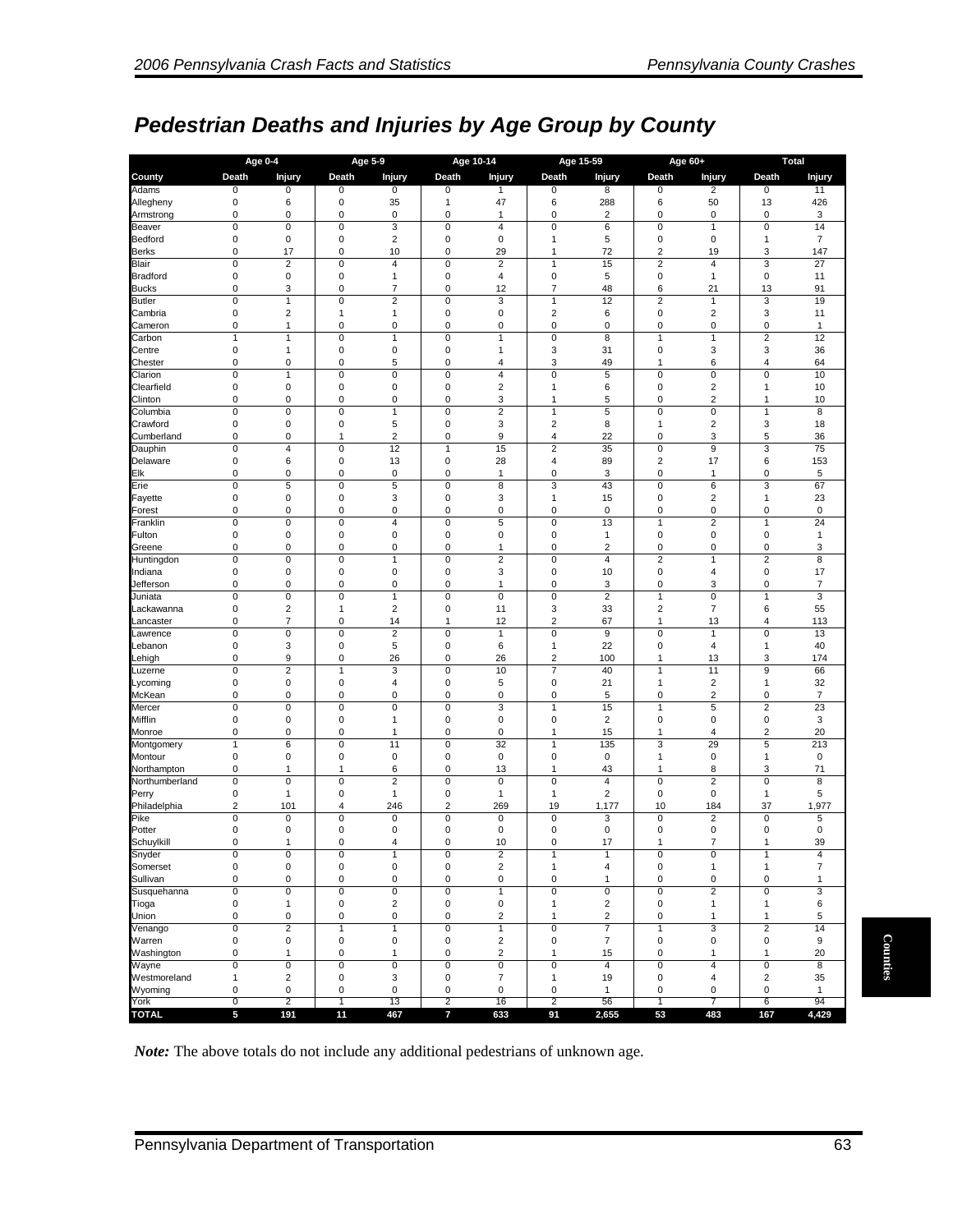# *Percent Seat Belt Use in Crashes by County—Five-Year Trends*

| County                        | 2002 Belt Use   | 2003 Belt Use   | 2004 Belt Use   | 2005 Belt Use | 2006 Belt Use   |
|-------------------------------|-----------------|-----------------|-----------------|---------------|-----------------|
| Adams                         | 75              | 82              | 83              | 78            | 83              |
| Allegheny                     | 64              | 68              | 71              | 73            | 73              |
| Armstrong                     | 69              | 75              | 76              | 78            | 76              |
| Beaver                        | 56              | 57              | 65              | 65            | 66              |
| <b>Bedford</b>                | 79              | 82              | 84              | 85            | 82              |
| <b>Berks</b>                  | 67              | 72              | 71              | 73            | 74              |
| <b>Blair</b>                  | 79              | 81              | 84              | 84            | 83              |
| <b>Bradford</b>               | 79              | 79              | 81              | 83            | 79              |
| <b>Bucks</b>                  | 68              | 72              | 74              | 76            | 76              |
| <b>Butler</b>                 | 74              | $\overline{77}$ | 81              | 83            | 85              |
| Cambria                       | 61              | 64              | 67              | 69            | 70              |
| Cameron                       | 61              | 80              | 75              | 72            | 75              |
| Carbon                        | 65              | 71              | 71              | 75            | 72              |
| Centre                        | 78              | 79              | 82              | 82            | 81              |
| Chester                       | 75              | 78              | 81              | 81            | 80              |
| Clarion                       | 76              | 84              | 84              | 84            | 84              |
| Clearfield                    | 71              | 76              | 76              | 77            | 76              |
| Clinton                       | 78              | 81              | 85              | 82            | 82              |
| Columbia                      | $\overline{71}$ | $\overline{77}$ | $\overline{75}$ | 78            | 79              |
| Crawford                      | 78              | 80              | 81              | 79            | 81              |
| Cumberland                    | 81              | 84              | 85              | 83            | 84              |
| Dauphin                       | 77              | 79              | 80              | 81            | 81              |
| Delaware                      | 61              | 66              | 66              | 71            | 72              |
| Elk                           | 71              | 77              | 80              | 82            | 80              |
| Erie                          | 72              | 74              | 78              | 77            | 77              |
| Fayette                       | 69              | 74              | 74              | 78            | 76              |
| Forest                        | 72              | 78              | 70              | 87            | 77              |
| Franklin                      | 76              | 77              | $\overline{77}$ | 81            | $\overline{77}$ |
| Fulton                        | 84              | 85              | 84              | 83            | 83              |
| Greene                        | 71              | 78              | 77              | 77            | 77              |
| Huntingdon                    | 74              | 82              | 78              | 77            | 74              |
| Indiana                       | 79              | 81              | 83              | 81            | 83              |
| Jefferson                     | 73              | 76              | 78              | 82            | 76              |
| Juniata                       | 80              | 78              | 78              | 82            | 81              |
| Lackawanna                    | 59              | 59              | 64              | 62            | 62              |
| Lancaster                     | 79              | 82              | 83              | 83            | 83              |
| Lawrence                      | 68              | 65              | 66              | 69            | $\overline{71}$ |
| Lebanon                       | 73              | 77              | 78              | 79            | 82              |
| Lehigh                        | 72              | 76              | 77              | 77            | 76              |
| Luzerne                       | 72              | 75              | 77              | 78            | 77              |
| Lycoming                      | 65              | 72              | 72              | 77            | 72              |
| McKean                        | 69              | 68              | 76              | 71            | 73              |
| Mercer                        | 68              | 70              | 76              | 77            | 77              |
| Mifflin                       | 71              | 72              | 76              | 77            | 77              |
| Monroe                        | 78<br>75        | 80<br>79        | 80              | 79            | 83              |
| Montgomery                    |                 |                 | 81              | 82            | 83              |
| Montour                       | 81              | 87              | 84              | 87            | 87              |
| Northampton<br>Northumberland | 73<br>69        | 75<br>73        | 79<br>71        | 80<br>73      | 80<br>75        |
| Perry                         | 75              | 81              | 83              | 83            | 80              |
| Philadelphia                  | 27              | 29              | 30              | 31            | 29              |
| Pike                          | 77              | 81              | 84              | 84            | 85              |
| Potter                        | 76              | 80              | 82              | 81            | 80              |
| Schuvlkill                    | 71              | 79              | 77              | 78            | 76              |
| Snyder                        | 76              | 82              | 83              | 84            | 83              |
|                               |                 |                 |                 |               |                 |
| Somerset<br>Sullivan          | 73              | 79<br>80        | 79<br>83        | 78<br>88      | 75<br>82        |
| Susquehanna                   | 73<br>77        | 79              | 79              | 82            | 76              |
| Tioga                         | 78              | 84              | 87              | 87            | 80              |
| Union                         | 77              | 80              | 79              | 85            | 81              |
| Venango                       | 71              | 73              | 76              | 75            | 76              |
| Warren                        | 76              | 81              | 85              | 86            | 83              |
| Washington                    | 72              | 75              | 72              | 78            | 79              |
| Wayne                         | 78              | 83              | 81              | 82            | 83              |
| Westmoreland                  | 73              | 76              | 78              | 80            | 80              |
|                               | 76              | 78              | 82              | 83            | 83              |
| Wyoming<br>York               | 73              | 77              | 81              | 80            | 83              |
| <b>STATEWIDE</b>              | 67              | 71              | 72              | 73            | 73              |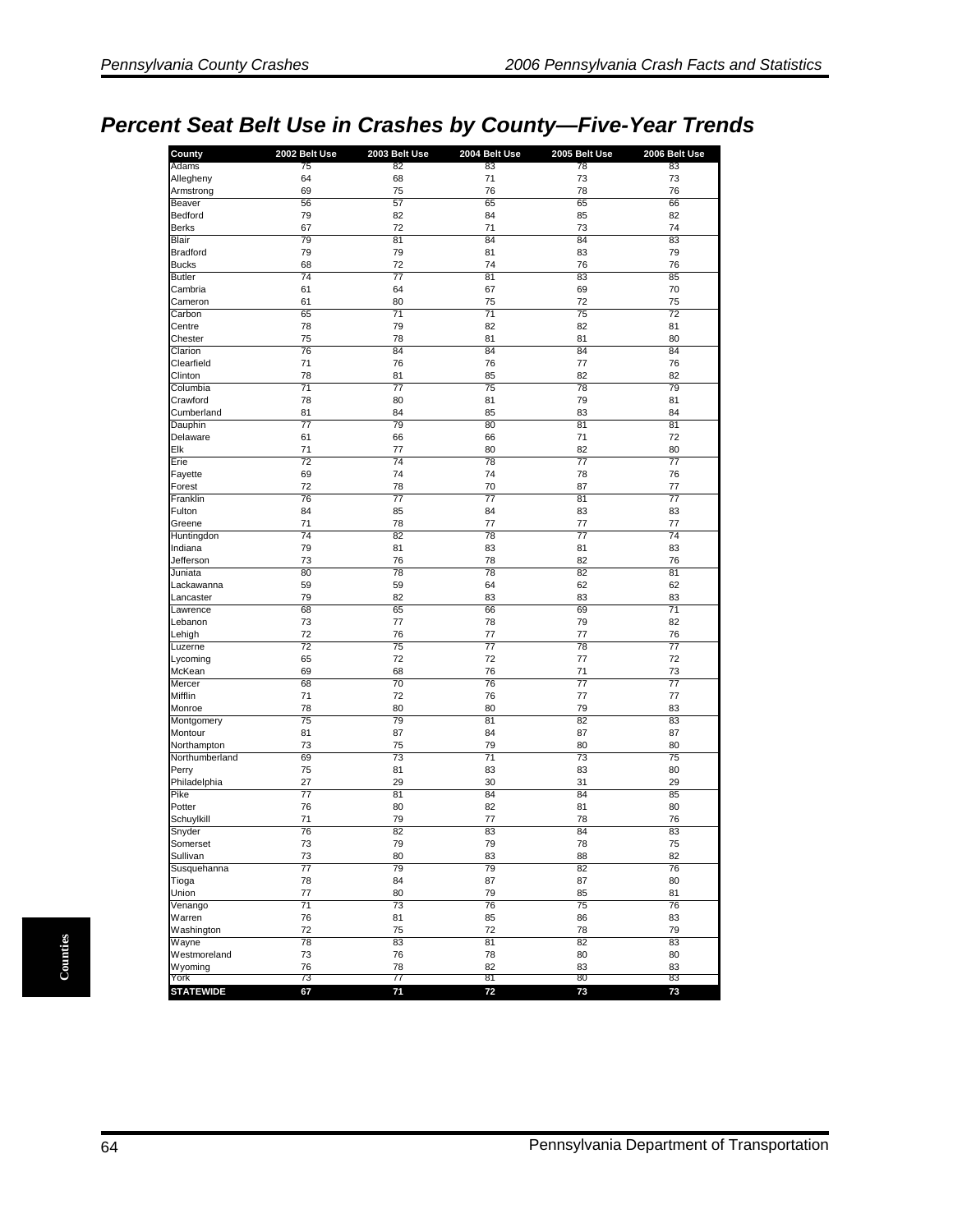# *Alcohol-Related Deaths by County—Five-Year Trends*

| County          | 2002 Deaths             | 2003 Deaths             | 2004 Deaths             | 2005 Deaths             | 2006 Deaths             |
|-----------------|-------------------------|-------------------------|-------------------------|-------------------------|-------------------------|
| Adams           | 4                       | 15                      | 5                       | 13                      | 9                       |
| Allegheny       | 39                      | 26                      | 30                      | 42                      | 21                      |
| Armstrong       | 6                       | $\boldsymbol{9}$        | $\overline{4}$          | 4                       | 6                       |
| Beaver          | 5                       | 6                       | $\overline{2}$          | 9                       | 8                       |
| Bedford         | $\overline{\mathbf{4}}$ | $\overline{7}$          | 10                      | 4                       | 9                       |
| <b>Berks</b>    | 18                      | 13                      | 21                      | 22                      | 19                      |
| Blair           | $\overline{6}$          | $\overline{\mathbf{4}}$ | $\overline{5}$          | $\overline{7}$          | $\overline{\mathbf{4}}$ |
| <b>Bradford</b> | 8                       | $\overline{2}$          | 3                       | 6                       | 5                       |
| <b>Bucks</b>    | 19                      | 25                      | 17                      | 23                      | 22                      |
| <b>Butler</b>   | 9                       | 7                       | 14                      | 8                       | 12                      |
| Cambria         | 9                       | 6                       | 6                       | 10                      | 5                       |
| Cameron         | 0                       | $\mathbf 0$             | 0                       | $\pmb{0}$               | $\mathbf 0$             |
| Carbon          | 4                       | 5                       | $\overline{9}$          | 6                       | 3                       |
| Centre          | $\overline{7}$          | 11                      | 4                       | 5                       | 9                       |
| Chester         | 18                      | 27                      | 16                      | 16                      | 20                      |
| Clarion         | $\overline{7}$          | $\sqrt{3}$              | $\overline{c}$          | 5                       | 5                       |
| Clearfield      | 6                       | 6                       | 5                       | 8                       | $\overline{2}$          |
| Clinton         | 5                       | 3                       | $\overline{2}$          | 4                       | 3                       |
| Columbia        | $\overline{4}$          | 7                       | 4                       | $\overline{\mathbf{3}}$ | 8                       |
| Crawford        | 12                      | $\overline{7}$          | 5                       | 11                      | 11                      |
| Cumberland      | 9                       | 8                       | 9                       | 14                      | 11                      |
| Dauphin         | 25                      | 4                       | 8                       | 11                      | 11                      |
| Delaware        | $\overline{\mathbf{7}}$ | 19                      | 13                      | 13                      | 9                       |
| Elk             | $\mathbf{1}$            | 5                       | 4                       | 5                       | $\mathbf{1}$            |
| Erie            | 19                      | 8                       | 15                      | 13                      | 17                      |
| Fayette         | 10                      | 14                      | 5                       | 13                      | 7                       |
| Forest          | $\mathbf{1}$            | $\mathbf 0$             | $\mathbf 0$             | $\mathbf{1}$            | $\overline{\mathbf{4}}$ |
| Franklin        | 8                       | 12                      | 10                      | 7                       | 7                       |
| Fulton          | $\mathbf{1}$            | 1                       | $\mathbf{1}$            | 3                       | $\overline{\mathbf{c}}$ |
| Greene          | 10                      | 8                       | 5                       | 6                       | $\mathbf{1}$            |
| Huntingdon      | 6                       | 3                       | $\mathbf{1}$            | $\overline{4}$          | 6                       |
| Indiana         | 8                       | $\overline{7}$          | 8                       | 11                      | $\overline{4}$          |
| Jefferson       | 10                      | 1                       | $\mathbf{1}$            | 3                       | 1                       |
| Juniata         | $\overline{1}$          | 1                       | $\overline{2}$          | $\overline{\mathbf{c}}$ | $\overline{c}$          |
| Lackawanna      | 14                      | $\overline{4}$          | $\overline{7}$          | $\overline{7}$          | 9                       |
| Lancaster       | 19                      | 22                      | 13                      | 18                      | 26                      |
| Lawrence        | 5                       | 5                       | $\mathbf{1}$            | 6                       | $\overline{\mathbf{c}}$ |
| Lebanon         | $\overline{\mathbf{4}}$ | 10                      | 8                       | $\overline{2}$          | $\overline{7}$          |
| Lehigh          | 9                       | 15                      | 13                      | 12                      | 11                      |
| Luzerne         | 21                      | 21                      | 20                      | 17                      | 24                      |
| Lycoming        | 10                      | 6                       | 10                      | $\overline{7}$          | 6                       |
| McKean          | 10                      | 1                       | 3                       | 3                       | 3                       |
| Mercer          | $\overline{7}$          | $\overline{7}$          | 10                      | $\overline{8}$          | 8                       |
| Mifflin         | 3                       | 5                       | $\overline{2}$          | 6                       | $\overline{\mathbf{c}}$ |
| Monroe          | 13                      | 8                       | 15                      | 18                      | 9                       |
| Montgomery      | 14                      | 24                      | 20                      | 16                      | 23                      |
| Montour         | $\mathbf 0$             | $\sqrt{2}$              | 0                       | $\mathbf{1}$            | $\overline{c}$          |
| Northampton     | 7                       | 6                       | 11                      | 12                      | 7                       |
| Northumberland  | $\overline{4}$          | 5                       | 8                       | 6                       | 8                       |
| Perry           | 13                      | 3                       | 3                       | 3                       | 5                       |
| Philadelphia    | 37                      | 31                      | 42                      | 27                      | 23                      |
| Pike            | $\overline{5}$          | $\overline{1}$          | 3                       | $\overline{2}$          | $\overline{5}$          |
| Potter          | $\mathbf 0$             | $\mathbf{1}$            | 3                       | 4                       | $\mathbf 0$             |
| Schuylkill      | 14                      | 9                       | 16                      | 8                       | 8                       |
| Snyder          | 4                       | 2                       | $\overline{2}$          | 4                       | 0                       |
| Somerset        | 5                       | 14                      | 11                      | 12                      | 4                       |
| Sullivan        | 0                       | $\overline{\mathbf{c}}$ | 3                       | 2                       | 0                       |
| Susquehanna     | 8                       | $\overline{\mathbf{4}}$ | 3                       | 5                       | 6                       |
| Tioga           | 3                       | 3                       | $\mathbf{1}$            | 0                       | $\mathbf{1}$            |
| Union           | 0                       | $\mathbf{1}$            | $\overline{\mathbf{c}}$ | 5                       | $\overline{7}$          |
| Venango         | $\overline{4}$          | $\overline{6}$          | $\overline{3}$          | $\overline{1}$          | $\overline{5}$          |
| Warren          | 6                       | 5                       | 4                       | 5                       | 6                       |
| Washington      | 10                      | 14                      | 12                      | 11                      | 9                       |
| Wayne           | $\overline{5}$          | $\overline{2}$          | $\overline{5}$          | $\overline{2}$          | $\overline{5}$          |
| Westmoreland    | 25                      | 22                      | 19                      | 14                      | 22                      |
| Wyoming         | 3                       | $\sqrt{2}$              | 0                       | 3                       | 5                       |
| York            | $\overline{14}$         | 15                      | 22                      | 21                      | 23                      |
| <b>TOTAL</b>    | 602                     | 558                     | 541                     | 580                     | 545                     |

Expressed and the method of Transportation<br>
Pennsylvania Department of Transportation<br>
Pennsylvania Department of Transportation<br>
Pennsylvania Department of Transportation<br>
Counties **Counties and Superfunction**<br>
Pennsylvan *Note:* Beginning with 2003 data, alcohol involvement criteria changed to account for both BAC levels and suspected involvement when BAC is unknown. The effect can mostly be seen in the alcohol related fatalities for years 2003 and after.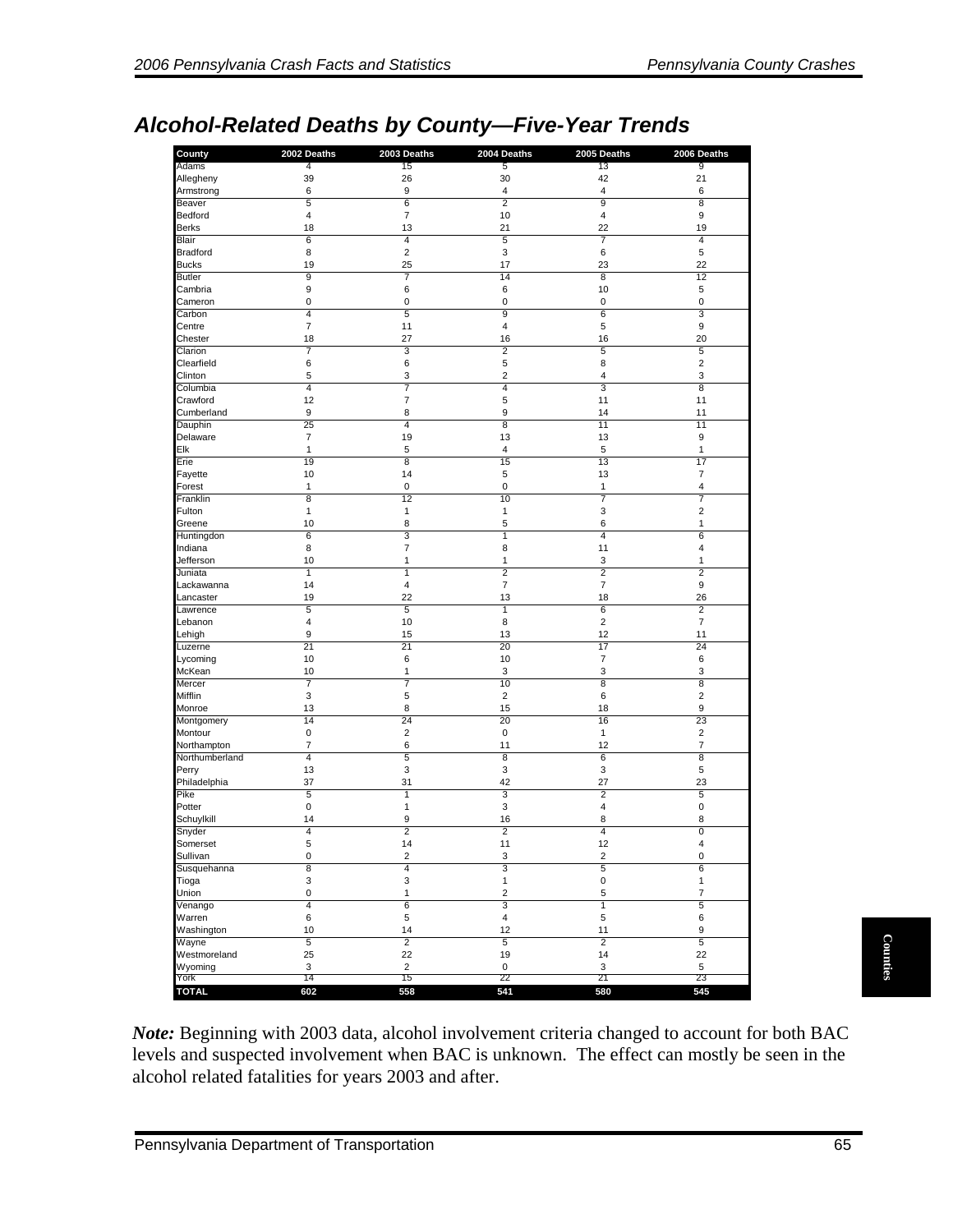#### *Pennsylvania Counties*



Use the map below as a key to county names for other maps.

The following county-by-county maps have their data broken into five groups, with roughly the same number of counties in each group.

### *Total Crashes by County*

Urban counties, with their higher populations, number of vehicles, and vehicle-miles of travel, lend themselves to a higher number of crashes. Referring to the map below, 54% of the total traffic crashes occurred in only 10 of Pennsylvania's 67 counties. These 10 counties appear in black on the map.

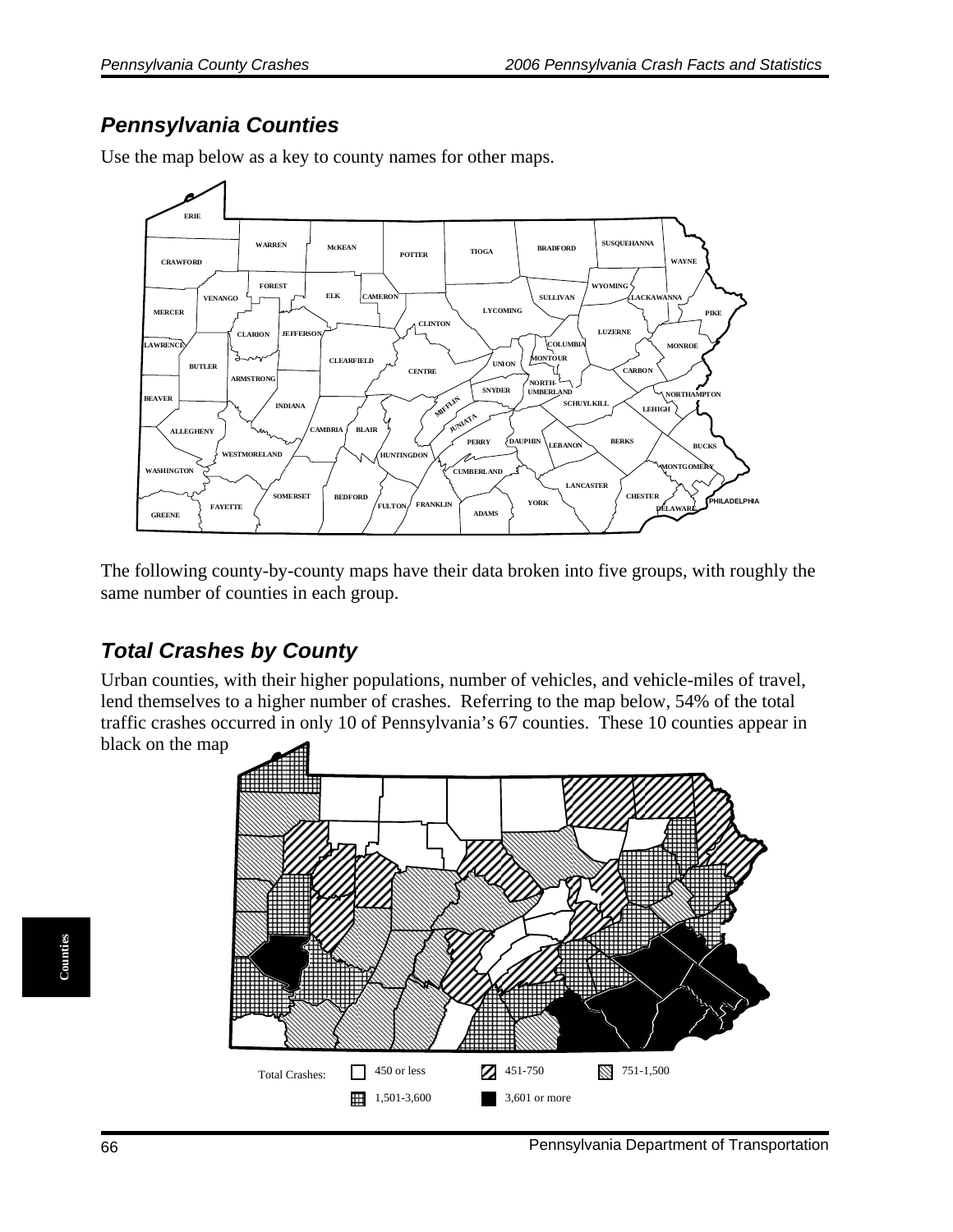# *Traffic Deaths by County*

Referring to the map below, 52% of the total traffic deaths occurred in only 15 of Pennsylvania's 67 counties. These 15 counties appear in black on the map.



# *Alcohol-Related Deaths by County*

Referring to the map below, 46% of the total alcohol-related deaths occurred in only 12 of Pennsylvania's 67 counties. These 12 counties appear in black on the map.

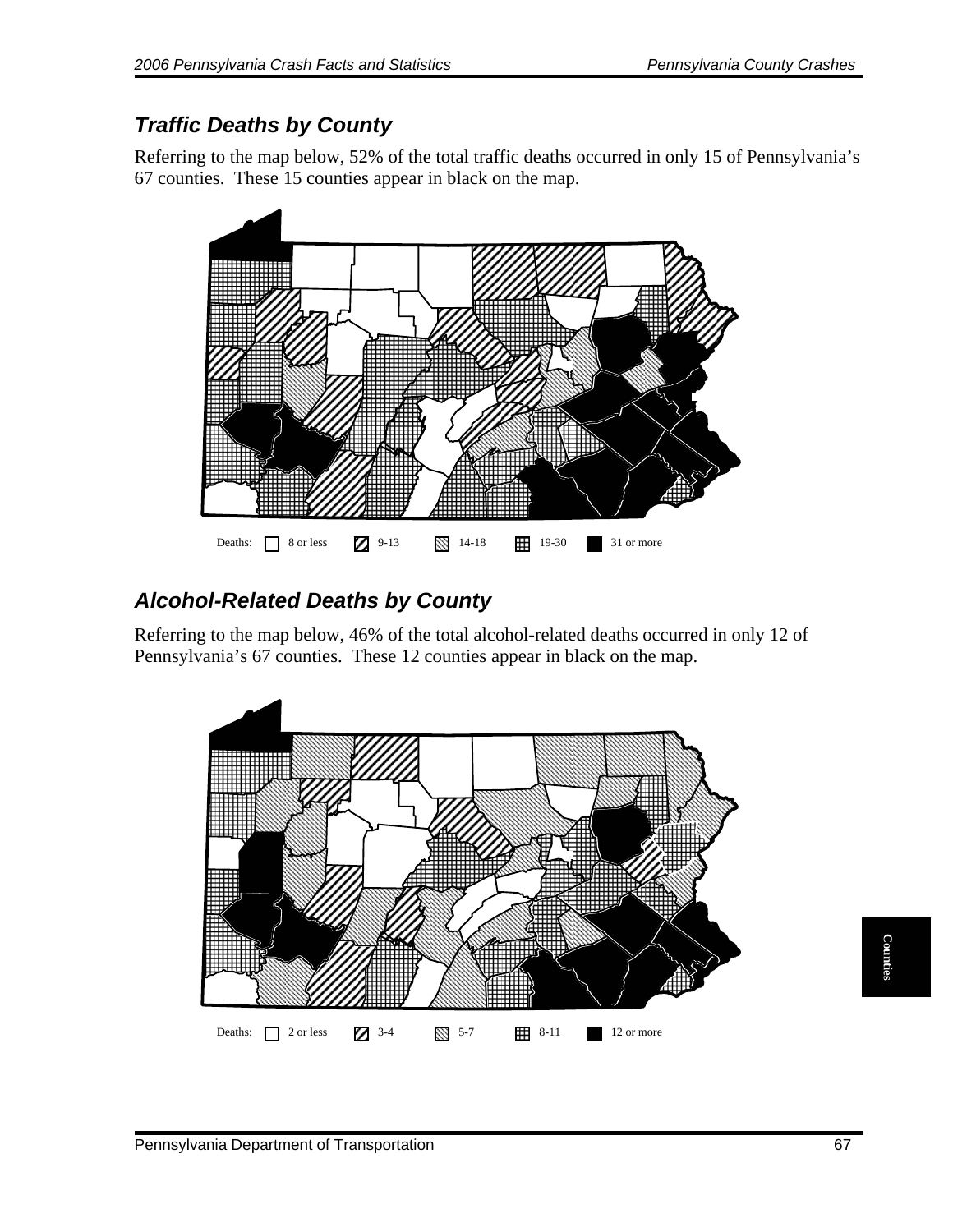#### *Percent Seat Belt Use in Crashes by County*

While the percent seat belt use in crashes tended to be lower in counties with major urban areas, some rural areas also had lower seat belt use in crashes. Below the worst 11 counties having 74% or less seat belt usage in crashes are shown in black on the map.



### *Pedestrian Deaths by County*

Referring to the map below, 54% of the total pedestrian deaths occurred in only 7 of Pennsylvania's 67 counties. These 7 counties appear in black on the map.

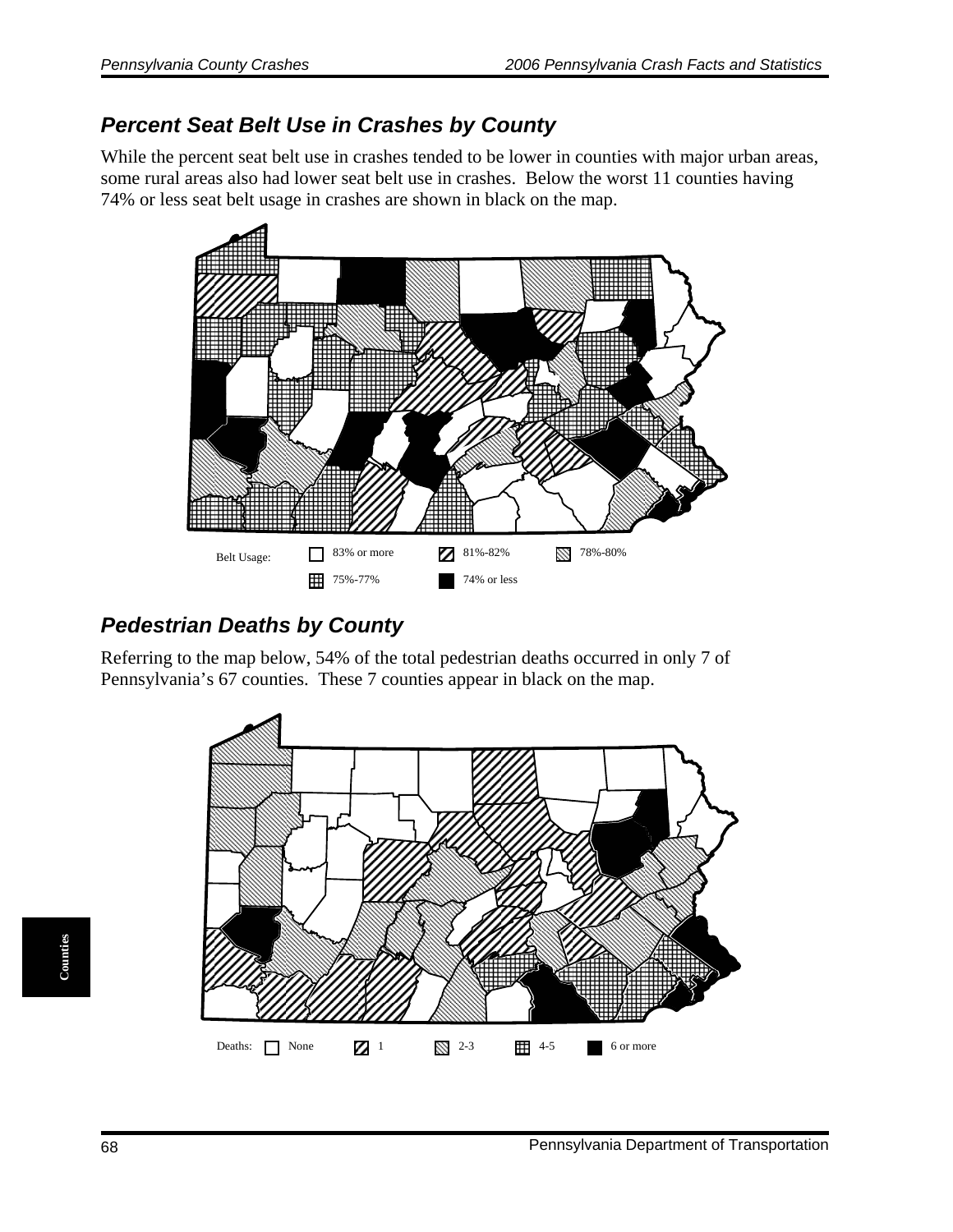## *Crashes by Engineering District*

The map below illustrates the eleven PENNDOT engineering districts in Pennsylvania. The table below lists a breakdown of the number of crashes, deaths, and injuries in 2006 by engineering district.

| <b>District</b> | <b>Crashes</b> | <b>Deaths</b> | <b>Injuries</b> |
|-----------------|----------------|---------------|-----------------|
| 01              | 6,096          | 102           | 4,511           |
| 02              | 4,317          | 81            | 3,191           |
| 03              | 4,500          | 98            | 3,231           |
| 04              | 7,551          | 109           | 5,558           |
| 05              | 17,891         | 206           | 12,686          |
| 06              | 37,442         | 313           | 32,441          |
| 08              | 20,421         | 252           | 13,863          |
| 09              | 5,056          | 99            | 3,629           |
| 10              | 4,304          | 68            | 3,231           |
| 11              | 13,929         | 116           | 9,388           |
| 12              | 6,737          | 81            | 4,868           |
| Total           | 128,342        | 1.525         | 96,597          |

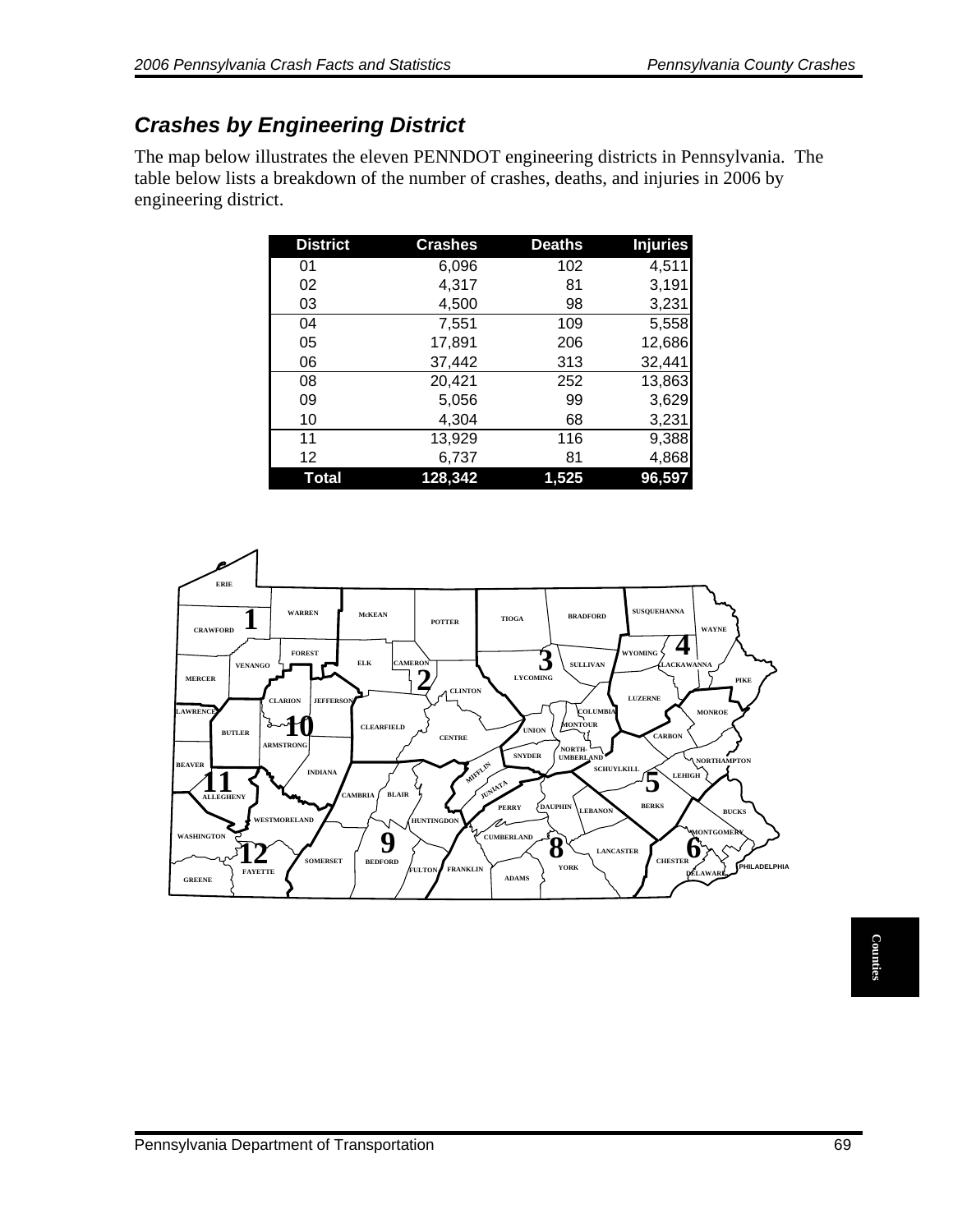#### Buses .... Counties Crashes  $\ldots$  20 by Month............. . . . . . . . 12 Deaths Drivers. Five-Year Trends Alcohol-Related Crashes......

### **Index**

| <b>Historical Data</b> |  |
|------------------------|--|
|                        |  |
|                        |  |
|                        |  |
|                        |  |
|                        |  |
|                        |  |
|                        |  |
|                        |  |
|                        |  |
|                        |  |
|                        |  |
|                        |  |
|                        |  |
|                        |  |
|                        |  |
|                        |  |
| Trucks                 |  |
|                        |  |
|                        |  |
|                        |  |
|                        |  |
|                        |  |

 $ndex$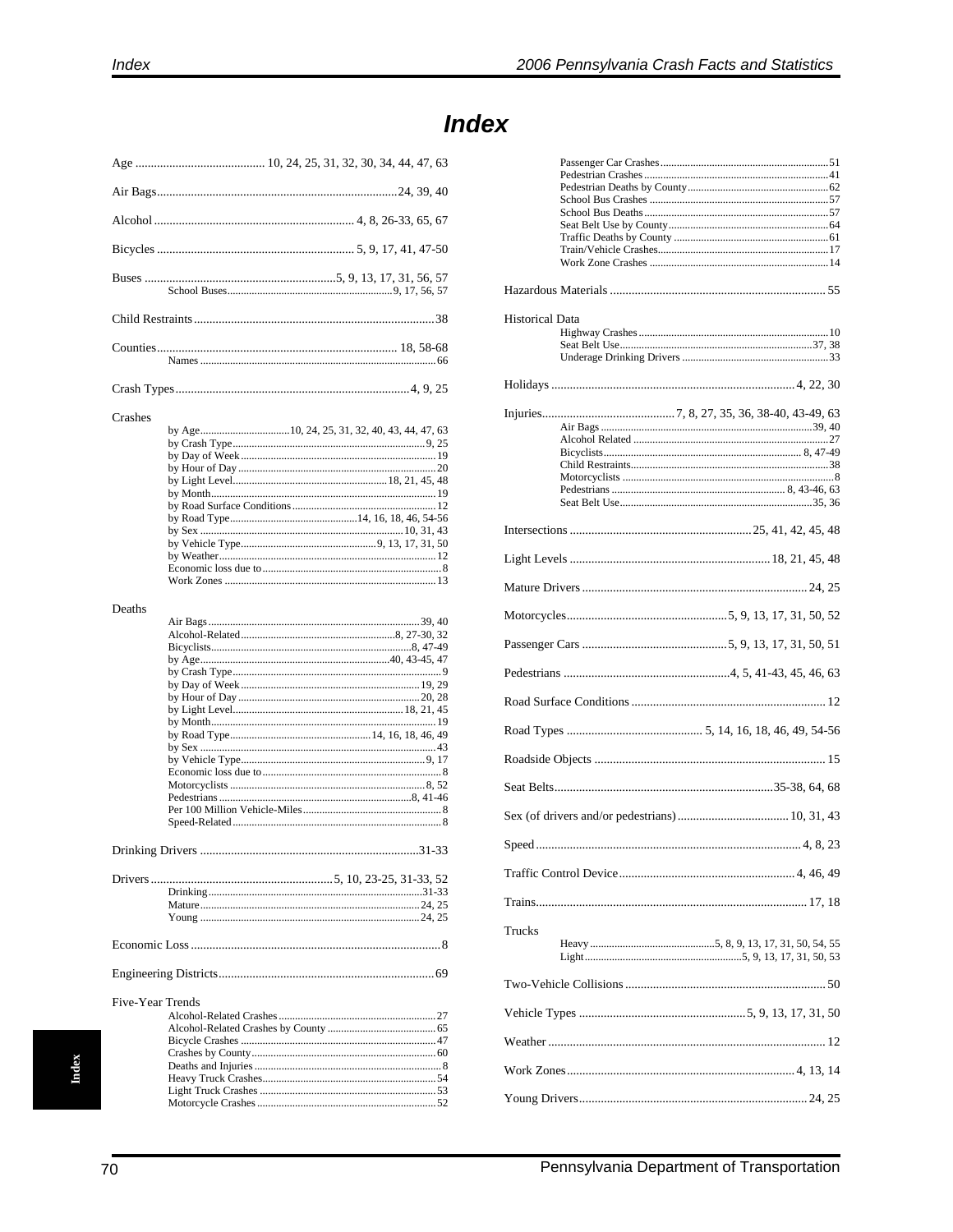## *2006 Pennsylvania Crash Facts & Statistics Feedback Survey*

The 2006 edition of the *Pennsylvania Crash Facts and Statistics* booklet continues to use the format that began with the 1996 edition. In our continuing effort to make this booklet as useful as possible, we would appreciate your taking the time to fill out this survey. Your opinions will help shape future editions including a planned major revision in the next few years.

Does this booklet provide information which is useful to you? (check one)  $\Box$  Yes  $\Box$  No

If not, what information would you like to see included? \_\_\_\_\_\_\_\_\_\_\_\_\_\_\_\_\_\_\_\_\_\_\_\_\_\_\_\_\_\_\_\_\_\_\_\_\_\_\_\_\_\_\_\_\_\_

| Is the format easy to follow? (check one) $\Box$ Yes $\Box$ No If not, what changes would make |  |
|------------------------------------------------------------------------------------------------|--|
| the format better and easier for you?                                                          |  |

\_\_\_\_\_\_\_\_\_\_\_\_\_\_\_\_\_\_\_\_\_\_\_\_\_\_\_\_\_\_\_\_\_\_\_\_\_\_\_\_\_\_\_\_\_\_\_\_\_\_\_\_\_\_\_\_\_\_\_\_\_\_\_\_\_\_\_\_\_\_\_\_\_\_\_\_\_\_\_\_\_\_\_\_\_\_\_\_\_\_\_\_\_\_\_\_\_\_\_\_\_\_\_\_\_\_\_\_\_\_\_\_\_\_\_ \_\_\_\_\_\_\_\_\_\_\_\_\_\_\_\_\_\_\_\_\_\_\_\_\_\_\_\_\_\_\_\_\_\_\_\_\_\_\_\_\_\_\_\_\_\_\_\_\_\_\_\_\_\_\_\_\_\_\_\_\_\_\_\_\_\_\_\_\_\_\_\_\_\_\_\_\_\_\_\_\_\_\_\_\_\_\_\_\_\_\_\_\_\_\_\_\_\_\_\_\_\_\_\_\_\_\_\_\_\_\_\_\_\_\_ \_\_\_\_\_\_\_\_\_\_\_\_\_\_\_\_\_\_\_\_\_\_\_\_\_\_\_\_\_\_\_\_\_\_\_\_\_\_\_\_\_\_\_\_\_\_\_\_\_\_\_\_\_\_\_\_\_\_\_\_\_\_\_\_\_\_\_\_\_\_\_\_\_\_\_\_\_\_\_\_\_\_\_\_\_\_\_\_\_\_\_\_\_\_\_\_\_\_\_\_\_\_\_\_\_\_\_\_\_\_\_\_\_\_\_

 $\_$  , and the set of the set of the set of the set of the set of the set of the set of the set of the set of the set of the set of the set of the set of the set of the set of the set of the set of the set of the set of th  $\_$  , and the set of the set of the set of the set of the set of the set of the set of the set of the set of the set of the set of the set of the set of the set of the set of the set of the set of the set of the set of th

Please rate the following sections of the booklet as to whether you find them Useful, Somewhat Useful, or Not Useful.

|                                     | Useful | Somewhat | Not Useful   |  |
|-------------------------------------|--------|----------|--------------|--|
| How to Use This Booklet             | ◻      | □        | П            |  |
| Definitions                         | П      | П        |              |  |
| Overview                            | П      | П        | П            |  |
| All Crashes and Deaths              | □      | П        | l I          |  |
| Drivers                             | □      | □        |              |  |
| <b>Alcohol-Related Crashes</b>      | □      | П        | $\mathsf{I}$ |  |
| Seat Belt, Child Safety Seats, etc. | $\Box$ | П        | П            |  |
| Pedestrians and Bicycle Crashes     | □      |          |              |  |
| Crashes by Motor Vehicle Type       | □      | П        | П            |  |
| Pennsylvania County Crashes         | □      | П        |              |  |
| Index                               | □      | П        | $\mathbf{I}$ |  |
|                                     |        |          |              |  |
|                                     |        |          |              |  |

Thank you for your involvement and response.